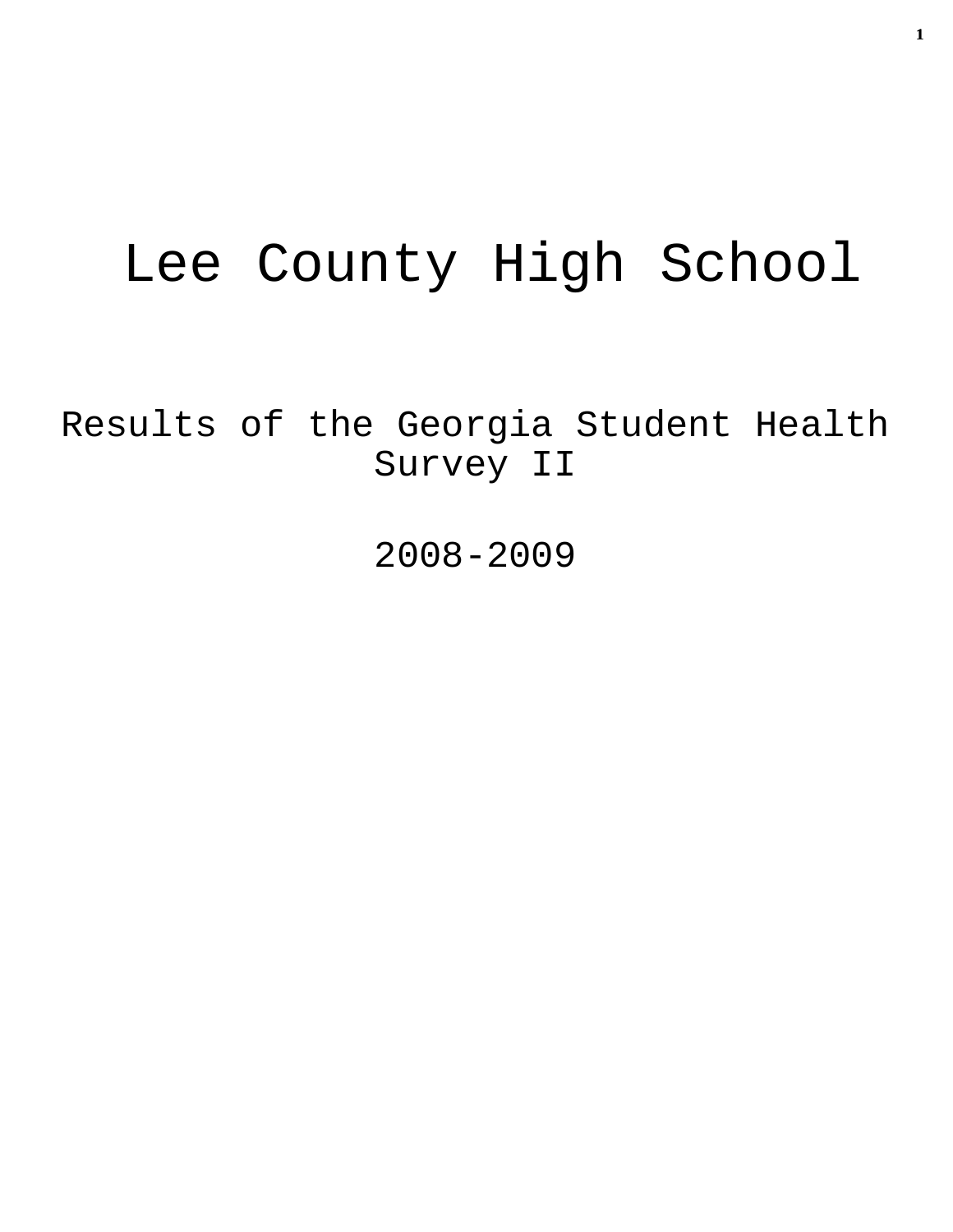# *Demographics* **2**

| Grade                    |     |  |  |  |
|--------------------------|-----|--|--|--|
| <b>Grade   Frequency</b> |     |  |  |  |
| 10                       | 436 |  |  |  |
| 12                       | 388 |  |  |  |

| Frequency      | <b>Table of Gender by Grade</b> |              |              |              |
|----------------|---------------------------------|--------------|--------------|--------------|
| <b>Col Pct</b> |                                 | Grade(Grade) |              |              |
|                | Gender(Gender)                  | 10           | 12           | <b>Total</b> |
|                | <b>Female</b>                   | 238<br>54.59 | 198<br>51.03 | 436          |
|                | <b>Male</b>                     | 198<br>45.41 | 190<br>48.97 | 388          |
|                | <b>Total</b>                    | 436          | 388          | 824          |

| <b>Frequency</b> |
|------------------|
| <b>Col Pct</b>   |

| <b>Table of Ethnicity by Grade</b> |              |              |              |  |  |  |
|------------------------------------|--------------|--------------|--------------|--|--|--|
|                                    | Grade(Grade) |              |              |  |  |  |
| <b>Ethnicity</b> (Ethnicity)       | 10           | 12           | <b>Total</b> |  |  |  |
| <b>Black</b>                       | 86<br>19.72  | 58<br>14.95  | 144          |  |  |  |
| <b>Hispanic</b>                    | 11<br>2.52   | 8<br>2.06    | 19           |  |  |  |
| White                              | 326<br>74.77 | 309<br>79.64 | 635          |  |  |  |
| Asian                              | 6<br>1.38    | 4<br>1.03    | 10           |  |  |  |
| <b>Other</b>                       | 7<br>1.61    | 9<br>2.32    | 16           |  |  |  |
| <b>Total</b>                       | 436          | 388          | 824          |  |  |  |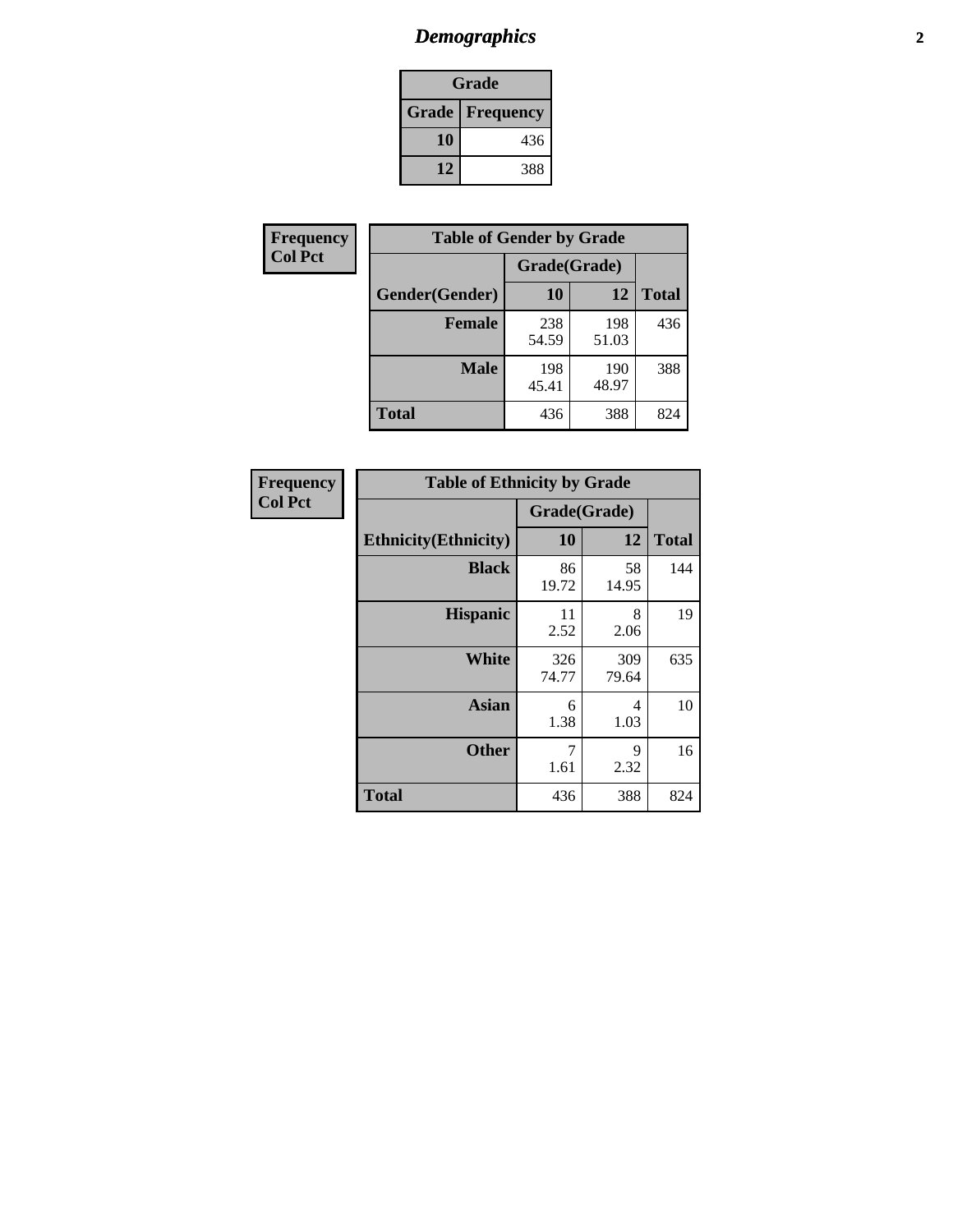### *Title IV, Part A, Schedule A* **3** *Goal 1: Ensure that all schools are drug-free Baseline Data: Year 2008-2009 Prevalence of Drug Use*

| Frequency<br><b>Col Pct</b> | <b>Table of AlcoholAlt by Grade</b> |              |              |              |  |  |
|-----------------------------|-------------------------------------|--------------|--------------|--------------|--|--|
|                             | AlcoholAlt(Alcohol                  | Grade(Grade) |              |              |  |  |
|                             | use, past 30 days)                  | <b>10</b>    | 12           | <b>Total</b> |  |  |
|                             | Yes                                 | 138<br>31.65 | 156<br>40.21 | 294          |  |  |
|                             | N <sub>0</sub>                      | 298<br>68.35 | 232<br>59.79 | 530          |  |  |
|                             | Total                               | 436          | 388          | 824          |  |  |

| Frequency      | <b>Table of TobaccoAny by Grade</b> |              |              |              |  |
|----------------|-------------------------------------|--------------|--------------|--------------|--|
| <b>Col Pct</b> | TobaccoAny(Tobacco                  | Grade(Grade) |              |              |  |
|                | use, past 30 days)                  | <b>10</b>    | 12           | <b>Total</b> |  |
|                | Yes                                 | 106<br>24.31 | 132<br>34.02 | 238          |  |
|                | N <sub>0</sub>                      | 330<br>75.69 | 256<br>65.98 | 586          |  |
|                | <b>Total</b>                        | 436          | 388          | 824          |  |

| Frequency<br><b>Col Pct</b> | <b>Table of MarijuanaAlt by Grade</b> |              |              |              |  |
|-----------------------------|---------------------------------------|--------------|--------------|--------------|--|
|                             | MarijuanaAlt(Marijuana                | Grade(Grade) |              |              |  |
|                             | use, past 30 days)                    | <b>10</b>    | 12           | <b>Total</b> |  |
|                             | <b>Yes</b>                            | 58<br>13.30  | 58<br>14.95  | 116          |  |
|                             | N <sub>0</sub>                        | 378<br>86.70 | 330<br>85.05 | 708          |  |
|                             | <b>Total</b>                          | 436          | 388          | 824          |  |

| Frequency<br><b>Col Pct</b> | <b>Table of OtherDrugAny by Grade</b>                  |              |              |              |  |
|-----------------------------|--------------------------------------------------------|--------------|--------------|--------------|--|
|                             | <b>OtherDrugAny(Other</b><br>Grade(Grade)<br>drug use, |              |              |              |  |
|                             | past 30 days)                                          | 10           | 12           | <b>Total</b> |  |
|                             | Yes                                                    | 51<br>11.70  | 51<br>13.14  | 102          |  |
|                             | N <sub>0</sub>                                         | 385<br>88.30 | 337<br>86.86 | 722          |  |
|                             | <b>Total</b>                                           | 436          | 388          | 824          |  |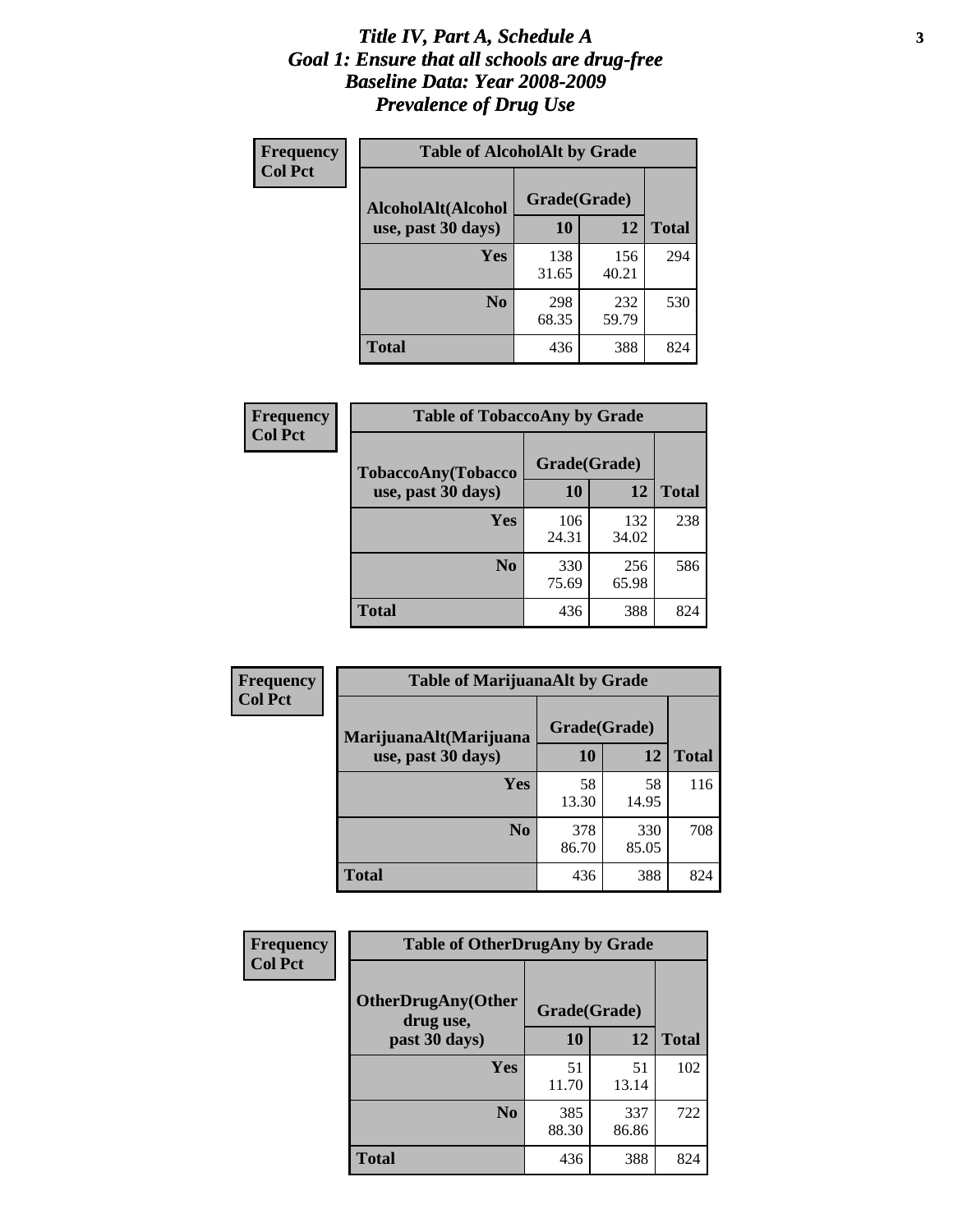### *Average Age of Onset of Use* **4** *Results for "Average Age of Onset of Use" questions exclude students who said they did not use that substance*

| <b>Variable</b>    | Label                                                              | <b>Mean</b> |
|--------------------|--------------------------------------------------------------------|-------------|
| Alcoholinit2       | I started using alcohol when I was                                 | 13.80       |
| Cigarettesinit2    | I started smoking tobacco when I was                               | 13.68       |
| Smokelessinit2     | I started chewing tobacco when I was                               | 13.45       |
| Marijuanainit2     | I started using marijuana when I was                               | 14.09       |
| Cocaineinit2       | I started using cocaine when I was                                 | 13.23       |
| Inhalantsinit2     | I started using inhalants when I was                               | 13.07       |
| Steroidsinit2      | I started using steroids when I was                                | 11.50       |
| Ecstasyinit2       | I started using ecstasy when I was                                 | 14.00       |
| Methinit2          | I started using methamphetamines when I was                        | 12.00       |
| Hallucinogensinit2 | I started using hallucinogens when I was                           | 13.36       |
| Prescriptioninit2  | I started using prescription drugs not prescribed to me when I was | 13.76       |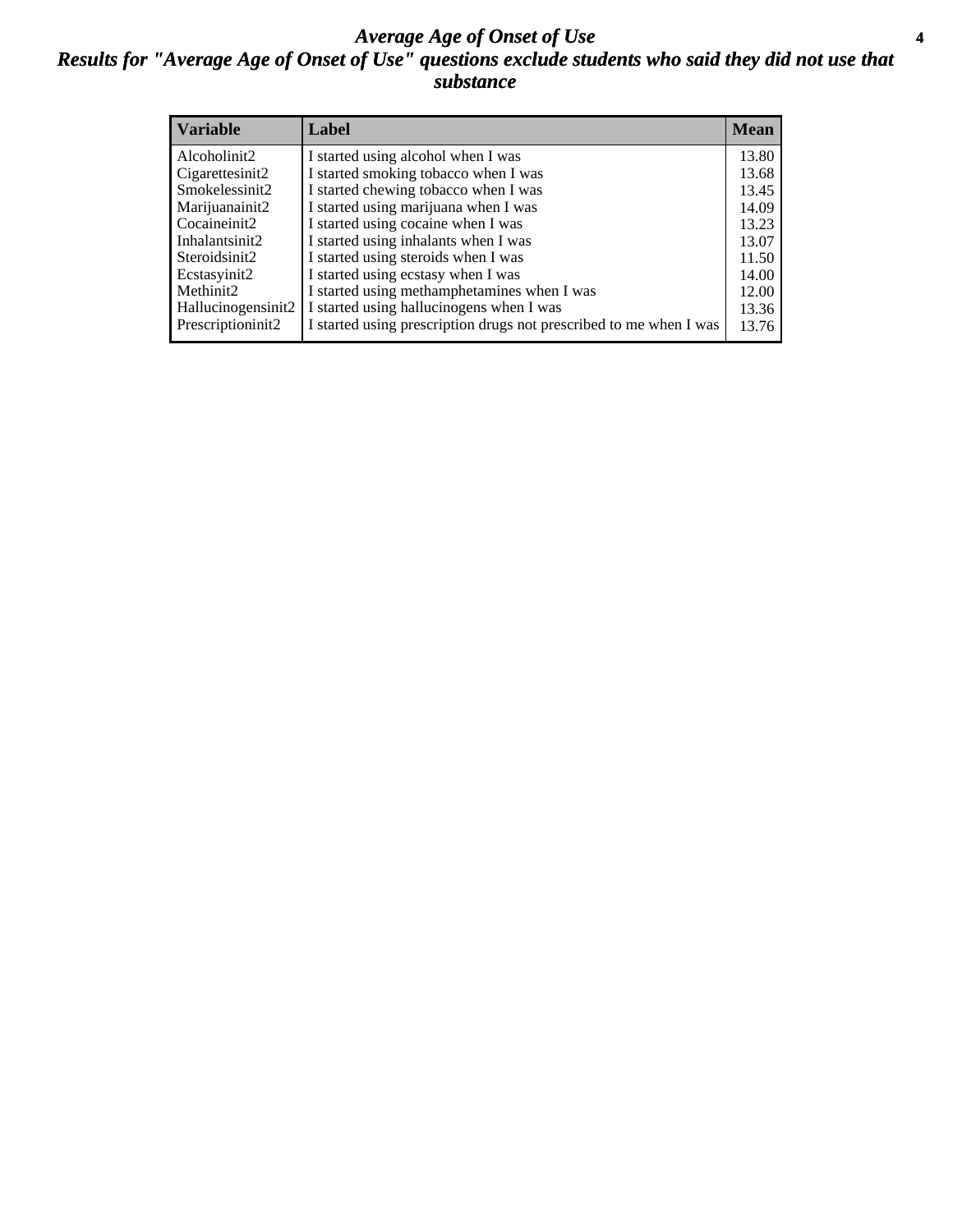# *Perception of Health Risk* **5**

| Frequency      | <b>Table of Alcoholharmdich by Grade</b> |              |              |              |  |
|----------------|------------------------------------------|--------------|--------------|--------------|--|
| <b>Col Pct</b> | Alcoholharmdich(I<br>think alcohol is    | Grade(Grade) |              |              |  |
|                | harmful)                                 | 10           | 12           | <b>Total</b> |  |
|                | <b>Yes</b>                               | 342<br>78.44 | 295<br>76.03 | 637          |  |
|                | N <sub>0</sub>                           | 94<br>21.56  | 93<br>23.97  | 187          |  |
|                | <b>Total</b>                             | 436          | 388          | 824          |  |

| Frequency      | <b>Table of Tobaccoharmdich by Grade</b> |              |              |              |  |
|----------------|------------------------------------------|--------------|--------------|--------------|--|
| <b>Col Pct</b> | Tobaccoharmdich(I<br>think tobacco is    | Grade(Grade) |              |              |  |
|                | harmful)                                 | 10           | 12           | <b>Total</b> |  |
|                | <b>Yes</b>                               | 408<br>93.58 | 368<br>94.85 | 776          |  |
|                | N <sub>0</sub>                           | 28<br>6.42   | 20<br>5.15   | 48           |  |
|                | <b>Total</b>                             | 436          | 388          | 824          |  |

| <b>Frequency</b> | <b>Table of Marijuanaharmdich by Grade</b>                |              |              |              |  |  |
|------------------|-----------------------------------------------------------|--------------|--------------|--------------|--|--|
| <b>Col Pct</b>   | Marijuanaharmdich(I<br>Grade(Grade)<br>think marijuana is |              |              |              |  |  |
|                  | harmful)                                                  | 10           | 12           | <b>Total</b> |  |  |
|                  | Yes                                                       | 360<br>82.57 | 298<br>76.80 | 658          |  |  |
|                  | N <sub>0</sub>                                            | 76<br>17.43  | 90<br>23.20  | 166          |  |  |
|                  | <b>Total</b>                                              | 436          | 388          | 824          |  |  |

| <b>Frequency</b> | <b>Table of Otherdrugharmdich by Grade</b>   |              |              |              |  |  |  |
|------------------|----------------------------------------------|--------------|--------------|--------------|--|--|--|
| <b>Col Pct</b>   | Otherdrugharmdich(I<br>think other drugs are | Grade(Grade) |              |              |  |  |  |
|                  | harmful)                                     | 10           | 12           | <b>Total</b> |  |  |  |
|                  | <b>Yes</b>                                   | 417<br>95.64 | 375<br>96.65 | 792          |  |  |  |
|                  | N <sub>0</sub>                               | 19<br>4.36   | 13<br>3.35   | 32           |  |  |  |
|                  | <b>Total</b>                                 | 436          | 388          | 824          |  |  |  |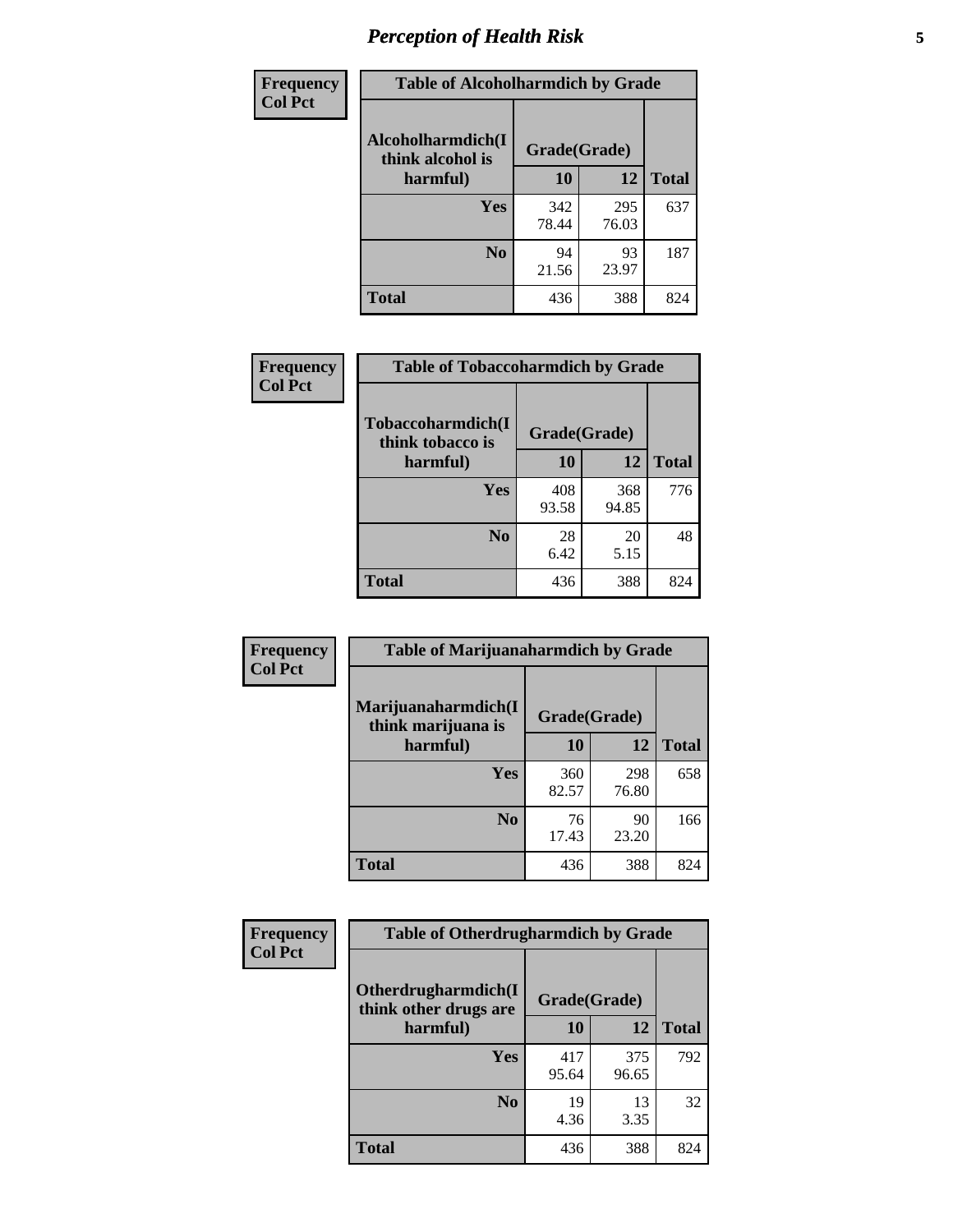# *Social Disapproval* **6**

| Frequency      | <b>Table of Alcoholpeerdich by Grade</b>                    |              |              |              |
|----------------|-------------------------------------------------------------|--------------|--------------|--------------|
| <b>Col Pct</b> | Alcoholpeerdich(My<br>friends would<br>disapprove if I used | Grade(Grade) |              |              |
|                | alcohol)                                                    | 10           | 12           | <b>Total</b> |
|                | <b>Yes</b>                                                  | 175<br>40.14 | 127<br>32.73 | 302          |
|                | N <sub>0</sub>                                              | 261<br>59.86 | 261<br>67.27 | 522          |
|                | Total                                                       | 436          | 388          | 824          |

| <b>Frequency</b> |
|------------------|
| <b>Col Pct</b>   |

| <b>Table of Tobaccopeerdich by Grade</b>                    |              |              |              |  |  |  |
|-------------------------------------------------------------|--------------|--------------|--------------|--|--|--|
| Tobaccopeerdich(My<br>friends would<br>disapprove if I used | Grade(Grade) |              |              |  |  |  |
| tobacco)                                                    | 10           | 12           | <b>Total</b> |  |  |  |
| <b>Yes</b>                                                  | 222<br>50.92 | 184<br>47.42 | 406          |  |  |  |
| N <sub>0</sub>                                              | 214<br>49.08 | 204<br>52.58 | 418          |  |  |  |
| <b>Total</b>                                                | 436          | 388          | 824          |  |  |  |

| Frequency      | <b>Table of Marijuanapeerdich by Grade</b>                    |              |              |              |  |  |  |  |
|----------------|---------------------------------------------------------------|--------------|--------------|--------------|--|--|--|--|
| <b>Col Pct</b> | Marijuanapeerdich(My<br>friends would<br>disapprove if I used | Grade(Grade) |              |              |  |  |  |  |
|                | marijuana)                                                    | 10           | 12           | <b>Total</b> |  |  |  |  |
|                | <b>Yes</b>                                                    | 265<br>60.78 | 231<br>59.54 | 496          |  |  |  |  |
|                | N <sub>0</sub>                                                | 171<br>39.22 | 157<br>40.46 | 328          |  |  |  |  |
|                | <b>Total</b>                                                  | 436          | 388          | 824          |  |  |  |  |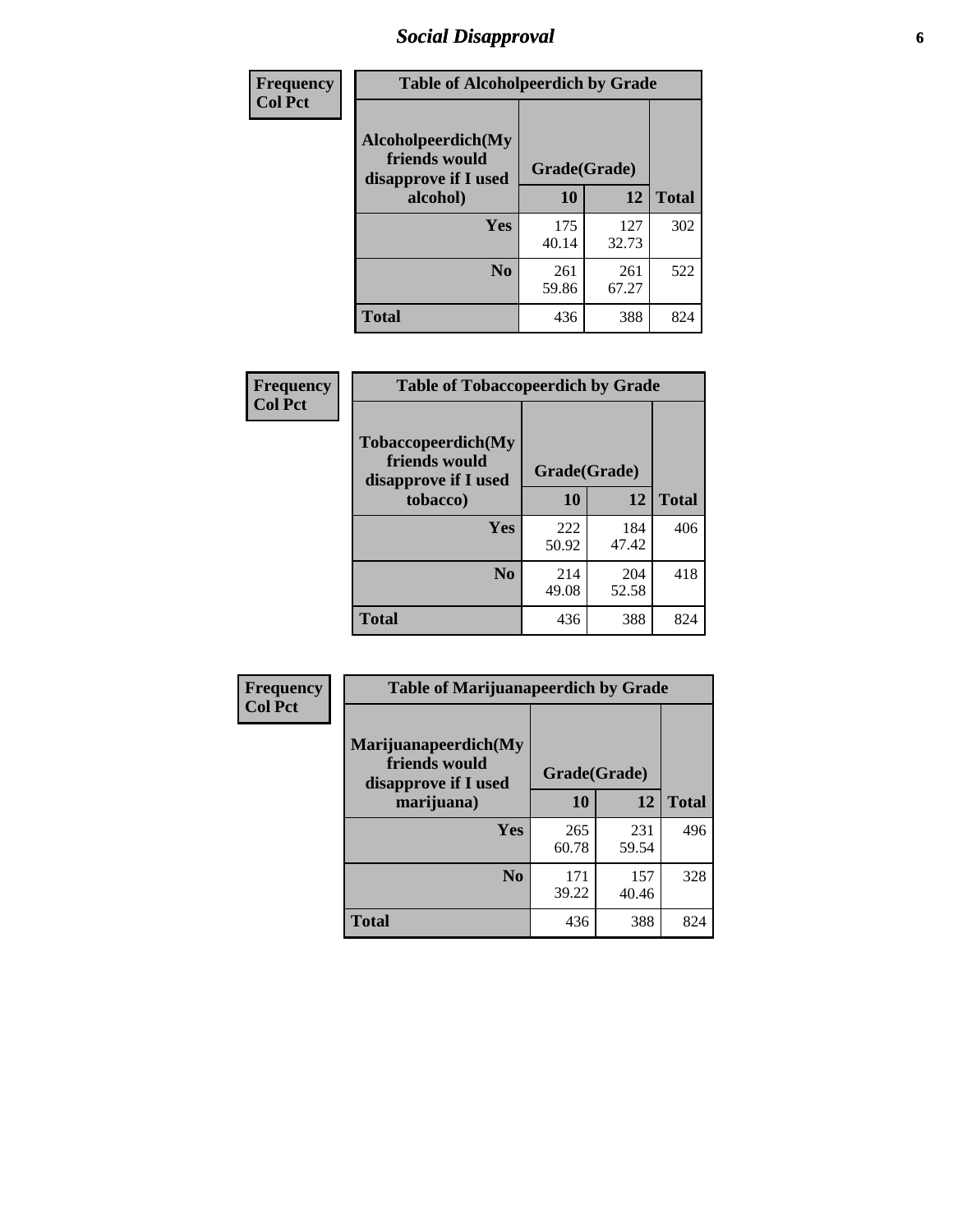# *Social Disapproval* **7**

| Frequency      | <b>Table of Otherdrugpeerdich by Grade</b>                    |              |              |              |  |  |  |
|----------------|---------------------------------------------------------------|--------------|--------------|--------------|--|--|--|
| <b>Col Pct</b> | Otherdrugpeerdich(My<br>friends would<br>disapprove if I used | Grade(Grade) |              |              |  |  |  |
|                | other drugs)                                                  | 10           | 12           | <b>Total</b> |  |  |  |
|                | Yes                                                           | 297<br>68.12 | 295<br>76.03 | 592          |  |  |  |
|                | N <sub>0</sub>                                                | 139<br>31.88 | 93<br>23.97  | 232          |  |  |  |
|                | <b>Total</b>                                                  | 436          | 388          | 824          |  |  |  |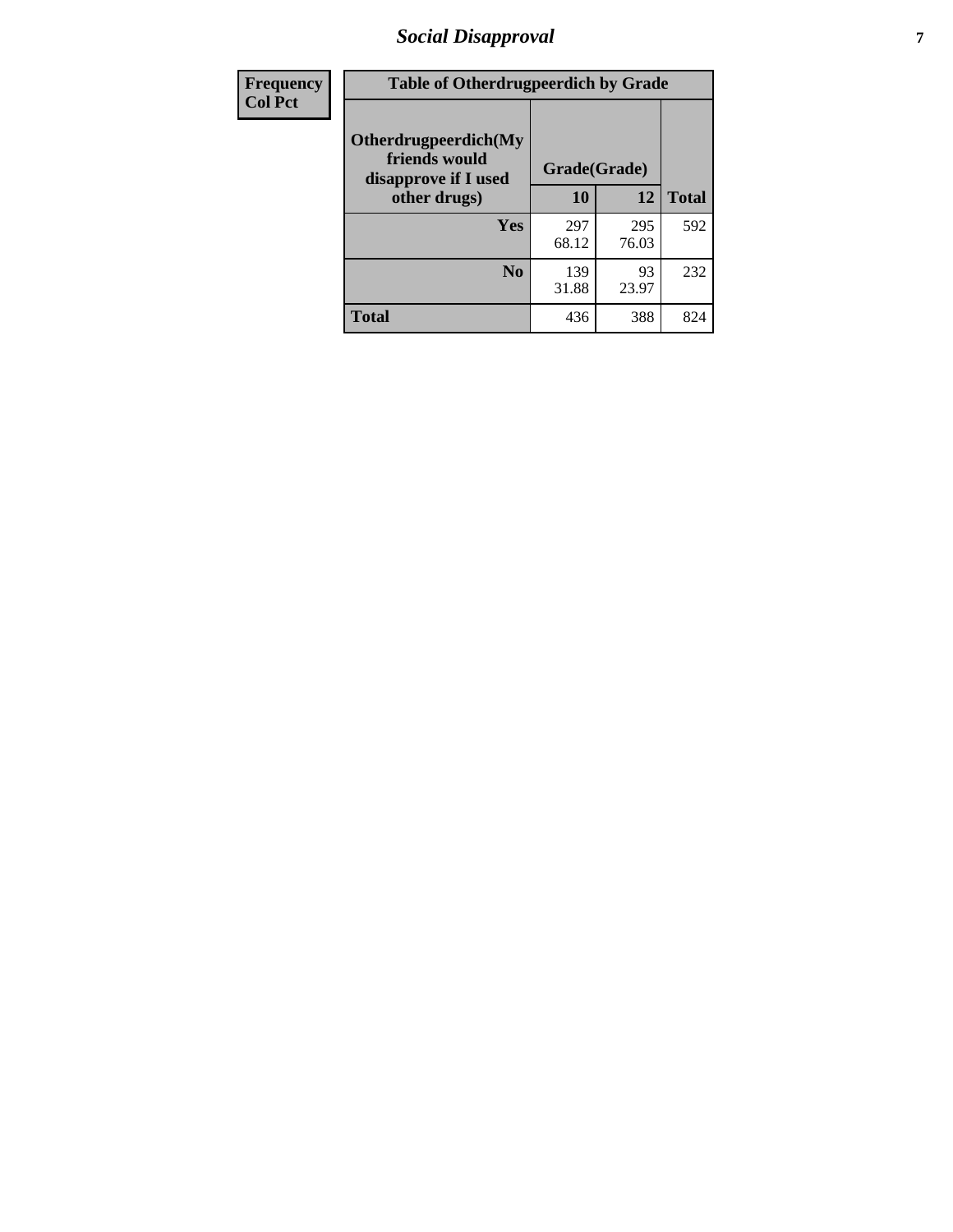### Title IV, Part A, Schedule A **8** *Goal 2: To help ensure that all schools are safe and disciplined Baseline Data: Year 2008-2009 Student Involvement in Gang Activity*

| Frequency      | <b>Table of Gangself by Grade</b>                                                                 |                    |              |              |
|----------------|---------------------------------------------------------------------------------------------------|--------------------|--------------|--------------|
| <b>Col Pct</b> | Gangself(I<br>have<br>participated<br>in illegal<br>gang<br>activities in<br>the past 30<br>days) | Grade(Grade)<br>10 | 12           | <b>Total</b> |
|                | Yes                                                                                               | 27<br>6.19         | 22<br>5.67   | 49           |
|                | N <sub>0</sub>                                                                                    | 409<br>93.81       | 366<br>94.33 | 775          |
|                | <b>Total</b>                                                                                      | 436                | 388          | 824          |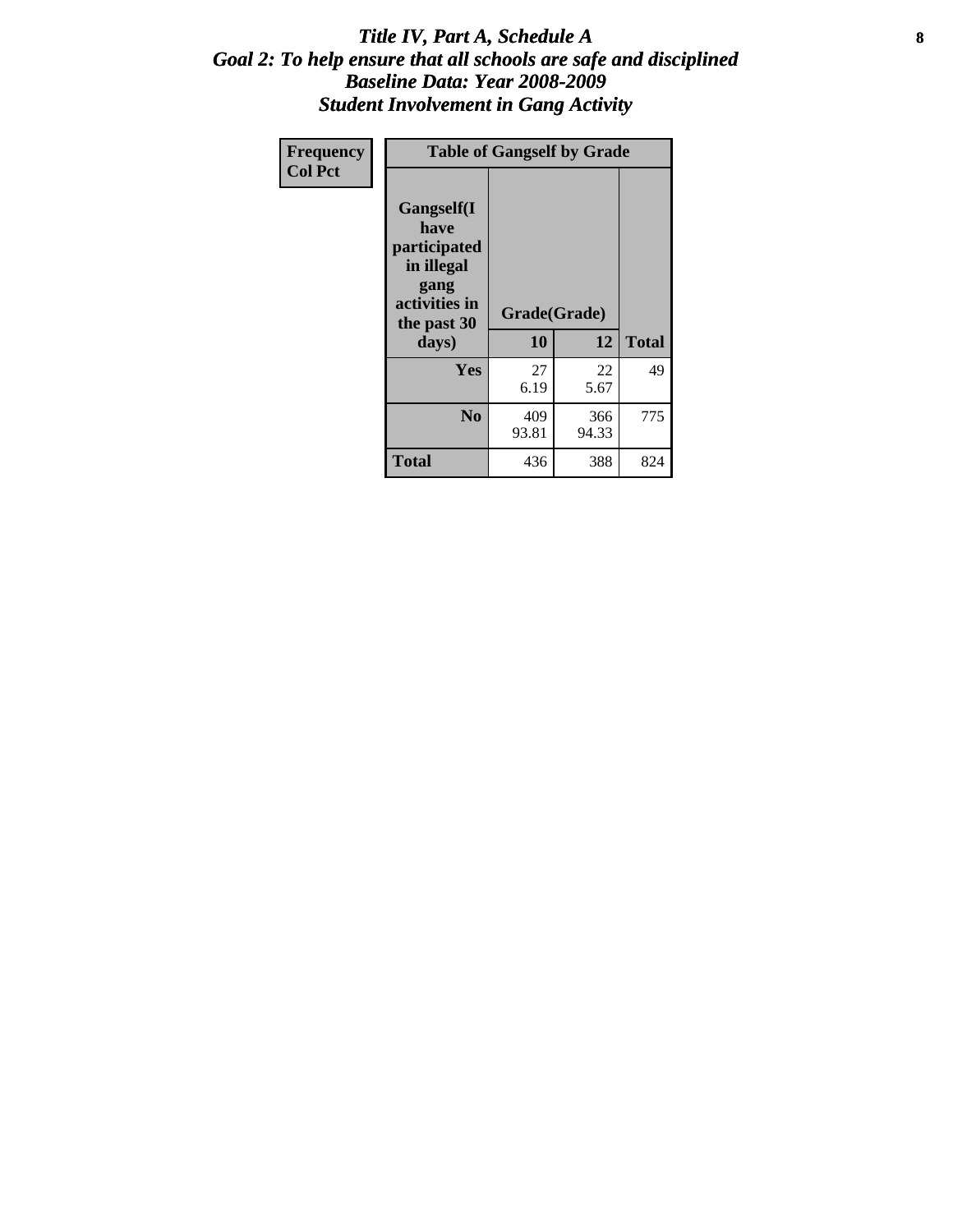# *Student Perception of School Safety* **9**

| <b>Frequency</b><br>Row Pct |
|-----------------------------|
|                             |

| <b>Table of Grade by Safeschool</b> |                          |                                                        |                      |                                    |              |  |  |
|-------------------------------------|--------------------------|--------------------------------------------------------|----------------------|------------------------------------|--------------|--|--|
|                                     |                          | Safeschool (School is a place at which I feel<br>safe) |                      |                                    |              |  |  |
| Grade(Grade)                        | <b>Strongly</b><br>Agree | Somewhat  <br>Agree                                    | Somewhat<br>Disagree | <b>Strongly</b><br><b>Disagree</b> | <b>Total</b> |  |  |
| 10                                  | 58<br>13.30              | 243<br>55.73                                           | 92<br>21.10          | 43<br>9.86                         | 436          |  |  |
| 12                                  | 75<br>19.33              | 222<br>57.22                                           | 58<br>14.95          | 33<br>8.51                         | 388          |  |  |
| <b>Total</b>                        | 133                      | 465                                                    | 150                  | 76                                 | 824          |  |  |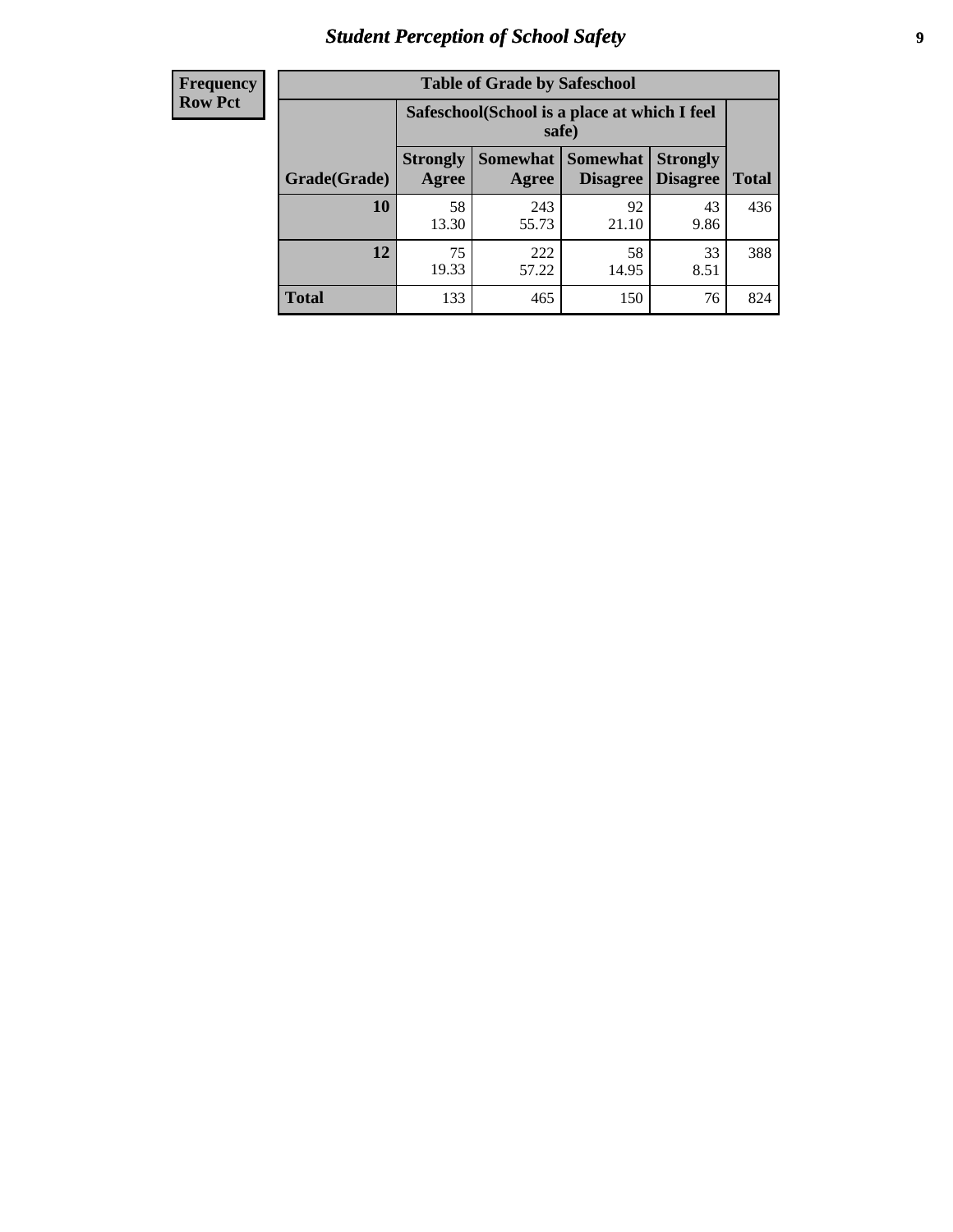### *Students Who Have Been Bullied* **10**

| <b>Frequency</b> |
|------------------|
| Row Pct          |

| <b>Table of Grade by Bullied</b> |                             |                                                                               |                              |                   |                        |                               |                   |              |
|----------------------------------|-----------------------------|-------------------------------------------------------------------------------|------------------------------|-------------------|------------------------|-------------------------------|-------------------|--------------|
|                                  |                             | <b>Bullied</b> (I have been bullied by other<br>students in the past 30 days) |                              |                   |                        |                               |                   |              |
| Grade(Grade)                     | $\mathbf{0}$<br><b>Days</b> | 1 or<br>2<br>days                                                             | 3 <sub>to</sub><br>5<br>days | 6 to<br>9<br>days | 10<br>to<br>19<br>days | <b>20</b><br>to<br>29<br>days | All<br>30<br>days | <b>Total</b> |
| 10                               | 393<br>90.14                | 19<br>4.36                                                                    | 3<br>0.69                    | 6<br>1.38         | 6<br>1.38              | 6<br>1.38                     | 3<br>0.69         | 436          |
| 12                               | 350<br>90.21                | 14<br>3.61                                                                    | 7<br>1.80                    | 0.26              | 3<br>0.77              | 5<br>1.29                     | 8<br>2.06         | 388          |
| <b>Total</b>                     | 743                         | 33                                                                            | 10                           | 7                 | 9                      | 11                            | 11                | 824          |

 $\blacksquare$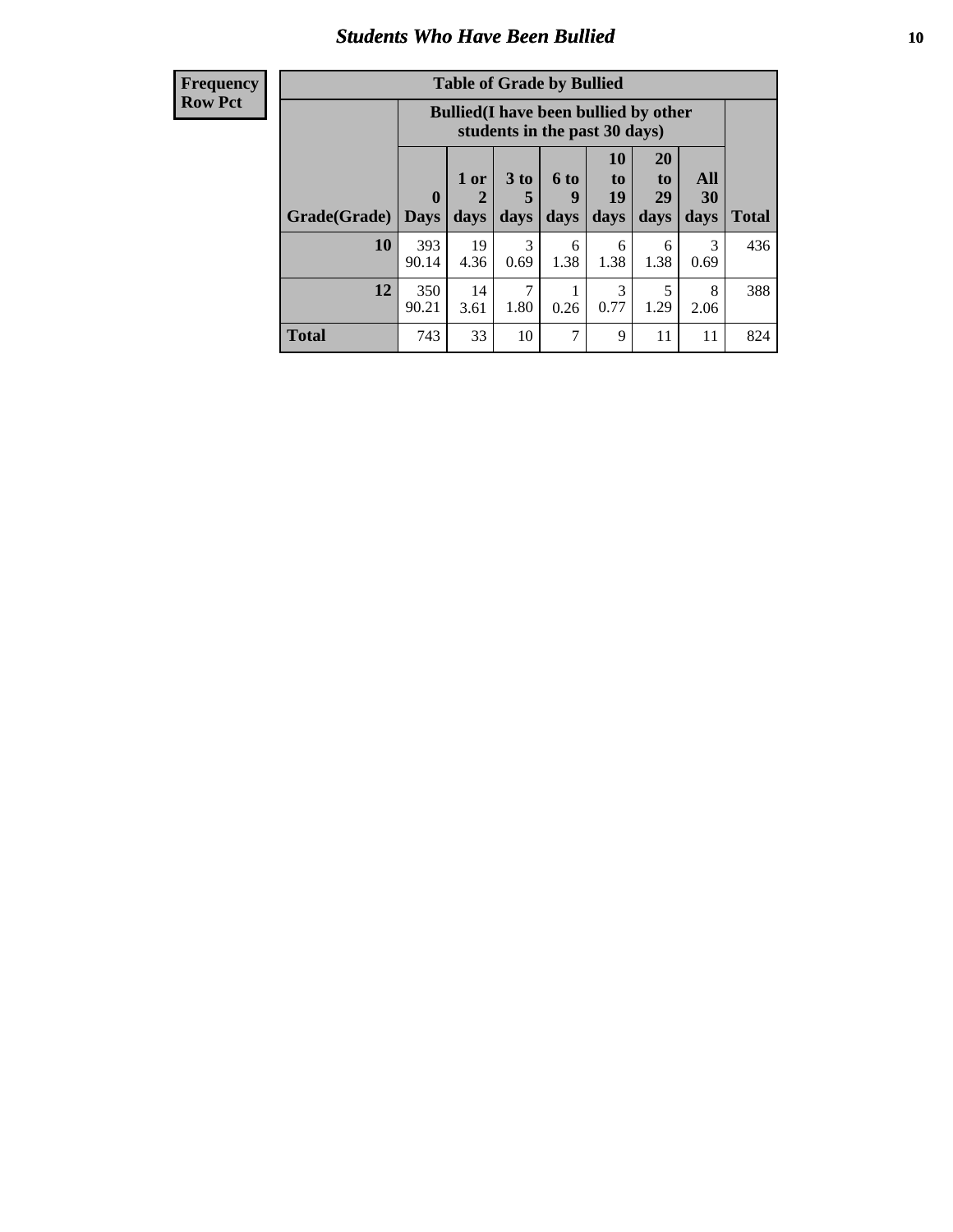### *School Climate* **11**

| <b>Frequency</b> | <b>Table of SchoolClimate1 by Grade</b> |                    |              |              |  |  |  |
|------------------|-----------------------------------------|--------------------|--------------|--------------|--|--|--|
| <b>Col Pct</b>   | SchoolClimate1(I<br>like school)        | Grade(Grade)<br>10 | 12           | <b>Total</b> |  |  |  |
|                  | <b>Strongly Agree</b>                   | 42<br>9.63         | 46<br>11.86  | 88           |  |  |  |
|                  | <b>Somewhat Agree</b>                   | 262<br>60.09       | 263<br>67.78 | 525          |  |  |  |
|                  | <b>Somewhat Disagree</b>                | 88<br>20.18        | 46<br>11.86  | 134          |  |  |  |
|                  | <b>Strongly Disagree</b>                | 44<br>10.09        | 33<br>8.51   | 77           |  |  |  |
|                  | <b>Total</b>                            | 436                | 388          | 824          |  |  |  |

| Frequency      | <b>Table of SchoolClimate2 by Grade</b>           |                    |              |              |
|----------------|---------------------------------------------------|--------------------|--------------|--------------|
| <b>Col Pct</b> | SchoolClimate2(I<br>feel successful at<br>school) | Grade(Grade)<br>10 | 12           | <b>Total</b> |
|                | <b>Strongly Agree</b>                             | 59<br>13.53        | 92<br>23.71  | 151          |
|                | <b>Somewhat Agree</b>                             | 303<br>69.50       | 254<br>65.46 | 557          |
|                | <b>Somewhat Disagree</b>                          | 59<br>13.53        | 30<br>7.73   | 89           |
|                | <b>Strongly Disagree</b>                          | 15<br>3.44         | 12<br>3.09   | 27           |
|                | <b>Total</b>                                      | 436                | 388          | 824          |

| Frequency      | <b>Table of SchoolClimate3 by Grade</b>                                      |                    |              |              |  |
|----------------|------------------------------------------------------------------------------|--------------------|--------------|--------------|--|
| <b>Col Pct</b> | <b>SchoolClimate3(My</b><br>school has high<br>standards for<br>achievement) | Grade(Grade)<br>10 | 12           | <b>Total</b> |  |
|                |                                                                              |                    |              |              |  |
|                | <b>Strongly Agree</b>                                                        | 155<br>35.55       | 102<br>26.29 | 257          |  |
|                | <b>Somewhat Agree</b>                                                        | 211<br>48.39       | 203<br>52.32 | 414          |  |
|                | <b>Somewhat Disagree</b>                                                     | 57<br>13.07        | 66<br>17.01  | 123          |  |
|                | <b>Strongly Disagree</b>                                                     | 13<br>2.98         | 17<br>4.38   | 30           |  |
|                | Total                                                                        | 436                | 388          | 824          |  |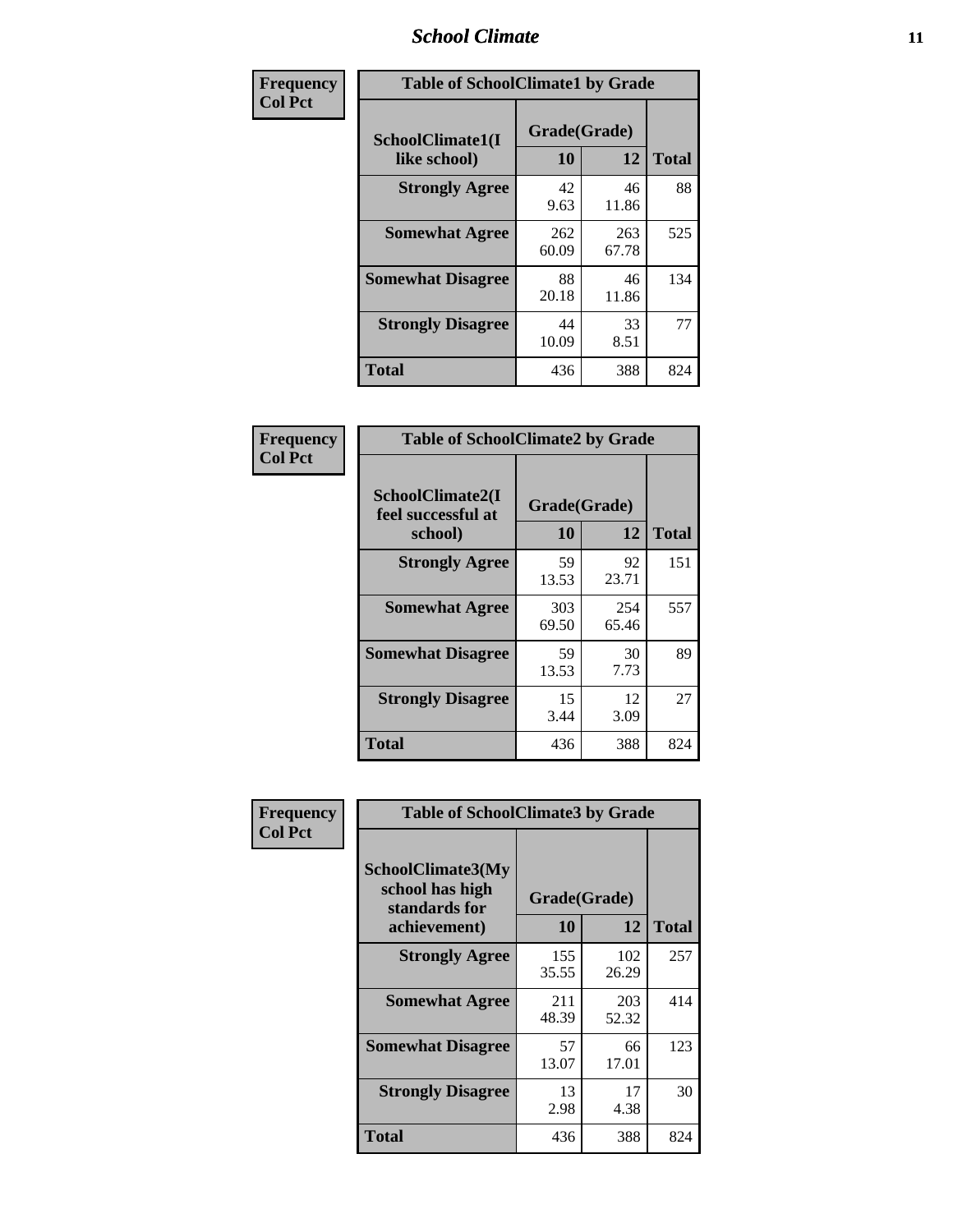### *School Climate* **12**

| Frequency      | <b>Table of SchoolClimate4 by Grade</b>                              |                    |              |              |
|----------------|----------------------------------------------------------------------|--------------------|--------------|--------------|
| <b>Col Pct</b> | <b>SchoolClimate4(My</b><br>school sets clear<br>rules for behavior) | Grade(Grade)<br>10 | 12           | <b>Total</b> |
|                | <b>Strongly Agree</b>                                                | 177<br>40.60       | 165<br>42.53 | 342          |
|                | <b>Somewhat Agree</b>                                                | 179<br>41.06       | 168<br>43.30 | 347          |
|                | <b>Somewhat Disagree</b>                                             | 58<br>13.30        | 41<br>10.57  | 99           |
|                | <b>Strongly Disagree</b>                                             | 22<br>5.05         | 14<br>3.61   | 36           |
|                | <b>Total</b>                                                         | 436                | 388          | 824          |

| <b>Table of SchoolClimate5 by Grade</b>                   |              |              |              |  |  |
|-----------------------------------------------------------|--------------|--------------|--------------|--|--|
| SchoolClimate5(I<br>know what to do in<br>an emergency at | Grade(Grade) |              |              |  |  |
| school)                                                   | 10           | 12           | <b>Total</b> |  |  |
| <b>Strongly Agree</b>                                     | 206<br>47.25 | 193<br>49.74 | 399          |  |  |
| <b>Somewhat Agree</b>                                     | 158<br>36.24 | 155<br>39.95 | 313          |  |  |
| <b>Somewhat Disagree</b>                                  | 51<br>11.70  | 26<br>6.70   | 77           |  |  |
| <b>Strongly Disagree</b>                                  | 21<br>4.82   | 14<br>3.61   | 35           |  |  |
| Total                                                     | 436          | 388          | 824          |  |  |

| Frequency      | <b>Table of SchoolClimate6 by Grade</b>                  |                    |              |              |  |
|----------------|----------------------------------------------------------|--------------------|--------------|--------------|--|
| <b>Col Pct</b> | <b>SchoolClimate6(Teachers</b><br>treat me with respect) | Grade(Grade)<br>10 | 12           | <b>Total</b> |  |
|                | <b>Strongly Agree</b>                                    | 121<br>27.75       | 110<br>28.35 | 231          |  |
|                | <b>Somewhat Agree</b>                                    | 208<br>47.71       | 193<br>49.74 | 401          |  |
|                | <b>Somewhat Disagree</b>                                 | 72<br>16.51        | 55<br>14.18  | 127          |  |
|                | <b>Strongly Disagree</b>                                 | 35<br>8.03         | 30<br>7.73   | 65           |  |
|                | <b>Total</b>                                             | 436                | 388          | 824          |  |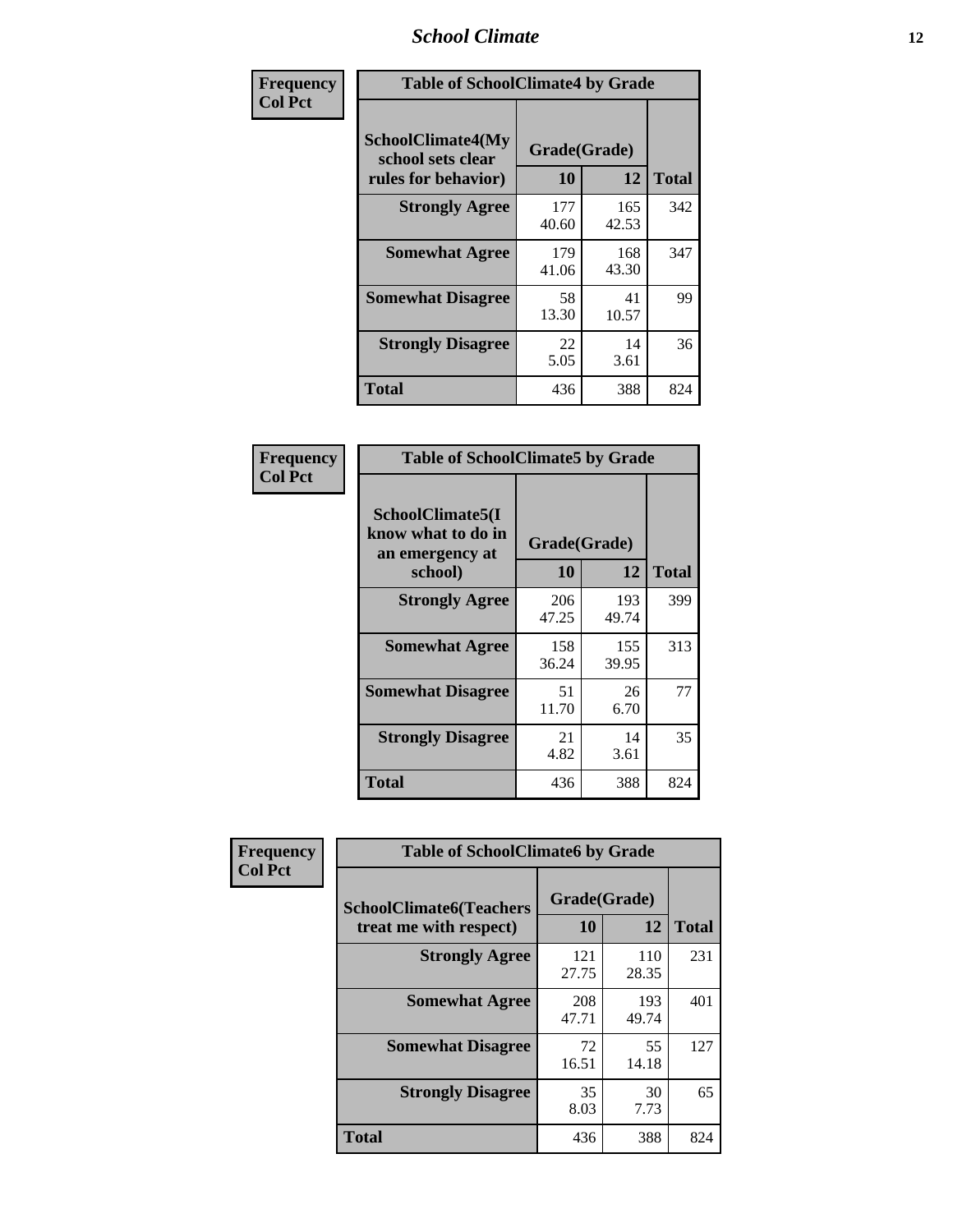### *School Climate* **13**

| Frequency      | <b>Table of SchoolClimate7 by Grade</b>                                       |                           |              |              |
|----------------|-------------------------------------------------------------------------------|---------------------------|--------------|--------------|
| <b>Col Pct</b> | <b>SchoolClimate7(Behaviors</b><br>in my class allow the<br>teacher to teach) | Grade(Grade)<br><b>10</b> | 12           | <b>Total</b> |
|                | <b>Strongly Agree</b>                                                         | 64<br>14.68               | 70<br>18.04  | 134          |
|                | <b>Somewhat Agree</b>                                                         | 212<br>48.62              | 226<br>58.25 | 438          |
|                | <b>Somewhat Disagree</b>                                                      | 128<br>29.36              | 77<br>19.85  | 205          |
|                | <b>Strongly Disagree</b>                                                      | 32<br>7.34                | 15<br>3.87   | 47           |
|                | <b>Total</b>                                                                  | 436                       | 388          | 824          |

| Frequency      | <b>Table of SchoolClimate8 by Grade</b>                                              |                    |              |              |
|----------------|--------------------------------------------------------------------------------------|--------------------|--------------|--------------|
| <b>Col Pct</b> | <b>SchoolClimate8(Students</b><br>are frequently<br>recognized for good<br>behavior) | Grade(Grade)<br>10 | 12           | <b>Total</b> |
|                | <b>Strongly Agree</b>                                                                | 50<br>11.47        | 43<br>11.08  | 93           |
|                | <b>Somewhat Agree</b>                                                                | 176<br>40.37       | 151<br>38.92 | 327          |
|                | <b>Somewhat Disagree</b>                                                             | 114<br>26.15       | 141<br>36.34 | 255          |
|                | <b>Strongly Disagree</b>                                                             | 96<br>22.02        | 53<br>13.66  | 149          |
|                | <b>Total</b>                                                                         | 436                | 388          | 824          |

| Frequency      | <b>Table of SchoolClimate9 by Grade</b>                                                  |                    |              |              |
|----------------|------------------------------------------------------------------------------------------|--------------------|--------------|--------------|
| <b>Col Pct</b> | <b>SchoolClimate9(School</b><br>counselor would be<br>helpful if I needed<br>assistance) | Grade(Grade)<br>10 | 12           | <b>Total</b> |
|                | <b>Strongly Agree</b>                                                                    | 161<br>36.93       | 194<br>50.00 | 355          |
|                | <b>Somewhat Agree</b>                                                                    | 176<br>40.37       | 135<br>34.79 | 311          |
|                | <b>Somewhat Disagree</b>                                                                 | 59<br>13.53        | 24<br>6.19   | 83           |
|                | <b>Strongly Disagree</b>                                                                 | 40<br>9.17         | 35<br>9.02   | 75           |
|                | Total                                                                                    | 436                | 388          | 824          |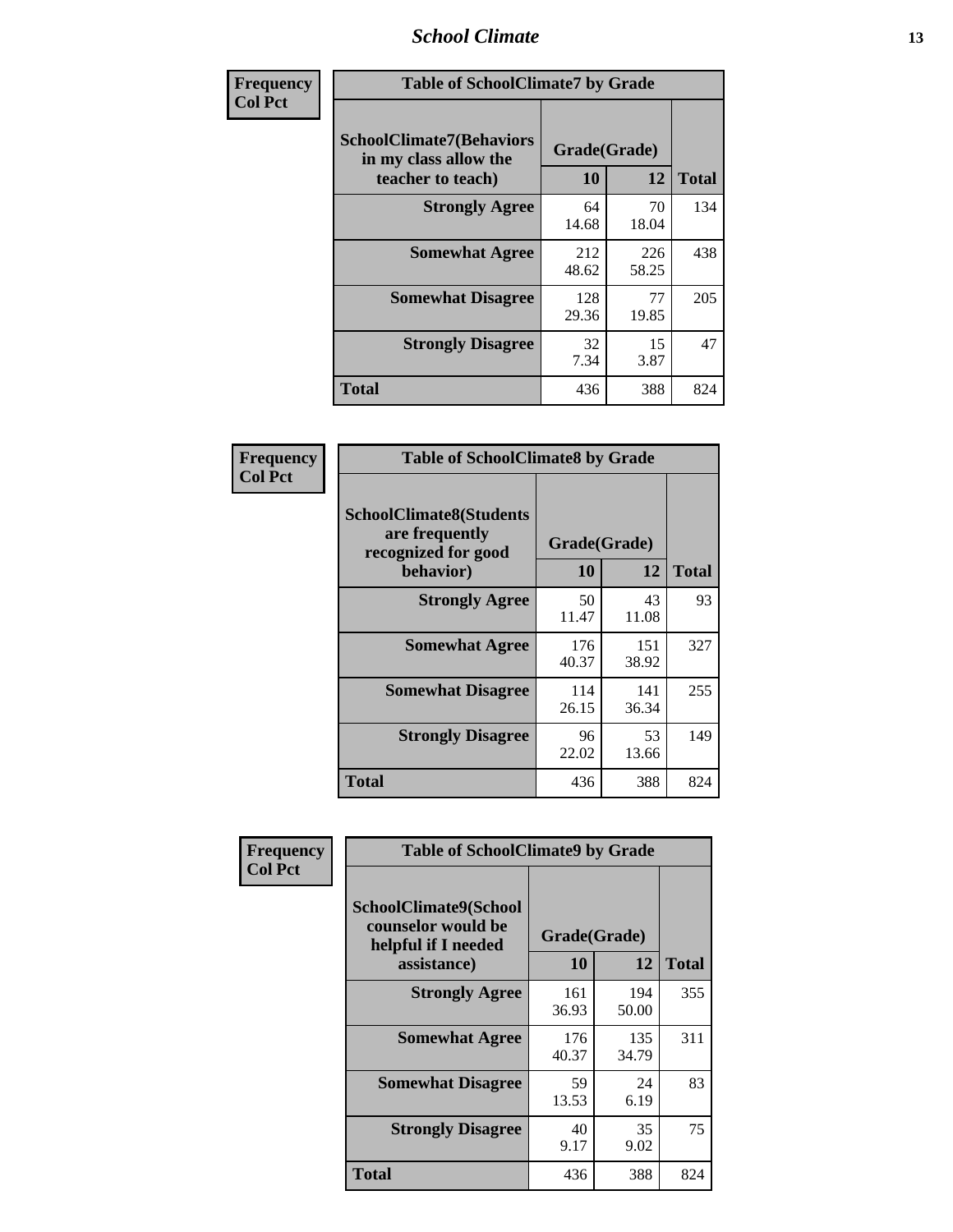### *Reasons for Dropping Out* **14**

| Frequency      | <b>Table of Dropoutreason by Grade</b>                                   |                    |              |              |
|----------------|--------------------------------------------------------------------------|--------------------|--------------|--------------|
| <b>Col Pct</b> | Dropoutreason(If<br>I dropped out the<br>reason would<br>most likely be) | Grade(Grade)<br>10 | 12           | <b>Total</b> |
|                | <b>Won't Drop out</b>                                                    | 249<br>57.11       | 218<br>56.19 | 467          |
|                | <b>Bored</b>                                                             | 70<br>16.06        | 55<br>14.18  | 125          |
|                | <b>Family Reasons</b>                                                    | 37<br>8.49         | 25<br>6.44   | 62           |
|                | <b>Being Bullied</b>                                                     | 4<br>0.92          | 3<br>0.77    | 7            |
|                | <b>Other</b>                                                             | 76<br>17.43        | 87<br>22.42  | 163          |
|                | <b>Total</b>                                                             | 436                | 388          | 824          |

| Frequency      | <b>Table of Dropout by Grade</b>                                       |                    |              |     |  |
|----------------|------------------------------------------------------------------------|--------------------|--------------|-----|--|
| <b>Col Pct</b> | Dropout(I<br>have<br>thought<br>about<br>dropping<br>out of<br>school) | Grade(Grade)<br>10 | <b>Total</b> |     |  |
|                |                                                                        |                    | 12           |     |  |
|                | Yes                                                                    | 126<br>28.90       | 116<br>29.90 | 242 |  |
|                | N <sub>0</sub>                                                         | 310<br>71.10       | 272<br>70.10 | 582 |  |
|                | <b>Total</b>                                                           | 436                | 388          | 824 |  |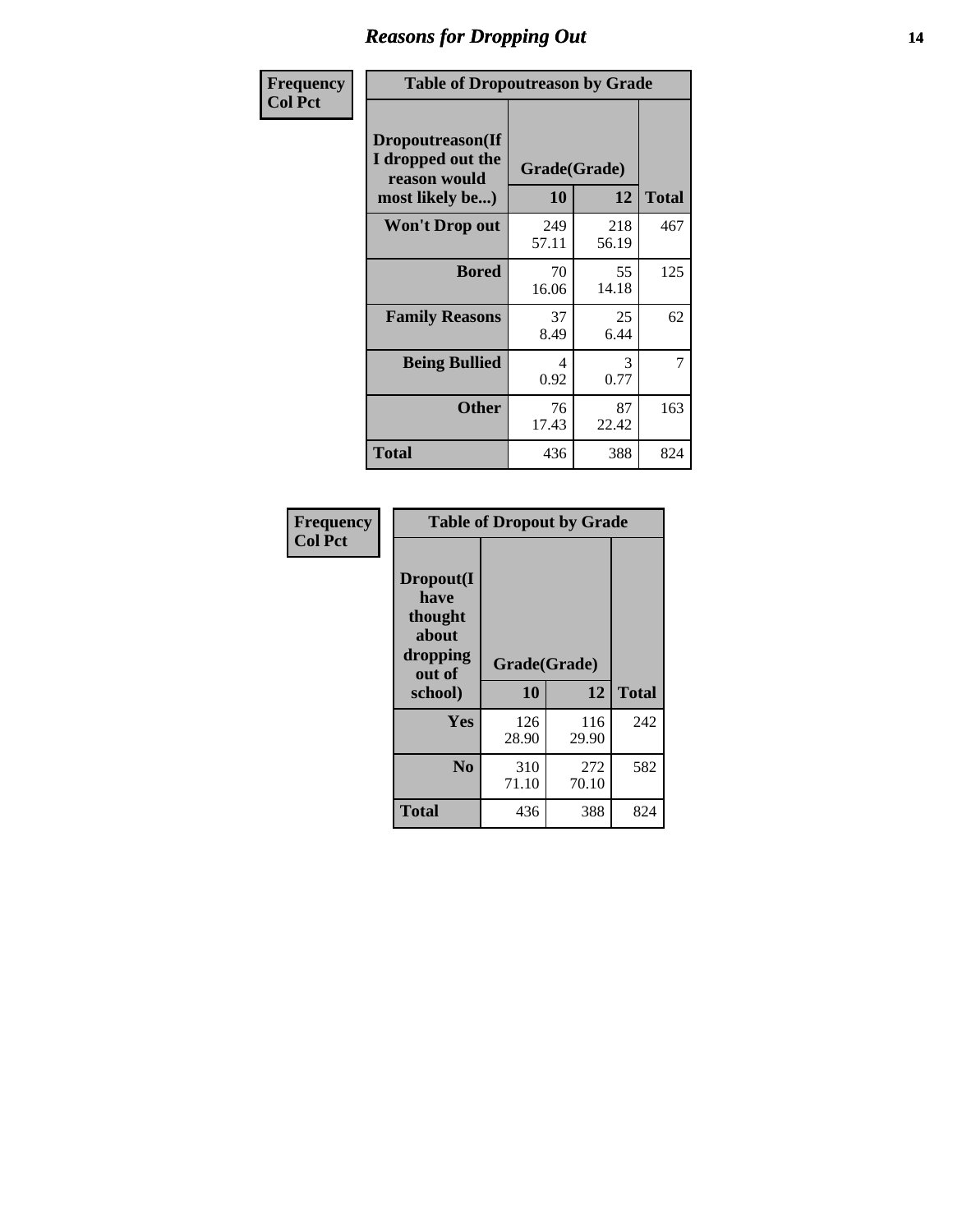*School Safety* **15**

| Frequency      | <b>Table of Gangself by Grade</b>                                                                 |                    |              |              |
|----------------|---------------------------------------------------------------------------------------------------|--------------------|--------------|--------------|
| <b>Col Pct</b> | Gangself(I<br>have<br>participated<br>in illegal<br>gang<br>activities in<br>the past 30<br>days) | Grade(Grade)<br>10 | 12           | <b>Total</b> |
|                | Yes                                                                                               | 27<br>6.19         | 22<br>5.67   | 49           |
|                | N <sub>0</sub>                                                                                    | 409<br>93.81       | 366<br>94.33 | 775          |
|                | <b>Total</b>                                                                                      | 436                | 388          | 824          |

| Frequency<br><b>Col Pct</b> | <b>Table of Gangpeers by Grade</b>                                                                                             |                    |              |              |  |
|-----------------------------|--------------------------------------------------------------------------------------------------------------------------------|--------------------|--------------|--------------|--|
|                             | <b>Gangpeers</b> (I<br>have friends<br>who have<br>participated<br>in illegal<br>gang<br>activities in<br>the past 30<br>days) | Grade(Grade)<br>10 | 12           | <b>Total</b> |  |
|                             | Yes                                                                                                                            | 121<br>27.75       | 63<br>16.24  | 184          |  |
|                             | N <sub>0</sub>                                                                                                                 | 315<br>72.25       | 325<br>83.76 | 640          |  |
|                             | <b>Total</b>                                                                                                                   | 436                | 388          | 824          |  |

| Frequency      |                                                                    | <b>Table of Pickedon by Grade</b> |             |              |  |  |  |  |  |  |
|----------------|--------------------------------------------------------------------|-----------------------------------|-------------|--------------|--|--|--|--|--|--|
| <b>Col Pct</b> | <b>Pickedon(I have</b><br>been picked on or<br>teased at school in | Grade(Grade)                      |             |              |  |  |  |  |  |  |
|                | the past 30 days)                                                  | 10                                | 12          | <b>Total</b> |  |  |  |  |  |  |
|                | <b>Strongly Agree</b>                                              | 36<br>8.26                        | 25<br>6.44  | 61           |  |  |  |  |  |  |
|                | <b>Somewhat Agree</b>                                              | 99<br>22.71                       | 48<br>12.37 | 147          |  |  |  |  |  |  |
|                | <b>Somewhat Disagree</b>                                           | 85<br>19.50                       | 64<br>16.49 | 149          |  |  |  |  |  |  |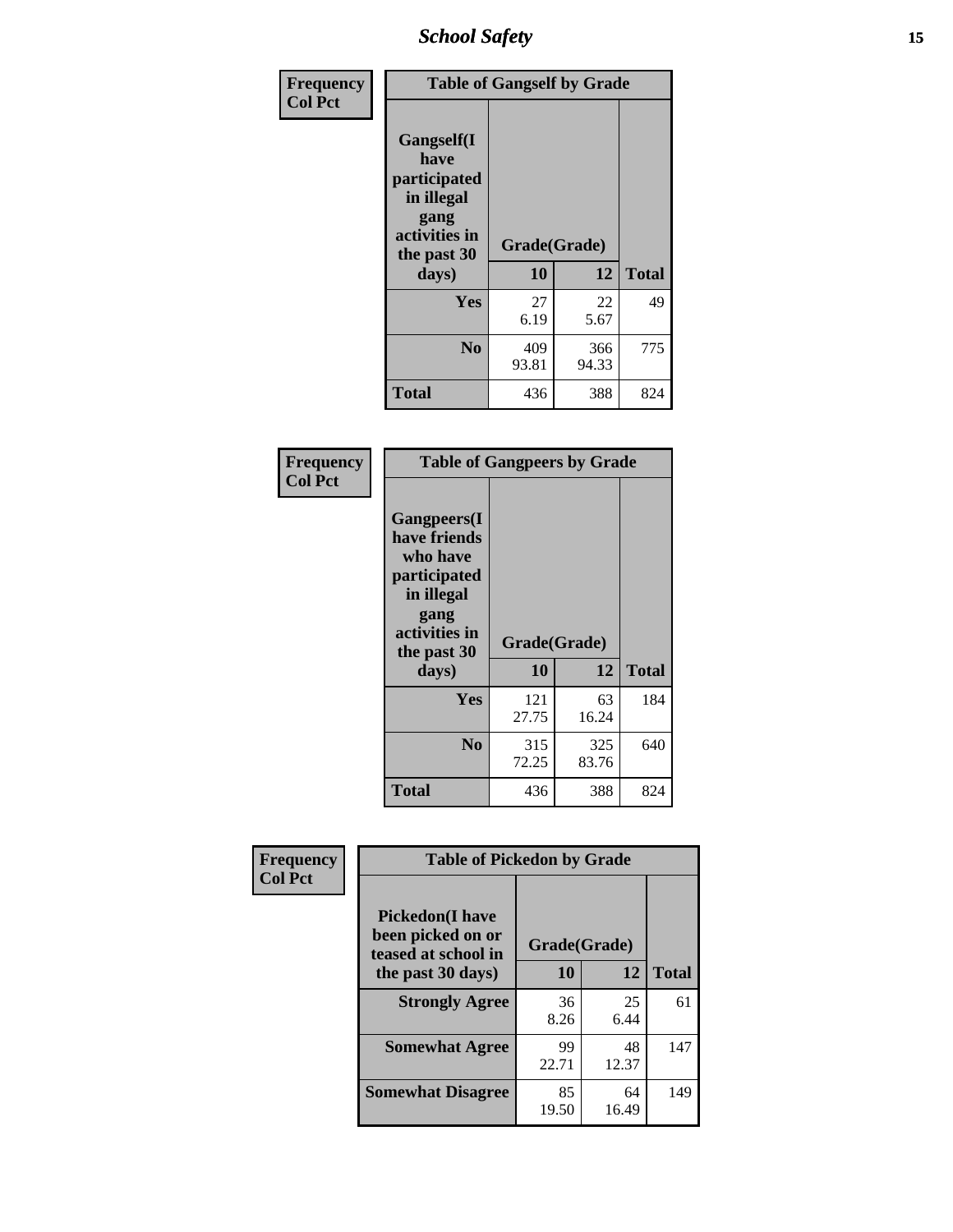# *School Safety* **16**

| <b>Frequency</b> |                                                                                          | <b>Table of Pickedon by Grade</b> |                    |     |  |  |  |  |  |  |  |  |  |
|------------------|------------------------------------------------------------------------------------------|-----------------------------------|--------------------|-----|--|--|--|--|--|--|--|--|--|
| <b>Col Pct</b>   | <b>Pickedon</b> (I have<br>been picked on or<br>teased at school in<br>the past 30 days) | 10                                | Grade(Grade)<br>12 |     |  |  |  |  |  |  |  |  |  |
|                  | <b>Strongly Disagree</b>                                                                 | 216<br>49.54                      | 251<br>64.69       | 467 |  |  |  |  |  |  |  |  |  |
|                  | Total                                                                                    | 436                               | 388                | 824 |  |  |  |  |  |  |  |  |  |

| Frequency      |                                                          | <b>Table of Safeschool by Grade</b> |              |              |  |  |  |  |  |  |  |  |  |
|----------------|----------------------------------------------------------|-------------------------------------|--------------|--------------|--|--|--|--|--|--|--|--|--|
| <b>Col Pct</b> | Safeschool(School<br>is a place at which I<br>feel safe) | Grade(Grade)<br><b>10</b>           | 12           | <b>Total</b> |  |  |  |  |  |  |  |  |  |
|                | <b>Strongly Agree</b>                                    | 58<br>13.30                         | 75<br>19.33  | 133          |  |  |  |  |  |  |  |  |  |
|                | <b>Somewhat Agree</b>                                    | 243<br>55.73                        | 222<br>57.22 | 465          |  |  |  |  |  |  |  |  |  |
|                | <b>Somewhat Disagree</b>                                 | 92<br>21.10                         | 58<br>14.95  | 150          |  |  |  |  |  |  |  |  |  |
|                | <b>Strongly Disagree</b>                                 | 43<br>9.86                          | 33<br>8.51   | 76           |  |  |  |  |  |  |  |  |  |
|                | <b>Total</b>                                             | 436                                 | 388          | 824          |  |  |  |  |  |  |  |  |  |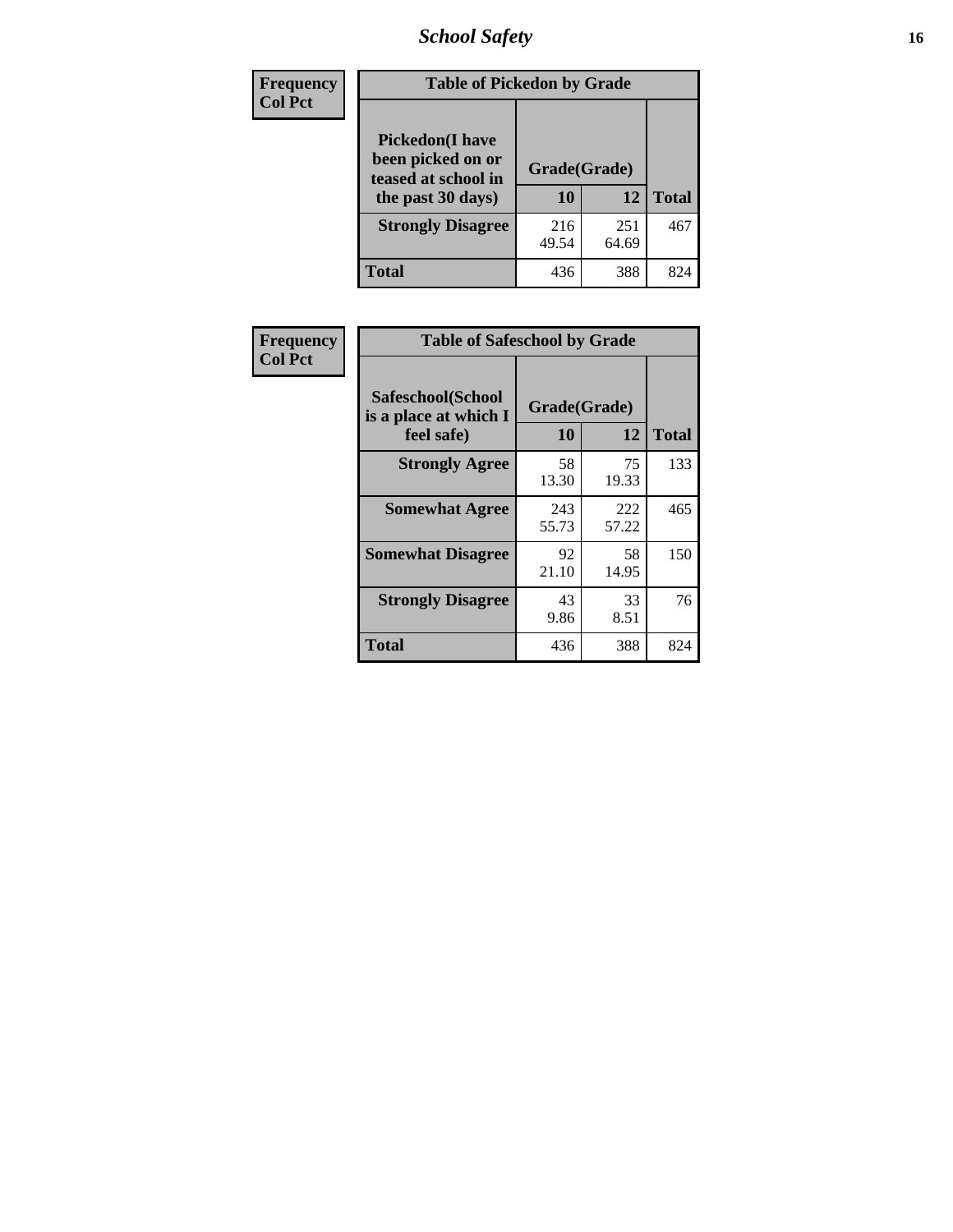*School Safety* **17**

| <b>Table of Grade by Bullied</b> |                       |                                                                               |                              |                   |                        |                               |                   |              |  |  |  |
|----------------------------------|-----------------------|-------------------------------------------------------------------------------|------------------------------|-------------------|------------------------|-------------------------------|-------------------|--------------|--|--|--|
|                                  |                       | <b>Bullied</b> (I have been bullied by other<br>students in the past 30 days) |                              |                   |                        |                               |                   |              |  |  |  |
| <b>Grade(Grade)</b>              | $\mathbf 0$<br>  Days | 1 or<br>days                                                                  | 3 <sub>to</sub><br>5<br>days | 6 to<br>g<br>days | 10<br>to<br>19<br>days | <b>20</b><br>to<br>29<br>days | All<br>30<br>days | <b>Total</b> |  |  |  |
| 10                               | 393<br>90.14          | 19<br>4.36                                                                    | 3<br>0.69                    | 6<br>1.38         | 6<br>1.38              | 6<br>1.38                     | 3<br>0.69         | 436          |  |  |  |
| 12                               | 350<br>90.21          | 14<br>3.61                                                                    | 7<br>1.80                    | 0.26              | 3<br>0.77              | 5<br>1.29                     | 8<br>2.06         | 388          |  |  |  |
| <b>Total</b>                     | 743                   | 33                                                                            | 10                           | 7                 | 9                      | 11                            | 11                | 824          |  |  |  |

| <b>Frequency</b><br>Row Pct |
|-----------------------------|

| <b>Table of Grade by Bulliedothers</b>                         |                        |                   |                              |                   |                        |                               |                   |              |  |  |  |
|----------------------------------------------------------------|------------------------|-------------------|------------------------------|-------------------|------------------------|-------------------------------|-------------------|--------------|--|--|--|
| <b>Bulliedothers</b> (I bullied others in the past<br>30 days) |                        |                   |                              |                   |                        |                               |                   |              |  |  |  |
| Grade(Grade)                                                   | $\mathbf{0}$<br>  Days | 1 or<br>2<br>days | 3 <sub>to</sub><br>5<br>days | 6 to<br>9<br>days | 10<br>to<br>19<br>days | <b>20</b><br>to<br>29<br>days | All<br>30<br>days | <b>Total</b> |  |  |  |
| 10                                                             | 371<br>85.09           | 30<br>6.88        | 12<br>2.75                   | 3<br>0.69         | 9<br>2.06              | 5<br>1.15                     | 6<br>1.38         | 436          |  |  |  |
| 12                                                             | 354<br>91.24           | 10<br>2.58        | $\overline{2}$<br>0.52       | 2<br>0.52         | 4<br>1.03              | 3<br>0.77                     | 13<br>3.35        | 388          |  |  |  |
| Total                                                          | 725                    | 40                | 14                           | 5                 | 13                     | 8                             | 19                | 824          |  |  |  |

| <b>Frequency</b> |                           | <b>Table of Grade by Weaponschool</b> |                                                                    |                      |           |                  |                        |                        |              |  |  |
|------------------|---------------------------|---------------------------------------|--------------------------------------------------------------------|----------------------|-----------|------------------|------------------------|------------------------|--------------|--|--|
| <b>Row Pct</b>   |                           |                                       | Weaponschool (I brought a weapon to<br>school in the past 30 days) |                      |           |                  |                        |                        |              |  |  |
|                  |                           | $\boldsymbol{0}$                      | 1 or<br>$\overline{2}$                                             | 3 <sub>to</sub><br>5 | 6 to<br>9 | 10<br>to<br>19   | <b>20</b><br>to<br>29  | All<br>30              |              |  |  |
|                  | <b>Grade</b> (Grade) Days |                                       | days                                                               | days                 | days      | days             | days                   | days                   | <b>Total</b> |  |  |
|                  | 10                        | 420<br>96.33                          | 8<br>1.83                                                          | 1<br>0.23            | 0.23      | $\Omega$<br>0.00 | $\overline{2}$<br>0.46 | $\overline{4}$<br>0.92 | 436          |  |  |
|                  | 12                        | 363<br>93.56                          | 11<br>2.84                                                         | 2<br>0.52            | 0.26      | 3<br>0.77        | 4<br>1.03              | $\overline{4}$<br>1.03 | 388          |  |  |
|                  | <b>Total</b>              | 783                                   | 19                                                                 | 3                    | 2         | 3                | 6                      | 8                      | 824          |  |  |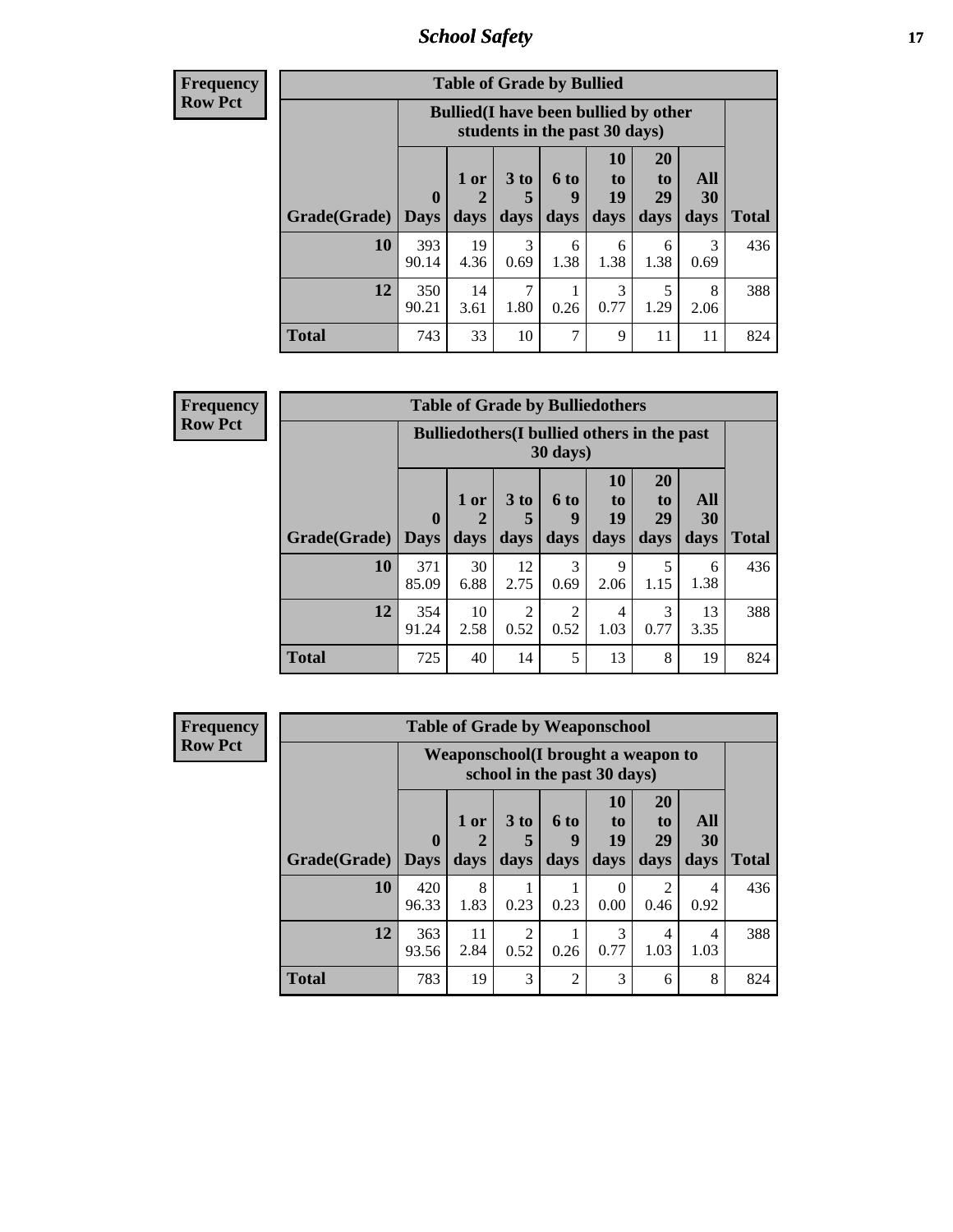*School Safety* **18**

| <b>Frequency</b> |              | <b>Table of Grade by Absentunsafe</b> |                                                                                 |                        |                  |                |                        |                        |              |  |
|------------------|--------------|---------------------------------------|---------------------------------------------------------------------------------|------------------------|------------------|----------------|------------------------|------------------------|--------------|--|
| <b>Row Pct</b>   |              |                                       | Absentunsafe(I have missed school<br>because I felt unsafe in the past 30 days) |                        |                  |                |                        |                        |              |  |
|                  |              | $\mathbf{0}$                          | 1 or<br>2                                                                       | 3 <sub>to</sub><br>5   | 6 to<br>9        | 10<br>to<br>19 | <b>20</b><br>to<br>29  | All<br>30              |              |  |
|                  | Grade(Grade) | <b>Days</b>                           | days                                                                            | days                   | days             | days           | days                   | days                   | <b>Total</b> |  |
|                  | 10           | 425<br>97.48                          | $\mathfrak{D}$<br>0.46                                                          | $\overline{2}$<br>0.46 | $\Omega$<br>0.00 | 3<br>0.69      | $\mathfrak{D}$<br>0.46 | $\mathfrak{D}$<br>0.46 | 436          |  |
|                  | 12           | 375<br>96.65                          | $\overline{2}$<br>0.52                                                          | $\Omega$<br>0.00       | 2<br>0.52        | 0.26           | 4<br>1.03              | 4<br>1.03              | 388          |  |
|                  | <b>Total</b> | 800                                   | $\overline{4}$                                                                  | $\overline{2}$         | $\overline{c}$   | 4              | 6                      | 6                      | 824          |  |
|                  |              |                                       |                                                                                 |                        |                  |                |                        |                        |              |  |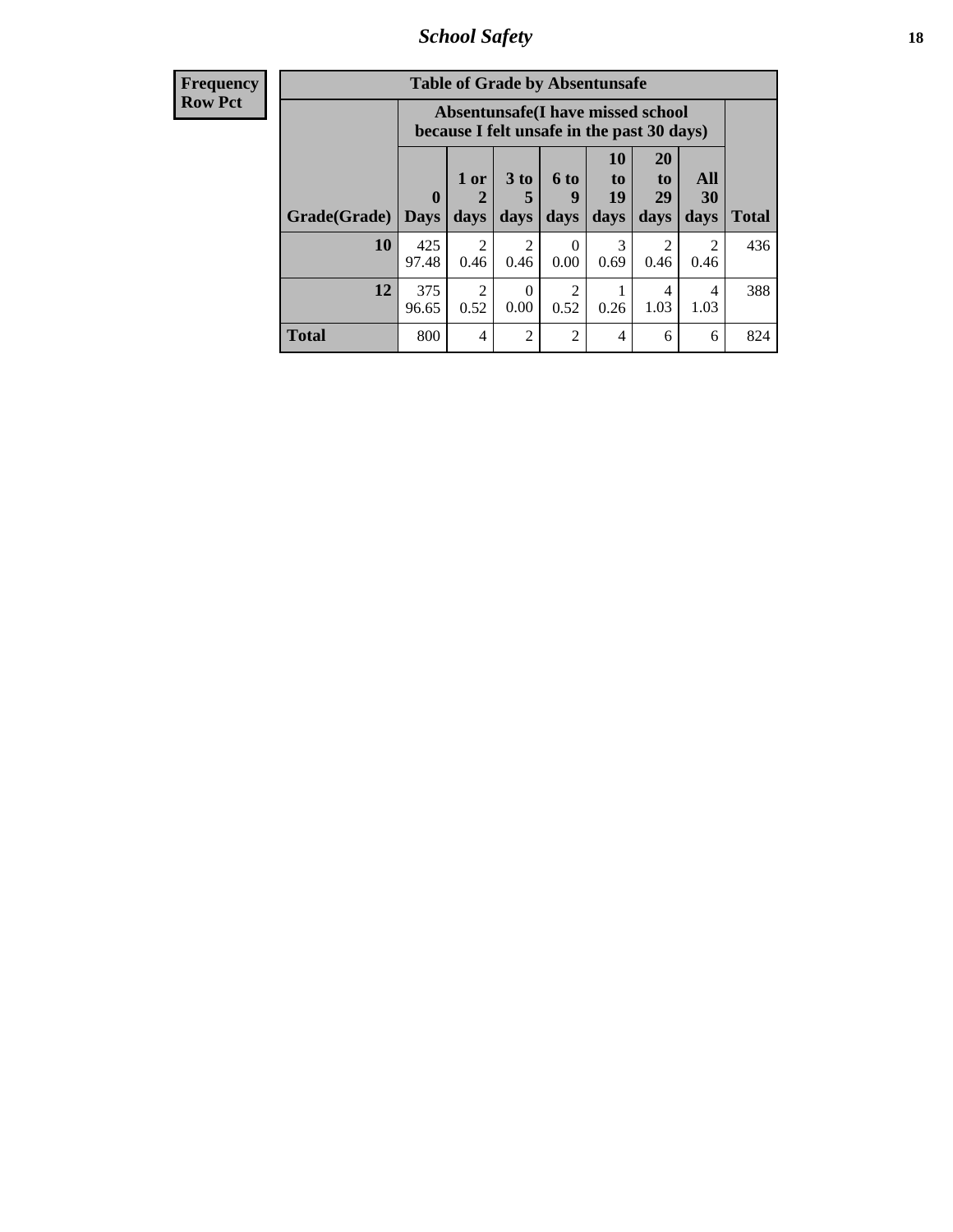# *Drug Use During Last 30 Days* **19**

#### **Frequency Row Pct**

| <b>Table of Grade by Alcohol</b> |                                 |                 |                 |               |                 |                                     |              |       |  |  |  |  |  |
|----------------------------------|---------------------------------|-----------------|-----------------|---------------|-----------------|-------------------------------------|--------------|-------|--|--|--|--|--|
|                                  |                                 |                 |                 |               |                 | Alcohol (Alcohol use, past 30 days) |              |       |  |  |  |  |  |
| Grade(Grade)                     | <b>Did</b><br>not<br><b>use</b> | $1 - 2$<br>days | $3 - 5$<br>days | $6-9$<br>days | $10-19$<br>days | 20-29<br>days                       | Every<br>day | Total |  |  |  |  |  |
| 10                               | 298<br>68.35                    | 35<br>8.03      | 32<br>7.34      | 15<br>3.44    | 26<br>5.96      | 16<br>3.67                          | 14<br>3.21   | 436   |  |  |  |  |  |
| 12                               | 232<br>59.79                    | 38<br>9.79      | 39<br>10.05     | 16<br>4.12    | 31<br>7.99      | 21<br>5.41                          | 11<br>2.84   | 388   |  |  |  |  |  |
| <b>Total</b>                     | 530                             | 73              | 71              | 31            | 57              | 37                                  | 25           | 824   |  |  |  |  |  |

#### **Frequency Row Pct**

| <b>Table of Grade by Cigarettes</b> |                                                |                 |                 |                 |               |               |                     |              |  |  |  |  |  |
|-------------------------------------|------------------------------------------------|-----------------|-----------------|-----------------|---------------|---------------|---------------------|--------------|--|--|--|--|--|
|                                     | Cigarettes (Smoking tobacco use, past 30 days) |                 |                 |                 |               |               |                     |              |  |  |  |  |  |
| Grade(Grade)                        | Did<br>not<br><b>use</b>                       | $1 - 2$<br>days | $3 - 5$<br>days | $6 - 9$<br>days | 10-19<br>days | 20-29<br>days | <b>Every</b><br>day | <b>Total</b> |  |  |  |  |  |
| 10                                  | 356<br>81.65                                   | 35<br>8.03      | 9<br>2.06       | 0.23            | 6<br>1.38     | 12<br>2.75    | 17<br>3.90          | 436          |  |  |  |  |  |
| 12                                  | 268<br>69.07                                   | 50<br>12.89     | 12<br>3.09      | 2<br>0.52       | 11<br>2.84    | 12<br>3.09    | 33<br>8.51          | 388          |  |  |  |  |  |
| <b>Total</b>                        | 624                                            | 85              | 21              | 3               | 17            | 24            | 50                  | 824          |  |  |  |  |  |

**Frequency Row Pct**

|              | <b>Table of Grade by Smokeless</b>                     |                 |                 |               |                 |               |                     |              |  |  |  |  |
|--------------|--------------------------------------------------------|-----------------|-----------------|---------------|-----------------|---------------|---------------------|--------------|--|--|--|--|
|              | <b>Smokeless</b> (Chewing tobaccouse,<br>past 30 days) |                 |                 |               |                 |               |                     |              |  |  |  |  |
| Grade(Grade) | <b>Did</b><br>not<br><b>use</b>                        | $1 - 2$<br>days | $3 - 5$<br>days | $6-9$<br>days | $10-19$<br>days | 20-29<br>days | <b>Every</b><br>day | <b>Total</b> |  |  |  |  |
| 10           | 386<br>88.53                                           | 18<br>4.13      | 3<br>0.69       | 3<br>0.69     | 3<br>0.69       | 12<br>2.75    | 11<br>2.52          | 436          |  |  |  |  |
| 12           | 341<br>87.89                                           | 9<br>2.32       | 6<br>1.55       | 4<br>1.03     | 3<br>0.77       | 8<br>2.06     | 17<br>4.38          | 388          |  |  |  |  |
| <b>Total</b> | 727                                                    | 27              | 9               | $\mathcal{I}$ | 6               | 20            | 28                  | 824          |  |  |  |  |

| <b>Table of Grade by Marijuana</b> |                                 |                                         |                 |                 |                 |               |                     |              |  |  |  |  |  |
|------------------------------------|---------------------------------|-----------------------------------------|-----------------|-----------------|-----------------|---------------|---------------------|--------------|--|--|--|--|--|
|                                    |                                 | Marijuana (Marijuana use, past 30 days) |                 |                 |                 |               |                     |              |  |  |  |  |  |
| Grade(Grade)                       | <b>Did</b><br>not<br><b>use</b> | $1 - 2$<br>days                         | $3 - 5$<br>days | $6 - 9$<br>days | $10-19$<br>days | 20-29<br>days | <b>Every</b><br>day | <b>Total</b> |  |  |  |  |  |
| 10                                 | 378<br>86.70                    | 18<br>4.13                              | 8<br>1.83       | 5<br>1.15       | 12<br>2.75      | 4<br>0.92     | 11<br>2.52          | 436          |  |  |  |  |  |
| 12                                 | 330<br>85.05                    | 18<br>4.64                              | 6<br>1.55       | 1.80            | 9<br>2.32       | 8<br>2.06     | 10<br>2.58          | 388          |  |  |  |  |  |
| <b>Total</b>                       | 708                             | 36                                      | 14              | 12              | 21              | 12            | 21                  | 824          |  |  |  |  |  |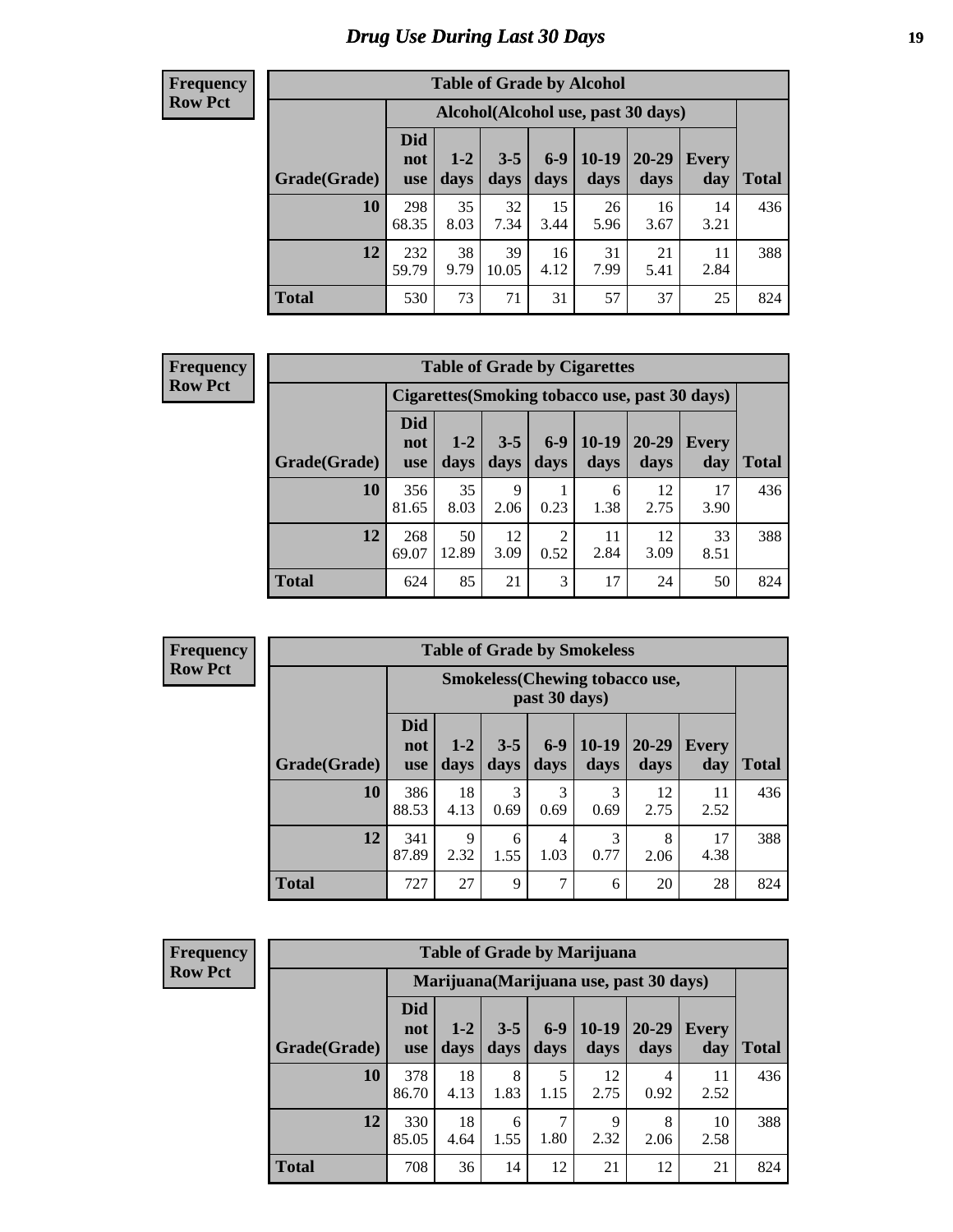#### **Frequency Row Pct**

| <b>Table of Grade by Cocaine</b> |                                 |                                     |                  |                        |                   |                     |              |  |  |
|----------------------------------|---------------------------------|-------------------------------------|------------------|------------------------|-------------------|---------------------|--------------|--|--|
|                                  |                                 | Cocaine (Cocaine use, past 30 days) |                  |                        |                   |                     |              |  |  |
| Grade(Grade)                     | <b>Did</b><br>not<br><b>use</b> | $1 - 2$<br>days                     | $3 - 5$<br>days  | $10-19$<br>days        | $20 - 29$<br>days | <b>Every</b><br>day | <b>Total</b> |  |  |
| 10                               | 418<br>95.87                    | 7<br>1.61                           | $\Omega$<br>0.00 | $\mathfrak{D}$<br>0.46 | 4<br>0.92         | 5<br>1.15           | 436          |  |  |
| 12                               | 376<br>96.91                    | 5<br>1.29                           | 0.26             | $\Omega$<br>0.00       | 2<br>0.52         | 4<br>1.03           | 388          |  |  |
| <b>Total</b>                     | 794                             | 12                                  |                  | 2                      | 6                 | 9                   | 824          |  |  |

#### **Frequency Row Pct**

| <b>Table of Grade by Inhalants</b> |                                        |                 |                 |                 |                   |                     |              |  |  |
|------------------------------------|----------------------------------------|-----------------|-----------------|-----------------|-------------------|---------------------|--------------|--|--|
|                                    | Inhalants (Inhalant use, past 30 days) |                 |                 |                 |                   |                     |              |  |  |
| Grade(Grade)                       | Did<br>not<br><b>use</b>               | $1 - 2$<br>days | $3 - 5$<br>days | $10-19$<br>days | $20 - 29$<br>days | <b>Every</b><br>day | <b>Total</b> |  |  |
| 10                                 | 417<br>95.64                           | 10<br>2.29      | 0<br>0.00       | 0.23            | 4<br>0.92         | 4<br>0.92           | 436          |  |  |
| 12                                 | 375<br>96.65                           | 5<br>1.29       | 0.26            | 0.26            | 0.26              | 5<br>1.29           | 388          |  |  |
| <b>Total</b>                       | 792                                    | 15              |                 | 2               | 5                 | 9                   | 824          |  |  |

| <b>Table of Grade by Steroids</b>    |                                 |                |                 |                        |                   |              |              |  |  |
|--------------------------------------|---------------------------------|----------------|-----------------|------------------------|-------------------|--------------|--------------|--|--|
| Steroids (Steroid use, past 30 days) |                                 |                |                 |                        |                   |              |              |  |  |
| Grade(Grade)                         | <b>Did</b><br>not<br><b>use</b> | $1-2$<br>days  | $3 - 5$<br>days | $10-19$<br>days        | $20 - 29$<br>days | Every<br>day | <b>Total</b> |  |  |
| 10                                   | 424<br>97.25                    | 3<br>0.69      | 0.23            | $\mathfrak{D}$<br>0.46 | 2<br>0.46         | 4<br>0.92    | 436          |  |  |
| 12                                   | 380<br>97.94                    | 0.26           | 0.26            | 0<br>0.00              | 0.26              | 1.29         | 388          |  |  |
| <b>Total</b>                         | 804                             | $\overline{4}$ | $\overline{2}$  | $\overline{2}$         | 3                 | 9            | 824          |  |  |

| <b>Frequency</b> |
|------------------|
| - Row Pci        |

| <b>Table of Grade by Ecstasy</b> |                          |                                     |                 |                           |                        |              |              |  |  |
|----------------------------------|--------------------------|-------------------------------------|-----------------|---------------------------|------------------------|--------------|--------------|--|--|
|                                  |                          | Ecstasy (Ecstasy use, past 30 days) |                 |                           |                        |              |              |  |  |
| Grade(Grade)                     | Did<br>not<br><b>use</b> | $1-2$<br>days                       | $3 - 5$<br>days | $6 - 9$<br>days           | $20 - 29$<br>days      | Every<br>day | <b>Total</b> |  |  |
| 10                               | 419<br>96.10             | 6<br>1.38                           | 0<br>0.00       | 0.23                      | 6<br>1.38              | 4<br>0.92    | 436          |  |  |
| 12                               | 377<br>97.16             | 3<br>0.77                           | 0.26            | $\mathbf{\Omega}$<br>0.00 | $\mathfrak{D}$<br>0.52 | 5<br>1.29    | 388          |  |  |
| <b>Total</b>                     | 796                      | 9                                   |                 |                           | 8                      | 9            | 824          |  |  |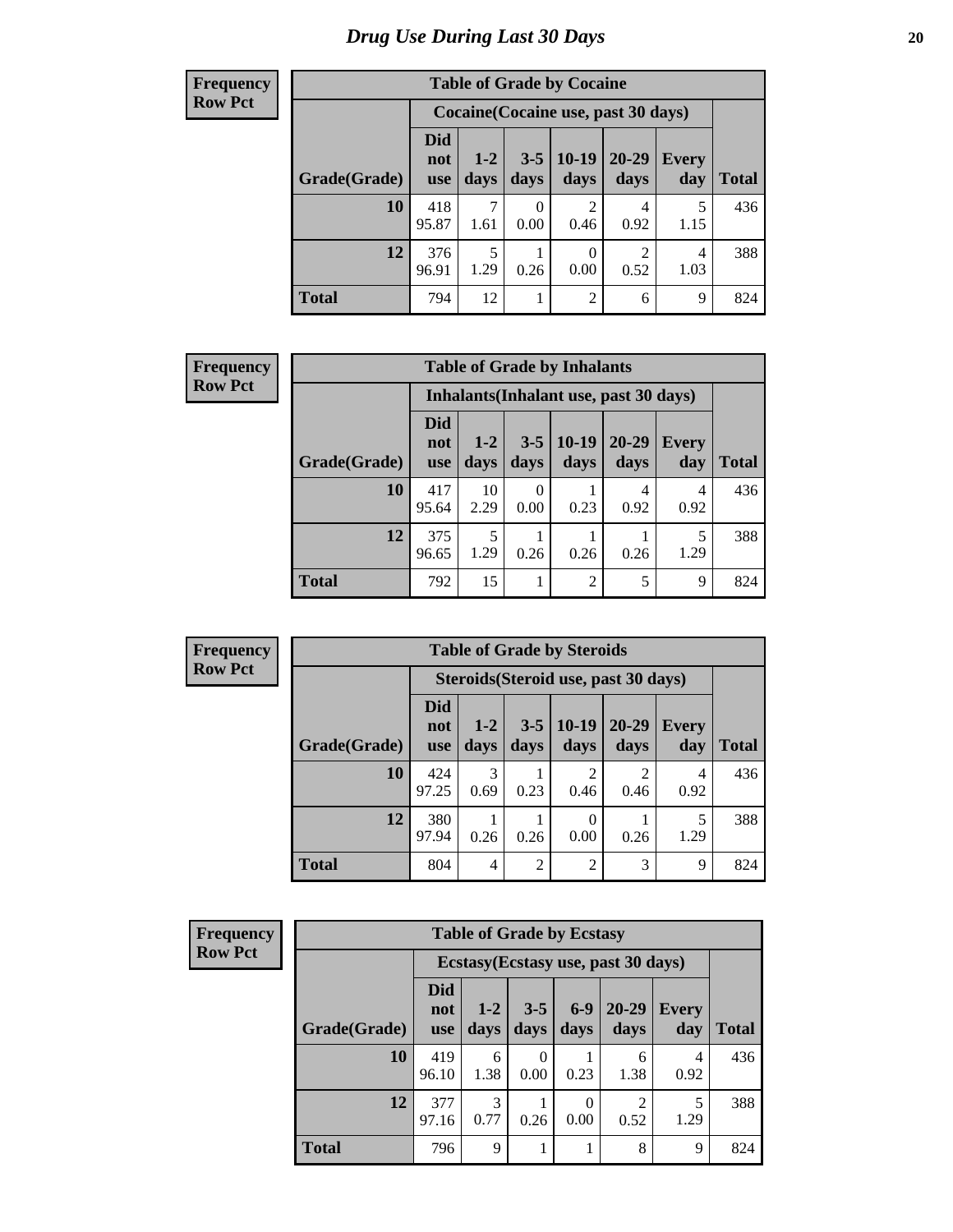#### **Frequency Row Pct**

| <b>Table of Grade by Meth</b> |                                 |                                                |               |                 |                   |                     |              |  |  |
|-------------------------------|---------------------------------|------------------------------------------------|---------------|-----------------|-------------------|---------------------|--------------|--|--|
|                               |                                 | Meth (Methamphetamine use,<br>past 30 days)    |               |                 |                   |                     |              |  |  |
| Grade(Grade)                  | <b>Did</b><br>not<br><b>use</b> | $1 - 2$<br>days                                | $6-9$<br>days | $10-19$<br>days | $20 - 29$<br>days | <b>Every</b><br>day | <b>Total</b> |  |  |
| 10                            | 423<br>97.02                    | 4<br>0.92                                      | 0<br>0.00     | 0.23            | 3<br>0.69         | 5<br>1.15           | 436          |  |  |
| 12                            | 381<br>98.20                    | 0<br>4<br>0.26<br>0.26<br>0.00<br>0.26<br>1.03 |               |                 |                   |                     |              |  |  |
| <b>Total</b>                  | 804                             | 5                                              |               |                 | 4                 | 9                   | 824          |  |  |

| Frequency      |              | <b>Table of Grade by Hallucinogens</b> |                 |                  |                                                   |                   |                     |              |  |
|----------------|--------------|----------------------------------------|-----------------|------------------|---------------------------------------------------|-------------------|---------------------|--------------|--|
| <b>Row Pct</b> |              |                                        |                 |                  | Hallucinogens (Hallucinogen use,<br>past 30 days) |                   |                     |              |  |
|                | Grade(Grade) | <b>Did</b><br>not<br>use               | $1 - 2$<br>days | $6-9$<br>days    | $10-19$<br>days                                   | $20 - 29$<br>days | <b>Every</b><br>day | <b>Total</b> |  |
|                | 10           | 419<br>96.10                           | 6<br>1.38       | $\theta$<br>0.00 | 0.23                                              | 0.69              | 1.61                | 436          |  |
|                | 12           | 377<br>97.16                           | 3<br>0.77       | 0.26             | 3<br>0.77                                         | 0<br>0.00         | 4<br>1.03           | 388          |  |
|                | <b>Total</b> | 796                                    | 9               |                  | 4                                                 | 3                 | 11                  | 824          |  |

| <b>Table of Grade by Prescription</b>                                                                                                                                               |              |                                                                                           |           |           |           |           |           |     |  |  |
|-------------------------------------------------------------------------------------------------------------------------------------------------------------------------------------|--------------|-------------------------------------------------------------------------------------------|-----------|-----------|-----------|-----------|-----------|-----|--|--|
|                                                                                                                                                                                     |              | <b>Prescription</b> (Prescription drugs not<br>prescribed to me, past 30 days)            |           |           |           |           |           |     |  |  |
| <b>Did</b><br>$10-19$<br>$3 - 5$<br>$6-9$<br>$20 - 29$<br>$1-2$<br><b>Every</b><br>not<br>Grade(Grade)<br>days<br>days<br>days<br>days<br>day<br><b>Total</b><br>days<br><b>use</b> |              |                                                                                           |           |           |           |           |           |     |  |  |
| 10                                                                                                                                                                                  | 397<br>91.06 | 14<br>3.21                                                                                | 6<br>1.38 | 4<br>0.92 | 6<br>1.38 | 6<br>1.38 | 3<br>0.69 | 436 |  |  |
| 12                                                                                                                                                                                  | 345<br>88.92 | 13<br>$\overline{2}$<br>11<br>2<br>6<br>9<br>2.84<br>0.52<br>2.32<br>3.35<br>0.52<br>1.55 |           |           |           |           |           |     |  |  |
| <b>Total</b>                                                                                                                                                                        | 742          | 25                                                                                        | 19        | 6         | 12        | 8         | 12        | 824 |  |  |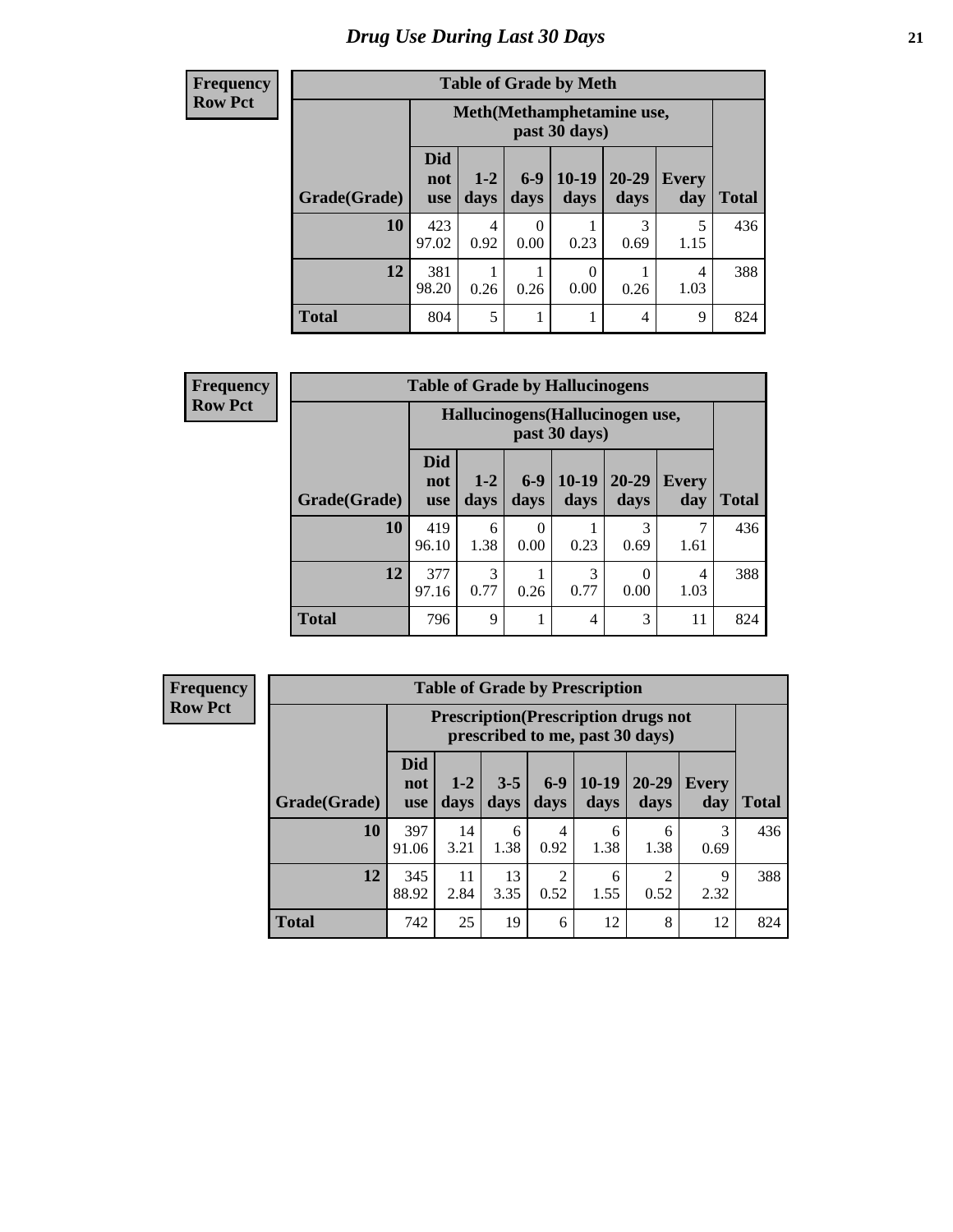| Frequency      | <b>Table of Alcoholease by Grade</b>       |                    |              |              |  |  |  |  |
|----------------|--------------------------------------------|--------------------|--------------|--------------|--|--|--|--|
| <b>Col Pct</b> | Alcoholease (It is<br>easy to get alcohol) | Grade(Grade)<br>10 | 12           | <b>Total</b> |  |  |  |  |
|                | <b>Strongly Agree</b>                      | 195<br>44.72       | 204<br>52.58 | 399          |  |  |  |  |
|                | <b>Somewhat Agree</b>                      | 117<br>26.83       | 121<br>31.19 | 238          |  |  |  |  |
|                | <b>Somewhat Disagree</b>                   | 43<br>9.86         | 28<br>7.22   | 71           |  |  |  |  |
|                | <b>Strongly Disagree</b>                   | 81<br>18.58        | 35<br>9.02   | 116          |  |  |  |  |
|                | <b>Total</b>                               | 436                | 388          | 824          |  |  |  |  |

| Frequency      | <b>Table of Cigarettesease by Grade</b>                  |                           |              |              |  |  |  |
|----------------|----------------------------------------------------------|---------------------------|--------------|--------------|--|--|--|
| <b>Col Pct</b> | Cigarettesease (It is<br>easy to get smoking<br>tobacco) | Grade(Grade)<br><b>10</b> | 12           | <b>Total</b> |  |  |  |
|                | <b>Strongly Agree</b>                                    | 210<br>48.17              | 276<br>71.13 | 486          |  |  |  |
|                | <b>Somewhat Agree</b>                                    | 89<br>20.41               | 64<br>16.49  | 153          |  |  |  |
|                | <b>Somewhat Disagree</b>                                 | 40<br>9.17                | 9<br>2.32    | 49           |  |  |  |
|                | <b>Strongly Disagree</b>                                 | 97<br>22.25               | 39<br>10.05  | 136          |  |  |  |
|                | <b>Total</b>                                             | 436                       | 388          | 824          |  |  |  |

| Frequency      | <b>Table of Smokelessease by Grade</b>                         |                    |              |              |  |  |  |  |
|----------------|----------------------------------------------------------------|--------------------|--------------|--------------|--|--|--|--|
| <b>Col Pct</b> | <b>Smokelessease</b> (It is<br>easy to get chewing<br>tobacco) | Grade(Grade)<br>10 | 12           | <b>Total</b> |  |  |  |  |
|                | <b>Strongly Agree</b>                                          | 208<br>47.71       | 254<br>65.46 | 462          |  |  |  |  |
|                | <b>Somewhat Agree</b>                                          | 86<br>19.72        | 74<br>19.07  | 160          |  |  |  |  |
|                | <b>Somewhat Disagree</b>                                       | 36<br>8.26         | 11<br>2.84   | 47           |  |  |  |  |
|                | <b>Strongly Disagree</b>                                       | 106<br>24.31       | 49<br>12.63  | 155          |  |  |  |  |
|                | <b>Total</b>                                                   | 436                | 388          | 824          |  |  |  |  |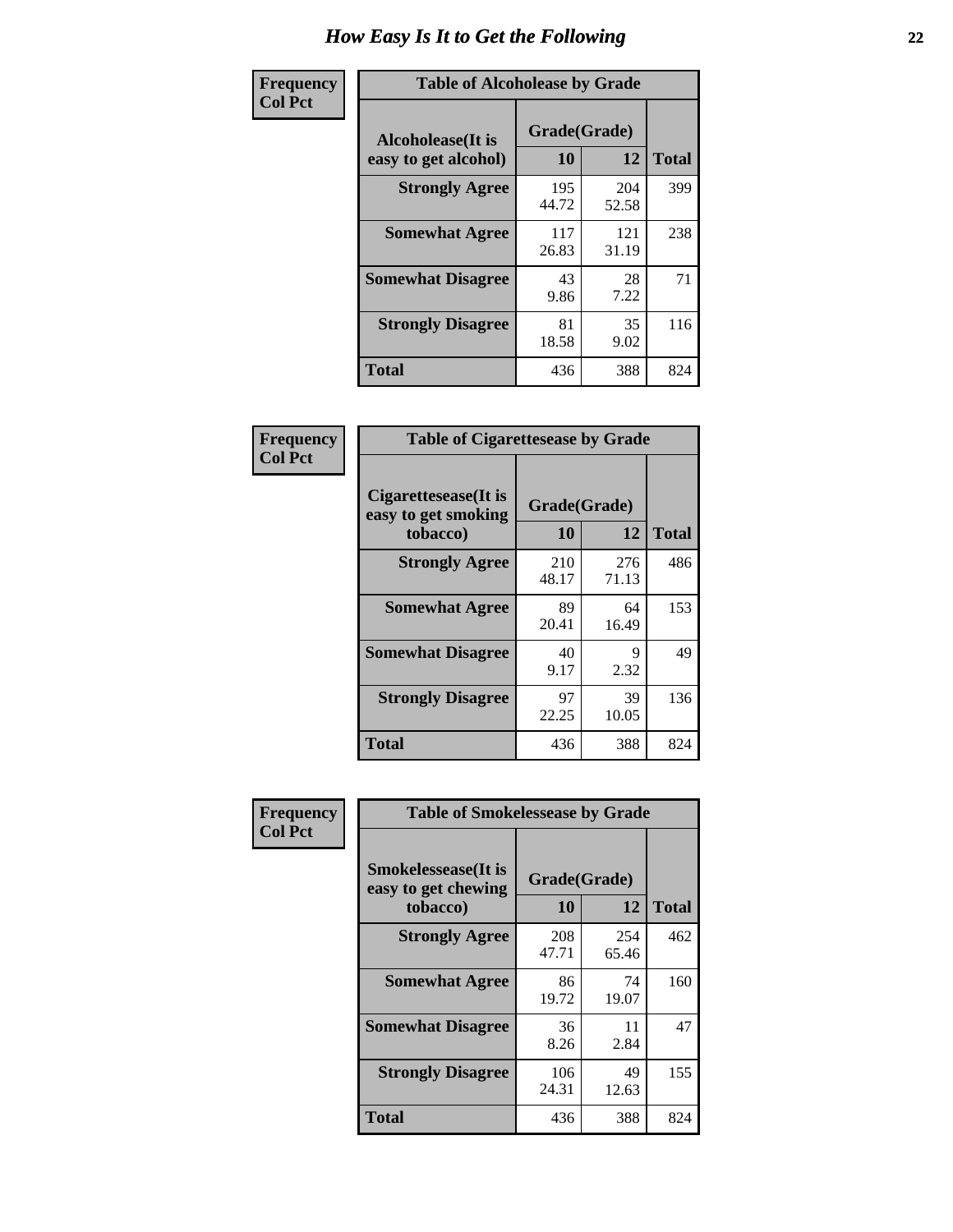| Frequency      | <b>Table of Marijuanaease by Grade</b>           |                    |              |              |  |  |  |
|----------------|--------------------------------------------------|--------------------|--------------|--------------|--|--|--|
| <b>Col Pct</b> | Marijuanaease(It is<br>easy to get<br>marijuana) | Grade(Grade)<br>10 | 12           | <b>Total</b> |  |  |  |
|                | <b>Strongly Agree</b>                            | 148<br>33.94       | 158<br>40.72 | 306          |  |  |  |
|                | <b>Somewhat Agree</b>                            | 105<br>24.08       | 129<br>33.25 | 234          |  |  |  |
|                | <b>Somewhat Disagree</b>                         | 47<br>10.78        | 35<br>9.02   | 82           |  |  |  |
|                | <b>Strongly Disagree</b>                         | 136<br>31.19       | 66<br>17.01  | 202          |  |  |  |
|                | Total                                            | 436                | 388          | 824          |  |  |  |

| <b>Table of Cocaineease by Grade</b>      |                    |              |     |  |  |  |  |  |  |  |  |
|-------------------------------------------|--------------------|--------------|-----|--|--|--|--|--|--|--|--|
| Cocaineease(It is<br>easy to get cocaine) | Grade(Grade)<br>10 | <b>Total</b> |     |  |  |  |  |  |  |  |  |
| <b>Strongly Agree</b>                     | 68<br>15.60        | 65<br>16.75  | 133 |  |  |  |  |  |  |  |  |
| <b>Somewhat Agree</b>                     | 72<br>16.51        | 99<br>25.52  | 171 |  |  |  |  |  |  |  |  |
| <b>Somewhat Disagree</b>                  | 100<br>22.94       | 101<br>26.03 | 201 |  |  |  |  |  |  |  |  |
| <b>Strongly Disagree</b>                  | 196<br>44.95       | 123<br>31.70 | 319 |  |  |  |  |  |  |  |  |
| <b>Total</b>                              | 436                | 388          | 824 |  |  |  |  |  |  |  |  |

| Frequency      | <b>Table of Inhalantsease by Grade</b>                   |                    |              |              |
|----------------|----------------------------------------------------------|--------------------|--------------|--------------|
| <b>Col Pct</b> | <b>Inhalantsease</b> (It is<br>easy to get<br>inhalants) | Grade(Grade)<br>10 | 12           | <b>Total</b> |
|                | <b>Strongly Agree</b>                                    | 175<br>40.14       | 167<br>43.04 | 342          |
|                | <b>Somewhat Agree</b>                                    | 76<br>17.43        | 92<br>23.71  | 168          |
|                | <b>Somewhat Disagree</b>                                 | 44<br>10.09        | 39<br>10.05  | 83           |
|                | <b>Strongly Disagree</b>                                 | 141<br>32.34       | 90<br>23.20  | 231          |
|                | <b>Total</b>                                             | 436                | 388          | 824          |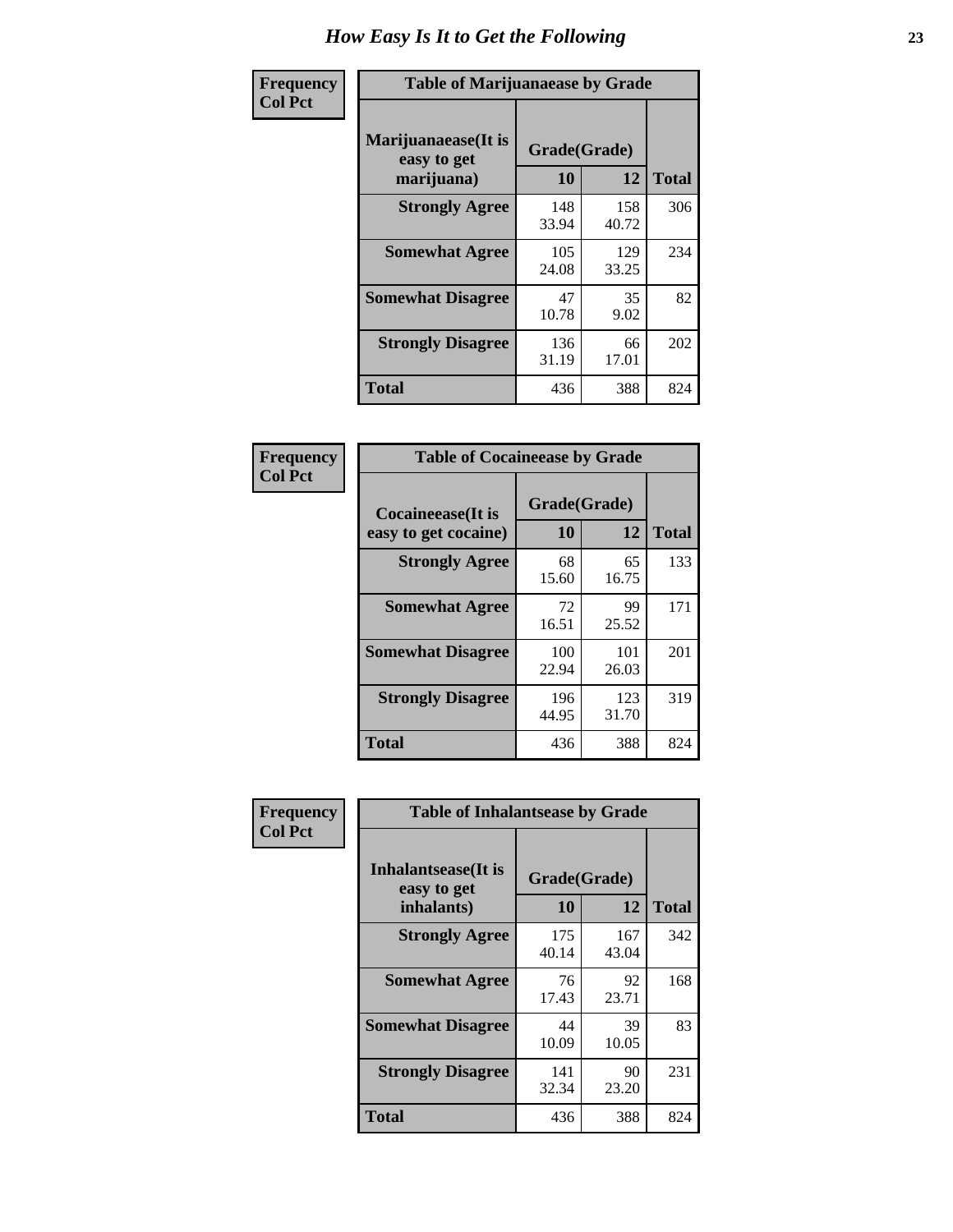| Frequency      | <b>Table of Steroidsease by Grade</b>               |                    |              |     |
|----------------|-----------------------------------------------------|--------------------|--------------|-----|
| <b>Col Pct</b> | <b>Steroidsease</b> (It is<br>easy to get steroids) | Grade(Grade)<br>10 | <b>Total</b> |     |
|                | <b>Strongly Agree</b>                               | 69<br>15.83        | 86<br>22.16  | 155 |
|                | <b>Somewhat Agree</b>                               | 96<br>22.02        | 108<br>27.84 | 204 |
|                | <b>Somewhat Disagree</b>                            | 90<br>20.64        | 78<br>20.10  | 168 |
|                | <b>Strongly Disagree</b>                            | 181<br>41.51       | 116<br>29.90 | 297 |
|                | <b>Total</b>                                        | 436                | 388          | 824 |

| Frequency      | <b>Table of Ecstasyease by Grade</b>              |                           |              |              |
|----------------|---------------------------------------------------|---------------------------|--------------|--------------|
| <b>Col Pct</b> | <b>Ecstasyease</b> (It is<br>easy to get ecstasy) | Grade(Grade)<br><b>10</b> | 12           | <b>Total</b> |
|                | <b>Strongly Agree</b>                             | 64<br>14.68               | 82<br>21.13  | 146          |
|                | <b>Somewhat Agree</b>                             | 76<br>17.43               | 98<br>25.26  | 174          |
|                | <b>Somewhat Disagree</b>                          | 108<br>24.77              | 82<br>21.13  | 190          |
|                | <b>Strongly Disagree</b>                          | 188<br>43.12              | 126<br>32.47 | 314          |
|                | <b>Total</b>                                      | 436                       | 388          | 824          |

| Frequency      | <b>Table of Methease by Grade</b>     |              |              |              |
|----------------|---------------------------------------|--------------|--------------|--------------|
| <b>Col Pct</b> | <b>Methease</b> (It is easy<br>to get | Grade(Grade) |              |              |
|                | methamphetamines)                     | 10           | 12           | <b>Total</b> |
|                | <b>Strongly Agree</b>                 | 60<br>13.76  | 60<br>15.46  | 120          |
|                | <b>Somewhat Agree</b>                 | 61<br>13.99  | 77<br>19.85  | 138          |
|                | <b>Somewhat Disagree</b>              | 103<br>23.62 | 84<br>21.65  | 187          |
|                | <b>Strongly Disagree</b>              | 212<br>48.62 | 167<br>43.04 | 379          |
|                | Total                                 | 436          | 388          | 824          |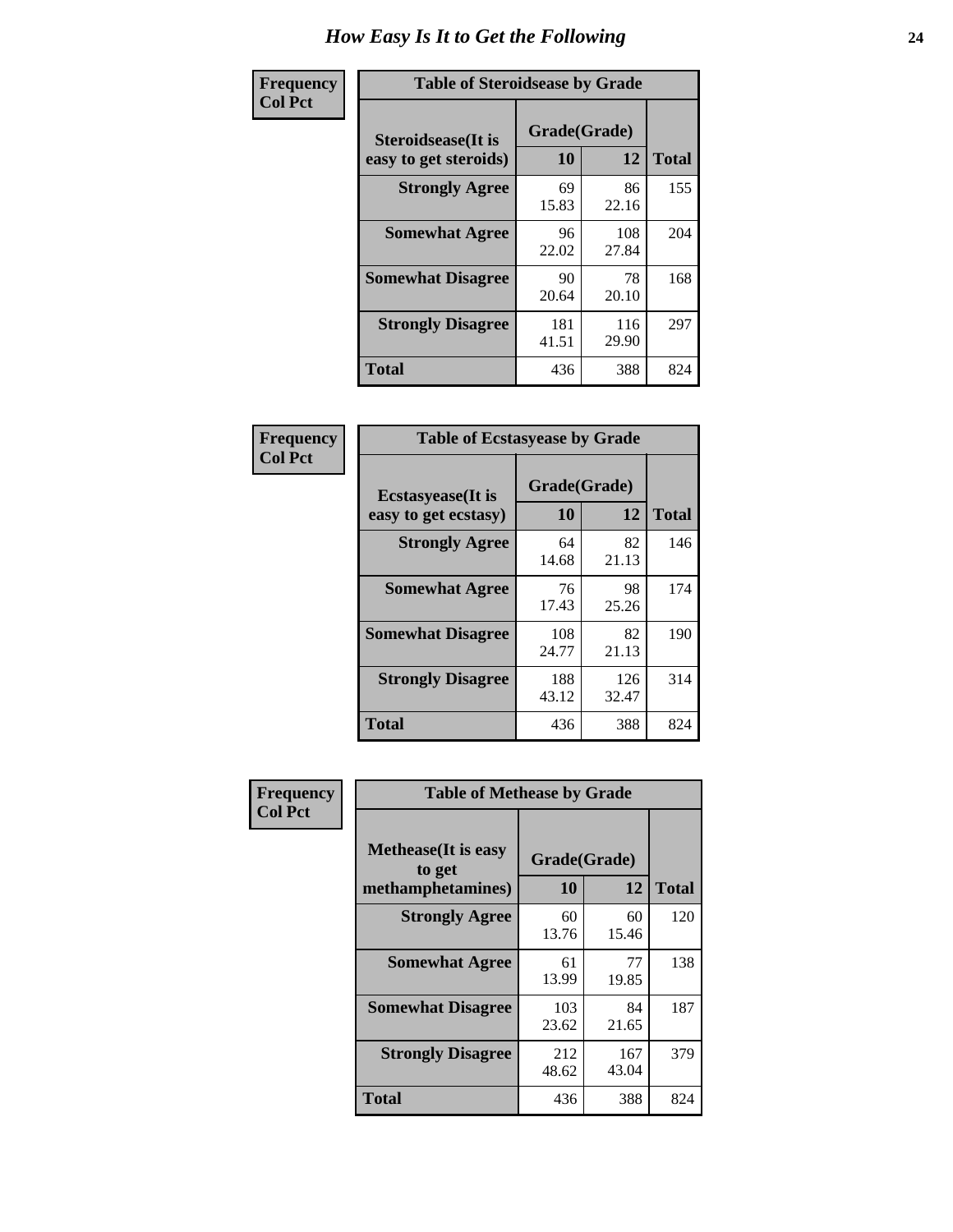| <b>Frequency</b> |                                                           | <b>Table of Hallucinogensease by Grade</b> |              |              |  |  |  |  |  |  |  |  |  |  |
|------------------|-----------------------------------------------------------|--------------------------------------------|--------------|--------------|--|--|--|--|--|--|--|--|--|--|
| <b>Col Pct</b>   | Hallucinogensease(It)<br>is easy to get<br>hallucinogens) | Grade(Grade)<br>10                         | 12           | <b>Total</b> |  |  |  |  |  |  |  |  |  |  |
|                  | <b>Strongly Agree</b>                                     | 69<br>15.83                                | 68<br>17.53  | 137          |  |  |  |  |  |  |  |  |  |  |
|                  | <b>Somewhat Agree</b>                                     | 76<br>17.43                                | 95<br>24.48  | 171          |  |  |  |  |  |  |  |  |  |  |
|                  | <b>Somewhat Disagree</b>                                  | 92<br>21.10                                | 78<br>20.10  | 170          |  |  |  |  |  |  |  |  |  |  |
|                  | <b>Strongly Disagree</b>                                  | 199<br>45.64                               | 147<br>37.89 | 346          |  |  |  |  |  |  |  |  |  |  |
|                  | <b>Total</b>                                              | 436                                        | 388          | 824          |  |  |  |  |  |  |  |  |  |  |

| Frequency<br>  Col Pct |
|------------------------|

| <b>Table of Prescriptionease by Grade</b>                                                |              |              |              |
|------------------------------------------------------------------------------------------|--------------|--------------|--------------|
| <b>Prescriptionease</b> (It<br>is easy to get<br>prescription drugs<br>not prescribed to | Grade(Grade) |              |              |
| me)                                                                                      | 10           | 12           | <b>Total</b> |
| <b>Strongly Agree</b>                                                                    | 197<br>45.18 | 178<br>45.88 | 375          |
| <b>Somewhat Agree</b>                                                                    | 84<br>19.27  | 102<br>26.29 | 186          |
| <b>Somewhat Disagree</b>                                                                 | 32<br>7.34   | 31<br>7.99   | 63           |
| <b>Strongly Disagree</b>                                                                 | 123<br>28.21 | 77<br>19.85  | 200          |
| <b>Total</b>                                                                             | 436          | 388          | 824          |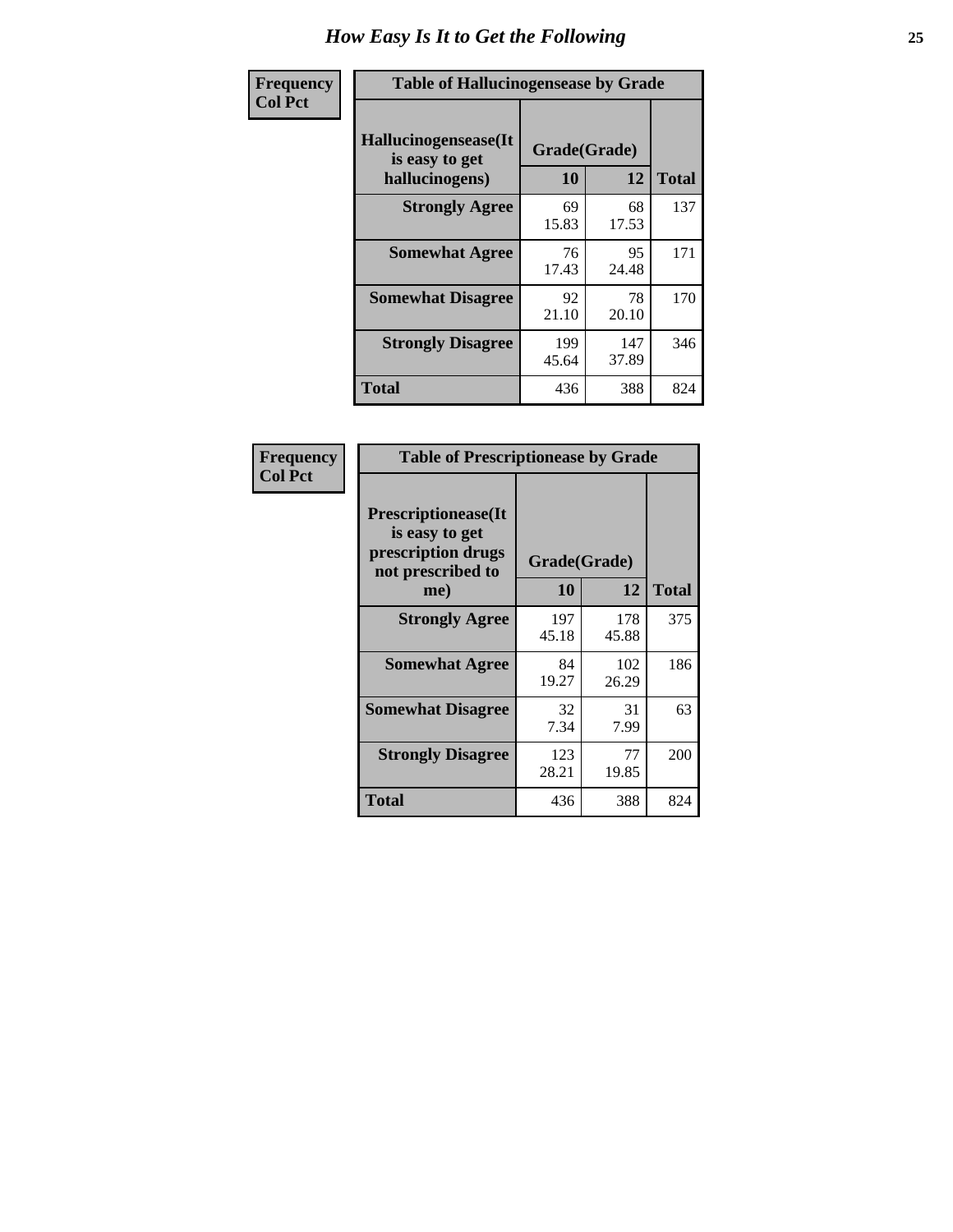### *Age at Onset of Use* **26** *Results for "Age at Onset of Use" questions exclude students who said they did not use that substance*

| Frequency      |              | <b>Table of Grade by Alcoholinit</b> |           |                       |           |             |                           |                                                  |             |             |             |                       |              |
|----------------|--------------|--------------------------------------|-----------|-----------------------|-----------|-------------|---------------------------|--------------------------------------------------|-------------|-------------|-------------|-----------------------|--------------|
| <b>Row Pct</b> |              |                                      |           |                       |           |             |                           | Alcoholinit (I started using alcohol when I was) |             |             |             |                       |              |
|                | Grade(Grade) | <b>8 or</b><br>younger               | 9         | <b>10</b>             | 11        | 12          | 13                        | 14                                               | 15          | <b>16</b>   | 17          | <b>18 or</b><br>older | <b>Total</b> |
|                | 10           | 15<br>7.18                           | 8<br>3.83 | $\mathcal{L}$<br>3.35 | 9<br>4.31 | 24<br>11.48 | 44<br>21.05               | 49<br>23.44                                      | 37<br>17.70 | 11<br>5.26  | 2<br>0.96   | 3<br>1.44             | 209          |
|                | 12           | 14<br>6.31                           | 3<br>1.35 | 3<br>1.35             | 7<br>3.15 | 6<br>2.70   | 20<br>9.01                | 28<br>12.61                                      | 49<br>22.07 | 54<br>24.32 | 32<br>14.41 | 6<br>2.70             | 222          |
|                | <b>Total</b> | 29                                   | 11        | 10                    | 16        | 30          | 64                        | 77                                               | 86          | 65          | 34          | 9                     | 431          |
|                |              |                                      |           |                       |           |             | Frequency Missing $=$ 393 |                                                  |             |             |             |                       |              |

| <b>Frequency</b> |                        | <b>Table of Grade by Cigarettesinit</b> |                                                      |           |           |                                |             |             |             |             |            |                       |              |  |
|------------------|------------------------|-----------------------------------------|------------------------------------------------------|-----------|-----------|--------------------------------|-------------|-------------|-------------|-------------|------------|-----------------------|--------------|--|
| <b>Row Pct</b>   |                        |                                         | Cigarettesinit(I started smoking tobacco when I was) |           |           |                                |             |             |             |             |            |                       |              |  |
|                  | Grade(Grade)   younger | <b>8 or</b>                             | 9                                                    | 10        | 11        | 12                             | 13          | 14          | 15          | 16          | 17         | <b>18 or</b><br>older | <b>Total</b> |  |
|                  | 10                     | 8<br>6.96                               | 0<br>0.00                                            | 6<br>5.22 | 9<br>7.83 | 25<br>21.74                    | 16<br>13.91 | 25<br>21.74 | 19<br>16.52 | 3.48        | 2<br>1.74  | 0.87                  | 115          |  |
|                  | 12                     | 6<br>3.85                               | 5<br>3.21                                            | 6<br>3.85 | 7<br>4.49 | 14<br>8.97                     | 11<br>7.05  | 17<br>10.90 | 28<br>17.95 | 38<br>24.36 | 13<br>8.33 | 11<br>7.05            | 156          |  |
|                  | <b>Total</b>           | 14                                      | 5                                                    | 12        | 16        | 39                             | 27          | 42          | 47          | 42          | 15         | 12                    | 271          |  |
|                  |                        |                                         |                                                      |           |           | <b>Frequency Missing = 553</b> |             |             |             |             |            |                       |              |  |

**Frequency Row Pct**

|              | <b>Table of Grade by Smokelessinit</b> |           |           |           |                           |             |                                                     |             |             |            |                       |              |  |
|--------------|----------------------------------------|-----------|-----------|-----------|---------------------------|-------------|-----------------------------------------------------|-------------|-------------|------------|-----------------------|--------------|--|
|              |                                        |           |           |           |                           |             | Smokelessinit(I started chewing tobacco when I was) |             |             |            |                       |              |  |
| Grade(Grade) | 8 or<br>younger                        | 9         | 10        | 11        | <b>12</b>                 | 13          | 14                                                  | 15          | 16          | <b>17</b>  | <b>18 or</b><br>older | <b>Total</b> |  |
| 10           | 6.94                                   | 1.39      | 9.72      | 1.39      | 11<br>15.28               | 12<br>16.67 | 20<br>27.78                                         | 12<br>16.67 | 1.39        | 1.39       | 1.39                  | 72           |  |
| 12           | 8.97                                   | 3<br>3.85 | 2<br>2.56 | 3<br>3.85 | 4<br>5.13                 | 9<br>11.54  | 9<br>11.54                                          | 12<br>15.38 | 16<br>20.51 | 8<br>10.26 | 6.41                  | 78           |  |
| <b>Total</b> | 12                                     | 4         | 9         | 4         | 15                        | 21          | 29                                                  | 24          | 17          | 9          | 6                     | 150          |  |
|              |                                        |           |           |           | Frequency Missing $= 674$ |             |                                                     |             |             |            |                       |              |  |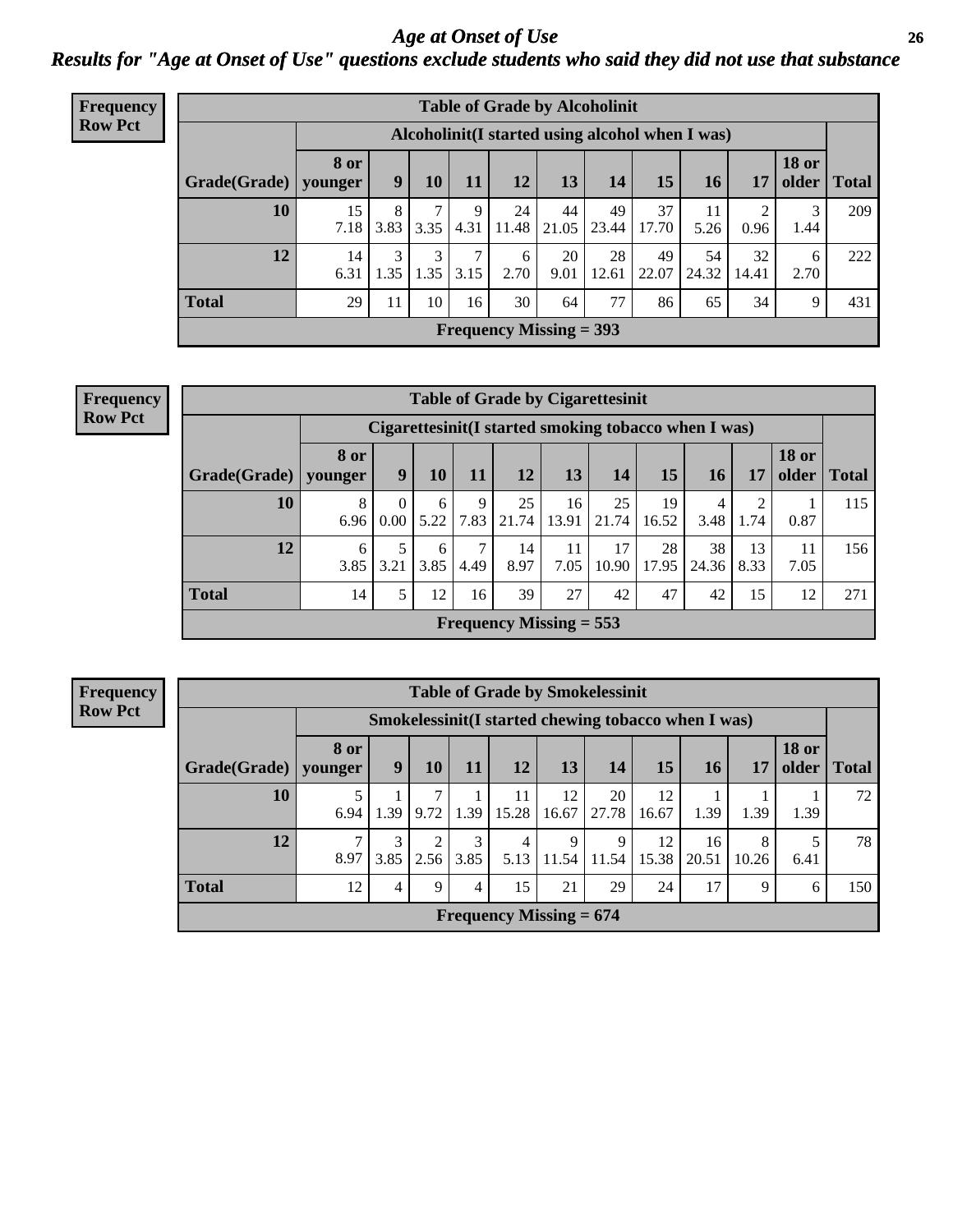### *Age at Onset of Use* **27**

*Results for "Age at Onset of Use" questions exclude students who said they did not use that substance*

| <b>Frequency</b> | <b>Table of Grade by Marijuanainit</b> |             |                                                      |           |      |                 |                           |             |             |             |             |                       |              |
|------------------|----------------------------------------|-------------|------------------------------------------------------|-----------|------|-----------------|---------------------------|-------------|-------------|-------------|-------------|-----------------------|--------------|
| <b>Row Pct</b>   |                                        |             | Marijuanainit (I started using marijuana when I was) |           |      |                 |                           |             |             |             |             |                       |              |
|                  | Grade(Grade)   younger                 | <b>8 or</b> | 9                                                    | 10        | 11   | 12              | 13                        | 14          | 15          | 16          | 17          | <b>18 or</b><br>older | <b>Total</b> |
|                  | 10                                     | 4<br>4.94   | 2.47                                                 | 1.23      | 6.17 | 10<br>12.35     | 10<br>12.35               | 26<br>32.10 | 17<br>20.99 | 6.17        | 1.23        | 0.00                  | 81           |
|                  | 12                                     | 8<br>7.34   | 0.00                                                 | 2<br>1.83 | 0.92 | 3<br>2.75       | 15<br>13.76               | 13<br>11.93 | 16<br>14.68 | 26<br>23.85 | 18<br>16.51 | 6.42                  | 109          |
|                  | <b>Total</b>                           | 12          | 2                                                    | 3         | 6    | 13 <sub>1</sub> | 25                        | 39          | 33          | 31          | 19          |                       | 190          |
|                  |                                        |             |                                                      |           |      |                 | Frequency Missing $= 634$ |             |             |             |             |                       |              |

|                           | <b>Table of Grade by Cocaineinit</b> |                                                                                            |      |                  |                  |                  |            |            |                  |            |           |    |  |
|---------------------------|--------------------------------------|--------------------------------------------------------------------------------------------|------|------------------|------------------|------------------|------------|------------|------------------|------------|-----------|----|--|
|                           |                                      | Cocaineinit(I started using cocaine when I was)                                            |      |                  |                  |                  |            |            |                  |            |           |    |  |
| Grade(Grade)              | <b>8 or</b><br>younger               | <b>18 or</b><br>9<br>12<br>13<br>older<br>15<br>11<br>14<br>17<br><b>Total</b><br>10<br>16 |      |                  |                  |                  |            |            |                  |            |           |    |  |
| 10                        | 15.00                                | 0<br>0.00                                                                                  | 5.00 | 5.00             | 4<br>20.00       | 2<br>10.00       | 3<br>15.00 | 6<br>30.00 | $\theta$<br>0.00 | 0<br>0.00  | 0<br>0.00 | 20 |  |
| 12                        | $\overline{4}$<br>17.39              | 4.35                                                                                       | 4.35 | $\Omega$<br>0.00 | $\Omega$<br>0.00 | $\Omega$<br>0.00 | 3<br>13.04 | 4<br>17.39 | 6<br>26.09       | 3<br>13.04 | 4.35      | 23 |  |
| <b>Total</b>              |                                      |                                                                                            | 2    |                  | 4                | $\overline{2}$   | 6          | 10         | 6                | 3          |           | 43 |  |
| Frequency Missing $= 781$ |                                      |                                                                                            |      |                  |                  |                  |            |            |                  |            |           |    |  |

| Frequency<br><b>Row Pct</b> |
|-----------------------------|
|                             |

|                                             | <b>Table of Grade by Inhalantsinit</b>               |                                                                                        |            |      |                       |            |           |            |                        |    |  |  |
|---------------------------------------------|------------------------------------------------------|----------------------------------------------------------------------------------------|------------|------|-----------------------|------------|-----------|------------|------------------------|----|--|--|
|                                             | Inhalantsinit (I started using inhalants when I was) |                                                                                        |            |      |                       |            |           |            |                        |    |  |  |
| Grade(Grade)                                | 8 or<br>younger                                      | <b>18 or</b><br><b>12</b><br>13<br>older<br>14<br>15<br>16<br><b>Total</b><br>11<br>17 |            |      |                       |            |           |            |                        |    |  |  |
| 10                                          | 5<br>21.74                                           | $\overline{2}$<br>8.70                                                                 | 3<br>13.04 | 4.35 | 4<br>17.39            | 6<br>26.09 | 4.35      | 4.35       | $\Omega$<br>0.00       | 23 |  |  |
| 12                                          | 5<br>21.74                                           | $\mathfrak{D}$<br>8.70                                                                 | 4.35       | 4.35 | $\mathcal{D}$<br>8.70 | 4<br>17.39 | 2<br>8.70 | 4<br>17.39 | $\mathfrak{D}$<br>8.70 | 23 |  |  |
| <b>Total</b>                                | 10                                                   | 4                                                                                      | 4          | 2    | 6                     | 10         | 3         | 5          | $\overline{2}$         | 46 |  |  |
| <b>Frequency Missing = <math>778</math></b> |                                                      |                                                                                        |            |      |                       |            |           |            |                        |    |  |  |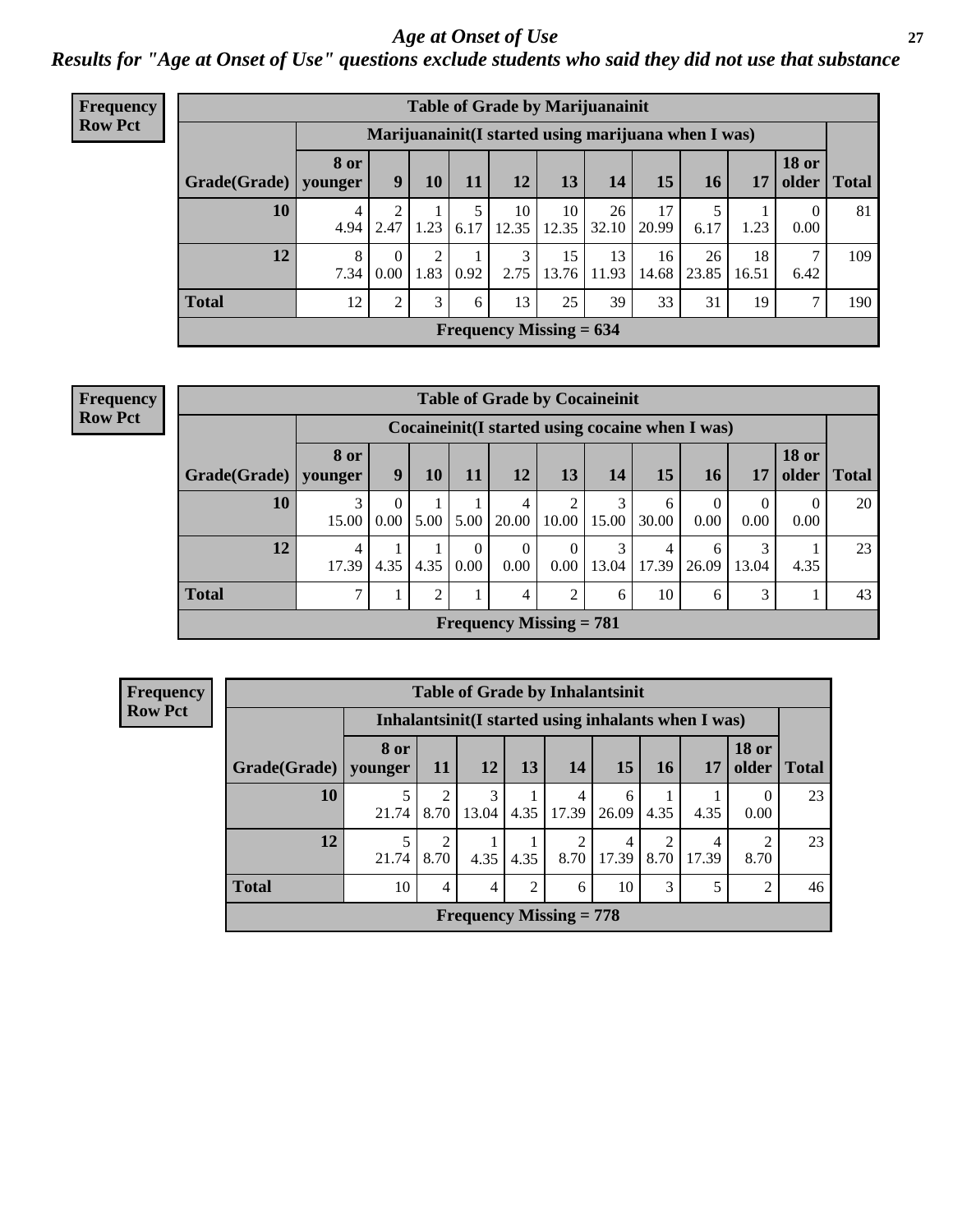### *Age at Onset of Use* **28**

### *Results for "Age at Onset of Use" questions exclude students who said they did not use that substance*

| <b>Frequency</b> | <b>Table of Grade by Steroidsinit</b> |                         |                |                                                              |       |            |                        |              |  |  |  |
|------------------|---------------------------------------|-------------------------|----------------|--------------------------------------------------------------|-------|------------|------------------------|--------------|--|--|--|
| <b>Row Pct</b>   |                                       |                         |                | <b>Steroidsinit (I started using steroids</b><br>when I was) |       |            |                        |              |  |  |  |
|                  | Grade(Grade)                          | 8 or<br>younger         | 10             | 12                                                           | 13    | 14         | 15                     | <b>Total</b> |  |  |  |
|                  | 10                                    | $\mathfrak{D}$<br>25.00 | 12.50          | 12.50                                                        | 12.50 | 12.50      | $\mathcal{D}$<br>25.00 | 8            |  |  |  |
|                  | 12                                    | 3<br>37.50              | 12.50          | $\Omega$<br>0.00                                             | 12.50 | 3<br>37.50 | 0.00                   | 8            |  |  |  |
|                  | <b>Total</b>                          | 5                       | $\overline{2}$ |                                                              | 2     | 4          | $\overline{2}$         | 16           |  |  |  |
|                  |                                       |                         |                | <b>Frequency Missing = 808</b>                               |       |            |                        |              |  |  |  |

| Frequency      | <b>Table of Grade by Ecstasyinit</b> |                                                  |                  |                  |                  |                           |                        |             |           |              |
|----------------|--------------------------------------|--------------------------------------------------|------------------|------------------|------------------|---------------------------|------------------------|-------------|-----------|--------------|
| <b>Row Pct</b> |                                      | Ecstasyinit (I started using ecstasy when I was) |                  |                  |                  |                           |                        |             |           |              |
|                | Grade(Grade)                         | 8 or<br>younger                                  | 9                | 12               | 13               | 14                        | 15                     | <b>16</b>   | 17        | <b>Total</b> |
|                | 10                                   | $\overline{2}$<br>11.11                          | $\Omega$<br>0.00 | 2<br>11.11       | $\theta$<br>0.00 | 6                         | 33.33   27.78          | 2<br>11.11  | 5.56      | 18           |
|                | 12                                   | 3<br>11.11                                       | 3.70             | $\Omega$<br>0.00 | 3<br>11.11       | 5<br>18.52                | $\mathfrak{D}$<br>7.41 | 11<br>40.74 | 2<br>7.41 | 27           |
|                | <b>Total</b>                         | 5                                                |                  | $\overline{2}$   | 3                | 11                        | 7                      | 13          | 3         | 45           |
|                |                                      |                                                  |                  |                  |                  | Frequency Missing $= 779$ |                        |             |           |              |

| <b>Frequency</b> |                           | <b>Table of Grade by Methinit</b>                      |                          |                  |            |                  |            |                  |       |                       |              |
|------------------|---------------------------|--------------------------------------------------------|--------------------------|------------------|------------|------------------|------------|------------------|-------|-----------------------|--------------|
| <b>Row Pct</b>   |                           | Methinit (I started using methamphetamines when I was) |                          |                  |            |                  |            |                  |       |                       |              |
|                  | Grade(Grade)              | <b>8 or</b><br>younger                                 | 9                        | 11               | 12         | 14               | 15         | 16 <sup>1</sup>  | 17    | <b>18 or</b><br>older | <b>Total</b> |
|                  | 10                        | ◠<br>25.00                                             | $\mathbf{0}$<br>$0.00\,$ | 12.50            | 2<br>25.00 | $\Omega$<br>0.00 | 12.50      | 12.50            | 12.50 | $\theta$<br>0.00      | 8            |
|                  | 12                        | 5<br>41.67                                             | 8.33                     | $\Omega$<br>0.00 | 8.33       | 8.33             | ◠<br>16.67 | $\Omega$<br>0.00 | 0.00  | ↑<br>16.67            | 12           |
|                  | <b>Total</b>              | ⇁                                                      |                          |                  | 3          | 1                | 3          |                  |       | 2                     | 20           |
|                  | Frequency Missing $= 804$ |                                                        |                          |                  |            |                  |            |                  |       |                       |              |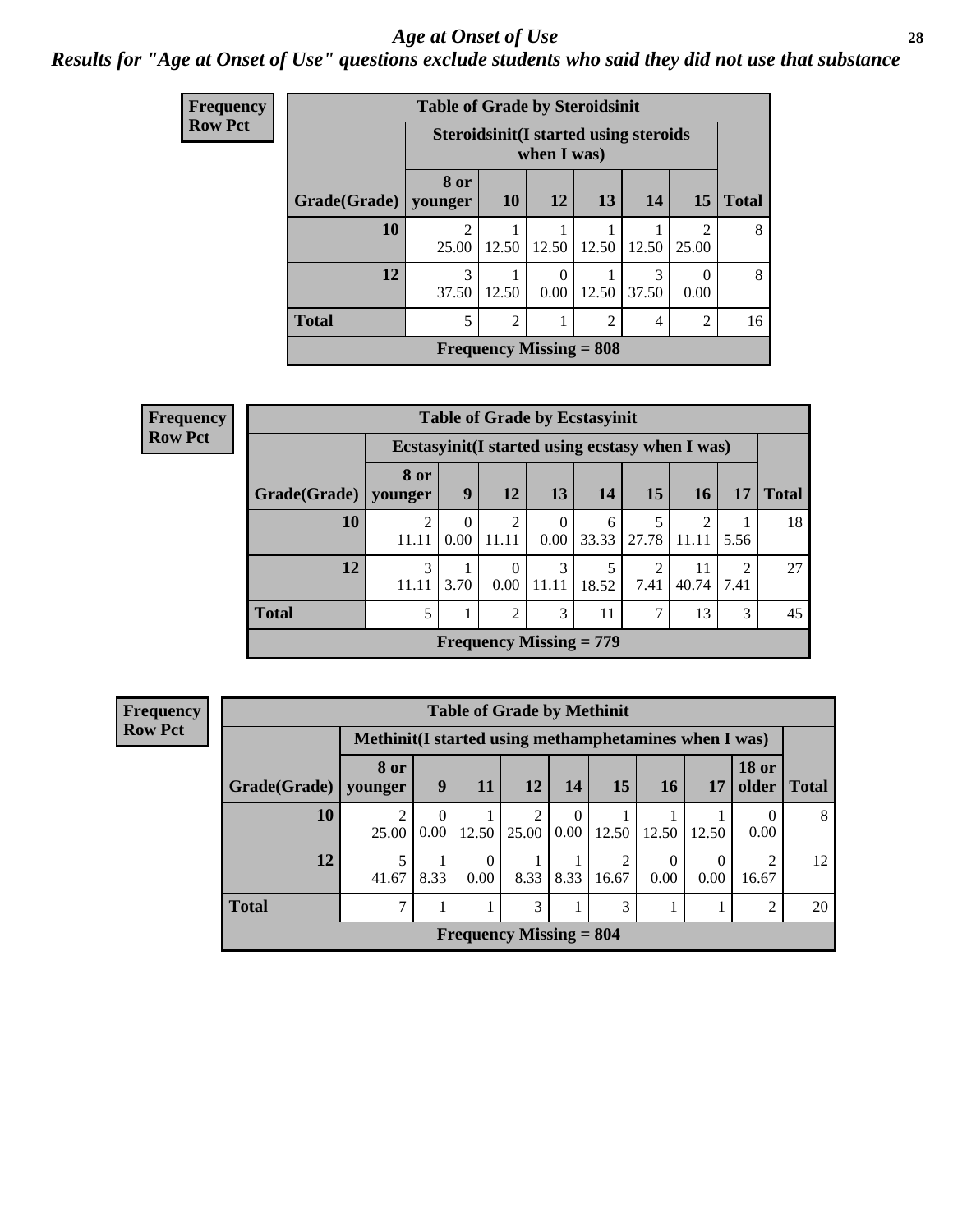### *Age at Onset of Use* **29**

*Results for "Age at Onset of Use" questions exclude students who said they did not use that substance*

| <b>Frequency</b> | <b>Table of Grade by Hallucinogensinit</b> |                        |                                                              |                  |       |                      |                           |            |           |                             |                               |    |  |  |  |
|------------------|--------------------------------------------|------------------------|--------------------------------------------------------------|------------------|-------|----------------------|---------------------------|------------|-----------|-----------------------------|-------------------------------|----|--|--|--|
| <b>Row Pct</b>   |                                            |                        | Hallucinogensinit (I started using hallucinogens when I was) |                  |       |                      |                           |            |           |                             |                               |    |  |  |  |
|                  | Grade(Grade)                               | <b>8 or</b><br>younger | 9                                                            | 11               | 12    | 13                   | 14                        | 15         | <b>16</b> | 17                          | <b>18 or</b><br>older   Total |    |  |  |  |
|                  | 10                                         | 14.29                  | $\left($<br>$0.00^{\circ}$                                   | 7.14             | 14.29 | 2<br>14.29           | 3<br>21.43                | 2<br>14.29 | 7.14      | $\theta$<br>0.00            | 7.14                          | 14 |  |  |  |
|                  | 12                                         | 4<br>21.05             | 5.26                                                         | $\Omega$<br>0.00 | 5.26  | $\theta$<br>$0.00\,$ | 5.26                      | 3<br>15.79 | 36.84     | 10.53                       | $\Omega$<br>0.00              | 19 |  |  |  |
|                  | <b>Total</b>                               | 6                      |                                                              |                  | 3     | $\overline{2}$       | 4                         | 5          | 8         | $\mathcal{D}_{\mathcal{L}}$ |                               | 33 |  |  |  |
|                  |                                            |                        |                                                              |                  |       |                      | Frequency Missing $= 791$ |            |           |                             |                               |    |  |  |  |

| <b>Frequency</b> |              |                                                                        | <b>Table of Grade by Prescriptioninit</b> |           |           |                           |                |             |             |             |                  |                       |       |
|------------------|--------------|------------------------------------------------------------------------|-------------------------------------------|-----------|-----------|---------------------------|----------------|-------------|-------------|-------------|------------------|-----------------------|-------|
| <b>Row Pct</b>   |              | Prescriptioninit (I started using prescription drugs not prescribed to |                                           |           |           |                           | me when I was) |             |             |             |                  |                       |       |
|                  | Grade(Grade) | <b>8 or</b><br>vounger                                                 | 9                                         | 10        | 11        | 12                        | 13             | 14          | 15          | 16          | 17               | <b>18 or</b><br>older | Total |
|                  | 10           | 5<br>8.33                                                              | $\Omega$<br>$0.00\,$                      | 4<br>6.67 | 1.67      | 8<br>13.33                | 12<br>20.00    | 12<br>20.00 | 14<br>23.33 | 3<br>5.00   | $\Omega$<br>0.00 | 1.67                  | 60    |
|                  | 12           | $\mathbf{r}$<br>11.29                                                  | 1.61                                      | 1.61      | 3<br>4.84 | 1.61                      | 3<br>4.84      | 11.29       | 12<br>19.35 | 10<br>16.13 | 11<br>17.74      | 6<br>9.68             | 62    |
|                  | <b>Total</b> | 12                                                                     |                                           |           | 4         | 9                         | 15             | 19          | 26          | 13          | 11               |                       | 122   |
|                  |              |                                                                        |                                           |           |           | Frequency Missing $= 702$ |                |             |             |             |                  |                       |       |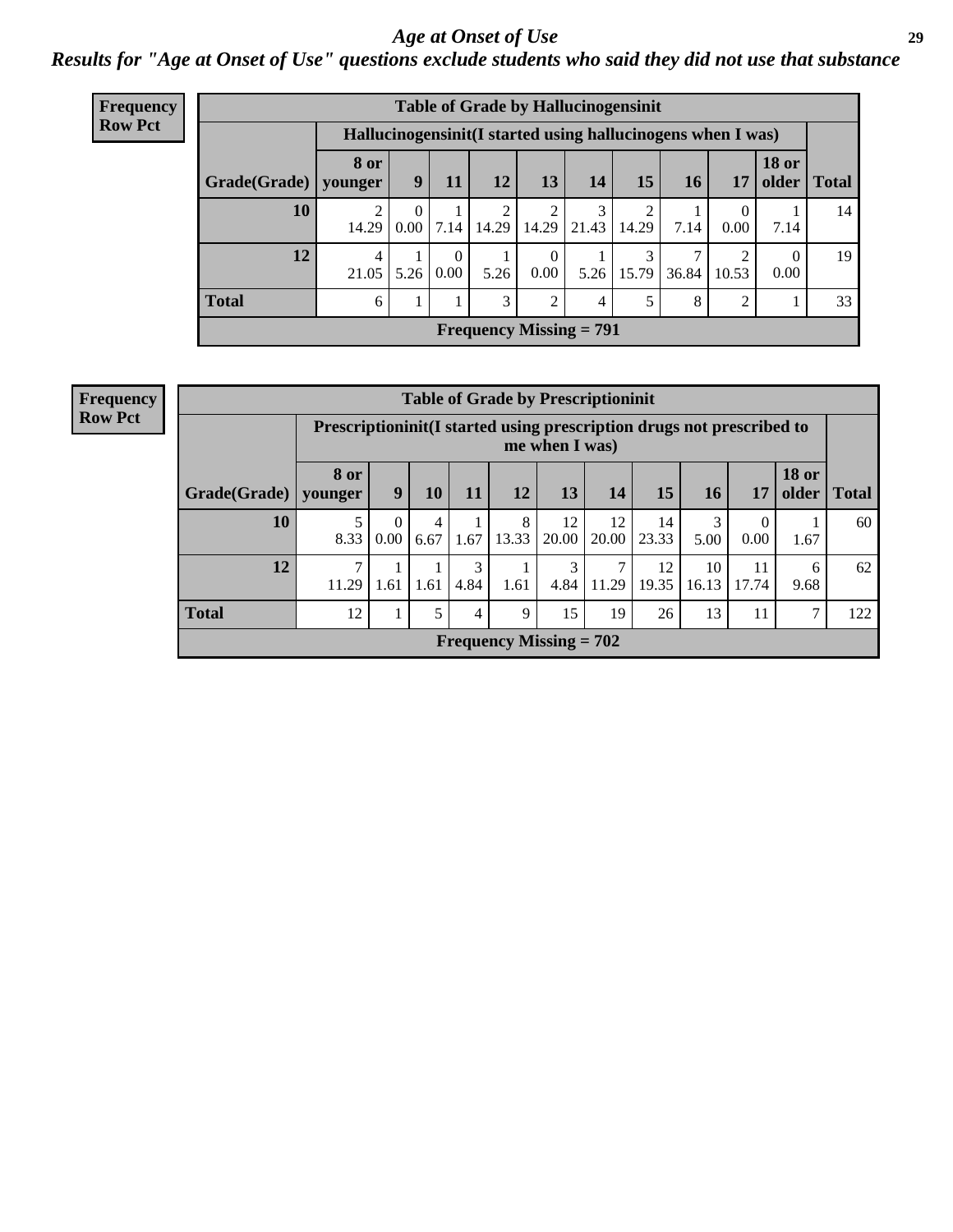| Frequency      | <b>Table of Alcoholharm by Grade</b>          |                    |              |              |  |  |  |  |  |
|----------------|-----------------------------------------------|--------------------|--------------|--------------|--|--|--|--|--|
| <b>Col Pct</b> | Alcoholharm(I<br>think alcohol is<br>harmful) | Grade(Grade)<br>10 | 12           | <b>Total</b> |  |  |  |  |  |
|                | <b>Strongly Agree</b>                         | 210<br>48.17       | 169<br>43.56 | 379          |  |  |  |  |  |
|                | <b>Somewhat Agree</b>                         | 132<br>30.28       | 126<br>32.47 | 258          |  |  |  |  |  |
|                | <b>Somewhat Disagree</b>                      | 58<br>13.30        | 60<br>15.46  | 118          |  |  |  |  |  |
|                | <b>Strongly Disagree</b>                      | 36<br>8.26         | 33<br>8.51   | 69           |  |  |  |  |  |
|                | <b>Total</b>                                  | 436                | 388          | 824          |  |  |  |  |  |

|                                                          | <b>Table of Cigarettesharm by Grade</b> |              |              |  |  |  |  |  |  |  |
|----------------------------------------------------------|-----------------------------------------|--------------|--------------|--|--|--|--|--|--|--|
| Cigarettesharm(I<br>think smoking<br>tobacco is harmful) | Grade(Grade)<br>10                      | 12           | <b>Total</b> |  |  |  |  |  |  |  |
| <b>Strongly Agree</b>                                    | 337<br>77.29                            | 308<br>79.38 | 645          |  |  |  |  |  |  |  |
| <b>Somewhat Agree</b>                                    | 62<br>14.22                             | 57<br>14.69  | 119          |  |  |  |  |  |  |  |
| <b>Somewhat Disagree</b>                                 | 19<br>4.36                              | 7<br>1.80    | 26           |  |  |  |  |  |  |  |
| <b>Strongly Disagree</b>                                 | 18<br>4.13                              | 16<br>4.12   | 34           |  |  |  |  |  |  |  |
| <b>Total</b>                                             | 436                                     | 388          | 824          |  |  |  |  |  |  |  |

| Frequency      | <b>Table of Smokelessharm by Grade</b>                  |                           |              |              |  |  |  |  |  |
|----------------|---------------------------------------------------------|---------------------------|--------------|--------------|--|--|--|--|--|
| <b>Col Pct</b> | Smokelessharm(I<br>think chewing<br>tobacco is harmful) | Grade(Grade)<br><b>10</b> | 12           | <b>Total</b> |  |  |  |  |  |
|                | <b>Strongly Agree</b>                                   | 330<br>75.69              | 298<br>76.80 | 628          |  |  |  |  |  |
|                | <b>Somewhat Agree</b>                                   | 57<br>13.07               | 60<br>15.46  | 117          |  |  |  |  |  |
|                | <b>Somewhat Disagree</b>                                | 26<br>5.96                | 14<br>3.61   | 40           |  |  |  |  |  |
|                | <b>Strongly Disagree</b>                                | 23<br>5.28                | 16<br>4.12   | 39           |  |  |  |  |  |
|                | <b>Total</b>                                            | 436                       | 388          | 824          |  |  |  |  |  |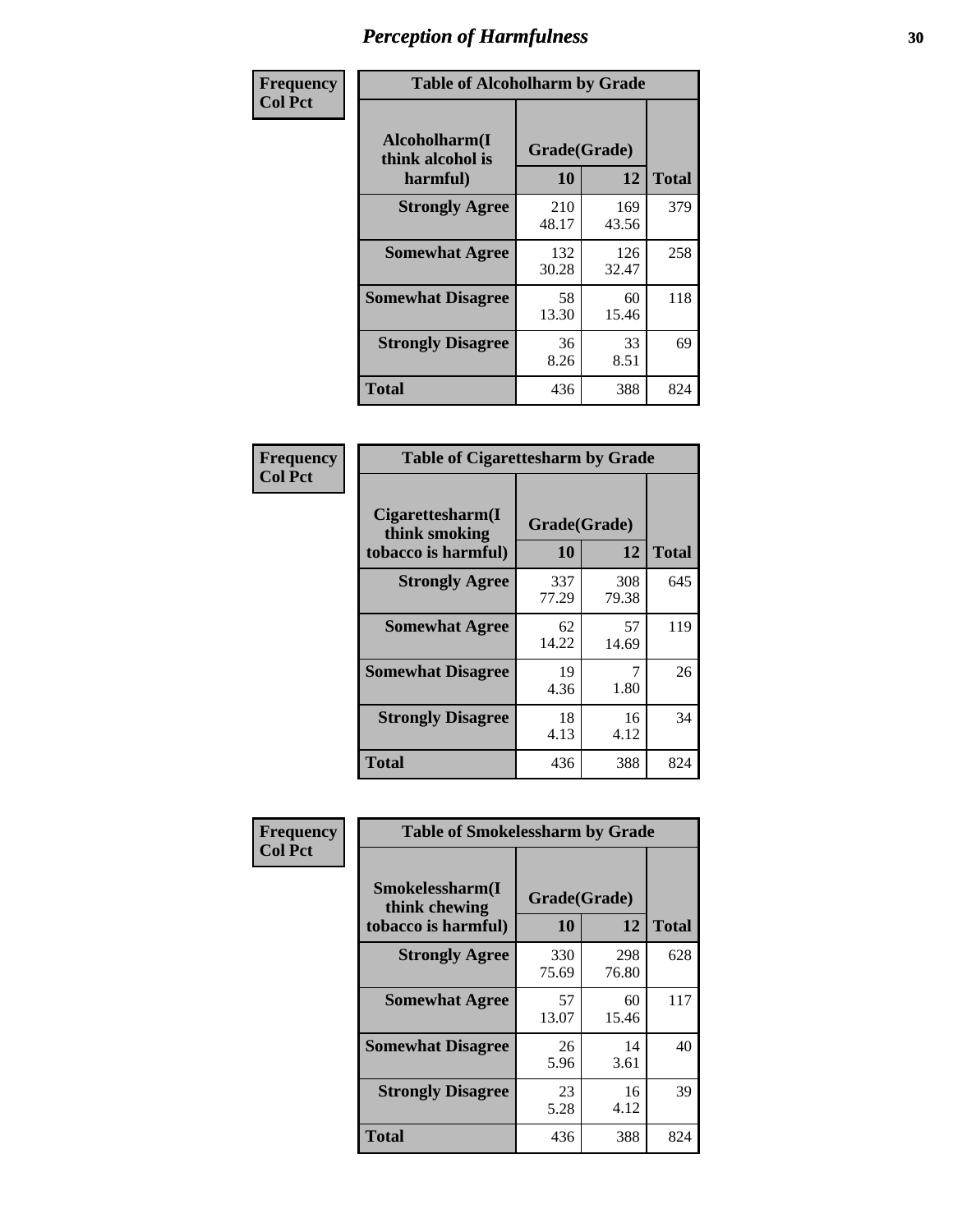| Frequency      | <b>Table of Marijuanaharm by Grade</b>            |                    |              |              |  |  |  |  |  |
|----------------|---------------------------------------------------|--------------------|--------------|--------------|--|--|--|--|--|
| <b>Col Pct</b> | Marijuanaharm(I<br>think marijuana is<br>harmful) | Grade(Grade)<br>10 | 12           | <b>Total</b> |  |  |  |  |  |
|                | <b>Strongly Agree</b>                             | 316<br>72.48       | 241<br>62.11 | 557          |  |  |  |  |  |
|                | <b>Somewhat Agree</b>                             | 44<br>10.09        | 57<br>14.69  | 101          |  |  |  |  |  |
|                | <b>Somewhat Disagree</b>                          | 31<br>7.11         | 39<br>10.05  | 70           |  |  |  |  |  |
|                | <b>Strongly Disagree</b>                          | 45<br>10.32        | 51<br>13.14  | 96           |  |  |  |  |  |
|                | <b>Total</b>                                      | 436                | 388          | 824          |  |  |  |  |  |

| <b>Table of Cocaineharm by Grade</b>          |                    |              |              |  |  |
|-----------------------------------------------|--------------------|--------------|--------------|--|--|
| Cocaineharm(I<br>think cocaine is<br>harmful) | Grade(Grade)<br>10 | 12           | <b>Total</b> |  |  |
| <b>Strongly Agree</b>                         | 391<br>89.68       | 352<br>90.72 | 743          |  |  |
| <b>Somewhat Agree</b>                         | 18<br>4.13         | 20<br>5.15   | 38           |  |  |
| <b>Somewhat Disagree</b>                      | 5<br>1.15          | 4<br>1.03    | 9            |  |  |
| <b>Strongly Disagree</b>                      | 22<br>5.05         | 12<br>3.09   | 34           |  |  |
| <b>Total</b>                                  | 436                | 388          | 824          |  |  |

| Frequency      | <b>Table of Inhalantsharm by Grade</b>              |                    |              |              |
|----------------|-----------------------------------------------------|--------------------|--------------|--------------|
| <b>Col Pct</b> | Inhalantsharm(I)<br>think inhalants are<br>harmful) | Grade(Grade)<br>10 | 12           | <b>Total</b> |
|                | <b>Strongly Agree</b>                               | 381<br>87.39       | 350<br>90.21 | 731          |
|                | <b>Somewhat Agree</b>                               | 23<br>5.28         | 20<br>5.15   | 43           |
|                | <b>Somewhat Disagree</b>                            | 11<br>2.52         | 6<br>1.55    | 17           |
|                | <b>Strongly Disagree</b>                            | 21<br>4.82         | 12<br>3.09   | 33           |
|                | <b>Total</b>                                        | 436                | 388          | 824          |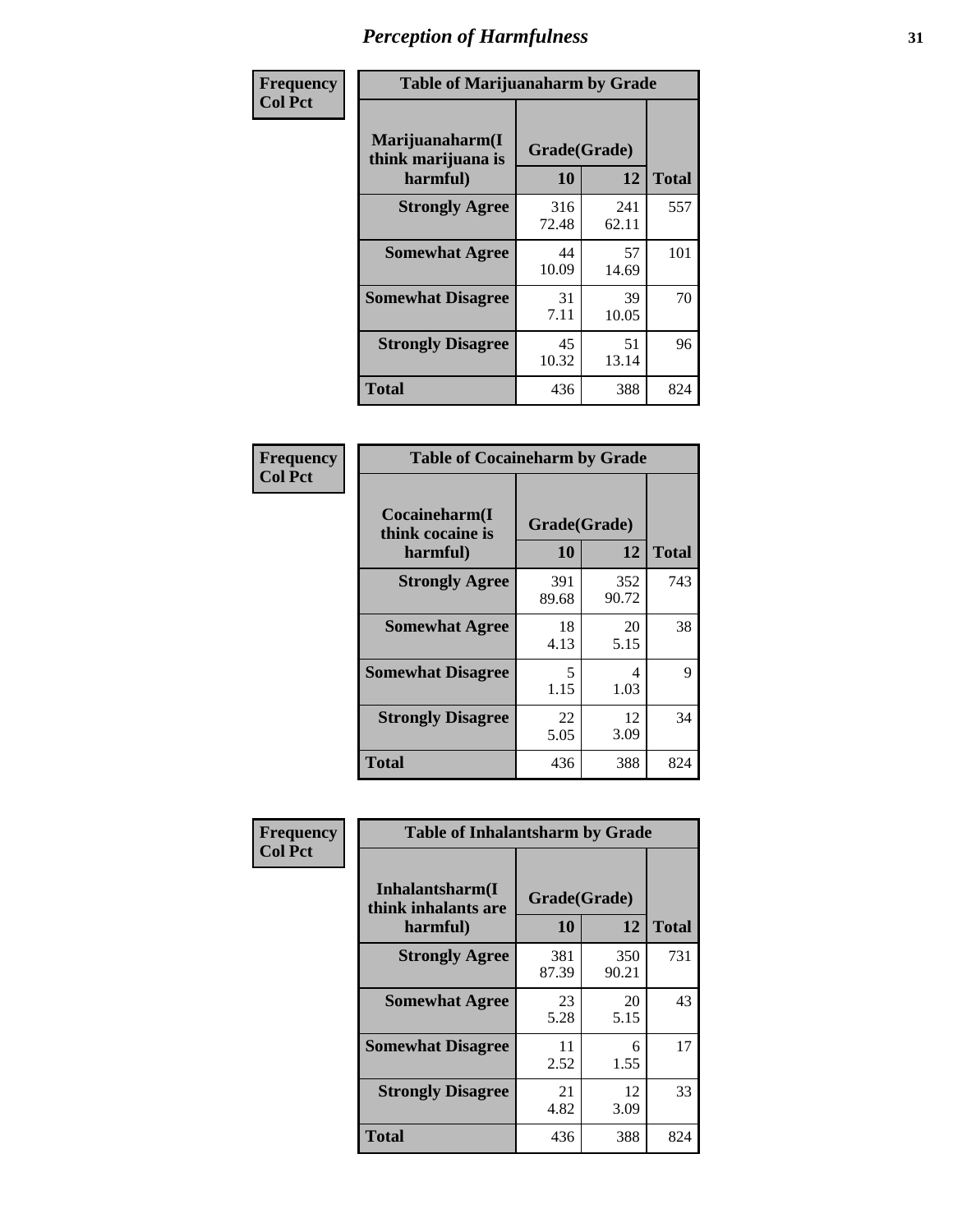| Frequency      | <b>Table of Steroidsharm by Grade</b>            |                    |              |              |
|----------------|--------------------------------------------------|--------------------|--------------|--------------|
| <b>Col Pct</b> | Steroidsharm(I<br>think steroids are<br>harmful) | Grade(Grade)<br>10 | 12           | <b>Total</b> |
|                | <b>Strongly Agree</b>                            | 352<br>80.73       | 313<br>80.67 | 665          |
|                | <b>Somewhat Agree</b>                            | 41<br>9.40         | 51<br>13.14  | 92           |
|                | <b>Somewhat Disagree</b>                         | 18<br>4.13         | 10<br>2.58   | 28           |
|                | <b>Strongly Disagree</b>                         | 25<br>5.73         | 14<br>3.61   | 39           |
|                | <b>Total</b>                                     | 436                | 388          | 824          |

| <b>Table of Ecstasyharm by Grade</b>                |                    |              |     |  |  |  |
|-----------------------------------------------------|--------------------|--------------|-----|--|--|--|
| $E$ cstasyharm $(I$<br>think ecstasy is<br>harmful) | Grade(Grade)<br>10 | <b>Total</b> |     |  |  |  |
| <b>Strongly Agree</b>                               | 377<br>86.47       | 334<br>86.08 | 711 |  |  |  |
| <b>Somewhat Agree</b>                               | 25<br>5.73         | 29<br>7.47   | 54  |  |  |  |
| <b>Somewhat Disagree</b>                            | 10<br>2.29         | 9<br>2.32    | 19  |  |  |  |
| <b>Strongly Disagree</b>                            | 24<br>5.50         | 16<br>4.12   | 40  |  |  |  |
| Total                                               | 436                | 388          | 824 |  |  |  |

| Frequency      | <b>Table of Methharm by Grade</b>                            |                    |              |              |
|----------------|--------------------------------------------------------------|--------------------|--------------|--------------|
| <b>Col Pct</b> | <b>Methharm</b> (I think<br>methamphetamines<br>are harmful) | Grade(Grade)<br>10 | 12           | <b>Total</b> |
|                | <b>Strongly Agree</b>                                        | 399<br>91.51       | 355<br>91.49 | 754          |
|                | <b>Somewhat Agree</b>                                        | 12<br>2.75         | 18<br>4.64   | 30           |
|                | <b>Somewhat Disagree</b>                                     | 3<br>0.69          | 3<br>0.77    | 6            |
|                | <b>Strongly Disagree</b>                                     | 22<br>5.05         | 12<br>3.09   | 34           |
|                | <b>Total</b>                                                 | 436                | 388          | 824          |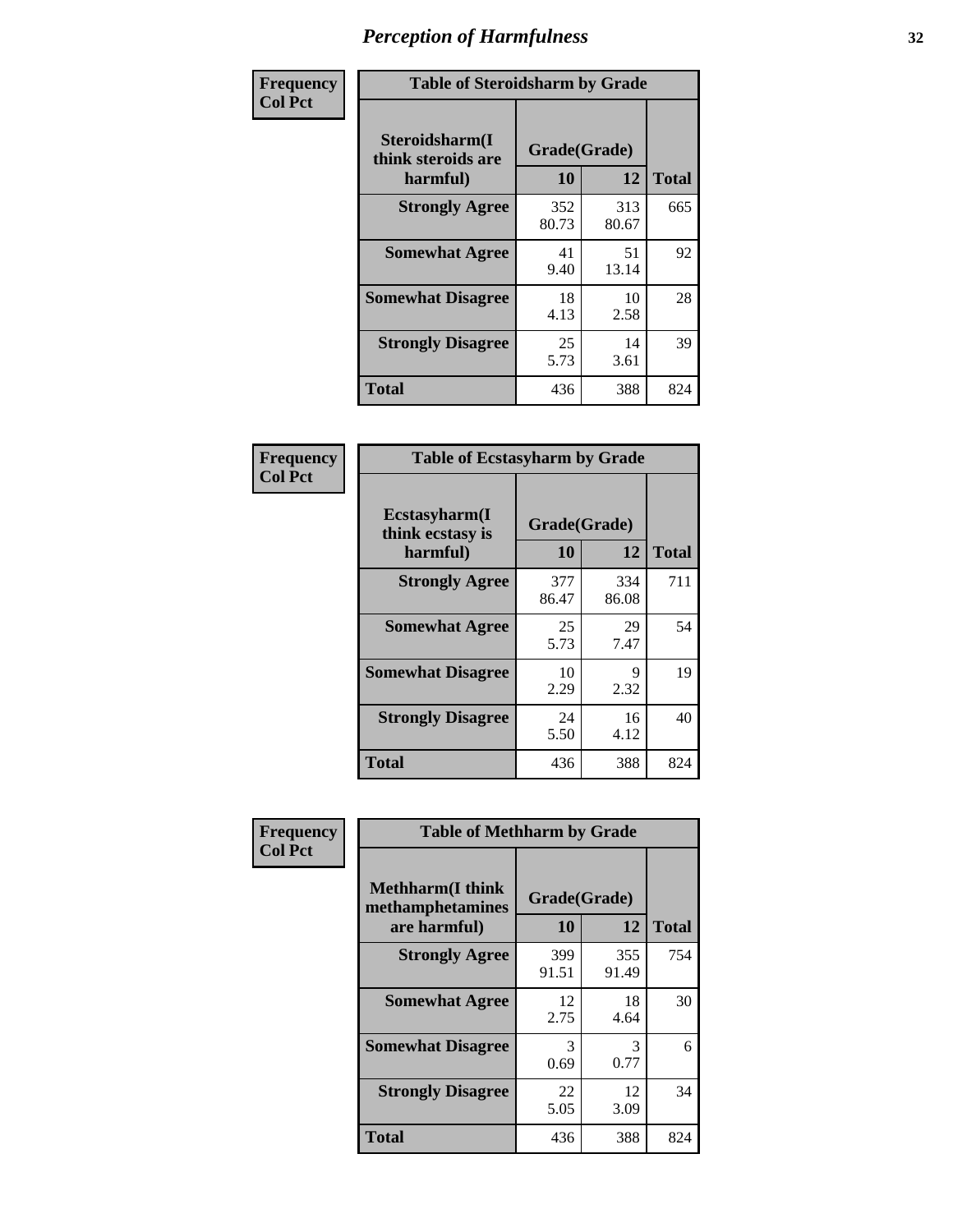| Frequency      | <b>Table of Hallucinogensharm by Grade</b>                 |                           |              |              |
|----------------|------------------------------------------------------------|---------------------------|--------------|--------------|
| <b>Col Pct</b> | Hallucinogensharm(I<br>think hallucinogens<br>are harmful) | Grade(Grade)<br><b>10</b> | 12           | <b>Total</b> |
|                | <b>Strongly Agree</b>                                      | 380<br>87.16              | 340<br>87.63 | 720          |
|                | <b>Somewhat Agree</b>                                      | 20<br>4.59                | 23<br>5.93   | 43           |
|                | <b>Somewhat Disagree</b>                                   | 10<br>2.29                | 10<br>2.58   | 20           |
|                | <b>Strongly Disagree</b>                                   | 26<br>5.96                | 15<br>3.87   | 41           |
|                | <b>Total</b>                                               | 436                       | 388          | 824          |

| <b>Table of Prescriptionharm by Grade</b>                                         |              |              |              |  |  |
|-----------------------------------------------------------------------------------|--------------|--------------|--------------|--|--|
| <b>Prescriptionharm</b> (I<br>think prescription<br>drugs not<br>prescribed to me |              | Grade(Grade) |              |  |  |
| are harmful)                                                                      | 10           | 12           | <b>Total</b> |  |  |
| <b>Strongly Agree</b>                                                             | 302<br>69.27 | 290<br>74.74 | 592          |  |  |
| <b>Somewhat Agree</b>                                                             | 66<br>15.14  | 55<br>14.18  | 121          |  |  |
| <b>Somewhat Disagree</b>                                                          | 39<br>8.94   | 21<br>5.41   | 60           |  |  |
| <b>Strongly Disagree</b>                                                          | 29<br>6.65   | 22<br>5.67   | 51           |  |  |
| <b>Total</b>                                                                      | 436          | 388          | 824          |  |  |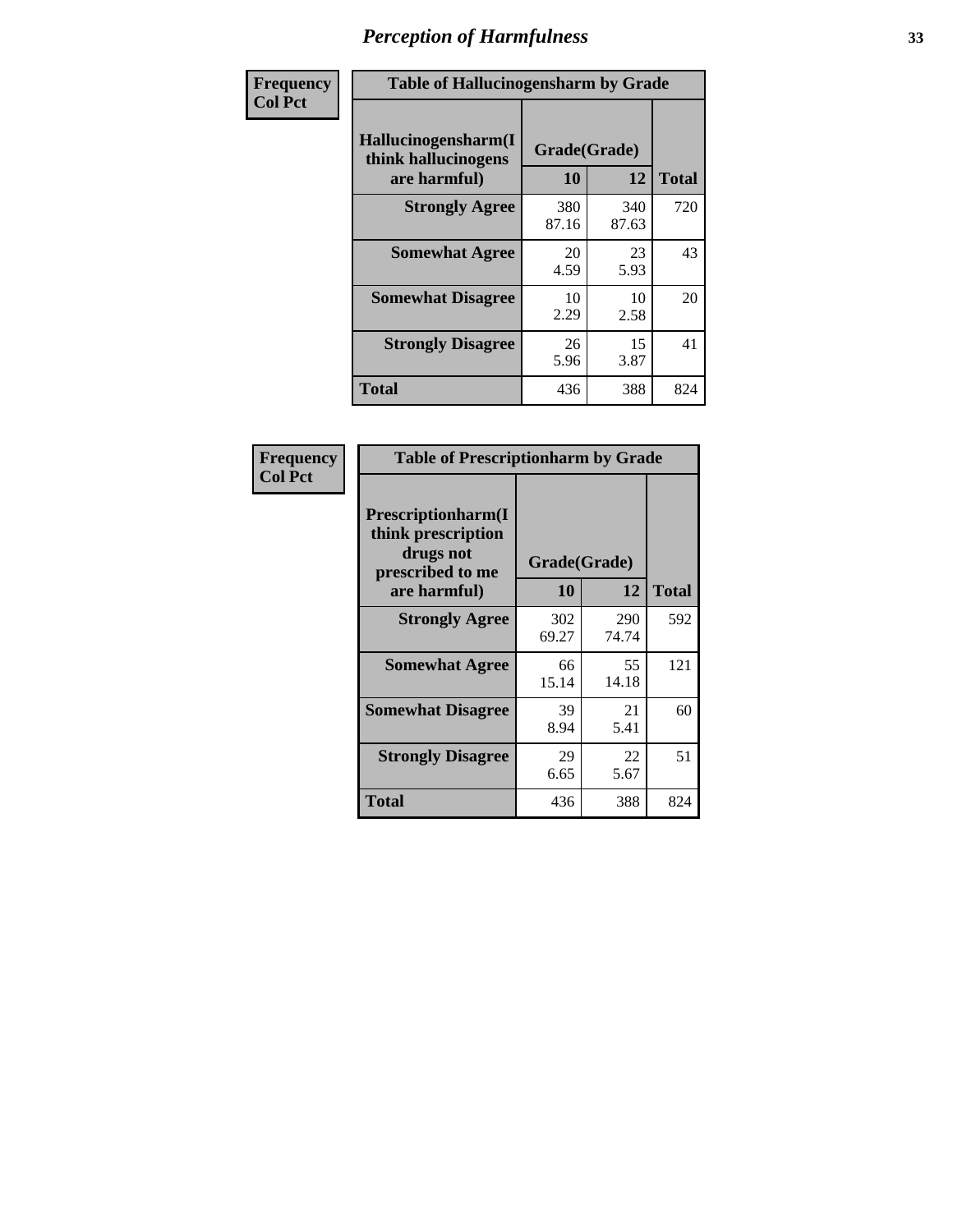# *Disapproval by Adults* **34**

| Frequency      | <b>Table of Alcoholadult by Grade</b>                                 |                    |              |              |
|----------------|-----------------------------------------------------------------------|--------------------|--------------|--------------|
| <b>Col Pct</b> | <b>Alcoholadult</b> (Adults<br>would disapprove if<br>I used alcohol) | Grade(Grade)<br>10 | 12           | <b>Total</b> |
|                | <b>Strongly Agree</b>                                                 | 233<br>53.44       | 206<br>53.09 | 439          |
|                | <b>Somewhat Agree</b>                                                 | 106<br>24.31       | 92<br>23.71  | 198          |
|                | <b>Somewhat Disagree</b>                                              | 55<br>12.61        | 63<br>16.24  | 118          |
|                | <b>Strongly Disagree</b>                                              | 42<br>9.63         | 27<br>6.96   | 69           |
|                | <b>Total</b>                                                          | 436                | 388          | 824          |

| <b>Table of Tobaccoadult by Grade</b>                                 |                    |              |              |  |  |
|-----------------------------------------------------------------------|--------------------|--------------|--------------|--|--|
| <b>Tobaccoadult</b> (Adults<br>would disapprove if<br>I used tobacco) | Grade(Grade)<br>10 | 12           | <b>Total</b> |  |  |
| <b>Strongly Agree</b>                                                 | 307<br>70.41       | 254<br>65.46 | 561          |  |  |
| <b>Somewhat Agree</b>                                                 | 55<br>12.61        | 67<br>17.27  | 122          |  |  |
| <b>Somewhat Disagree</b>                                              | 37<br>8.49         | 40<br>10.31  | 77           |  |  |
| <b>Strongly Disagree</b>                                              | 37<br>8.49         | 27<br>6.96   | 64           |  |  |
| <b>Total</b>                                                          | 436                | 388          | 824          |  |  |

| Frequency      | <b>Table of Marijuanaadult by Grade</b>                           |                    |              |              |
|----------------|-------------------------------------------------------------------|--------------------|--------------|--------------|
| <b>Col Pct</b> | Marijuanaadult(Adults<br>would disapprove if I<br>used marijuana) | Grade(Grade)<br>10 | 12           | <b>Total</b> |
|                | <b>Strongly Agree</b>                                             | 354<br>81.19       | 314<br>80.93 | 668          |
|                | <b>Somewhat Agree</b>                                             | 24<br>5.50         | 36<br>9.28   | 60           |
|                | <b>Somewhat Disagree</b>                                          | 19<br>4.36         | 14<br>3.61   | 33           |
|                | <b>Strongly Disagree</b>                                          | 39<br>8.94         | 24<br>6.19   | 63           |
|                | <b>Total</b>                                                      | 436                | 388          | 824          |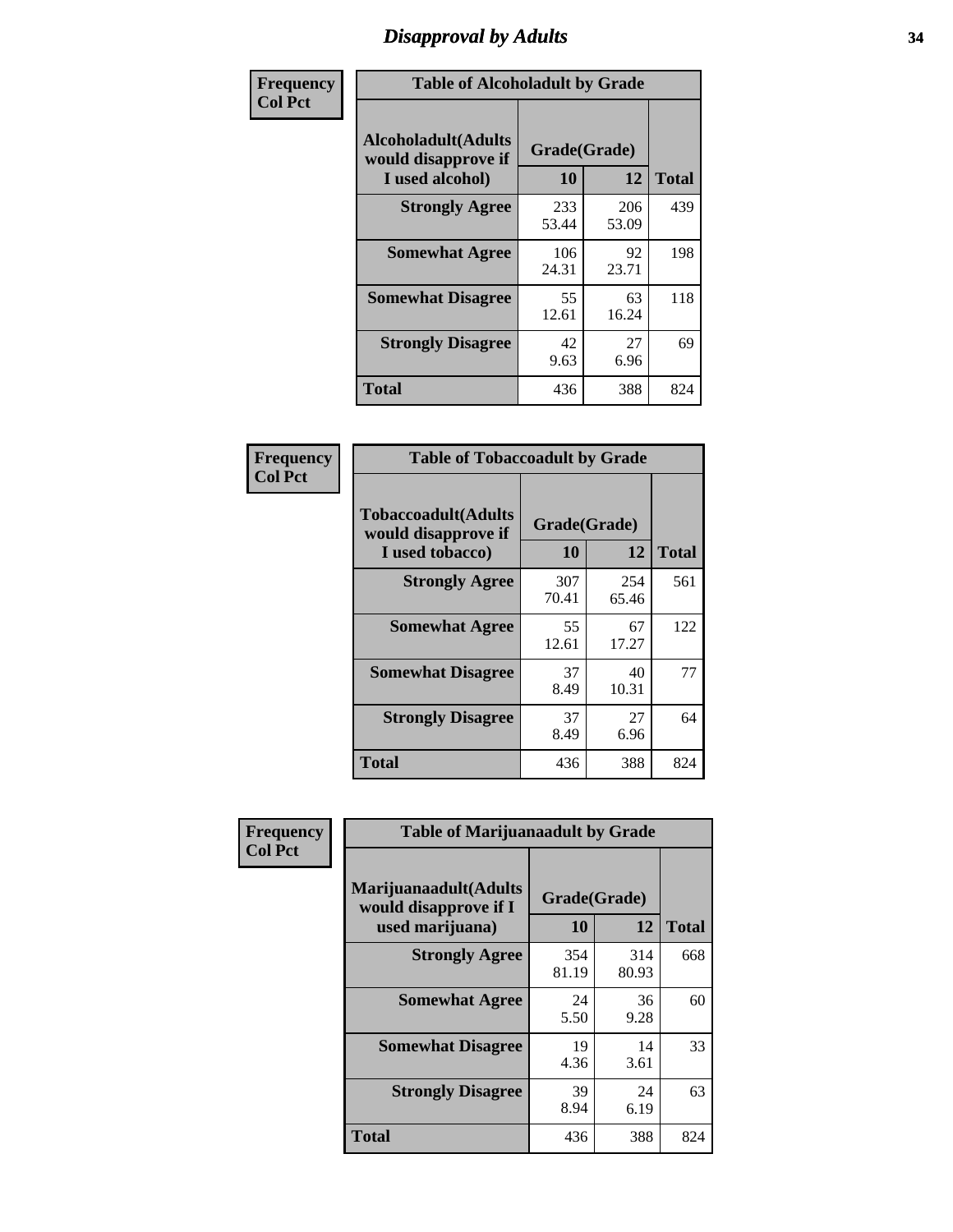# *Disapproval by Adults* **35**

| Frequency      | <b>Table of Otherdrugadult by Grade</b>                |              |              |              |
|----------------|--------------------------------------------------------|--------------|--------------|--------------|
| <b>Col Pct</b> | <b>Otherdrugadult</b> (Adults<br>would disapprove if I | Grade(Grade) |              |              |
|                | used other drugs)                                      | 10           | 12           | <b>Total</b> |
|                | <b>Strongly Agree</b>                                  | 373<br>85.55 | 350<br>90.21 | 723          |
|                | <b>Somewhat Agree</b>                                  | 20<br>4.59   | 11<br>2.84   | 31           |
|                | <b>Somewhat Disagree</b>                               | 1.61         | 4<br>1.03    | 11           |
|                | <b>Strongly Disagree</b>                               | 36<br>8.26   | 23<br>5.93   | 59           |
|                | <b>Total</b>                                           | 436          | 388          | 824          |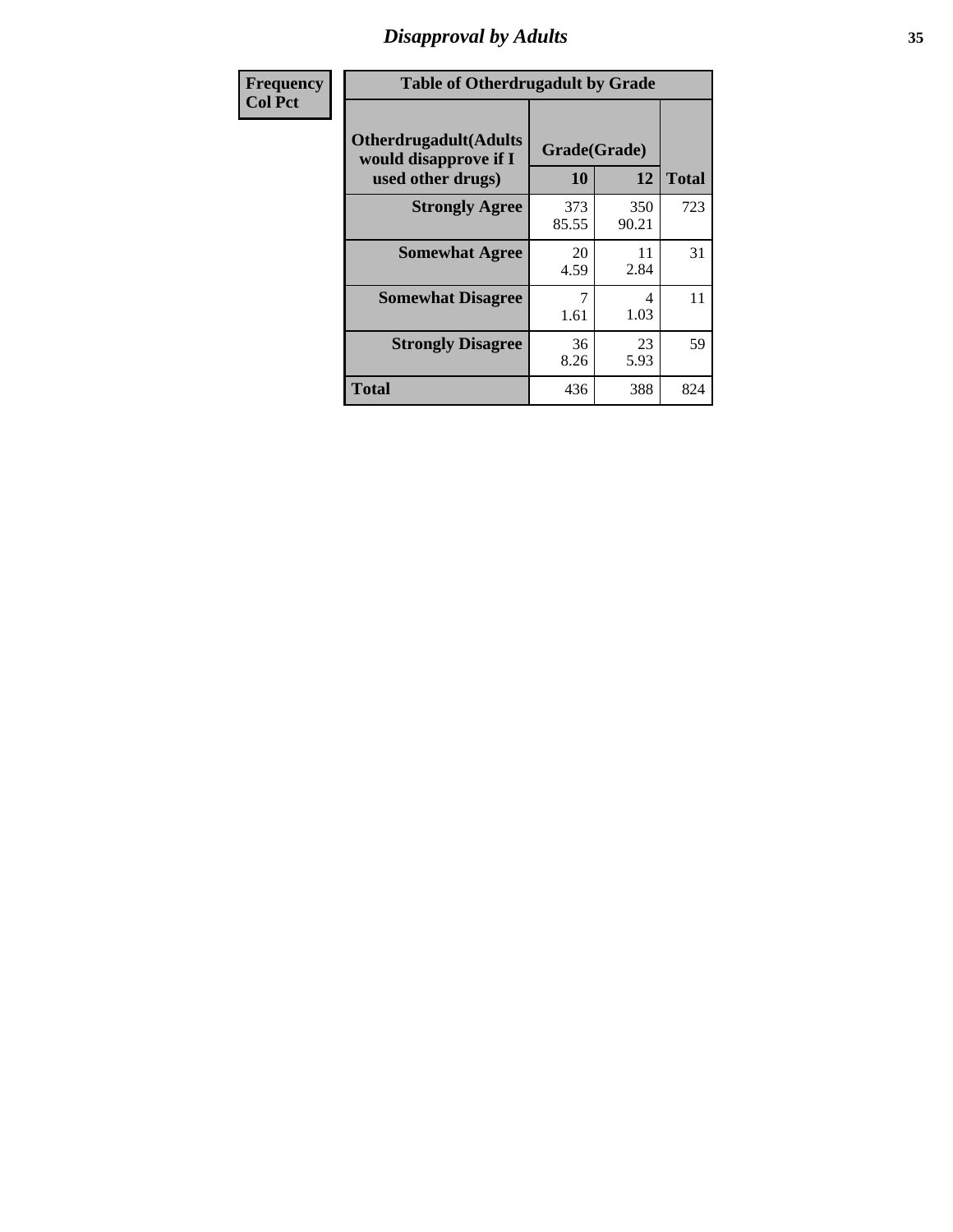# *Disapproval by Peers* **36**

| Frequency      |                                                         | <b>Table of Alcoholpeer by Grade</b> |              |              |  |
|----------------|---------------------------------------------------------|--------------------------------------|--------------|--------------|--|
| <b>Col Pct</b> | Alcoholpeer(My<br>friends would<br>disapprove if I used | Grade(Grade)                         |              |              |  |
|                | alcohol)                                                | 10                                   | 12           | <b>Total</b> |  |
|                | <b>Strongly Agree</b>                                   | 93<br>21.33                          | 60<br>15.46  | 153          |  |
|                | <b>Somewhat Agree</b>                                   | 82<br>18.81                          | 67<br>17.27  | 149          |  |
|                | <b>Somewhat Disagree</b>                                | 105<br>24.08                         | 127<br>32.73 | 232          |  |
|                | <b>Strongly Disagree</b>                                | 156<br>35.78                         | 134<br>34.54 | 290          |  |
|                | Total                                                   | 436                                  | 388          | 824          |  |

| Frequency      | <b>Table of Tobaccopeer by Grade</b>                                    |              |              |              |  |
|----------------|-------------------------------------------------------------------------|--------------|--------------|--------------|--|
| <b>Col Pct</b> | Tobaccopeer(My<br>friends would<br>Grade(Grade)<br>disapprove if I used |              |              |              |  |
|                | tobacco)                                                                | 10           | 12           | <b>Total</b> |  |
|                | <b>Strongly Agree</b>                                                   | 155<br>35.55 | 115<br>29.64 | 270          |  |
|                | <b>Somewhat Agree</b>                                                   | 67<br>15.37  | 69<br>17.78  | 136          |  |
|                | <b>Somewhat Disagree</b>                                                | 84<br>19.27  | 79<br>20.36  | 163          |  |
|                | <b>Strongly Disagree</b>                                                | 130<br>29.82 | 125<br>32.22 | 255          |  |
|                | Total                                                                   | 436          | 388          | 824          |  |

| Frequency      | <b>Table of Marijuanapeer by Grade</b>                    |              |              |              |  |
|----------------|-----------------------------------------------------------|--------------|--------------|--------------|--|
| <b>Col Pct</b> | Marijuanapeer(My<br>friends would<br>disapprove if I used | Grade(Grade) |              |              |  |
|                | marijuana)                                                | 10           | 12           | <b>Total</b> |  |
|                | <b>Strongly Agree</b>                                     | 196<br>44.95 | 165<br>42.53 | 361          |  |
|                | <b>Somewhat Agree</b>                                     | 69<br>15.83  | 66<br>17.01  | 135          |  |
|                | <b>Somewhat Disagree</b>                                  | 59<br>13.53  | 77<br>19.85  | 136          |  |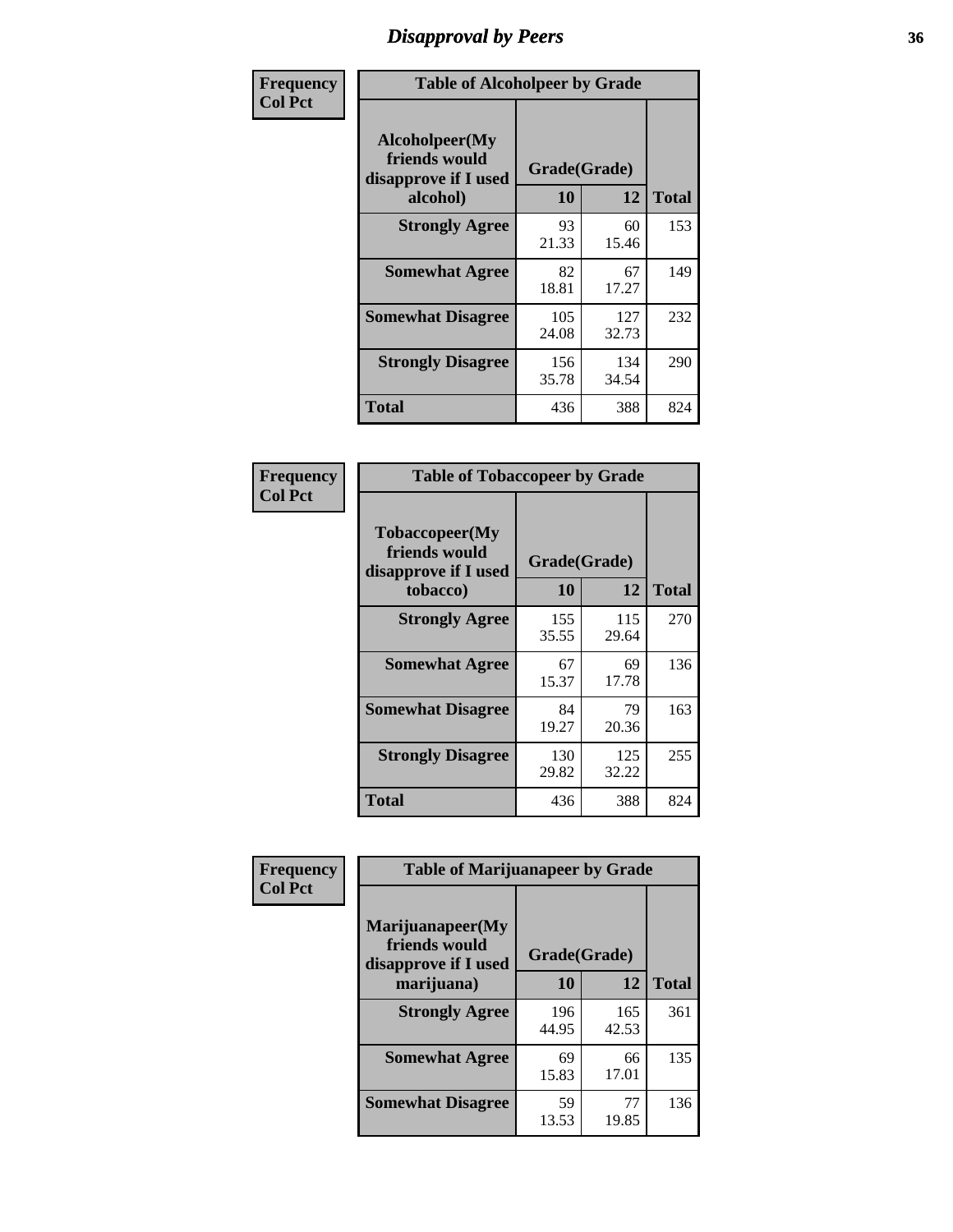# *Disapproval by Peers* **37**

| <b>Frequency</b> | <b>Table of Marijuanapeer by Grade</b>                                  |                    |             |              |
|------------------|-------------------------------------------------------------------------|--------------------|-------------|--------------|
| <b>Col Pct</b>   | Marijuanapeer(My<br>friends would<br>disapprove if I used<br>marijuana) | Grade(Grade)<br>10 | 12          | <b>Total</b> |
|                  | <b>Strongly Disagree</b>                                                | 112<br>25.69       | 80<br>20.62 | 192          |
|                  | <b>Total</b>                                                            | 436                | 388         | 824          |

| <b>Frequency</b> | <b>Table of Otherdrugpeer by Grade</b>                                    |                           |              |              |
|------------------|---------------------------------------------------------------------------|---------------------------|--------------|--------------|
| <b>Col Pct</b>   | Otherdrugpeer(My<br>friends would<br>disapprove if I used<br>other drugs) | Grade(Grade)<br><b>10</b> | 12           | <b>Total</b> |
|                  |                                                                           |                           |              |              |
|                  | <b>Strongly Agree</b>                                                     | 234<br>53.67              | 245<br>63.14 | 479          |
|                  | <b>Somewhat Agree</b>                                                     | 63<br>14.45               | 50<br>12.89  | 113          |
|                  | <b>Somewhat Disagree</b>                                                  | 54<br>12.39               | 35<br>9.02   | 89           |
|                  | <b>Strongly Disagree</b>                                                  | 85<br>19.50               | 58<br>14.95  | 143          |
|                  | Total                                                                     | 436                       | 388          | 824          |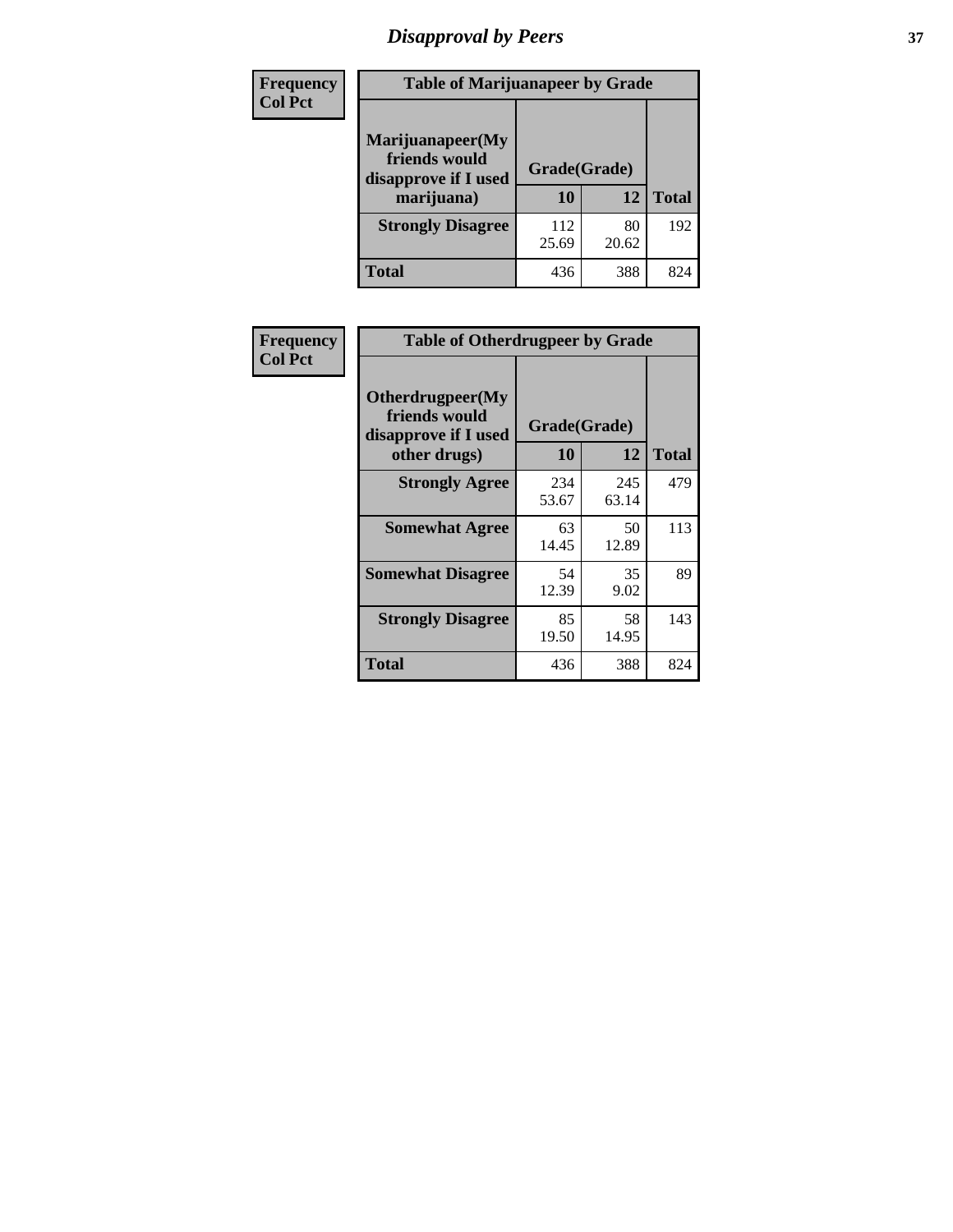| Frequency      | <b>Table of Alcohollocation1 by Grade</b> |              |              |              |
|----------------|-------------------------------------------|--------------|--------------|--------------|
| <b>Col Pct</b> | <b>Alcohollocation1(Places</b>            | Grade(Grade) |              |              |
|                | <b>Friends Use Alcohol)</b>               | 10           | 12           | <b>Total</b> |
|                |                                           | 311<br>71.33 | 292<br>75.26 | 603          |
|                | Do Not Use                                | 125<br>28.67 | 96<br>24.74  | 221          |
|                | <b>Total</b>                              | 436          | 388          | 824          |

| <b>Frequency</b> | <b>Table of Alcohollocation2 by Grade</b>                     |                    |              |              |
|------------------|---------------------------------------------------------------|--------------------|--------------|--------------|
| <b>Col Pct</b>   | <b>Alcohollocation2(Places</b><br><b>Friends Use Alcohol)</b> | Grade(Grade)<br>10 | 12           | <b>Total</b> |
|                  |                                                               | 226<br>51.83       | 189<br>48.71 | 415          |
|                  | Home                                                          | 210<br>48.17       | 199<br>51.29 | 409          |
|                  | <b>Total</b>                                                  | 436                | 388          | 824          |

| Frequency      | <b>Table of Alcohollocation 3 by Grade</b> |              |              |              |  |
|----------------|--------------------------------------------|--------------|--------------|--------------|--|
| <b>Col Pct</b> | <b>Alcohollocation3</b> (Places            | Grade(Grade) |              |              |  |
|                | <b>Friends Use Alcohol)</b>                | 10           | 12           | <b>Total</b> |  |
|                |                                            | 395<br>90.60 | 349<br>89.95 | 744          |  |
|                | <b>School</b>                              | 41<br>9.40   | 39<br>10.05  | 80           |  |
|                | Total                                      | 436          | 388          | 824          |  |

| <b>Frequency</b> | <b>Table of Alcohollocation4 by Grade</b> |              |              |              |  |
|------------------|-------------------------------------------|--------------|--------------|--------------|--|
| <b>Col Pct</b>   | <b>Alcohollocation4(Places</b>            | Grade(Grade) |              |              |  |
|                  | <b>Friends Use Alcohol)</b>               | 10           | 12           | <b>Total</b> |  |
|                  |                                           | 345<br>79.13 | 305<br>78.61 | 650          |  |
|                  | Car                                       | 91<br>20.87  | 83<br>21.39  | 174          |  |
|                  | <b>Total</b>                              | 436          | 388          | 824          |  |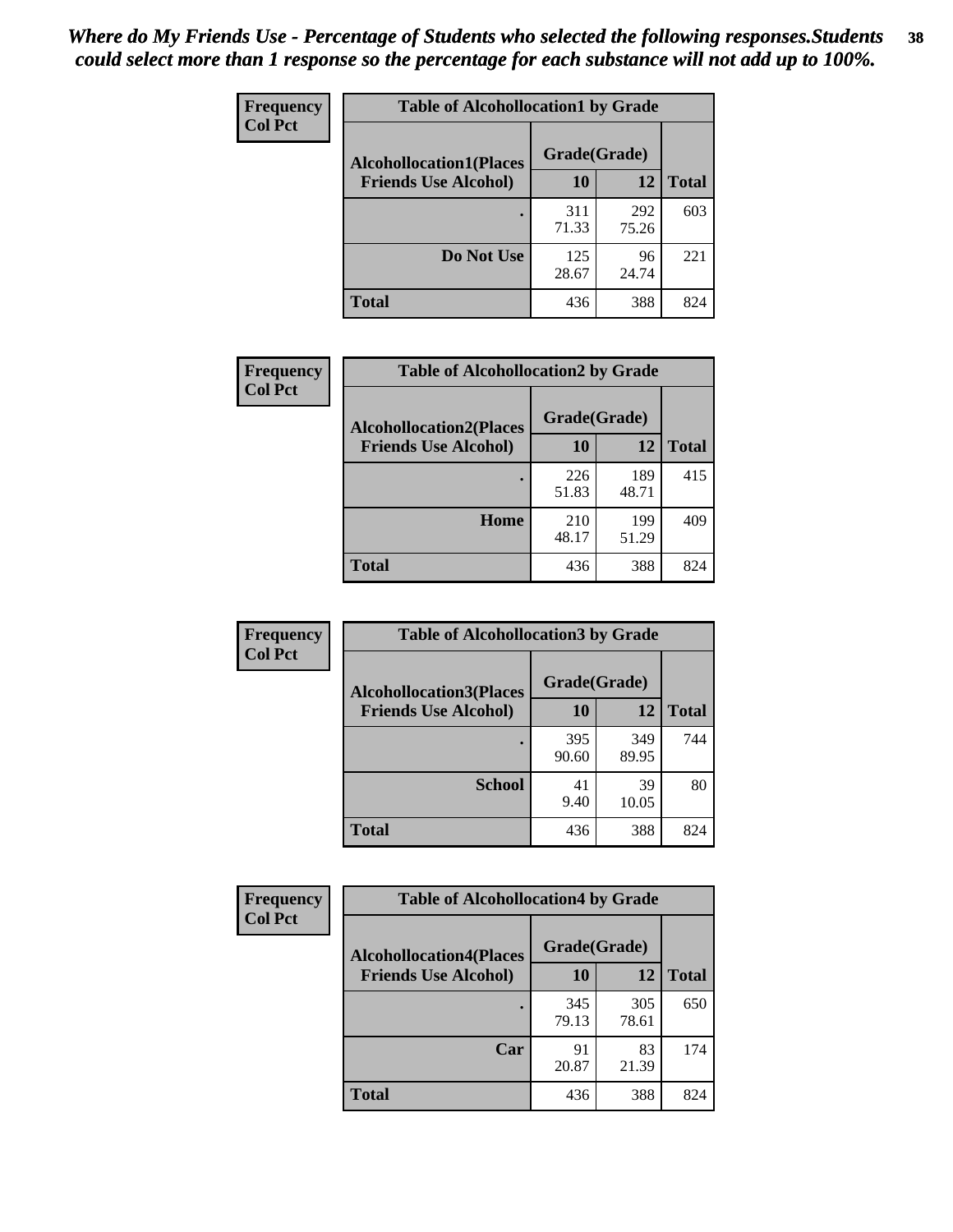| Frequency<br><b>Col Pct</b> | <b>Table of Alcohollocation5 by Grade</b>      |              |              |              |  |
|-----------------------------|------------------------------------------------|--------------|--------------|--------------|--|
|                             | Grade(Grade)<br><b>Alcohollocation5(Places</b> |              |              |              |  |
|                             | <b>Friends Use Alcohol)</b>                    | 10           | 12           | <b>Total</b> |  |
|                             |                                                | 179<br>41.06 | 136<br>35.05 | 315          |  |
|                             | <b>Friend's House</b>                          | 257<br>58.94 | 252<br>64.95 | 509          |  |
|                             | <b>Total</b>                                   | 436          | 388          | 824          |  |

| Frequency      | <b>Table of Alcohollocation6 by Grade</b>                     |                    |              |              |
|----------------|---------------------------------------------------------------|--------------------|--------------|--------------|
| <b>Col Pct</b> | <b>Alcohollocation6(Places</b><br><b>Friends Use Alcohol)</b> | Grade(Grade)<br>10 | <b>12</b>    | <b>Total</b> |
|                |                                                               | 283<br>64.91       | 228<br>58.76 | 511          |
|                | <b>Other</b>                                                  | 153<br>35.09       | 160<br>41.24 | 313          |
|                | <b>Total</b>                                                  | 436                | 388          | 824          |

| Frequency      | <b>Table of Tobaccolocation1 by Grade</b> |              |              |              |
|----------------|-------------------------------------------|--------------|--------------|--------------|
| <b>Col Pct</b> | <b>Tobaccolocation1(Places</b>            | Grade(Grade) |              |              |
|                | <b>Friends Use Tobacco)</b>               | 10           | <b>12</b>    | <b>Total</b> |
|                |                                           | 251<br>57.57 | 259<br>66.75 | 510          |
|                | <b>Do Not Use</b>                         | 185<br>42.43 | 129<br>33.25 | 314          |
|                | <b>Total</b>                              | 436          | 388          | 824          |

| <b>Frequency</b> | <b>Table of Tobaccolocation2 by Grade</b> |              |              |              |  |
|------------------|-------------------------------------------|--------------|--------------|--------------|--|
| <b>Col Pct</b>   | <b>Tobaccolocation2(Places</b>            | Grade(Grade) |              |              |  |
|                  | <b>Friends Use Tobacco)</b>               | 10           | 12           | <b>Total</b> |  |
|                  |                                           | 244<br>55.96 | 193<br>49.74 | 437          |  |
|                  | Home                                      | 192<br>44.04 | 195<br>50.26 | 387          |  |
|                  | <b>Total</b>                              | 436          | 388          | 824          |  |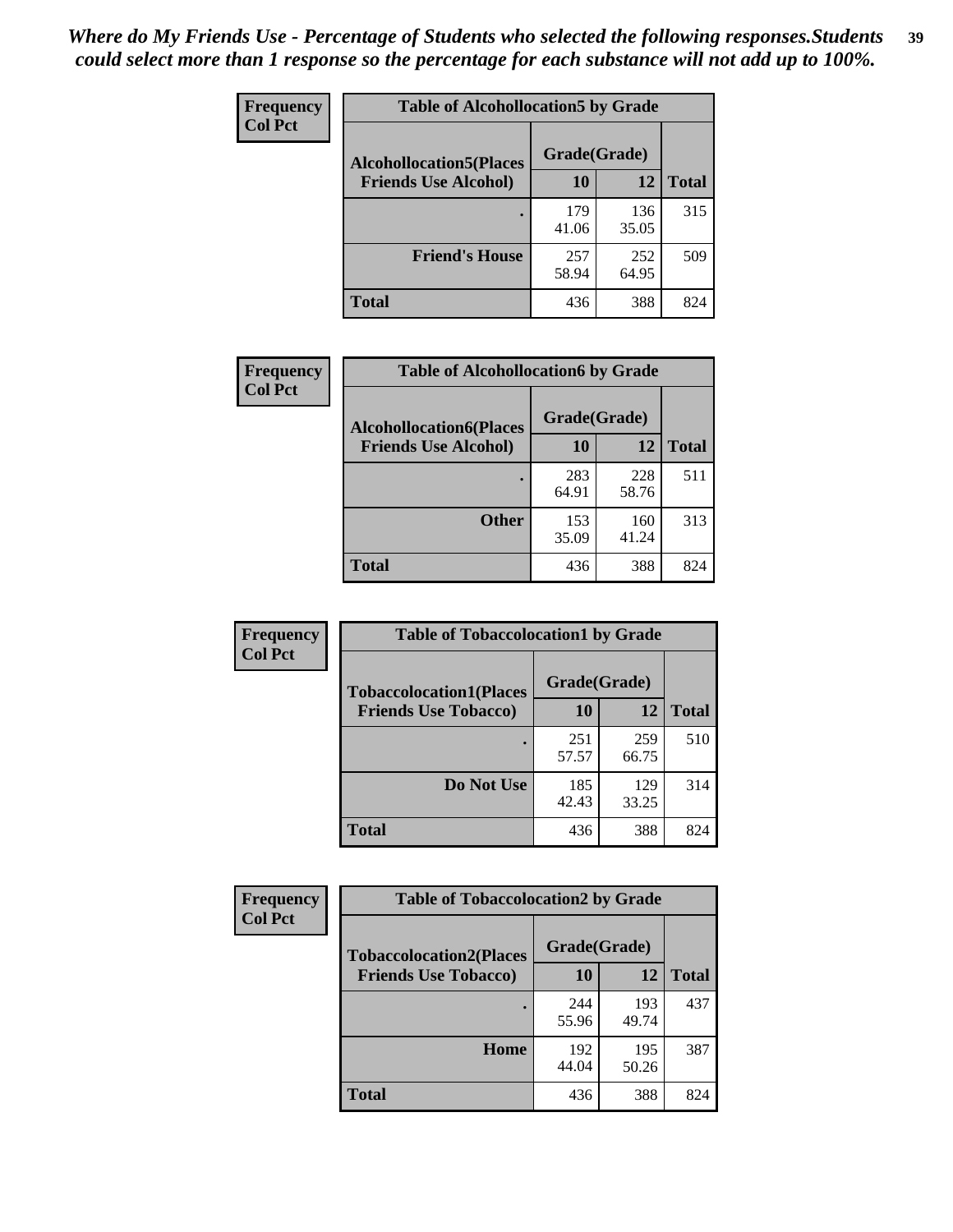| Frequency<br><b>Col Pct</b> | <b>Table of Tobaccolocation3 by Grade</b> |              |              |              |
|-----------------------------|-------------------------------------------|--------------|--------------|--------------|
|                             | <b>Tobaccolocation3(Places</b>            | Grade(Grade) |              |              |
|                             | <b>Friends Use Tobacco)</b>               | 10           | 12           | <b>Total</b> |
|                             |                                           | 305<br>69.95 | 267<br>68.81 | 572          |
|                             | <b>School</b>                             | 131<br>30.05 | 121<br>31.19 | 252          |
|                             | <b>Total</b>                              | 436          | 388          | 824          |

| Frequency      | <b>Table of Tobaccolocation4 by Grade</b> |              |              |              |
|----------------|-------------------------------------------|--------------|--------------|--------------|
| <b>Col Pct</b> | <b>Tobaccolocation4(Places</b>            | Grade(Grade) |              |              |
|                | <b>Friends Use Tobacco)</b>               | 10           | 12           | <b>Total</b> |
|                |                                           | 279<br>63.99 | 190<br>48.97 | 469          |
|                | Car                                       | 157<br>36.01 | 198<br>51.03 | 355          |
|                | <b>Total</b>                              | 436          | 388          | 824          |

| Frequency<br><b>Col Pct</b> | <b>Table of Tobaccolocation5 by Grade</b> |              |              |              |
|-----------------------------|-------------------------------------------|--------------|--------------|--------------|
|                             | <b>Tobaccolocation5(Places</b>            | Grade(Grade) |              |              |
|                             | <b>Friends Use Tobacco)</b>               | 10           | <b>12</b>    | <b>Total</b> |
|                             |                                           | 249<br>57.11 | 184<br>47.42 | 433          |
|                             | <b>Friend's House</b>                     | 187<br>42.89 | 204<br>52.58 | 391          |
|                             | <b>Total</b>                              | 436          | 388          | 824          |

| Frequency      | <b>Table of Tobaccolocation6 by Grade</b> |              |              |              |  |
|----------------|-------------------------------------------|--------------|--------------|--------------|--|
| <b>Col Pct</b> | <b>Tobaccolocation6(Places</b>            | Grade(Grade) |              |              |  |
|                | <b>Friends Use Tobacco)</b>               | 10           | 12           | <b>Total</b> |  |
|                |                                           | 272<br>62.39 | 211<br>54.38 | 483          |  |
|                | <b>Other</b>                              | 164<br>37.61 | 177<br>45.62 | 341          |  |
|                | <b>Total</b>                              | 436          | 388          | 824          |  |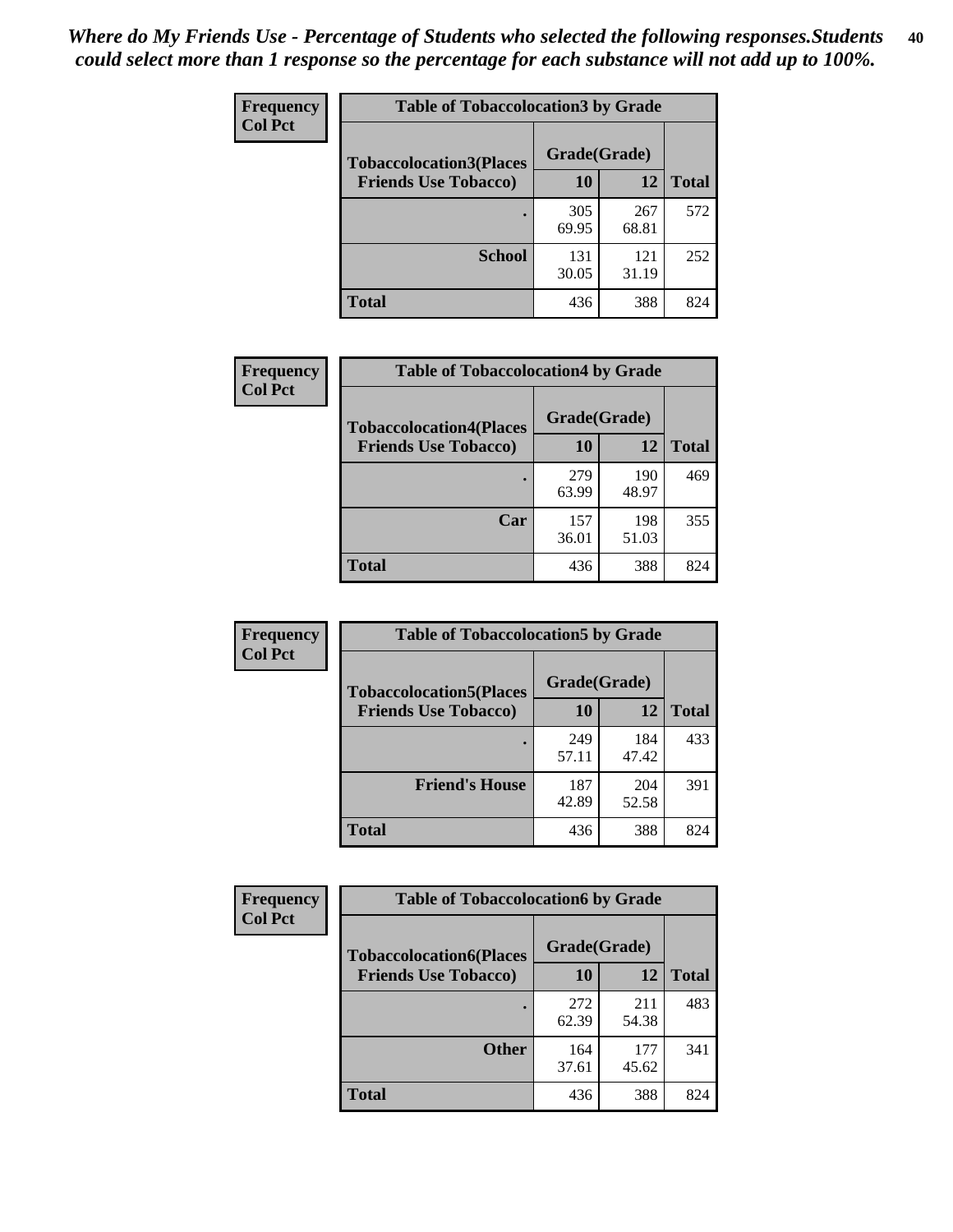| <b>Frequency</b><br><b>Col Pct</b> | <b>Table of Marijuanalocation1 by Grade</b> |              |              |              |
|------------------------------------|---------------------------------------------|--------------|--------------|--------------|
|                                    | <b>Marijuanalocation1(Places</b>            | Grade(Grade) |              |              |
|                                    | <b>Friends Use Marijuana</b> )              | <b>10</b>    | 12           | <b>Total</b> |
|                                    |                                             | 181<br>41.51 | 197<br>50.77 | 378          |
|                                    | Do Not Use                                  | 255<br>58.49 | 191<br>49.23 | 446          |
|                                    | <b>Total</b>                                | 436          | 388          | 824          |

| <b>Frequency</b> | <b>Table of Marijuanalocation2 by Grade</b>                        |                           |              |              |
|------------------|--------------------------------------------------------------------|---------------------------|--------------|--------------|
| <b>Col Pct</b>   | <b>Marijuanalocation2(Places</b><br><b>Friends Use Marijuana</b> ) | Grade(Grade)<br><b>10</b> | 12           | <b>Total</b> |
|                  |                                                                    | 298<br>68.35              | 259<br>66.75 | 557          |
|                  | Home                                                               | 138<br>31.65              | 129<br>33.25 | 267          |
|                  | <b>Total</b>                                                       | 436                       | 388          | 824          |

| <b>Frequency</b><br><b>Col Pct</b> | <b>Table of Marijuanalocation3 by Grade</b> |              |              |              |
|------------------------------------|---------------------------------------------|--------------|--------------|--------------|
|                                    | <b>Marijuanalocation3(Places</b>            | Grade(Grade) |              |              |
|                                    | <b>Friends Use Marijuana</b> )              | <b>10</b>    | 12           | <b>Total</b> |
|                                    |                                             | 396<br>90.83 | 345<br>88.92 | 741          |
|                                    | <b>School</b>                               | 40<br>9.17   | 43<br>11.08  | 83           |
|                                    | <b>Total</b>                                | 436          | 388          | 824          |

| <b>Frequency</b> | <b>Table of Marijuanalocation4 by Grade</b> |              |              |              |  |
|------------------|---------------------------------------------|--------------|--------------|--------------|--|
| <b>Col Pct</b>   | <b>Marijuanalocation4(Places</b>            | Grade(Grade) |              |              |  |
|                  | <b>Friends Use Marijuana</b> )              | <b>10</b>    | 12           | <b>Total</b> |  |
|                  |                                             | 332<br>76.15 | 276<br>71.13 | 608          |  |
|                  | Car                                         | 104<br>23.85 | 112<br>28.87 | 216          |  |
|                  | <b>Total</b>                                | 436          | 388          | 824          |  |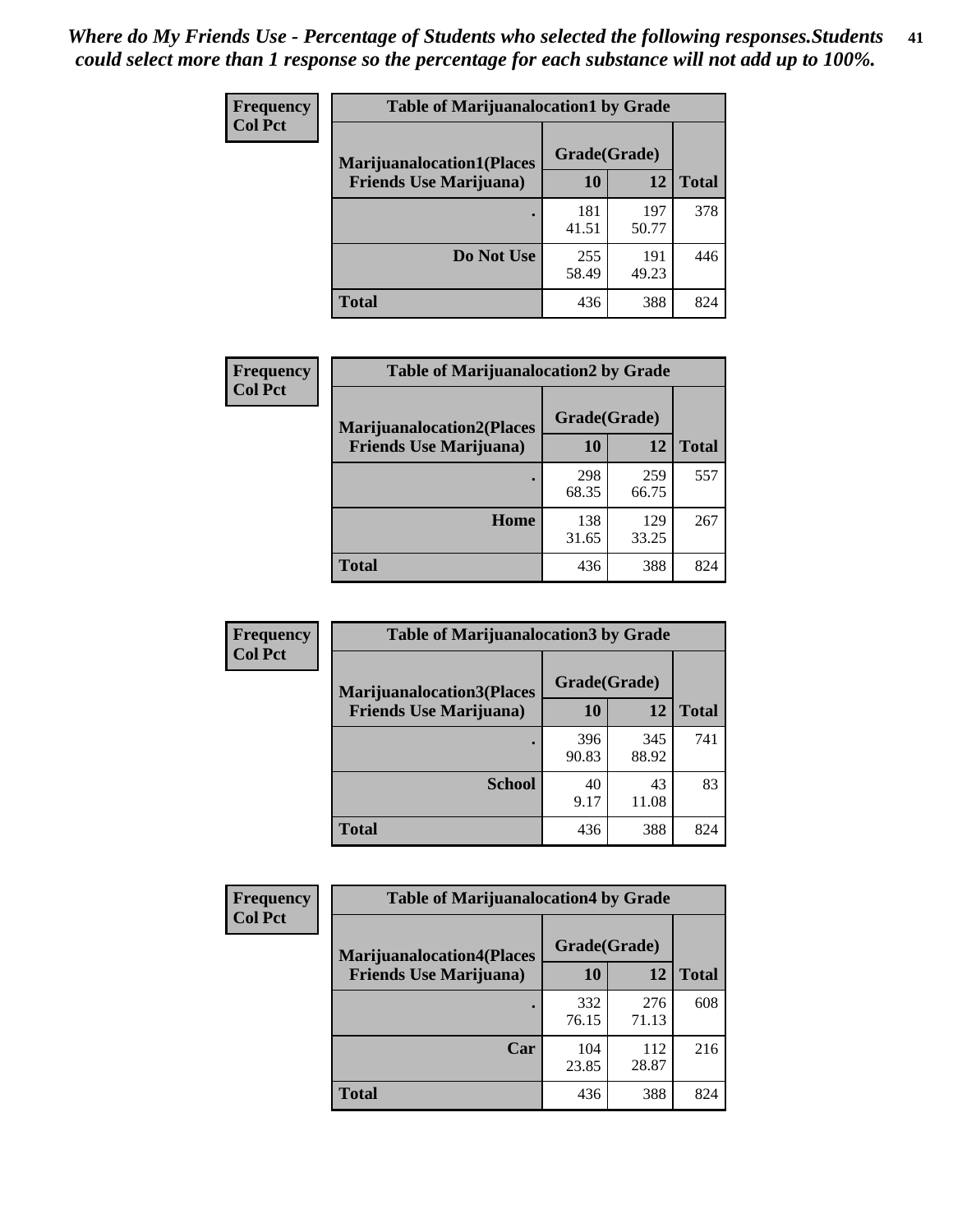| <b>Frequency</b> | <b>Table of Marijuanalocation5 by Grade</b>                         |              |              |              |
|------------------|---------------------------------------------------------------------|--------------|--------------|--------------|
| <b>Col Pct</b>   | <b>Marijuanalocation5</b> (Places<br><b>Friends Use Marijuana</b> ) | Grade(Grade) |              |              |
|                  |                                                                     | 10           | 12           | <b>Total</b> |
|                  |                                                                     | 276<br>63.30 | 230<br>59.28 | 506          |
|                  | <b>Friend's House</b>                                               | 160<br>36.70 | 158<br>40.72 | 318          |
|                  | <b>Total</b>                                                        | 436          | 388          | 824          |

| <b>Frequency</b><br><b>Col Pct</b> | <b>Table of Marijuanalocation6 by Grade</b>                        |                    |              |              |
|------------------------------------|--------------------------------------------------------------------|--------------------|--------------|--------------|
|                                    | <b>Marijuanalocation6(Places</b><br><b>Friends Use Marijuana</b> ) | Grade(Grade)<br>10 | 12           | <b>Total</b> |
|                                    |                                                                    | 321<br>73.62       | 268<br>69.07 | 589          |
|                                    | <b>Other</b>                                                       | 115<br>26.38       | 120<br>30.93 | 235          |
|                                    | <b>Total</b>                                                       | 436                | 388          | 824          |

| <b>Frequency</b> | <b>Table of Otherdruglocation1 by Grade</b>                          |              |              |              |
|------------------|----------------------------------------------------------------------|--------------|--------------|--------------|
| <b>Col Pct</b>   | <b>Otherdruglocation1(Places</b><br><b>Friends Use Other Illegal</b> | Grade(Grade) |              |              |
|                  | Drugs)                                                               | 10           | 12           | <b>Total</b> |
|                  |                                                                      | 122<br>27.98 | 109<br>28.09 | 231          |
|                  | Do Not Use                                                           | 314<br>72.02 | 279<br>71.91 | 593          |
|                  | <b>Total</b>                                                         | 436          | 388          | 824          |

| Frequency      | <b>Table of Otherdruglocation2 by Grade</b>                           |              |              |              |
|----------------|-----------------------------------------------------------------------|--------------|--------------|--------------|
| <b>Col Pct</b> | <b>Otherdruglocation2(Places)</b><br><b>Friends Use Other Illegal</b> | Grade(Grade) |              |              |
|                | Drugs)                                                                | 10           | 12           | <b>Total</b> |
|                |                                                                       | 353<br>80.96 | 306<br>78.87 | 659          |
|                | Home                                                                  | 83<br>19.04  | 82<br>21.13  | 165          |
|                | <b>Total</b>                                                          | 436          | 388          | 824          |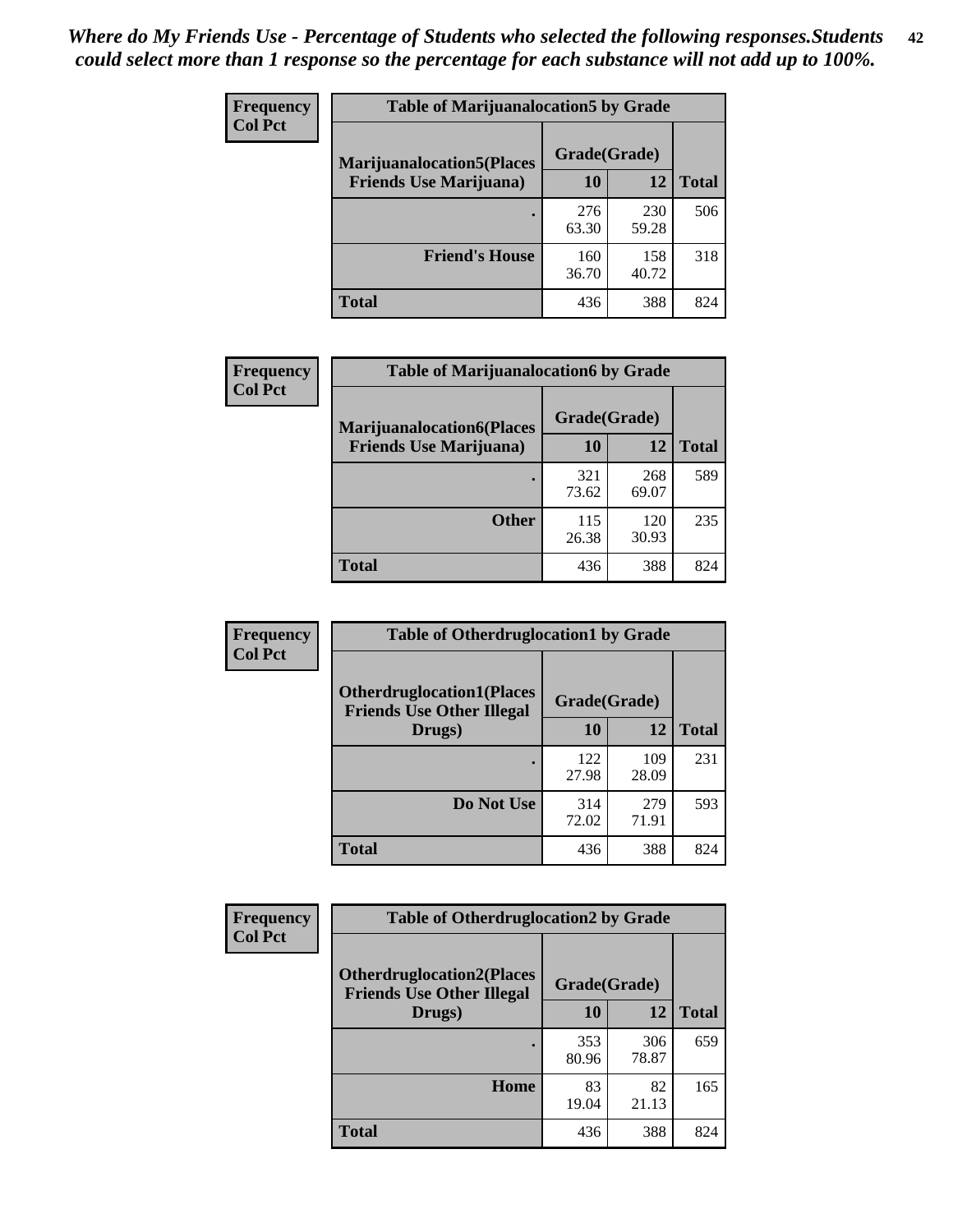| <b>Frequency</b> | <b>Table of Otherdruglocation3 by Grade</b>                          |              |              |              |
|------------------|----------------------------------------------------------------------|--------------|--------------|--------------|
| <b>Col Pct</b>   | <b>Otherdruglocation3(Places</b><br><b>Friends Use Other Illegal</b> | Grade(Grade) |              |              |
|                  | Drugs)                                                               | <b>10</b>    | 12           | <b>Total</b> |
|                  |                                                                      | 389<br>89.22 | 353<br>90.98 | 742          |
|                  | <b>School</b>                                                        | 47<br>10.78  | 35<br>9.02   | 82           |
|                  | <b>Total</b>                                                         | 436          | 388          | 824          |

| <b>Frequency</b> | <b>Table of Otherdruglocation4 by Grade</b>                           |              |              |              |
|------------------|-----------------------------------------------------------------------|--------------|--------------|--------------|
| <b>Col Pct</b>   | <b>Otherdruglocation4(Places)</b><br><b>Friends Use Other Illegal</b> | Grade(Grade) |              |              |
|                  | Drugs)                                                                | 10           | 12           | <b>Total</b> |
|                  |                                                                       | 369<br>84.63 | 320<br>82.47 | 689          |
|                  | Car                                                                   | 67<br>15.37  | 68<br>17.53  | 135          |
|                  | <b>Total</b>                                                          | 436          | 388          | 824          |

| <b>Frequency</b> | <b>Table of Otherdruglocation5 by Grade</b>                          |              |              |              |
|------------------|----------------------------------------------------------------------|--------------|--------------|--------------|
| <b>Col Pct</b>   | <b>Otherdruglocation5(Places</b><br><b>Friends Use Other Illegal</b> | Grade(Grade) |              |              |
|                  | Drugs)                                                               | 10           | 12           | <b>Total</b> |
|                  |                                                                      | 339<br>77.75 | 301<br>77.58 | 640          |
|                  | <b>Friend's House</b>                                                | 97<br>22.25  | 87<br>22.42  | 184          |
|                  | <b>Total</b>                                                         | 436          | 388          | 824          |

| <b>Frequency</b> | <b>Table of Otherdruglocation6 by Grade</b>                          |              |              |              |
|------------------|----------------------------------------------------------------------|--------------|--------------|--------------|
| <b>Col Pct</b>   | <b>Otherdruglocation6(Places</b><br><b>Friends Use Other Illegal</b> | Grade(Grade) |              |              |
|                  | Drugs)                                                               | 10           | 12           | <b>Total</b> |
|                  |                                                                      | 347<br>79.59 | 310<br>79.90 | 657          |
|                  | <b>Other</b>                                                         | 89<br>20.41  | 78<br>20.10  | 167          |
|                  | <b>Total</b>                                                         | 436          | 388          | 824          |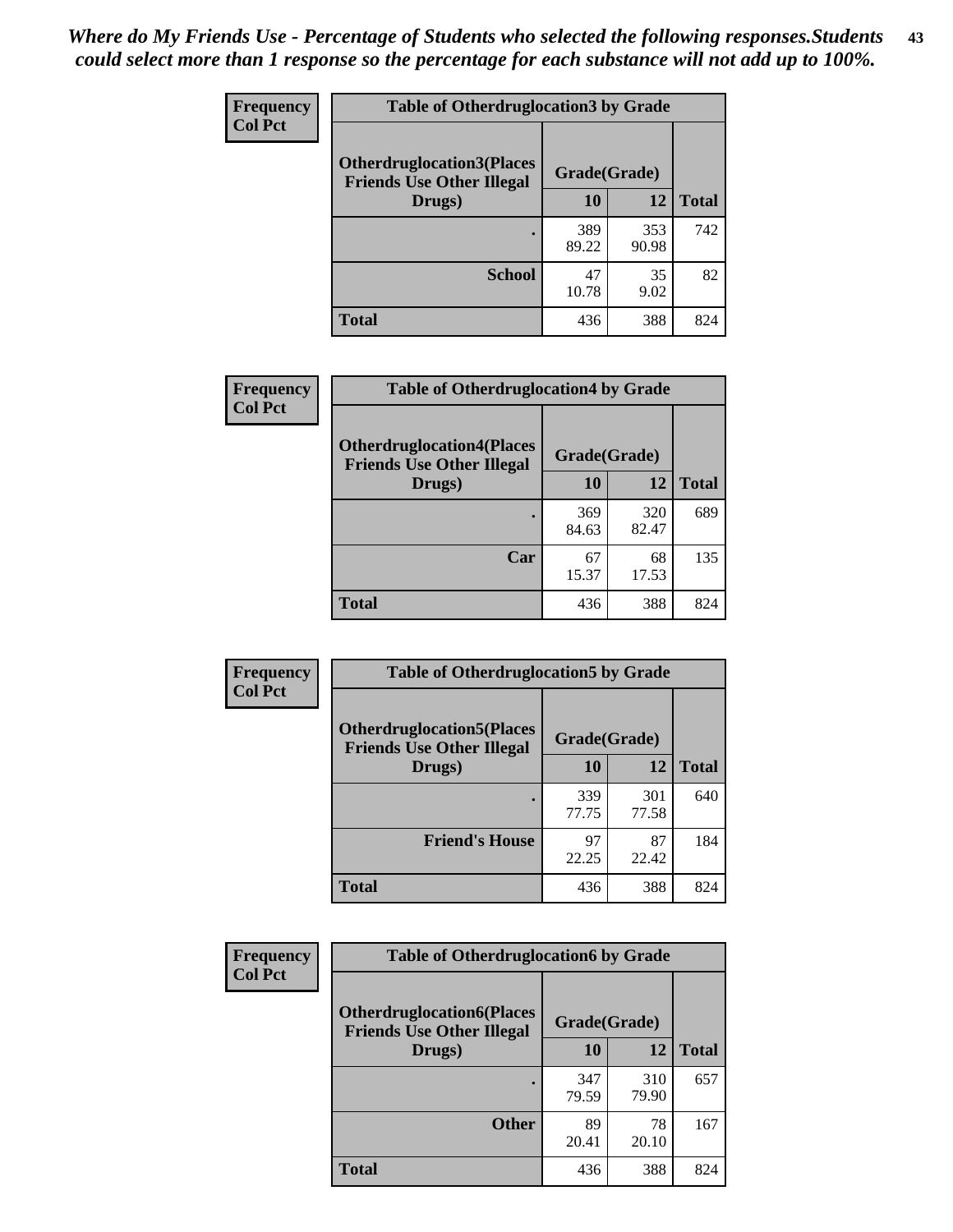| Frequency      | <b>Table of Alcoholtime1 by Grade</b>           |              |              |              |
|----------------|-------------------------------------------------|--------------|--------------|--------------|
| <b>Col Pct</b> | <b>Alcoholtime1(Times</b><br><b>Friends Use</b> | Grade(Grade) |              |              |
|                | Alcohol)                                        | 10           | 12           | <b>Total</b> |
|                |                                                 | 326<br>74.77 | 305<br>78.61 | 631          |
|                | Do Not Use                                      | 110<br>25.23 | 83<br>21.39  | 193          |
|                | <b>Total</b>                                    | 436          | 388          | 824          |

| Frequency      | <b>Table of Alcoholtime2 by Grade</b>           |              |              |              |  |
|----------------|-------------------------------------------------|--------------|--------------|--------------|--|
| <b>Col Pct</b> | <b>Alcoholtime2(Times</b><br><b>Friends Use</b> | Grade(Grade) |              |              |  |
|                | Alcohol)                                        | 10           | 12           | <b>Total</b> |  |
|                |                                                 | 399<br>91.51 | 353<br>90.98 | 752          |  |
|                | <b>On Way to School</b>                         | 37<br>8.49   | 35<br>9.02   | 72           |  |
|                | <b>Total</b>                                    | 436          | 388          | 824          |  |

| Frequency<br><b>Col Pct</b> | <b>Table of Alcoholtime3 by Grade</b><br>Alcoholtime3(Times<br>Grade(Grade)<br><b>Friends Use</b> |              |              |              |
|-----------------------------|---------------------------------------------------------------------------------------------------|--------------|--------------|--------------|
|                             |                                                                                                   |              |              |              |
|                             | Alcohol)                                                                                          | 10           | 12           | <b>Total</b> |
|                             |                                                                                                   | 403<br>92.43 | 357<br>92.01 | 760          |
|                             | <b>During School</b>                                                                              | 33<br>7.57   | 31<br>7.99   | 64           |
|                             | <b>Total</b>                                                                                      | 436          | 388          | 824          |

| <b>Frequency</b> | <b>Table of Alcoholtime4 by Grade</b> |              |              |              |  |
|------------------|---------------------------------------|--------------|--------------|--------------|--|
| <b>Col Pct</b>   | <b>Alcoholtime4(Times</b>             | Grade(Grade) |              |              |  |
|                  | <b>Friends Use Alcohol)</b>           | 10           | 12           | <b>Total</b> |  |
|                  | ٠                                     | 384<br>88.07 | 351<br>90.46 | 735          |  |
|                  | <b>On Way Home From School</b>        | 52<br>11.93  | 37<br>9.54   | 89           |  |
|                  | <b>Total</b>                          | 436          | 388          | 824          |  |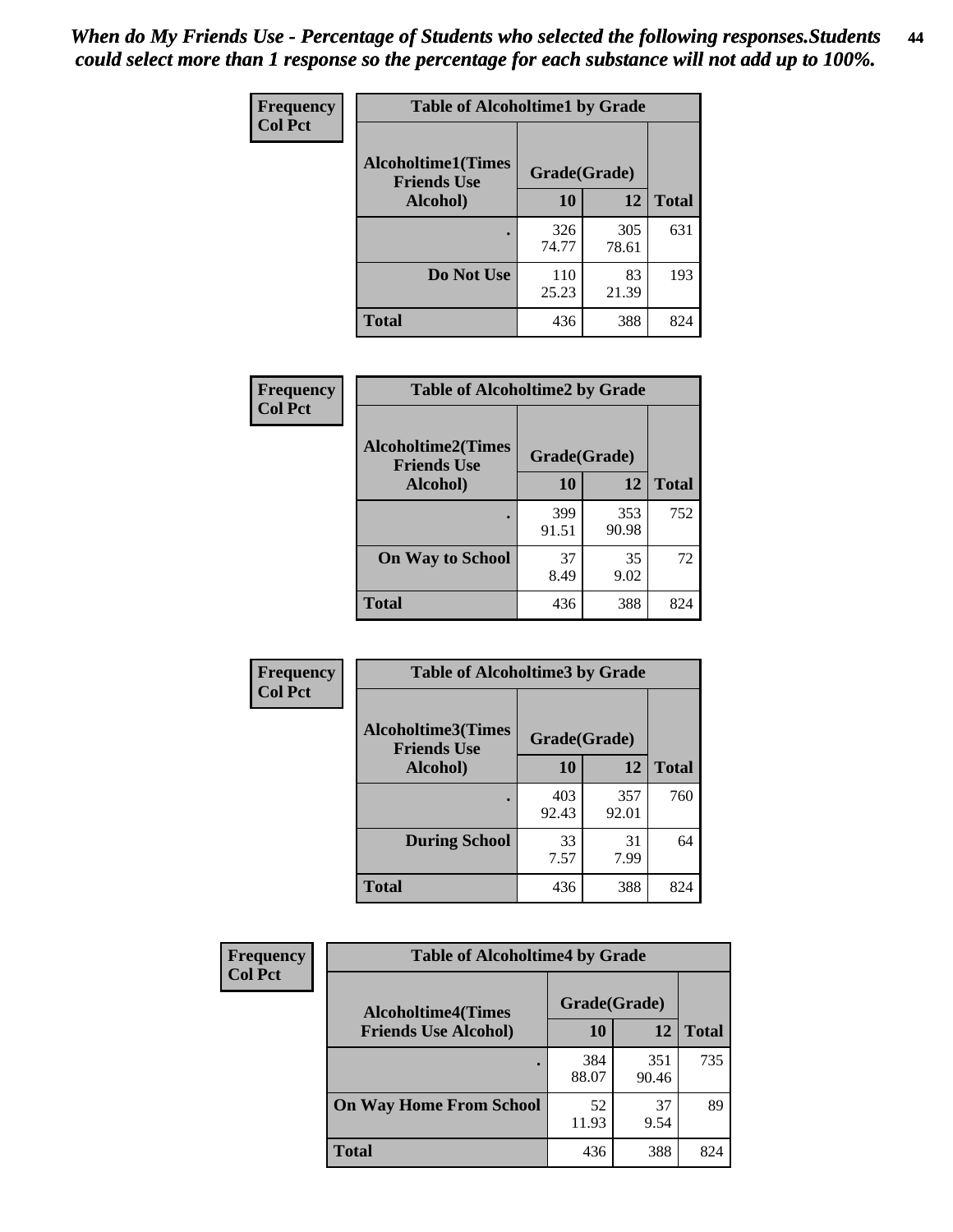*When do My Friends Use - Percentage of Students who selected the following responses.Students could select more than 1 response so the percentage for each substance will not add up to 100%.* **45**

| Frequency      | <b>Table of Alcoholtime5 by Grade</b> |              |              |              |
|----------------|---------------------------------------|--------------|--------------|--------------|
| <b>Col Pct</b> | <b>Alcoholtime5(Times</b>             | Grade(Grade) |              |              |
|                | <b>Friends Use</b><br>Alcohol)        | 10           | 12           | <b>Total</b> |
|                |                                       | 317<br>72.71 | 281<br>72.42 | 598          |
|                | Weeknights                            | 119<br>27.29 | 107<br>27.58 | 226          |
|                | <b>Total</b>                          | 436          | 388          | 824          |

| Frequency      | <b>Table of Alcoholtime6 by Grade</b>           |              |              |              |
|----------------|-------------------------------------------------|--------------|--------------|--------------|
| <b>Col Pct</b> | <b>Alcoholtime6(Times</b><br><b>Friends Use</b> | Grade(Grade) |              |              |
|                | Alcohol)                                        | 10           | 12           | <b>Total</b> |
|                |                                                 | 102<br>23.39 | 77<br>19.85  | 179          |
|                | Weekends                                        | 334<br>76.61 | 311<br>80.15 | 645          |
|                | <b>Total</b>                                    | 436          | 388          | 824          |

| Frequency<br><b>Col Pct</b> | <b>Table of Tobaccotime1 by Grade</b>           |              |              |              |
|-----------------------------|-------------------------------------------------|--------------|--------------|--------------|
|                             | <b>Tobaccotime1(Times</b><br><b>Friends Use</b> | Grade(Grade) |              |              |
|                             | <b>Tobacco</b> )                                | 10           | 12           | <b>Total</b> |
|                             |                                                 | 258<br>59.17 | 268<br>69.07 | 526          |
|                             | Do Not Use                                      | 178<br>40.83 | 120<br>30.93 | 298          |
|                             | <b>Total</b>                                    | 436          | 388          | 824          |

| Frequency      | <b>Table of Tobaccotime2 by Grade</b>           |              |              |              |
|----------------|-------------------------------------------------|--------------|--------------|--------------|
| <b>Col Pct</b> | <b>Tobaccotime2(Times</b><br><b>Friends Use</b> | Grade(Grade) |              |              |
|                | <b>Tobacco</b> )                                | 10           | 12           | <b>Total</b> |
|                |                                                 | 279<br>63.99 | 203<br>52.32 | 482          |
|                | <b>On Way to School</b>                         | 157<br>36.01 | 185<br>47.68 | 342          |
|                | <b>Total</b>                                    | 436          | 388          | 824          |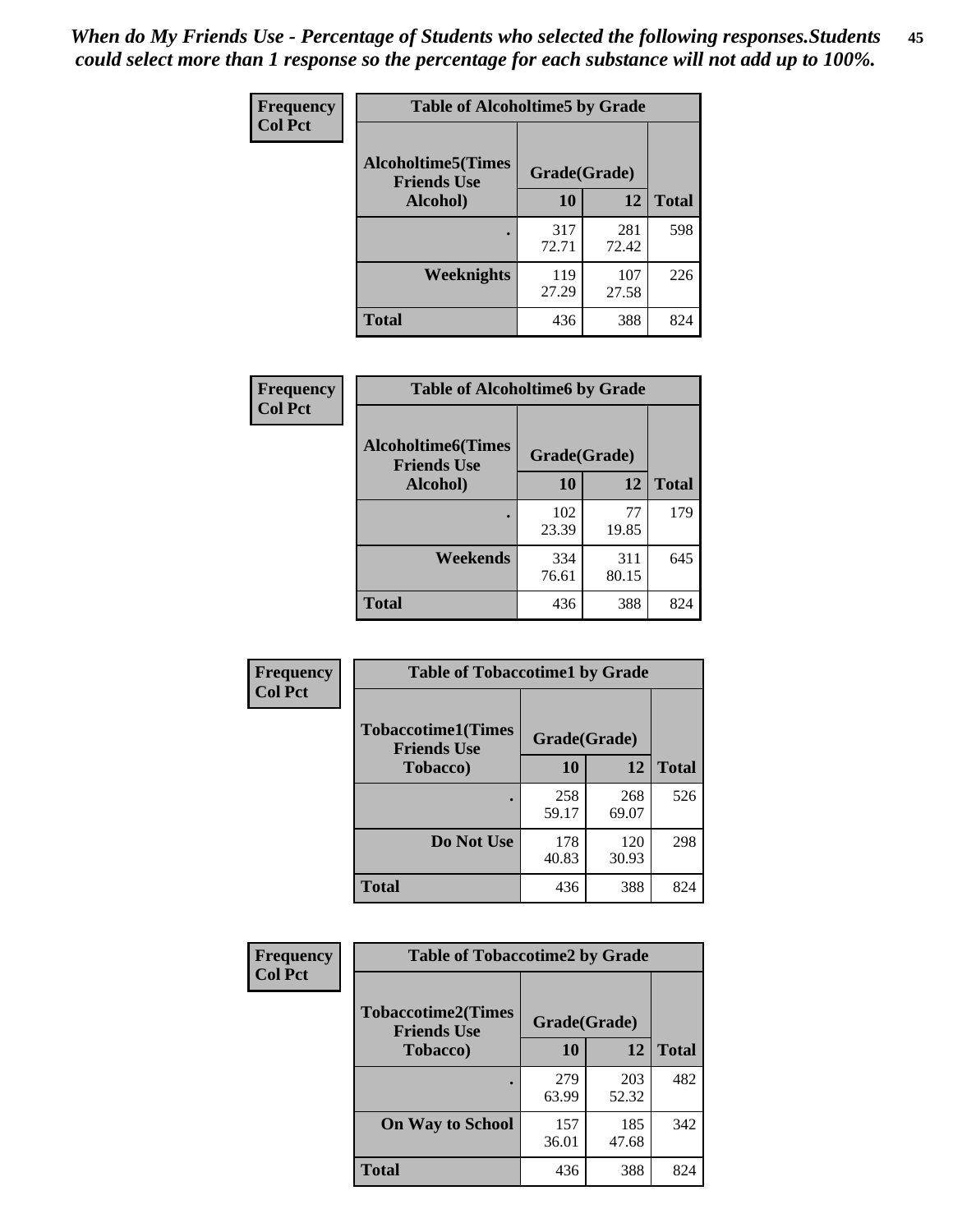*When do My Friends Use - Percentage of Students who selected the following responses.Students could select more than 1 response so the percentage for each substance will not add up to 100%.* **46**

| <b>Frequency</b> | <b>Table of Tobaccotime3 by Grade</b>           |              |              |              |
|------------------|-------------------------------------------------|--------------|--------------|--------------|
| <b>Col Pct</b>   | <b>Tobaccotime3(Times</b><br><b>Friends Use</b> | Grade(Grade) |              |              |
|                  | <b>Tobacco</b> )                                | 10           | 12           | <b>Total</b> |
|                  |                                                 | 310<br>71.10 | 277<br>71.39 | 587          |
|                  | <b>During School</b>                            | 126<br>28.90 | 111<br>28.61 | 237          |
|                  | Total                                           | 436          | 388          | 824          |

| <b>Frequency</b><br><b>Col Pct</b> | <b>Table of Tobaccotime4 by Grade</b> |              |              |              |
|------------------------------------|---------------------------------------|--------------|--------------|--------------|
|                                    | <b>Tobaccotime4(Times</b>             | Grade(Grade) |              |              |
|                                    | <b>Friends Use Tobacco)</b>           | 10           | 12           | <b>Total</b> |
|                                    |                                       | 384<br>88.07 | 351<br>90.46 | 735          |
|                                    | <b>On Way Home From School</b>        | 52<br>11.93  | 37<br>9.54   | 89           |
|                                    | <b>Total</b>                          | 436          | 388          | 824          |

| <b>Frequency</b> | <b>Table of Tobaccotime5 by Grade</b>           |              |              |              |
|------------------|-------------------------------------------------|--------------|--------------|--------------|
| <b>Col Pct</b>   | <b>Tobaccotime5(Times</b><br><b>Friends Use</b> | Grade(Grade) |              |              |
|                  | <b>Tobacco</b> )                                | 10           | 12           | <b>Total</b> |
|                  |                                                 | 235<br>53.90 | 168<br>43.30 | 403          |
|                  | Weeknights                                      | 201<br>46.10 | 220<br>56.70 | 421          |
|                  | <b>Total</b>                                    | 436          | 388          | 824          |

| Frequency<br><b>Col Pct</b> | <b>Table of Tobaccotime6 by Grade</b>           |              |              |              |
|-----------------------------|-------------------------------------------------|--------------|--------------|--------------|
|                             | <b>Tobaccotime6(Times</b><br><b>Friends Use</b> | Grade(Grade) |              |              |
|                             | <b>Tobacco</b> )                                | 10           | 12           | <b>Total</b> |
|                             |                                                 | 193<br>44.27 | 142<br>36.60 | 335          |
|                             | Weekends                                        | 243<br>55.73 | 246<br>63.40 | 489          |
|                             | <b>Total</b>                                    | 436          | 388          | 824          |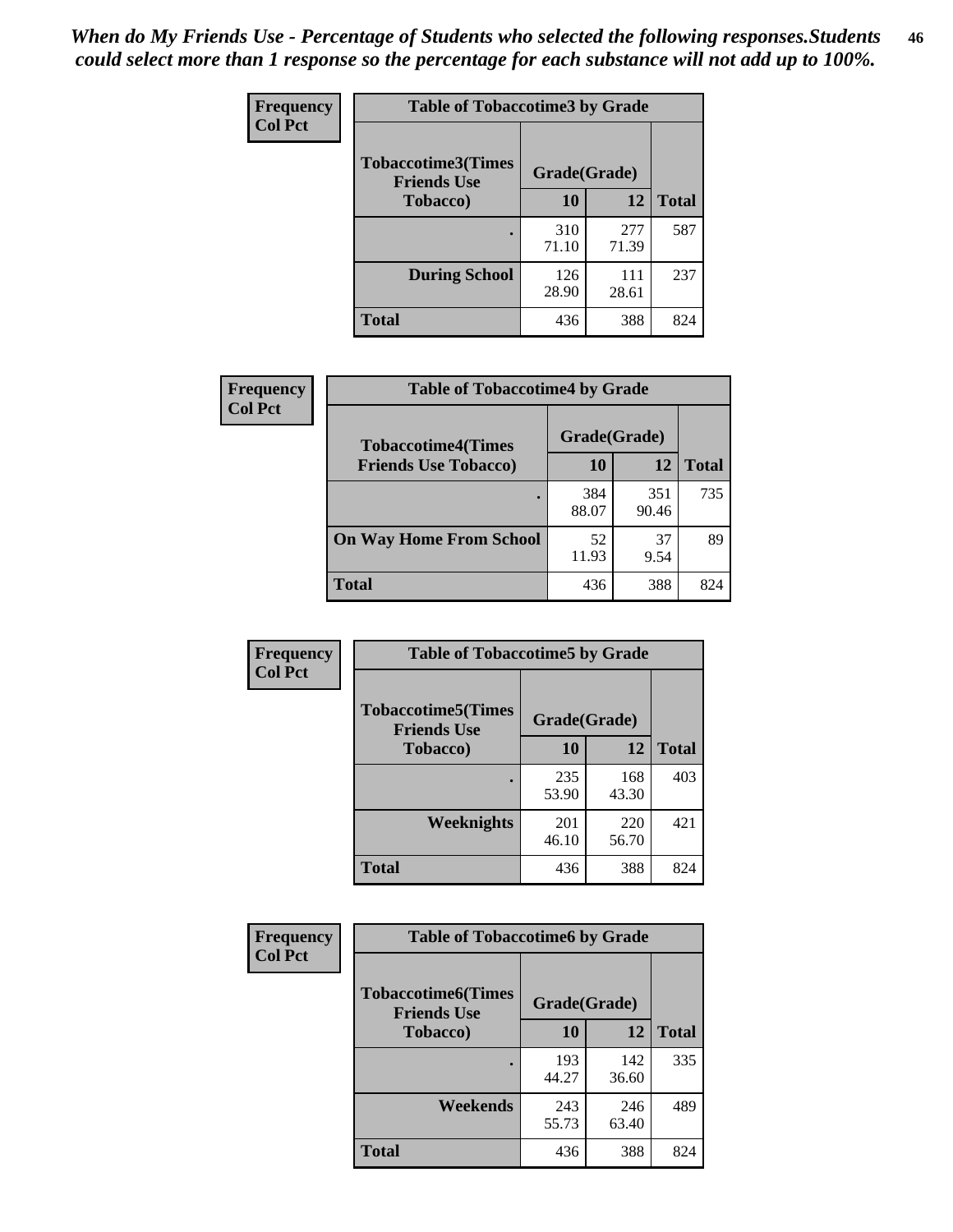| Frequency      | <b>Table of Marijuanatime1 by Grade</b>           |              |              |              |  |
|----------------|---------------------------------------------------|--------------|--------------|--------------|--|
| <b>Col Pct</b> | <b>Marijuanatime1(Times</b><br><b>Friends Use</b> | Grade(Grade) |              |              |  |
|                | Marijuana)                                        | 10           | 12           | <b>Total</b> |  |
|                |                                                   | 180<br>41.28 | 194<br>50.00 | 374          |  |
|                | Do Not Use                                        | 256<br>58.72 | 194<br>50.00 | 450          |  |
|                | <b>Total</b>                                      | 436          | 388          | 824          |  |

| <b>Frequency</b> | <b>Table of Marijuanatime2 by Grade</b>           |              |              |              |
|------------------|---------------------------------------------------|--------------|--------------|--------------|
| <b>Col Pct</b>   | <b>Marijuanatime2(Times</b><br><b>Friends Use</b> | Grade(Grade) |              |              |
|                  | Marijuana)                                        | 10           | 12           | <b>Total</b> |
|                  |                                                   | 388<br>88.99 | 323<br>83.25 | 711          |
|                  | <b>On Way to School</b>                           | 48<br>11.01  | 65<br>16.75  | 113          |
|                  | <b>Total</b>                                      | 436          | 388          | 824          |

| Frequency<br><b>Col Pct</b> | <b>Table of Marijuanatime3 by Grade</b>            |              |              |              |  |
|-----------------------------|----------------------------------------------------|--------------|--------------|--------------|--|
|                             | <b>Marijuanatime3</b> (Times<br><b>Friends Use</b> | Grade(Grade) |              |              |  |
|                             | Marijuana)                                         | 10           | 12           | <b>Total</b> |  |
|                             |                                                    | 407<br>93.35 | 349<br>89.95 | 756          |  |
|                             | <b>During School</b>                               | 29<br>6.65   | 39<br>10.05  | 68           |  |
|                             | <b>Total</b>                                       | 436          | 388          | 824          |  |

| <b>Frequency</b> | <b>Table of Marijuanatime4 by Grade</b>                       |              |              |              |
|------------------|---------------------------------------------------------------|--------------|--------------|--------------|
| <b>Col Pct</b>   | <b>Marijuanatime4(Times</b><br><b>Friends Use Marijuana</b> ) | Grade(Grade) |              |              |
|                  |                                                               | 10           | 12           | <b>Total</b> |
|                  |                                                               | 384<br>88.07 | 311<br>80.15 | 695          |
|                  | <b>On Way Home From School</b>                                | 52<br>11.93  | 77<br>19.85  | 129          |
|                  | <b>Total</b>                                                  | 436          | 388          | 824          |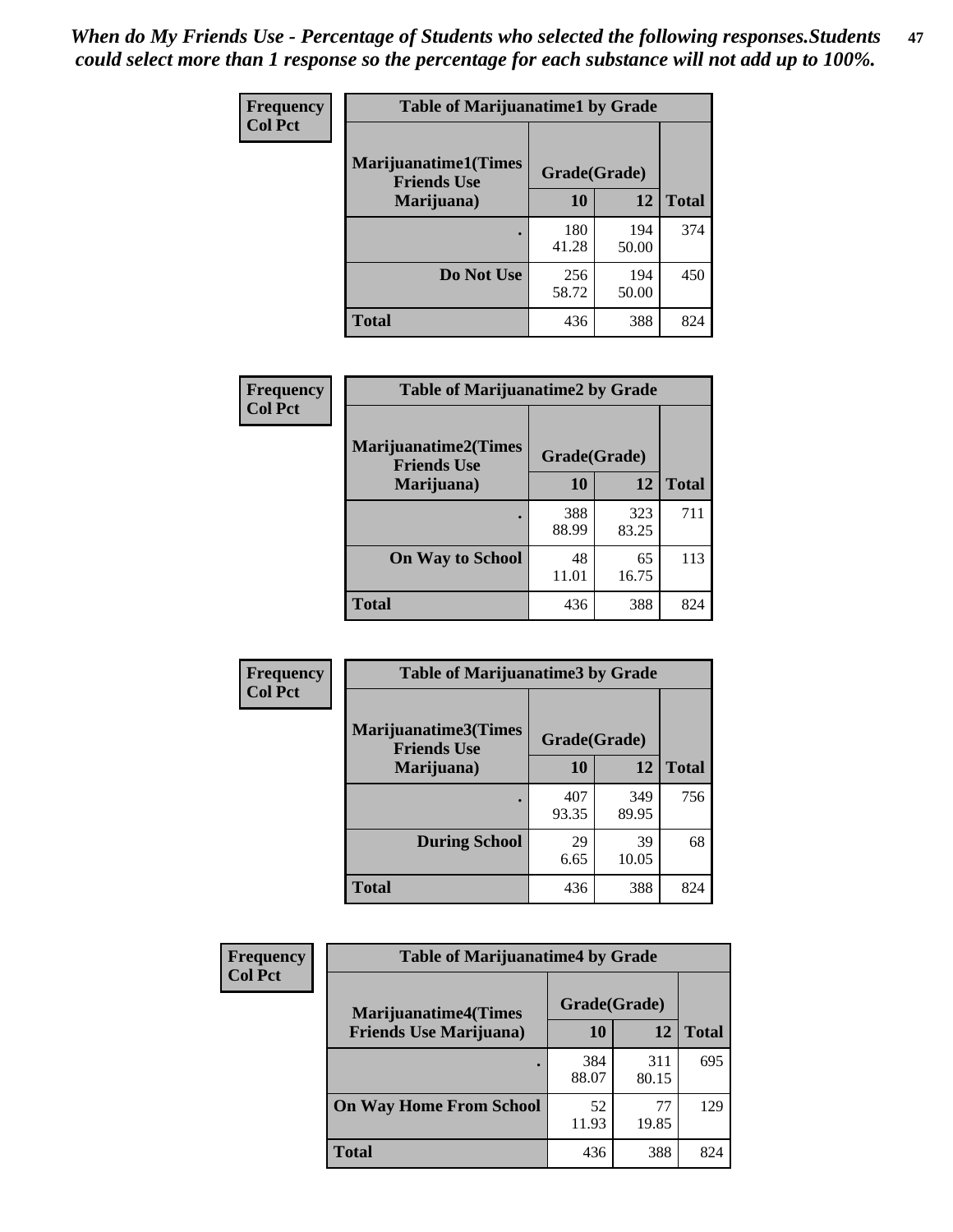| Frequency      | <b>Table of Marijuanatime5 by Grade</b>            |              |              |              |  |
|----------------|----------------------------------------------------|--------------|--------------|--------------|--|
| <b>Col Pct</b> | <b>Marijuanatime5</b> (Times<br><b>Friends Use</b> | Grade(Grade) |              |              |  |
|                | Marijuana)                                         | 10           | 12           | <b>Total</b> |  |
|                |                                                    | 319<br>73.17 | 275<br>70.88 | 594          |  |
|                | Weeknights                                         | 117<br>26.83 | 113<br>29.12 | 230          |  |
|                | <b>Total</b>                                       | 436          | 388          | 824          |  |

| Frequency      | <b>Table of Marijuanatime6 by Grade</b>    |              |              |              |
|----------------|--------------------------------------------|--------------|--------------|--------------|
| <b>Col Pct</b> | Marijuanatime6(Times<br><b>Friends Use</b> | Grade(Grade) |              |              |
|                | Marijuana)                                 | 10           | 12           | <b>Total</b> |
|                |                                            | 246<br>56.42 | 194<br>50.00 | 440          |
|                | Weekends                                   | 190<br>43.58 | 194<br>50.00 | 384          |
|                | <b>Total</b>                               | 436          | 388          | 824          |

| Frequency      | <b>Table of Otherdrugtime1 by Grade</b>                 |              |              |              |  |
|----------------|---------------------------------------------------------|--------------|--------------|--------------|--|
| <b>Col Pct</b> | <b>Otherdrugtime1(Times</b><br><b>Friends Use Other</b> | Grade(Grade) |              |              |  |
|                | <b>Illegal Drugs)</b>                                   | 10           | 12           | <b>Total</b> |  |
|                |                                                         | 119<br>27.29 | 103<br>26.55 | 222          |  |
|                | Do Not Use                                              | 317<br>72.71 | 285<br>73.45 | 602          |  |
|                | Total                                                   | 436          | 388          | 824          |  |

| <b>Frequency</b> | <b>Table of Otherdrugtime2 by Grade</b>                 |              |              |              |
|------------------|---------------------------------------------------------|--------------|--------------|--------------|
| <b>Col Pct</b>   | <b>Otherdrugtime2(Times</b><br><b>Friends Use Other</b> | Grade(Grade) |              |              |
|                  | <b>Illegal Drugs</b> )                                  | 10           | 12           | <b>Total</b> |
|                  |                                                         | 407<br>93.35 | 345<br>88.92 | 752          |
|                  | <b>On Way to School</b>                                 | 29<br>6.65   | 43<br>11.08  | 72           |
|                  | Total                                                   | 436          | 388          | 824          |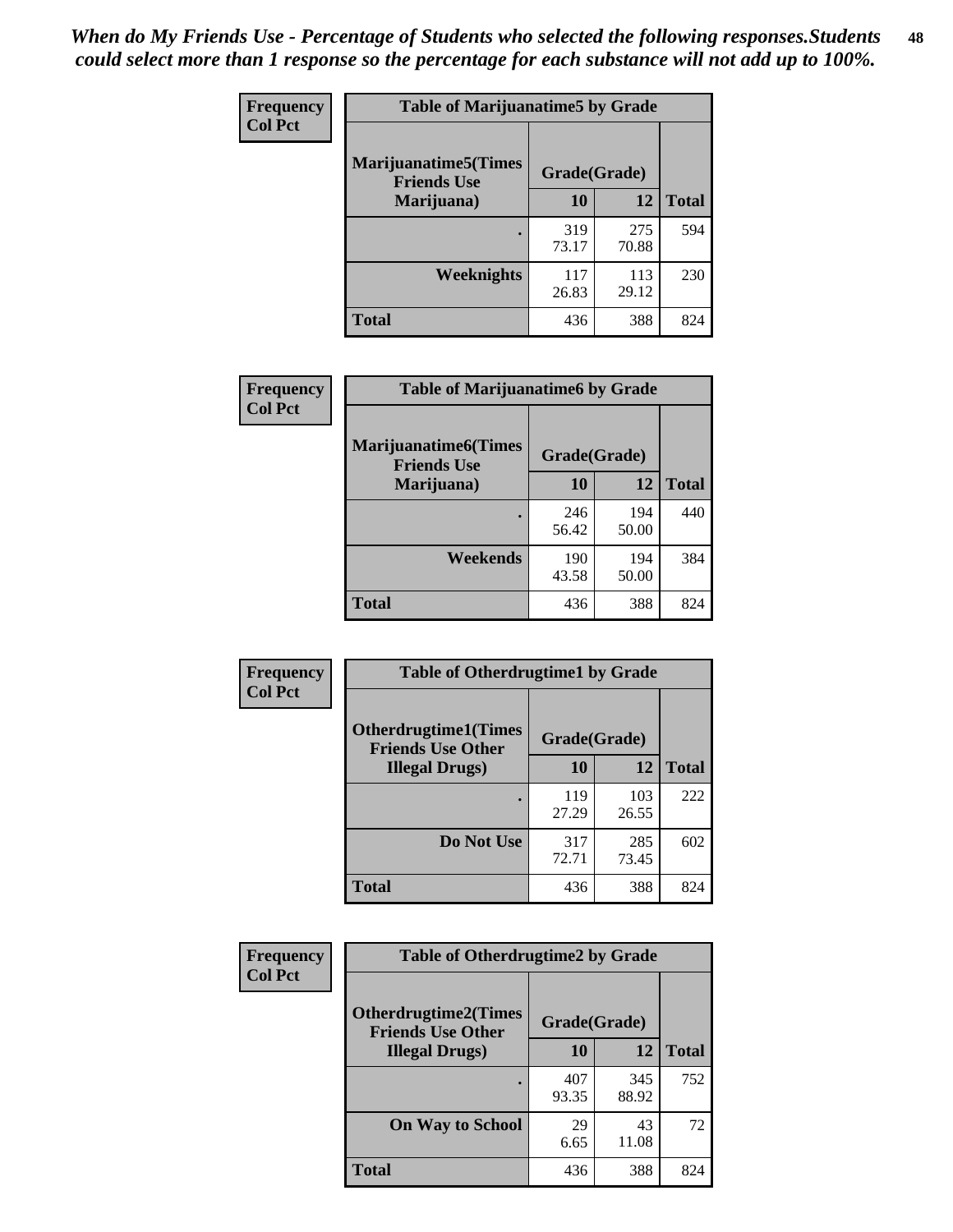| <b>Frequency</b> | <b>Table of Otherdrugtime3 by Grade</b>          |              |              |              |  |
|------------------|--------------------------------------------------|--------------|--------------|--------------|--|
| <b>Col Pct</b>   | Otherdrugtime3(Times<br><b>Friends Use Other</b> | Grade(Grade) |              |              |  |
|                  | <b>Illegal Drugs</b> )                           | 10           | 12           | <b>Total</b> |  |
|                  |                                                  | 408<br>93.58 | 355<br>91.49 | 763          |  |
|                  | <b>During School</b>                             | 28<br>6.42   | 33<br>8.51   | 61           |  |
|                  | <b>Total</b>                                     | 436          | 388          | 824          |  |

| <b>Frequency</b> | <b>Table of Otherdrugtime4 by Grade</b>                         |              |              |              |
|------------------|-----------------------------------------------------------------|--------------|--------------|--------------|
| <b>Col Pct</b>   | <b>Otherdrugtime4(Times</b><br><b>Friends Use Other Illegal</b> | Grade(Grade) |              |              |
|                  | Drugs)                                                          | 10           | 12           | <b>Total</b> |
|                  |                                                                 | 405<br>92.89 | 350<br>90.21 | 755          |
|                  | <b>On Way Home From School</b>                                  | 31<br>7.11   | 38<br>9.79   | 69           |
|                  | <b>Total</b>                                                    | 436          | 388          | 824          |

| <b>Frequency</b> | <b>Table of Otherdrugtime5 by Grade</b>                 |              |              |              |  |  |
|------------------|---------------------------------------------------------|--------------|--------------|--------------|--|--|
| <b>Col Pct</b>   | <b>Otherdrugtime5(Times</b><br><b>Friends Use Other</b> | Grade(Grade) |              |              |  |  |
|                  | <b>Illegal Drugs</b> )                                  | 10           | 12           | <b>Total</b> |  |  |
|                  |                                                         | 370<br>84.86 | 330<br>85.05 | 700          |  |  |
|                  | Weeknights                                              | 66<br>15.14  | 58<br>14.95  | 124          |  |  |
|                  | Total                                                   | 436          | 388          | 824          |  |  |

| <b>Frequency</b> | <b>Table of Otherdrugtime6 by Grade</b>                 |              |              |              |  |  |
|------------------|---------------------------------------------------------|--------------|--------------|--------------|--|--|
| <b>Col Pct</b>   | <b>Otherdrugtime6(Times</b><br><b>Friends Use Other</b> | Grade(Grade) |              |              |  |  |
|                  | <b>Illegal Drugs</b> )                                  | 10           | 12           | <b>Total</b> |  |  |
|                  |                                                         | 312<br>71.56 | 283<br>72.94 | 595          |  |  |
|                  | Weekends                                                | 124<br>28.44 | 105<br>27.06 | 229          |  |  |
|                  | Total                                                   | 436          | 388          | 824          |  |  |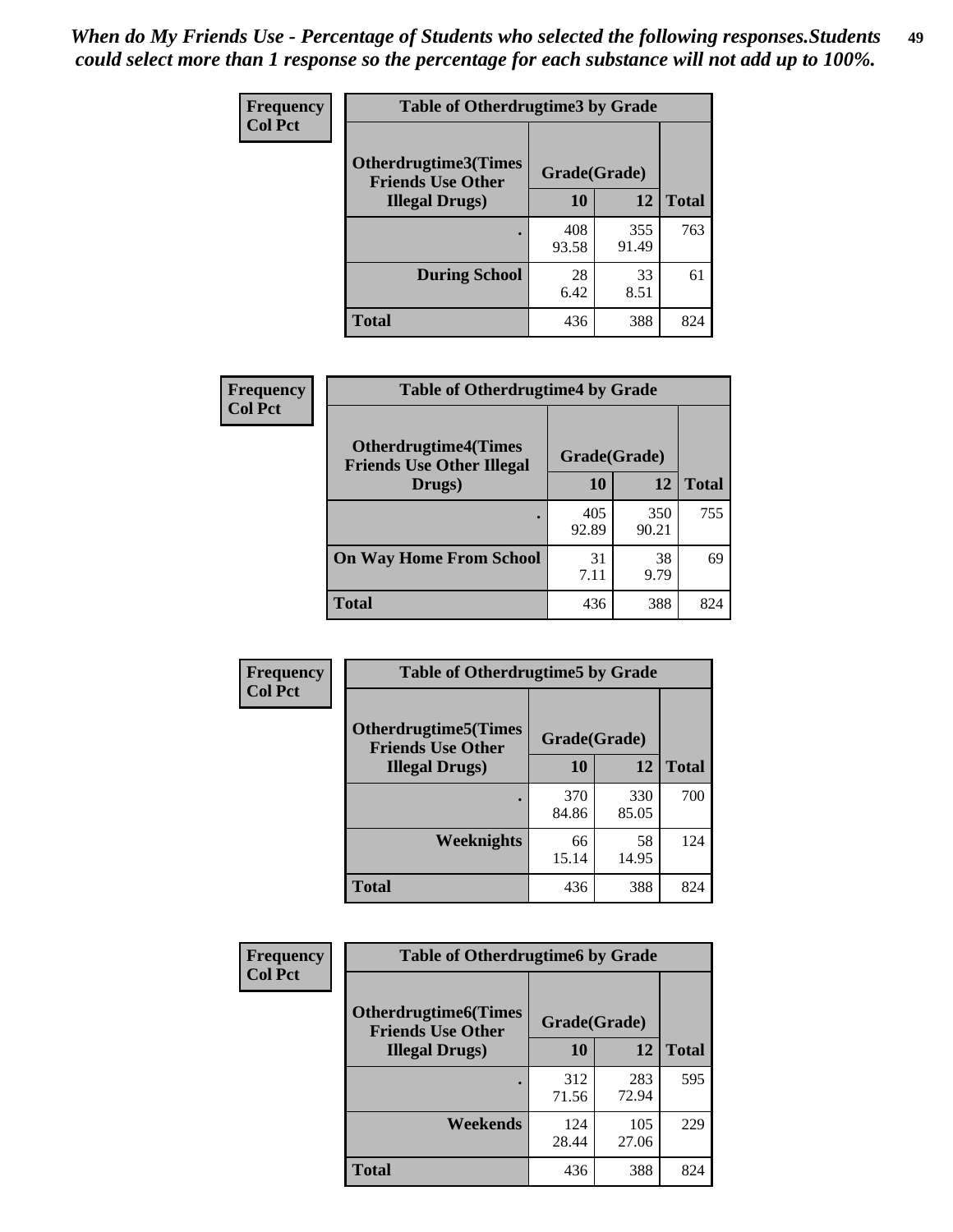| Frequency      | <b>Table of Educationalcohol by Grade</b>                                                                  |              |              |              |  |
|----------------|------------------------------------------------------------------------------------------------------------|--------------|--------------|--------------|--|
| <b>Col Pct</b> | Educationalcohol(I<br>have been taught<br>about alcohol,<br>tobacco,<br>and other drugs<br>within the last | Grade(Grade) |              |              |  |
|                | year at school)                                                                                            | 10           | 12           | <b>Total</b> |  |
|                | <b>Yes</b>                                                                                                 | 368<br>84.40 | 202<br>52.06 | 570          |  |
|                | N <sub>0</sub>                                                                                             | 68<br>15.60  | 186<br>47.94 | 254          |  |
|                | <b>Total</b>                                                                                               | 436          | 388          | 824          |  |

| Frequency      | <b>Table of Eversmoked by Grade</b> |              |              |              |  |  |
|----------------|-------------------------------------|--------------|--------------|--------------|--|--|
| <b>Col Pct</b> | Eversmoked(I<br>have smoked         | Grade(Grade) |              |              |  |  |
|                | a cigarette)                        | 10           | 12           | <b>Total</b> |  |  |
|                | <b>Yes</b>                          | 191<br>43.81 | 198<br>51.03 | 389          |  |  |
|                | N <sub>0</sub>                      | 245<br>56.19 | 190<br>48.97 | 435          |  |  |
|                | <b>Total</b>                        | 436          | 388          | 824          |  |  |

| Frequency      | <b>Table of Drovedrinking by Grade</b>                                                                              |                    |              |              |
|----------------|---------------------------------------------------------------------------------------------------------------------|--------------------|--------------|--------------|
| <b>Col Pct</b> | Drovedrinking(In<br>the past 30 days I<br>have driven a car<br>or other vehicle<br>while I was<br>drinking alcohol) | Grade(Grade)<br>10 | 12           | <b>Total</b> |
|                | <b>Yes</b>                                                                                                          | 24<br>5.50         | 48<br>12.37  | 72           |
|                | N <sub>0</sub>                                                                                                      | 412<br>94.50       | 340<br>87.63 | 752          |
|                | <b>Total</b>                                                                                                        | 436                | 388          | 824          |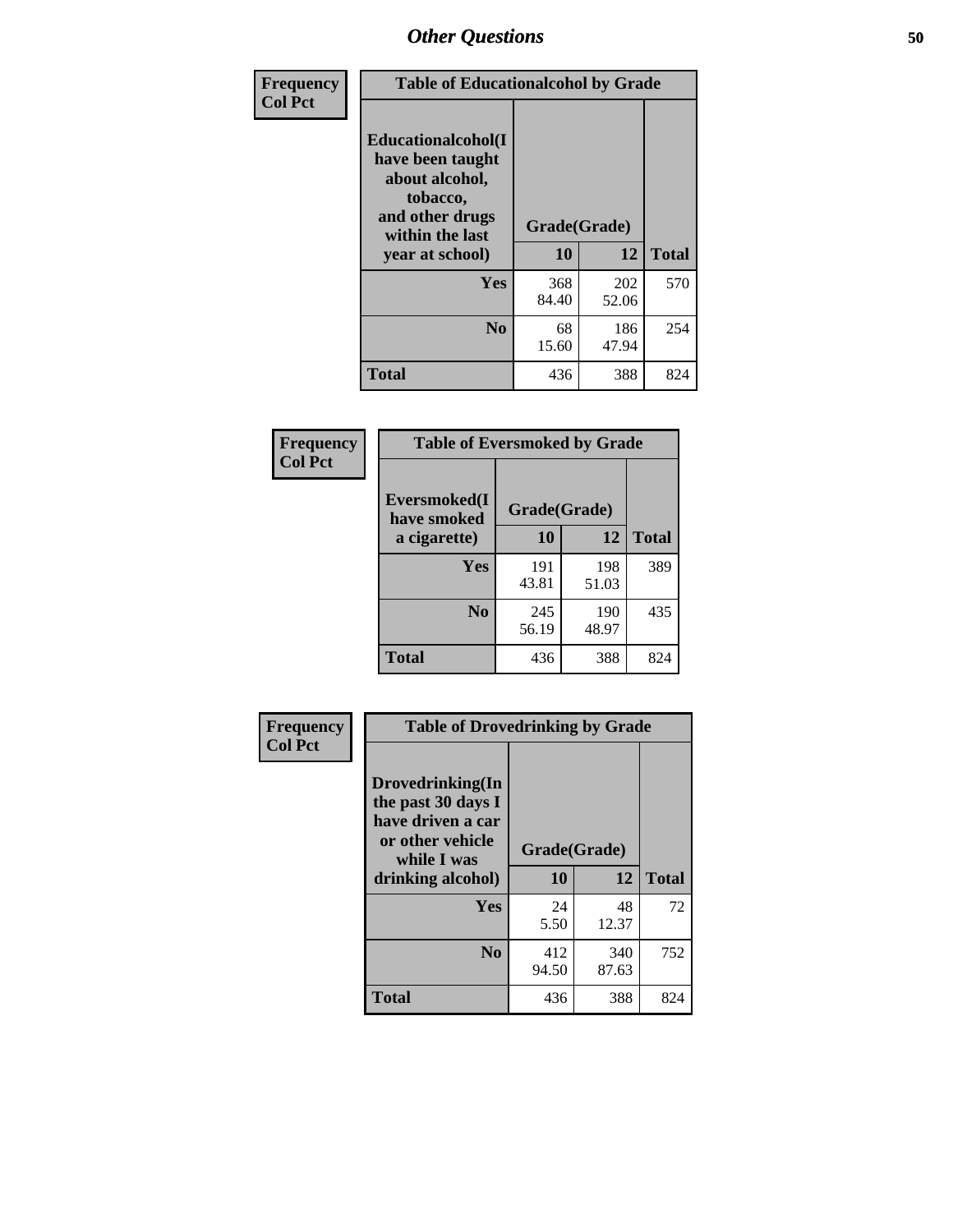| Frequency<br><b>Col Pct</b> | <b>Table of Rodedrinking by Grade</b>                                                                                      |              |              |              |  |  |
|-----------------------------|----------------------------------------------------------------------------------------------------------------------------|--------------|--------------|--------------|--|--|
|                             | Rodedrinking(In<br>the past 30 days<br>I have ridden in<br>a car with a<br>driver who had<br>Grade(Grade)<br>been drinking |              |              |              |  |  |
|                             | alcohol)                                                                                                                   | 10           | 12           | <b>Total</b> |  |  |
|                             | <b>Yes</b>                                                                                                                 | 91<br>20.87  | 95<br>24.48  | 186          |  |  |
|                             | N <sub>0</sub>                                                                                                             | 345<br>79.13 | 293<br>75.52 | 638          |  |  |
|                             | <b>Total</b>                                                                                                               | 436          | 388          | 824          |  |  |

#### **Frequency Col Pct**

| <b>Table of Drugsschool by Grade</b>                                                                                      |              |              |              |  |  |  |
|---------------------------------------------------------------------------------------------------------------------------|--------------|--------------|--------------|--|--|--|
| <b>Drugsschool</b> (During<br>the past 12 months,<br>I have been offered,<br>sold,<br>or given illegal<br>drugs on school | Grade(Grade) |              |              |  |  |  |
| property)                                                                                                                 | 10           | 12           | <b>Total</b> |  |  |  |
| Yes                                                                                                                       | 89<br>20.41  | 86<br>22.16  | 175          |  |  |  |
| N <sub>0</sub>                                                                                                            | 347<br>79.59 | 302<br>77.84 | 649          |  |  |  |
|                                                                                                                           |              |              |              |  |  |  |

| Frequency      | <b>Table of Helpbullied by Grade</b>           |              |              |              |  |  |  |
|----------------|------------------------------------------------|--------------|--------------|--------------|--|--|--|
| <b>Col Pct</b> | Helpbullied(I<br>would help<br>someone who was | Grade(Grade) |              |              |  |  |  |
|                | being bullied)                                 | 10           | 12           | <b>Total</b> |  |  |  |
|                | <b>Strongly Agree</b>                          | 163<br>37.39 | 189<br>48.71 | 352          |  |  |  |
|                | <b>Somewhat Agree</b>                          | 200<br>45.87 | 163<br>42.01 | 363          |  |  |  |
|                | <b>Somewhat Disagree</b>                       | 57<br>13.07  | 23<br>5.93   | 80           |  |  |  |
|                | <b>Strongly Disagree</b>                       | 16<br>3.67   | 13<br>3.35   | 29           |  |  |  |
|                | <b>Total</b>                                   | 436          | 388          | 824          |  |  |  |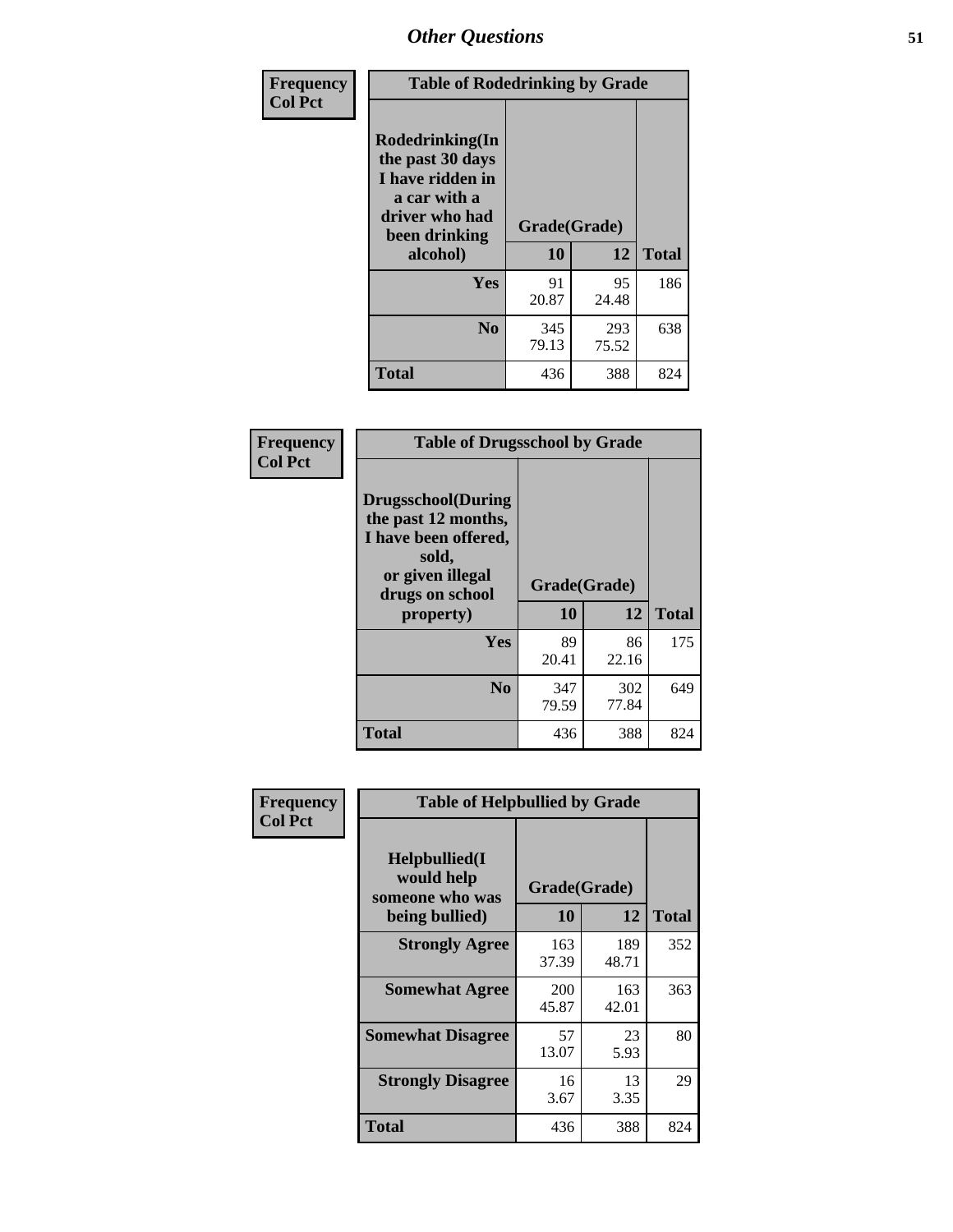| <b>Frequency</b> |                                                                                                         | <b>Table of Grade by Bingedrinking</b> |            |                 |            |                |                       |                  |
|------------------|---------------------------------------------------------------------------------------------------------|----------------------------------------|------------|-----------------|------------|----------------|-----------------------|------------------|
| <b>Row Pct</b>   | Bingedrinking(I have drunk five or more<br>drinks of alcohol at one sitting during the<br>last 30 days) |                                        |            |                 |            |                |                       |                  |
|                  |                                                                                                         | $\bf{0}$                               | 1 or       | 3 <sub>to</sub> | 6 to<br>9  | 10<br>to<br>19 | <b>20</b><br>to<br>29 | All<br><b>30</b> |
|                  | Grade(Grade)                                                                                            | <b>Days</b>                            | days       | days            | days       | days           | days                  | days             |
|                  | 10                                                                                                      | 352<br>80.73                           | 22<br>5.05 | 22<br>5.05      | 19<br>4.36 | 9<br>2.06      | 1.61                  | 1.15             |
|                  | 12                                                                                                      | 272<br>70.10                           | 28<br>7.22 | 25<br>6.44      | 19<br>4.90 | 22<br>5.67     | 11<br>2.84            | 11<br>2.84       |

**Total** 624 50 47 38 31 18 16 824

**Total**

436

388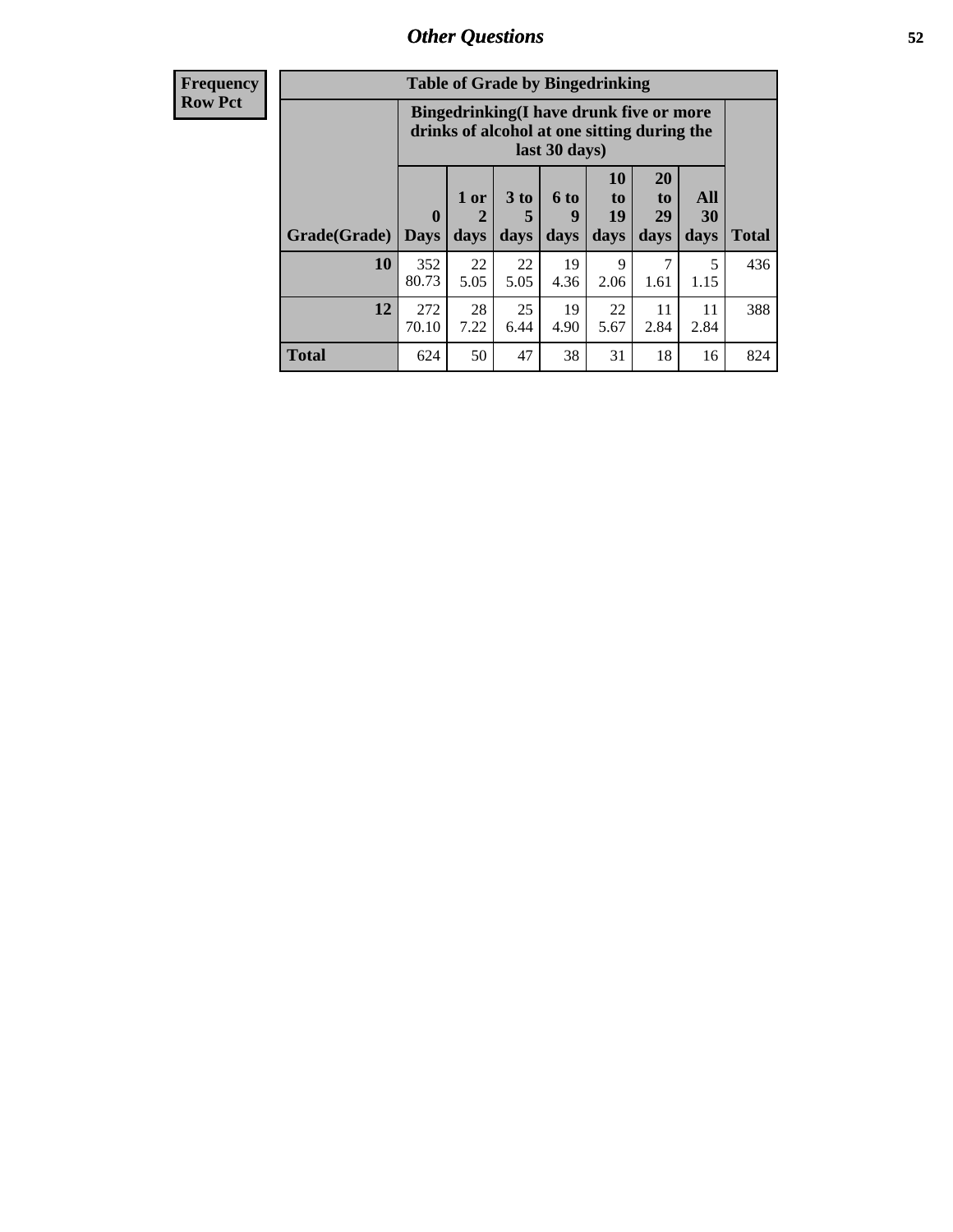## *Nutrition* **53**

| <b>Frequency</b><br>Row Pct |
|-----------------------------|
|                             |

| <b>Table of Grade by Dairy</b> |                          |                                                                 |                                    |                                    |              |  |
|--------------------------------|--------------------------|-----------------------------------------------------------------|------------------------------------|------------------------------------|--------------|--|
|                                |                          | Dairy (I eat at least 3 servings of dairy<br>products each day) |                                    |                                    |              |  |
| Grade(Grade)                   | <b>Strongly</b><br>Agree | <b>Somewhat</b><br>Agree                                        | <b>Somewhat</b><br><b>Disagree</b> | <b>Strongly</b><br><b>Disagree</b> | <b>Total</b> |  |
| 10                             | 127<br>29.13             | 179<br>41.06                                                    | 85<br>19.50                        | 45<br>10.32                        | 436          |  |
| 12                             | 97<br>25.00              | 165<br>42.53                                                    | 82<br>21.13                        | 44<br>11.34                        | 388          |  |
| <b>Total</b>                   | 224                      | 344                                                             | 167                                | 89                                 | 824          |  |

| <b>Frequency</b> |  |
|------------------|--|
| <b>Row Pct</b>   |  |

| <b>Table of Grade by Fruitveg</b> |                          |                                                                          |                               |                                    |              |  |
|-----------------------------------|--------------------------|--------------------------------------------------------------------------|-------------------------------|------------------------------------|--------------|--|
|                                   |                          | Fruitveg(I eat at least 5 servings of fruits<br>and vegetables each day) |                               |                                    |              |  |
| Grade(Grade)                      | <b>Strongly</b><br>Agree | Agree                                                                    | Somewhat Somewhat<br>Disagree | <b>Strongly</b><br><b>Disagree</b> | <b>Total</b> |  |
| 10                                | 64<br>14.68              | 133<br>30.50                                                             | 150<br>34.40                  | 89<br>20.41                        | 436          |  |
| 12                                | 44<br>11.34              | 128<br>32.99                                                             | 132<br>34.02                  | 84<br>21.65                        | 388          |  |
| <b>Total</b>                      | 108                      | 261                                                                      | 282                           | 173                                | 824          |  |

| <b>Frequency</b> | <b>Table of Grade by Cafeteriahealthy</b> |                                                                       |              |                                        |                                    |              |  |  |
|------------------|-------------------------------------------|-----------------------------------------------------------------------|--------------|----------------------------------------|------------------------------------|--------------|--|--|
| <b>Row Pct</b>   |                                           | Cafeteriahealthy (School meals in my<br>school cafeteria are healthy) |              |                                        |                                    |              |  |  |
|                  | Grade(Grade)                              | <b>Strongly</b><br>Agree                                              | Agree        | Somewhat   Somewhat<br><b>Disagree</b> | <b>Strongly</b><br><b>Disagree</b> | <b>Total</b> |  |  |
|                  | 10                                        | 24<br>5.50                                                            | 136<br>31.19 | 136<br>31.19                           | 140<br>32.11                       | 436          |  |  |
|                  | 12                                        | 20<br>5.15                                                            | 111<br>28.61 | 120<br>30.93                           | 137<br>35.31                       | 388          |  |  |
|                  | <b>Total</b>                              | 44                                                                    | 247          | 256                                    | 277                                | 824          |  |  |

| <b>Frequency</b> |
|------------------|
| <b>Row Pct</b>   |

| <b>Table of Grade by Cafeterianutrition</b> |                          |                                                                                           |                                    |                                    |              |  |  |
|---------------------------------------------|--------------------------|-------------------------------------------------------------------------------------------|------------------------------------|------------------------------------|--------------|--|--|
|                                             |                          | <b>Cafeterianutrition</b> (Facts about nutrition<br>are available in my school cafeteria) |                                    |                                    |              |  |  |
| Grade(Grade)                                | <b>Strongly</b><br>Agree | Somewhat  <br>Agree                                                                       | <b>Somewhat</b><br><b>Disagree</b> | <b>Strongly</b><br><b>Disagree</b> | <b>Total</b> |  |  |
| 10                                          | 79<br>18.12              | 154<br>35.32                                                                              | 102<br>23.39                       | 101<br>23.17                       | 436          |  |  |
| 12                                          | 72<br>18.56              | 151<br>38.92                                                                              | 92<br>23.71                        | 73<br>18.81                        | 388          |  |  |
| Total                                       | 151                      | 305                                                                                       | 194                                | 174                                | 824          |  |  |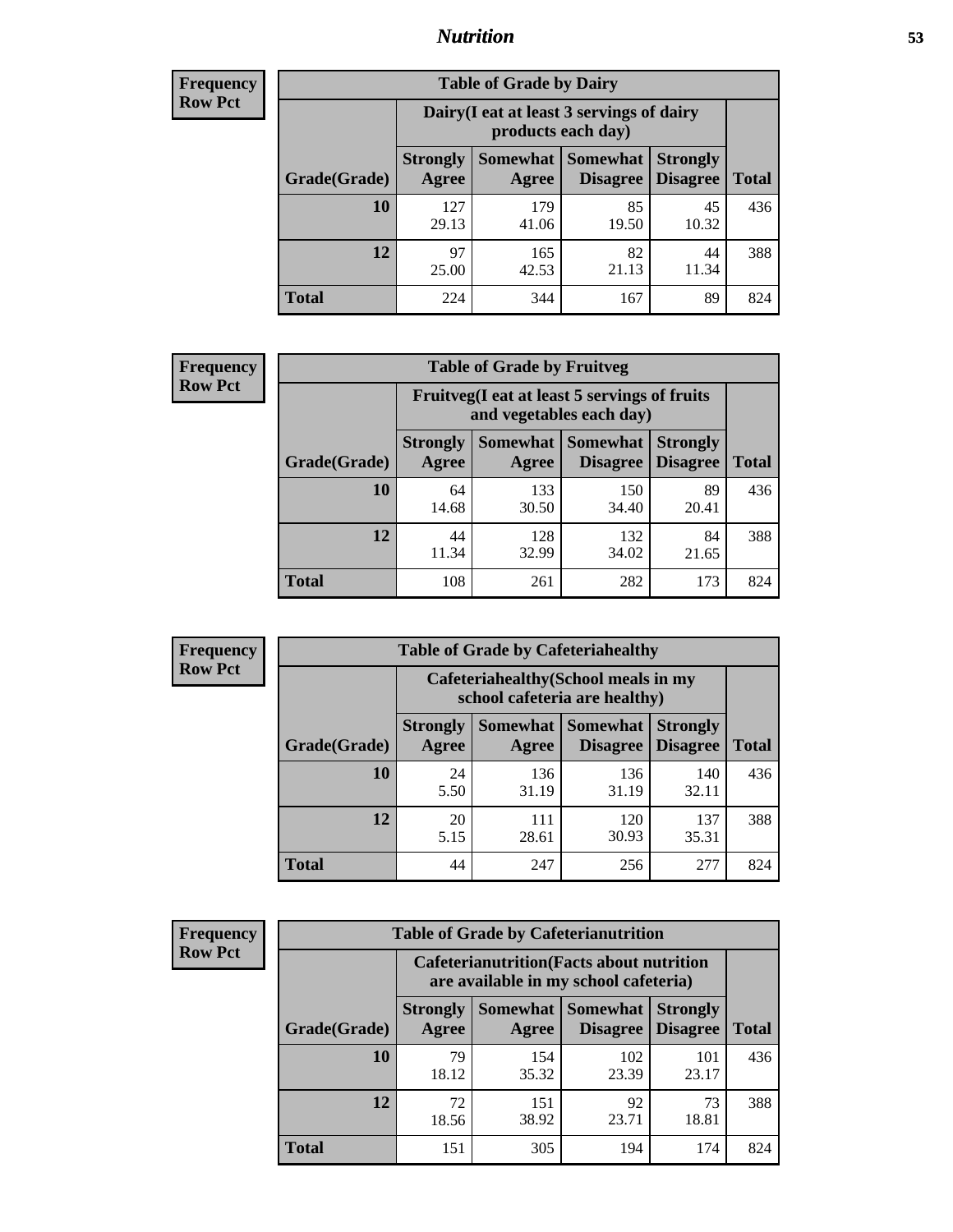## *Nutrition* **54**

| <b>Frequency</b> |
|------------------|
| <b>Row Pct</b>   |

| <b>Table of Grade by Schoollunch</b> |                                                                                                                      |                                                                 |            |             |     |  |  |
|--------------------------------------|----------------------------------------------------------------------------------------------------------------------|-----------------------------------------------------------------|------------|-------------|-----|--|--|
|                                      |                                                                                                                      | Schoollunch(I eat school lunch three or<br>more times per week) |            |             |     |  |  |
| Grade(Grade)                         | Somewhat  <br><b>Somewhat</b><br><b>Strongly</b><br><b>Strongly</b><br><b>Disagree</b><br>Agree<br>Disagree<br>Agree |                                                                 |            |             |     |  |  |
| 10                                   | 229<br>52.52                                                                                                         | 89<br>20.41                                                     | 33<br>7.57 | 85<br>19.50 | 436 |  |  |
| 12                                   | 205<br>52.84                                                                                                         | 75<br>19.33                                                     | 33<br>8.51 | 75<br>19.33 | 388 |  |  |
| <b>Total</b>                         | 434                                                                                                                  | 164                                                             | 66         | 160         | 824 |  |  |

| <b>Frequency</b> |  |
|------------------|--|
| <b>Row Pct</b>   |  |

| <b>Table of Grade by Foodchoices</b> |                                                                     |              |                                        |                                    |              |  |
|--------------------------------------|---------------------------------------------------------------------|--------------|----------------------------------------|------------------------------------|--------------|--|
|                                      | Foodchoices (I make healthy food choices in<br>my school cafeteria) |              |                                        |                                    |              |  |
| Grade(Grade)                         | <b>Strongly</b><br>Agree                                            | Agree        | <b>Somewhat   Somewhat</b><br>Disagree | <b>Strongly</b><br><b>Disagree</b> | <b>Total</b> |  |
| 10                                   | 55<br>12.61                                                         | 160<br>36.70 | 99<br>22.71                            | 122<br>27.98                       | 436          |  |
| 12                                   | 43<br>11.08                                                         | 155<br>39.95 | 105<br>27.06                           | 85<br>21.91                        | 388          |  |
| <b>Total</b>                         | 98                                                                  | 315          | 204                                    | 207                                | 824          |  |

| <b>Frequency</b> | <b>Table of Grade by Wholewheat</b> |                                                                                                             |                     |                      |                                    |              |  |  |  |
|------------------|-------------------------------------|-------------------------------------------------------------------------------------------------------------|---------------------|----------------------|------------------------------------|--------------|--|--|--|
| <b>Row Pct</b>   |                                     | Wholewheat (There are whole wheat and<br>multigrain breads and cereals available in<br>my school cafeteria) |                     |                      |                                    |              |  |  |  |
|                  | Grade(Grade)                        | <b>Strongly</b><br>Agree                                                                                    | Somewhat  <br>Agree | Somewhat<br>Disagree | <b>Strongly</b><br><b>Disagree</b> | <b>Total</b> |  |  |  |
|                  | 10                                  | 79<br>18.12                                                                                                 | 159<br>36.47        | 104<br>23.85         | 94<br>21.56                        | 436          |  |  |  |
|                  | 12                                  | 76<br>19.59                                                                                                 | 128<br>32.99        | 90<br>23.20          | 94<br>24.23                        | 388          |  |  |  |
|                  | <b>Total</b>                        | 155                                                                                                         | 287                 | 194                  | 188                                | 824          |  |  |  |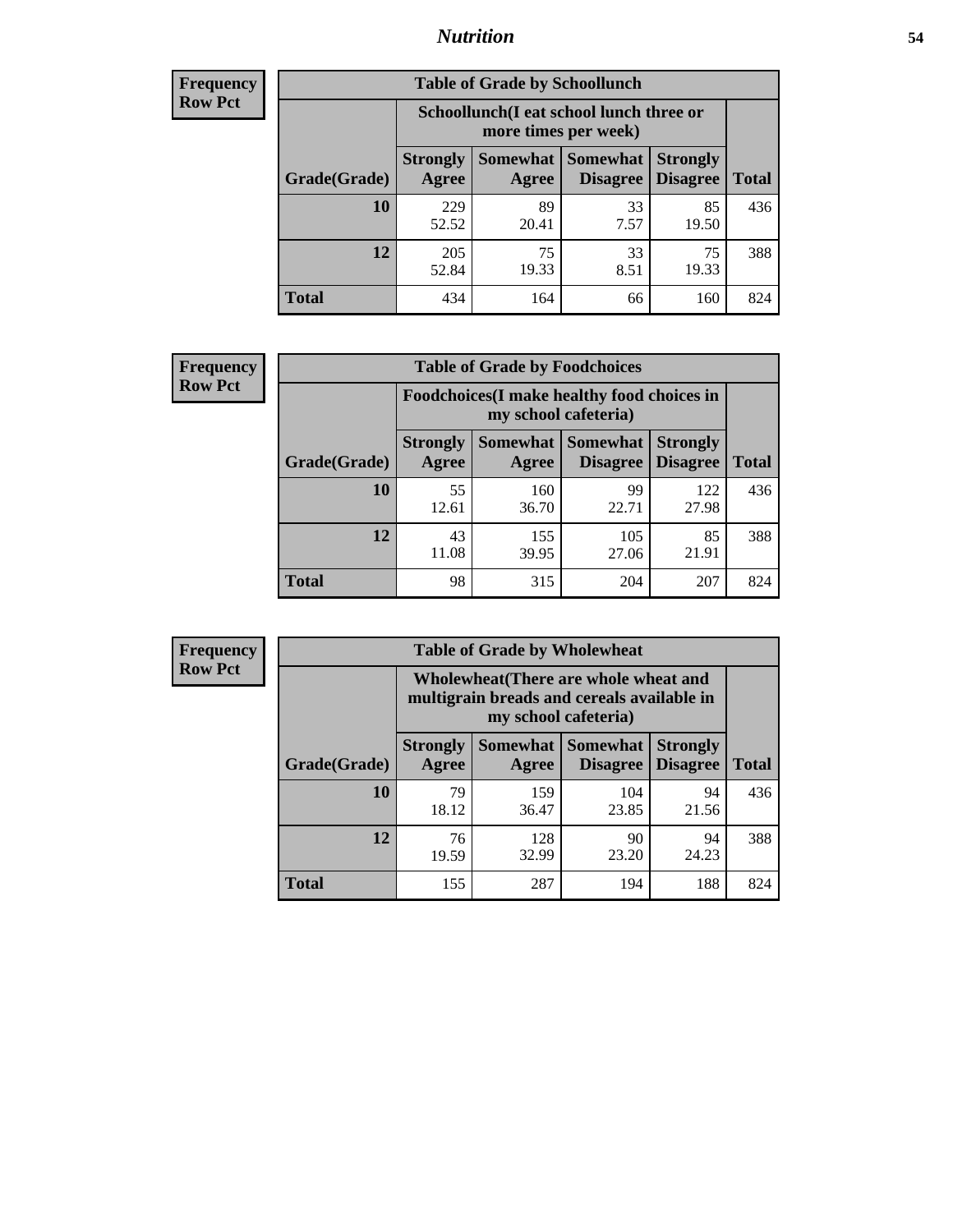## *Nutrition* **55**

**Frequency Row Pct**

| <b>Table of Grade by Healthyvending</b> |                                                                                                                                               |                          |                                    |                                    |              |  |  |  |
|-----------------------------------------|-----------------------------------------------------------------------------------------------------------------------------------------------|--------------------------|------------------------------------|------------------------------------|--------------|--|--|--|
|                                         | Healthyvending (If only healthy snacks and<br>beverages were available in the vending<br>machines during the school day,<br>I would buy them) |                          |                                    |                                    |              |  |  |  |
| Grade(Grade)                            | <b>Strongly</b><br>Agree                                                                                                                      | <b>Somewhat</b><br>Agree | <b>Somewhat</b><br><b>Disagree</b> | <b>Strongly</b><br><b>Disagree</b> | <b>Total</b> |  |  |  |
| 10                                      | 89<br>20.41                                                                                                                                   | 148<br>33.94             | 84<br>19.27                        | 115<br>26.38                       | 436          |  |  |  |
| 12                                      | 82<br>21.13                                                                                                                                   | 95<br>24.48              | 98<br>25.26                        | 113<br>29.12                       | 388          |  |  |  |
| Total                                   | 171                                                                                                                                           | 243                      | 182                                | 228                                | 824          |  |  |  |

**Frequency Row Pct**

| <b>Table of Grade by Schoolbreakfast</b> |                                                                                                                                         |                   |                                    |                                    |              |  |  |
|------------------------------------------|-----------------------------------------------------------------------------------------------------------------------------------------|-------------------|------------------------------------|------------------------------------|--------------|--|--|
|                                          | Schoolbreakfast (If breakfast were<br>available at school,<br>but outside the cafeteria,<br>I would eat breakfast at school more often) |                   |                                    |                                    |              |  |  |
| Grade(Grade)                             | <b>Strongly</b><br>Agree                                                                                                                | Somewhat<br>Agree | <b>Somewhat</b><br><b>Disagree</b> | <b>Strongly</b><br><b>Disagree</b> | <b>Total</b> |  |  |
| 10                                       | 131<br>30.05                                                                                                                            | 139<br>31.88      | 67<br>15.37                        | 99<br>22.71                        | 436          |  |  |
| 12                                       | 117<br>30.15                                                                                                                            | 112<br>28.87      | 79<br>20.36                        | 80<br>20.62                        | 388          |  |  |
| <b>Total</b>                             | 248                                                                                                                                     | 251               | 146                                | 179                                | 824          |  |  |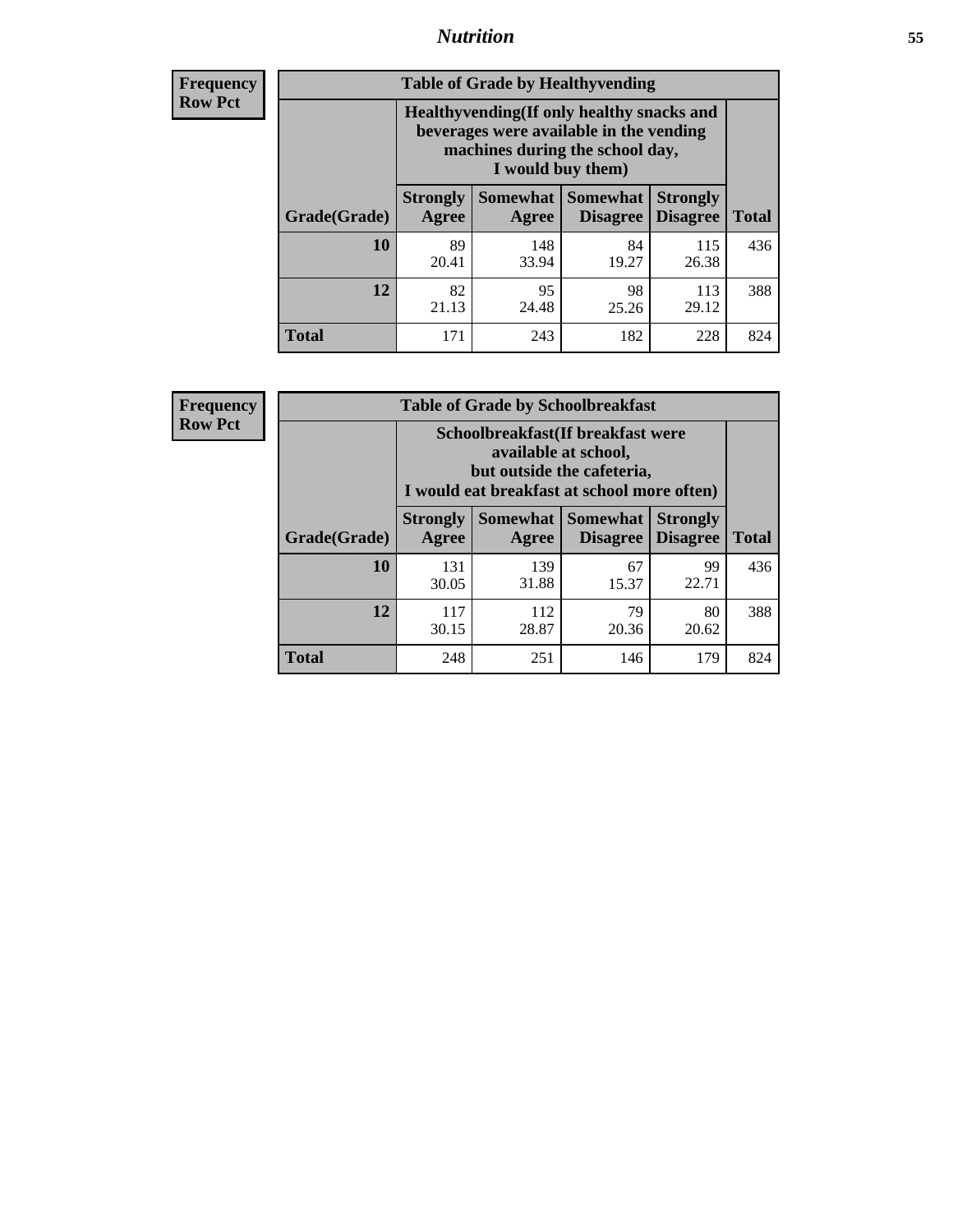| Frequency<br><b>Col Pct</b> | <b>Table of Educationaids by Grade</b>                                                                    |                    |              |     |  |  |
|-----------------------------|-----------------------------------------------------------------------------------------------------------|--------------------|--------------|-----|--|--|
|                             | <b>Educationaids</b> (I<br>have been<br>taught about<br><b>HIV/AIDS</b> at<br>school in the<br>past year) | Grade(Grade)<br>10 | <b>Total</b> |     |  |  |
|                             | Yes                                                                                                       | 371<br>85.09       | 190<br>48.97 | 561 |  |  |
|                             | N <sub>0</sub>                                                                                            | 65<br>14.91        | 198<br>51.03 | 263 |  |  |
|                             | <b>Total</b>                                                                                              | 436                | 388          | 824 |  |  |

| <b>Frequency</b> | <b>Table of Educationcharacter by Grade</b>                                          |              |              |              |
|------------------|--------------------------------------------------------------------------------------|--------------|--------------|--------------|
| <b>Col Pct</b>   | Educationcharacter(I<br>have been taught<br>about character<br>education in the past | Grade(Grade) |              |              |
|                  | year at school)                                                                      | 10           | 12           | <b>Total</b> |
|                  | <b>Yes</b>                                                                           | 313<br>71.79 | 204<br>52.58 | 517          |
|                  | N <sub>0</sub>                                                                       | 123<br>28.21 | 184<br>47.42 | 307          |
|                  | <b>Total</b>                                                                         | 436          | 388          | 824          |

| Frequency      | <b>Table of Gradcoach1 by Grade</b>              |              |              |              |  |
|----------------|--------------------------------------------------|--------------|--------------|--------------|--|
| <b>Col Pct</b> | Gradcoach1(I<br>know who my<br><b>Graduation</b> | Grade(Grade) |              |              |  |
|                | Coach is)                                        | 10           | 12           | <b>Total</b> |  |
|                | Yes                                              | 96<br>22.02  | 209<br>53.87 | 305          |  |
|                | N <sub>0</sub>                                   | 340<br>77.98 | 179<br>46.13 | 519          |  |
|                | <b>Total</b>                                     | 436          | 388          | 824          |  |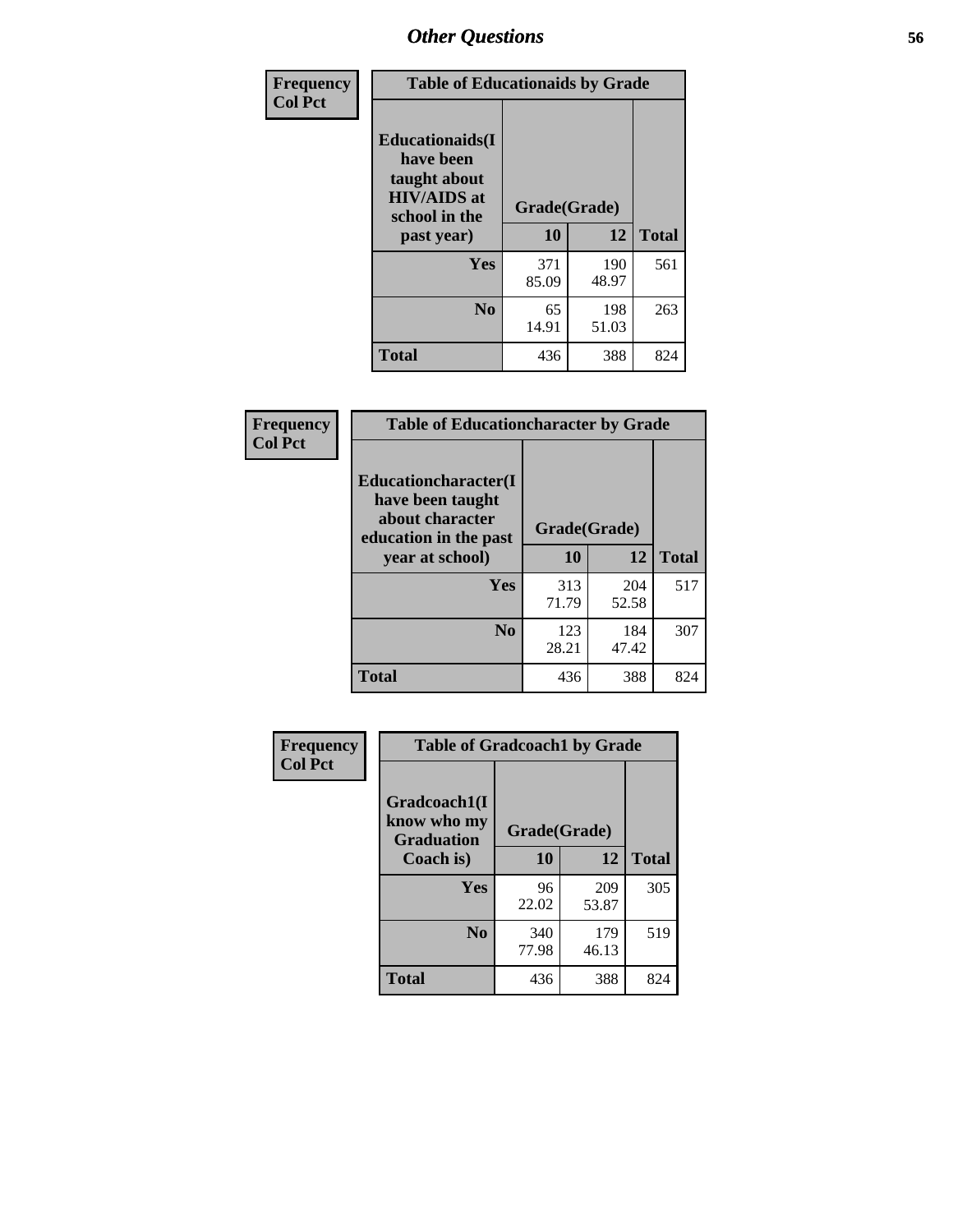| Frequency      | <b>Table of Gradcoach2 by Grade</b>         |              |              |              |
|----------------|---------------------------------------------|--------------|--------------|--------------|
| <b>Col Pct</b> | Gradcoach2(I<br>have                        |              |              |              |
|                | contacted my<br><b>Graduation</b><br>Coach) | Grade(Grade) |              |              |
|                |                                             | 10           | 12           | <b>Total</b> |
|                | Yes                                         | 23<br>5.28   | 82<br>21.13  | 105          |
|                | N <sub>0</sub>                              | 413<br>94.72 | 306<br>78.87 | 719          |
|                | <b>Total</b>                                | 436          | 388          | 824          |

| <b>Frequency</b><br><b>Col Pct</b> | <b>Table of Gradcoach3 by Grade</b>                                         |              |              |              |
|------------------------------------|-----------------------------------------------------------------------------|--------------|--------------|--------------|
|                                    | Gradcoach3(I<br>have received<br>assistance<br>from my<br><b>Graduation</b> | Grade(Grade) |              |              |
|                                    | Coach)                                                                      | 10           | 12           | <b>Total</b> |
|                                    | Yes                                                                         | 19<br>4.36   | 69<br>17.78  | 88           |
|                                    | N <sub>0</sub>                                                              | 127<br>29.13 | 94<br>24.23  | 221          |
|                                    | Don't know                                                                  | 290<br>66.51 | 225<br>57.99 | 515          |
|                                    | <b>Total</b>                                                                | 436          | 388          | 824          |

| Frequency      | <b>Table of Selfharm by Grade</b>                                                                                                                                                      |                    |              |              |
|----------------|----------------------------------------------------------------------------------------------------------------------------------------------------------------------------------------|--------------------|--------------|--------------|
| <b>Col Pct</b> | <b>Selfharm</b> (During<br>the past 12<br>months,<br>I harmed myself<br>on purpose<br><b>Suicideconsider</b><br>During the past<br>12 months,<br>I seriously<br>considered<br>suicide) | Grade(Grade)<br>10 | 12           | <b>Total</b> |
|                | Yes                                                                                                                                                                                    | 63<br>14.45        | 35<br>9.02   | 98           |
|                | N <sub>0</sub>                                                                                                                                                                         | 373<br>85.55       | 353<br>90.98 | 726          |
|                | Total                                                                                                                                                                                  | 436                | 388          | 824          |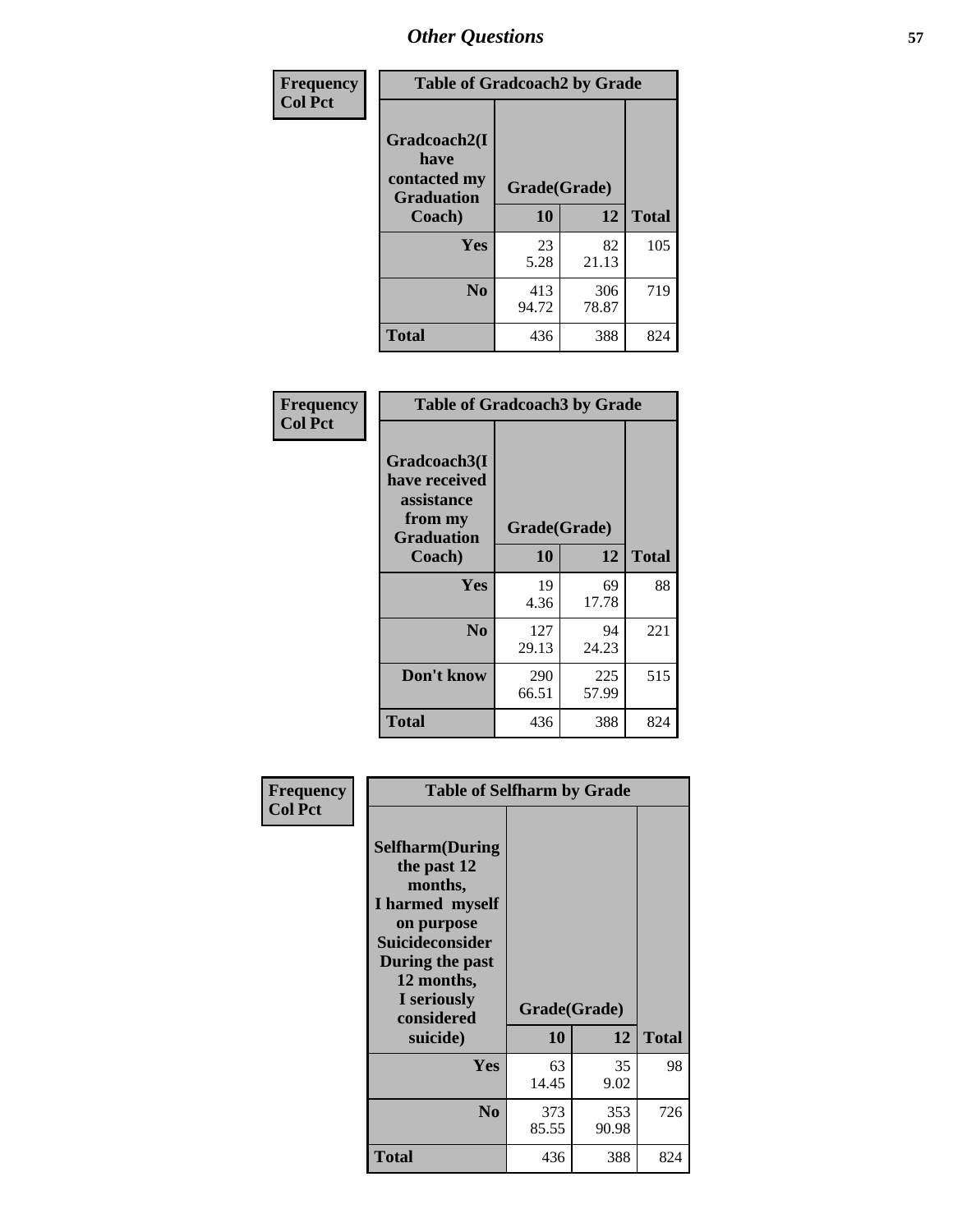| Frequency      | <b>Table of Suicideconsider by Grade</b> |              |              |              |  |
|----------------|------------------------------------------|--------------|--------------|--------------|--|
| <b>Col Pct</b> |                                          | Grade(Grade) |              |              |  |
|                | Suicideconsider                          | <b>10</b>    | 12           | <b>Total</b> |  |
|                | Yes                                      | 50<br>11.47  | 40<br>10.31  | 90           |  |
|                | N <sub>0</sub>                           | 386<br>88.53 | 348<br>89.69 | 734          |  |
|                | <b>Total</b>                             | 436          | 388          | 824          |  |

| Frequency      | <b>Table of Suicideattempt by Grade</b>              |              |              |              |
|----------------|------------------------------------------------------|--------------|--------------|--------------|
| <b>Col Pct</b> | Suicideattempt(I<br>have attempted<br>suicide in the | Grade(Grade) |              |              |
|                | last year)                                           | 10           | 12           | <b>Total</b> |
|                | Yes                                                  | 32<br>7.34   | 24<br>6.19   | 56           |
|                | N <sub>0</sub>                                       | 404<br>92.66 | 364<br>93.81 | 768          |
|                | <b>Total</b>                                         | 436          | 388          | 824          |

| Frequency      | <b>Table of Instantmessaged by Grade</b> |              |              |              |  |
|----------------|------------------------------------------|--------------|--------------|--------------|--|
| <b>Col Pct</b> | Instantmessaged(I<br>have instant        | Grade(Grade) |              |              |  |
|                | messaged people I<br>do not even know)   | 10           | 12           | <b>Total</b> |  |
|                | Yes                                      | 182<br>41.74 | 144<br>37.11 | 326          |  |
|                | N <sub>0</sub>                           | 254<br>58.26 | 244<br>62.89 | 498          |  |
|                | <b>Total</b>                             | 436          | 388          | 824          |  |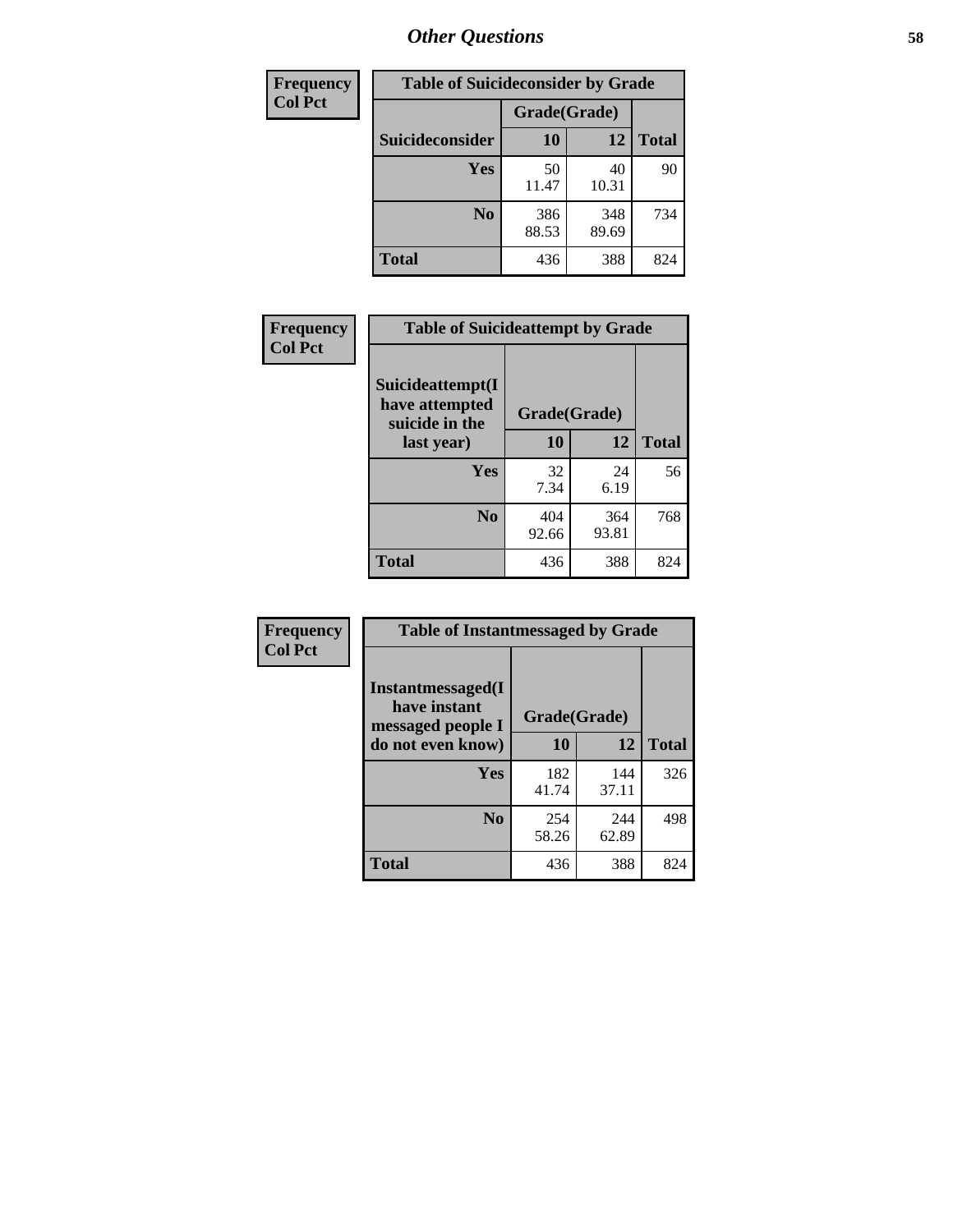| Frequency      | <b>Table of Getsalong by Grade</b>                          |              |              |              |  |
|----------------|-------------------------------------------------------------|--------------|--------------|--------------|--|
| <b>Col Pct</b> | <b>Getsalong</b> (I get<br>along with other<br>students and |              | Grade(Grade) |              |  |
|                | adults)                                                     | 10           | 12           | <b>Total</b> |  |
|                | <b>Strongly Agree</b>                                       | 207<br>47.48 | 213<br>54.90 | 420          |  |
|                | <b>Somewhat Agree</b>                                       | 206<br>47.25 | 160<br>41.24 | 366          |  |
|                | <b>Somewhat Disagree</b>                                    | 18<br>4.13   | 6<br>1.55    | 24           |  |
|                | <b>Strongly Disagree</b>                                    | 5<br>1.15    | 9<br>2.32    | 14           |  |
|                | <b>Total</b>                                                | 436          | 388          | 824          |  |

| Frequency      | <b>Table of Safehome by Grade</b> |                    |              |              |  |  |
|----------------|-----------------------------------|--------------------|--------------|--------------|--|--|
| <b>Col Pct</b> | Safehome(I feel<br>safe at home)  | Grade(Grade)<br>10 | 12           | <b>Total</b> |  |  |
|                | <b>Strongly Agree</b>             | 276<br>63.30       | 263<br>67.78 | 539          |  |  |
|                | <b>Somewhat Agree</b>             | 124<br>28.44       | 94<br>24.23  | 218          |  |  |
|                | <b>Somewhat Disagree</b>          | 20<br>4.59         | 10<br>2.58   | 30           |  |  |
|                | <b>Strongly Disagree</b>          | 16<br>3.67         | 21<br>5.41   | 37           |  |  |
|                | <b>Total</b>                      | 436                | 388          | 824          |  |  |

| Frequency      | <b>Table of Adulttalk by Grade</b>                                                  |              |              |              |  |  |
|----------------|-------------------------------------------------------------------------------------|--------------|--------------|--------------|--|--|
| <b>Col Pct</b> | <b>Adulttalk(I</b><br>know an<br>adult at<br>school that<br>I can talk<br>with if I | Grade(Grade) |              |              |  |  |
|                | need help)                                                                          | 10           | 12           | <b>Total</b> |  |  |
|                | <b>Yes</b>                                                                          | 297<br>68.12 | 296<br>76.29 | 593          |  |  |
|                | N <sub>0</sub>                                                                      | 139<br>31.88 | 92<br>23.71  | 231          |  |  |
|                | <b>Total</b>                                                                        | 436          | 388          | 824          |  |  |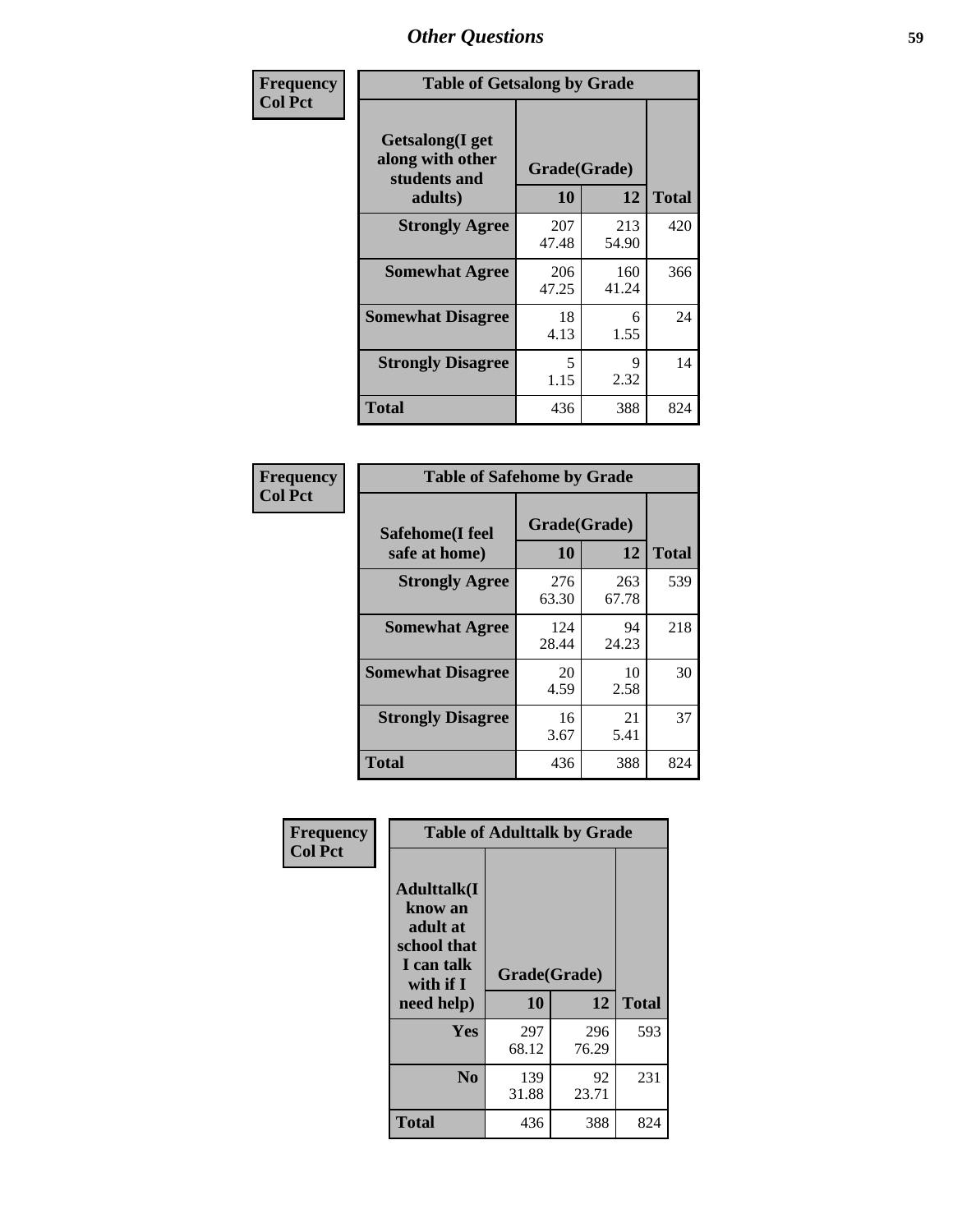**Frequency Row Pct**

| <b>Table of Grade by Tytime</b> |             |                                                                                         |             |              |             |             |              |
|---------------------------------|-------------|-----------------------------------------------------------------------------------------|-------------|--------------|-------------|-------------|--------------|
|                                 |             | Tvtime (On an average school day,<br>how much unsupervised time do I spend watching TV) |             |              |             |             |              |
|                                 |             | <b>Less that</b><br>$2 - 3$<br>$4 - 5$<br>$6+$                                          |             |              |             |             |              |
| Grade(Grade)   None             |             | hour/day                                                                                | hour/day    | hours/day    | hours/day   | hours/day   | <b>Total</b> |
| 10                              | 48<br>11.01 | 82<br>18.81                                                                             | 75<br>17.20 | 133<br>30.50 | 54<br>12.39 | 44<br>10.09 | 436          |
| 12                              | 62<br>15.98 | 88<br>22.68                                                                             | 62<br>15.98 | 103<br>26.55 | 44<br>11.34 | 29<br>7.47  | 388          |
| <b>Total</b>                    | 110         | 170                                                                                     | 137         | 236          | 98          | 73          | 824          |

**Frequency Row Pct**

| <b>Table of Grade by Computertime</b> |             |                                                                                                                               |             |              |            |             |     |  |  |
|---------------------------------------|-------------|-------------------------------------------------------------------------------------------------------------------------------|-------------|--------------|------------|-------------|-----|--|--|
|                                       |             | Computertime (On an average school day,<br>how much unsupervised time do I spend on the computer)                             |             |              |            |             |     |  |  |
| Grade(Grade)                          | None        | <b>Less that</b><br>$4 - 5$<br>$2 - 3$<br>$6+$<br>hour/day<br>hours/day<br>hours/day<br>hour/day<br>hours/day<br><b>Total</b> |             |              |            |             |     |  |  |
| 10                                    | 77<br>17.66 | 84<br>19.27                                                                                                                   | 80<br>18.35 | 109<br>25.00 | 39<br>8.94 | 47<br>10.78 | 436 |  |  |
| 12                                    | 40<br>10.31 | 79<br>98<br>117<br>30<br>24<br>30.15<br>7.73<br>25.26<br>20.36<br>6.19                                                        |             |              |            |             |     |  |  |
| <b>Total</b>                          | 117         | 201                                                                                                                           | 159         | 207          | 69         | 71          | 824 |  |  |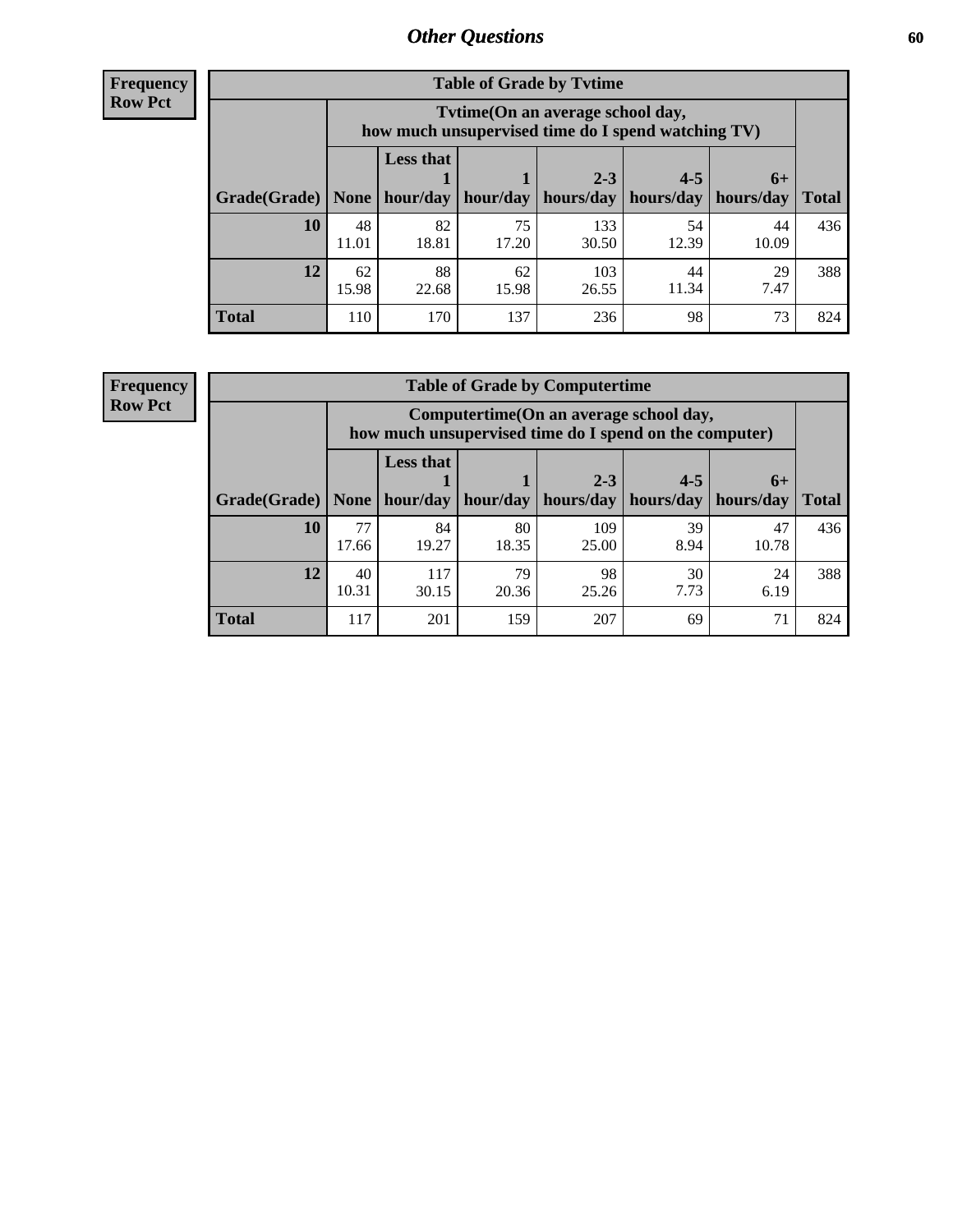### *Questions about Driving Laws* **61** *Driving Questions were asked only of high school students.*

| <b>Frequency</b> |
|------------------|
| <b>Row Pct</b>   |

| <b>Table of Grade by License1</b> |                                     |                                                                                                                                           |            |               |                      |              |  |  |  |
|-----------------------------------|-------------------------------------|-------------------------------------------------------------------------------------------------------------------------------------------|------------|---------------|----------------------|--------------|--|--|--|
|                                   |                                     | License1(During the first 6 months of driving<br>with a provisional license,<br>the only passengers who can ride with the<br>driver are:) |            |               |                      |              |  |  |  |
| Grade(Grade)                      | <b>Parent or</b><br><b>Guardian</b> | Family<br><b>Members</b>                                                                                                                  | Friends    | <b>Anyone</b> | Don't<br><b>Know</b> | <b>Total</b> |  |  |  |
| 10                                | 94<br>21.56                         | 279<br>63.99                                                                                                                              | 11<br>2.52 | 17<br>3.90    | 35<br>8.03           | 436          |  |  |  |
| 12                                | 76<br>19.59                         | 268<br>69.07                                                                                                                              | 7<br>1.80  | 10<br>2.58    | 27<br>6.96           | 388          |  |  |  |
| <b>Total</b>                      | 170                                 | 547                                                                                                                                       | 18         | 27            | 62                   | 824          |  |  |  |

| <b>Frequency</b> |              | <b>Table of Grade by License2</b>                                                                                    |                  |                  |                                                      |                      |              |  |  |  |  |
|------------------|--------------|----------------------------------------------------------------------------------------------------------------------|------------------|------------------|------------------------------------------------------|----------------------|--------------|--|--|--|--|
| <b>Row Pct</b>   |              | License $2(17 \text{ yr})$ old drivers with a<br>provisional driver's license cannot<br>drive between the hours of:) |                  |                  |                                                      |                      |              |  |  |  |  |
|                  | Grade(Grade) | <b>Midnight</b><br>to 6am                                                                                            | 1am<br>to<br>5am | 1am<br>to<br>6am | N <sub>0</sub><br>curfew<br>for $17$<br>year<br>olds | Don't<br><b>Know</b> | <b>Total</b> |  |  |  |  |
|                  | 10           | 256<br>58.72                                                                                                         | 44<br>10.09      | 35<br>8.03       | 22<br>5.05                                           | 79<br>18.12          | 436          |  |  |  |  |
|                  | 12           | 265<br>68.30                                                                                                         | 38<br>9.79       | 39<br>10.05      | 12<br>3.09                                           | 34<br>8.76           | 388          |  |  |  |  |
|                  | <b>Total</b> | 521                                                                                                                  | 82               | 74               | 34                                                   | 113                  | 824          |  |  |  |  |

| Frequency      | <b>Table of Grade by License3</b> |                      |                                                                                        |             |            |             |               |              |
|----------------|-----------------------------------|----------------------|----------------------------------------------------------------------------------------|-------------|------------|-------------|---------------|--------------|
| <b>Row Pct</b> |                                   |                      | License3(For drivers under the age of 21,<br>what level of alcohol is considered DUI?) |             |            |             |               |              |
|                | Grade(Grade)                      | Any<br><b>Amount</b> | 0.02                                                                                   | 0.04        | 0.06       | 0.08        | Don't<br>know | <b>Total</b> |
|                | 10                                | 95<br>21.79          | 140<br>32.11                                                                           | 37<br>8.49  | 28<br>6.42 | 58<br>13.30 | 78<br>17.89   | 436          |
|                | 12                                | 100<br>25.77         | 127<br>32.73                                                                           | 42<br>10.82 | 13<br>3.35 | 31<br>7.99  | 75<br>19.33   | 388          |
|                | <b>Total</b>                      | 195                  | 267                                                                                    | 79          | 41         | 89          | 153           | 824          |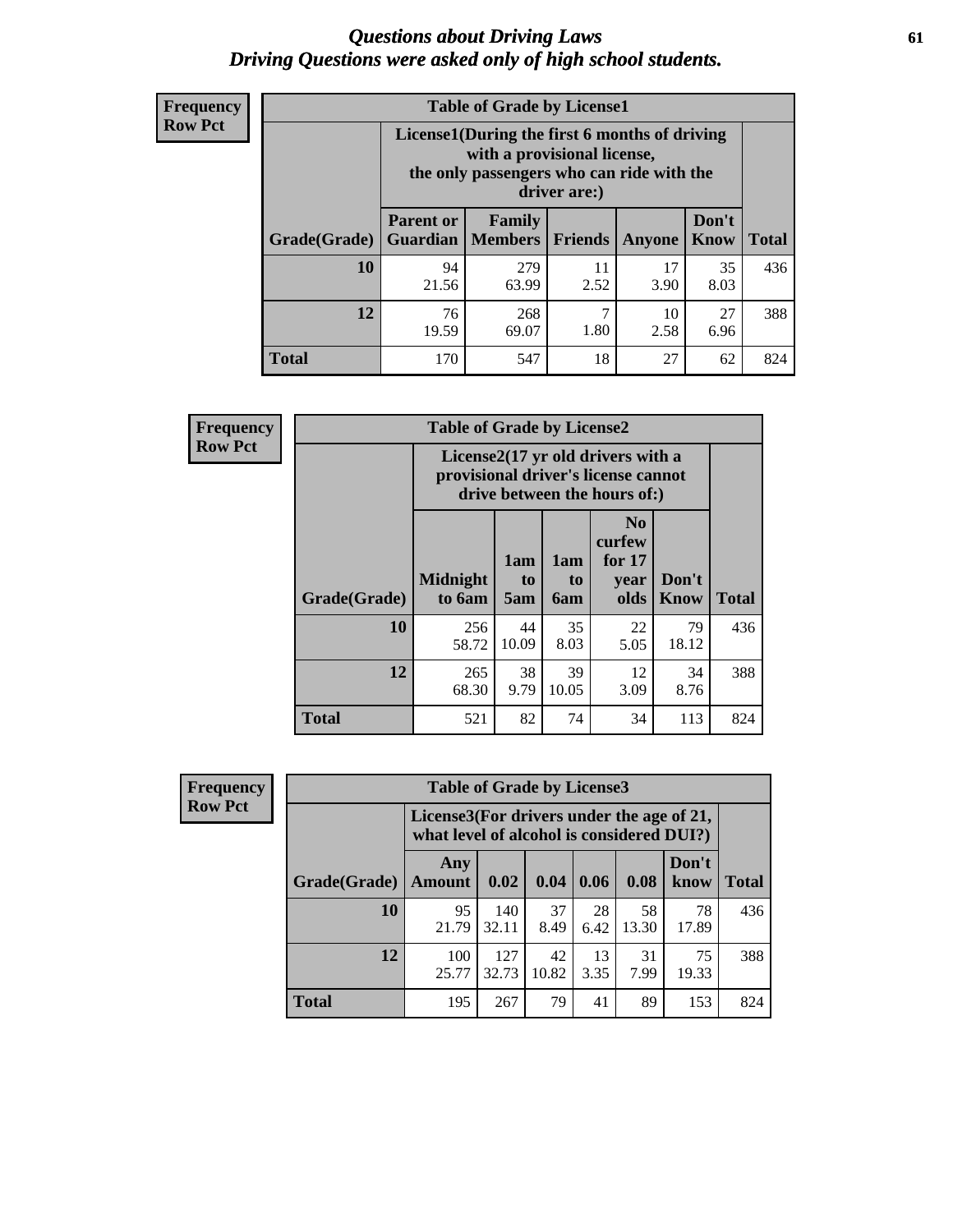### *Questions about Driving Laws* **62** *Driving Questions were asked only of high school students.*

**Frequency Row Pct**

| <b>Table of Grade by License4</b> |              |                                                                                                                                               |             |            |            |              |     |  |
|-----------------------------------|--------------|-----------------------------------------------------------------------------------------------------------------------------------------------|-------------|------------|------------|--------------|-----|--|
|                                   |              | License4(A driver under 21 automatically<br>loses his/her license if caught exceeding the<br>posted speet limit by:)                          |             |            |            |              |     |  |
| Grade(Grade)                      | $15+$<br>mph | Can't<br>lose<br><b>Depends</b><br>license<br>$25+$<br>$35+$<br>Don't<br>for<br>on<br><b>Total</b><br>mph<br>speeding<br>know<br>mph<br>judge |             |            |            |              |     |  |
| 10                                | 110<br>25.23 | 96<br>22.02                                                                                                                                   | 52<br>11.93 | 42<br>9.63 | 22<br>5.05 | 114<br>26.15 | 436 |  |
| 12                                | 67<br>17.27  | 154<br>39.69                                                                                                                                  | 55<br>14.18 | 31<br>7.99 | 18<br>4.64 | 63<br>16.24  | 388 |  |
| <b>Total</b>                      | 177          | 250                                                                                                                                           | 107         | 73         | 40         | 177          | 824 |  |

| Frequency      | <b>Table of Grade by License5</b> |                                                                                                                                                             |                |               |       |
|----------------|-----------------------------------|-------------------------------------------------------------------------------------------------------------------------------------------------------------|----------------|---------------|-------|
| <b>Row Pct</b> |                                   | License5(A)<br>Georgia teenager<br>with family<br>connections or a<br>good lawyer can<br>break a teen<br>driving law and<br>keep their driver's<br>license) |                |               |       |
|                | Grade(Grade)                      | <b>Yes</b>                                                                                                                                                  | N <sub>0</sub> | Don't<br>know | Total |
|                | 10                                | 76<br>17.43                                                                                                                                                 | 221<br>50.69   | 139<br>31.88  | 436   |
|                | 12                                | 113<br>29.12                                                                                                                                                | 177<br>45.62   | 98<br>25.26   | 388   |
|                | Total                             | 189                                                                                                                                                         | 398            | 237           | 824   |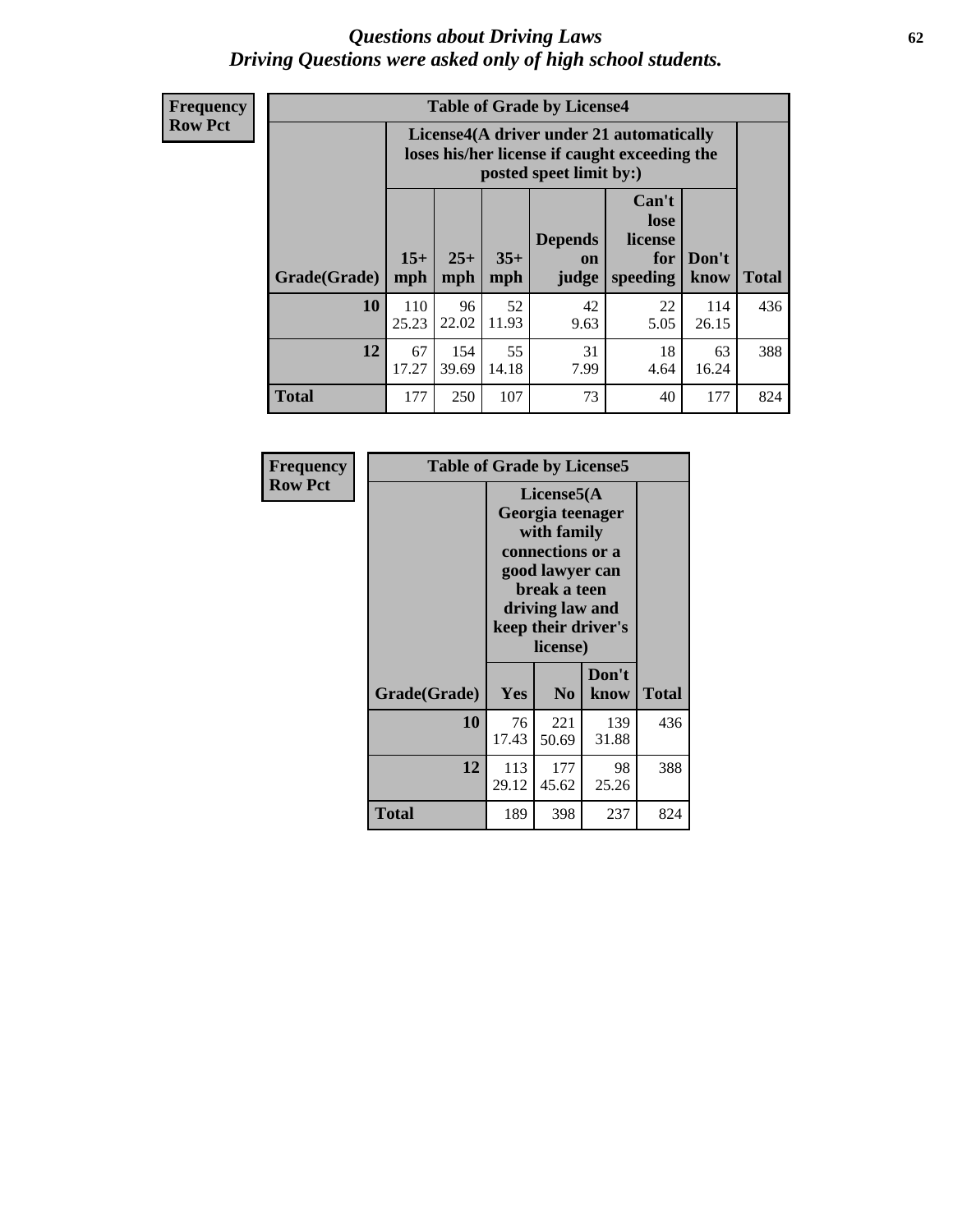### *Questions about Driving Laws* **63** *Driving Questions were asked only of high school students.*

| <b>Frequency</b> | <b>Table of Grade by License6</b> |                                                                                                                                                 |                |               |              |  |
|------------------|-----------------------------------|-------------------------------------------------------------------------------------------------------------------------------------------------|----------------|---------------|--------------|--|
| <b>Row Pct</b>   |                                   | License <sub>6</sub> (I know a<br>friend or<br>classmate that<br>broke a teen<br>driving law,<br>but was allowed to<br>keep his/her<br>license) |                |               |              |  |
|                  | Grade(Grade)                      | Yes                                                                                                                                             | N <sub>0</sub> | Don't<br>know | <b>Total</b> |  |
|                  | 10                                | 144<br>33.03                                                                                                                                    | 168<br>38.53   | 124<br>28.44  | 436          |  |
|                  | 12                                | 221<br>56.96                                                                                                                                    | 90<br>23.20    | 77<br>19.85   | 388          |  |
|                  | <b>Total</b>                      | 365                                                                                                                                             | 258            | 201           | 824          |  |

| Frequency      |              |                                                                             | <b>Table of Grade by License7</b>                                                             |                                                   |                        |              |  |  |  |
|----------------|--------------|-----------------------------------------------------------------------------|-----------------------------------------------------------------------------------------------|---------------------------------------------------|------------------------|--------------|--|--|--|
| <b>Row Pct</b> |              |                                                                             | License7(A student under the age of 18 cam loser<br>his/her driving privileges if he or she:) |                                                   |                        |              |  |  |  |
|                | Grade(Grade) | <b>Have</b><br>more than<br>10<br>unexcused<br>absences<br>per school<br>yr | Drop out<br>without  <br>graduating                                                           | <b>Bring</b><br>alcohol/drugs/weapon<br>to school | All of<br>the<br>above | <b>Total</b> |  |  |  |
|                | 10           | 60<br>13.76                                                                 | 35<br>8.03                                                                                    | 14<br>3.21                                        | 327<br>75.00           | 436          |  |  |  |
|                | 12           | 67<br>17.27                                                                 | 31<br>7.99                                                                                    | 11<br>2.84                                        | 279<br>71.91           | 388          |  |  |  |
|                | <b>Total</b> | 127                                                                         | 66                                                                                            | 25                                                | 606                    | 824          |  |  |  |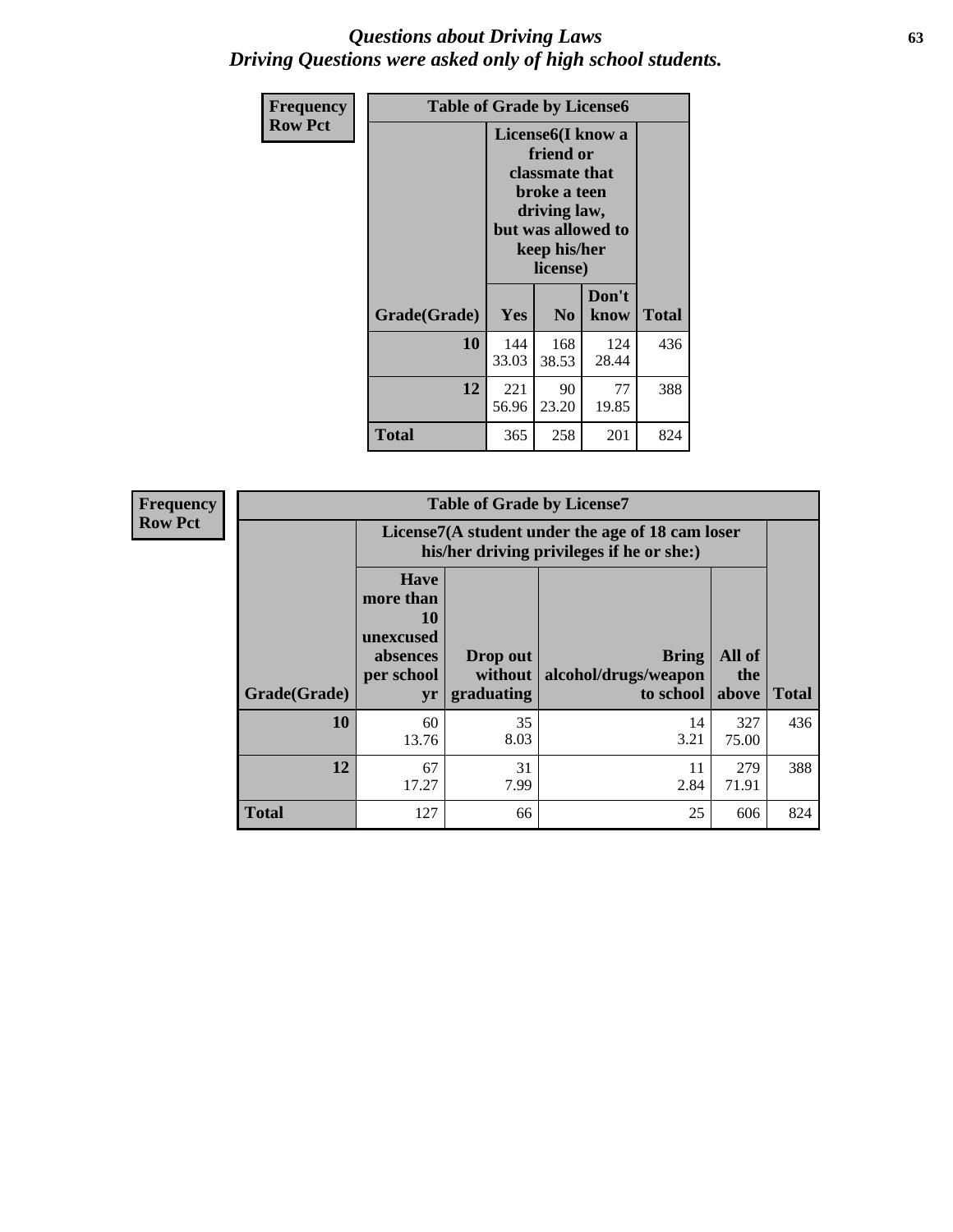# *Select Results by Gender* **64**

| Frequency      | <b>Table of SchoolClimate2 by Gender</b> |              |                                                |                     |  |  |
|----------------|------------------------------------------|--------------|------------------------------------------------|---------------------|--|--|
| <b>Col Pct</b> | SchoolClimate2(I<br>feel successful at   |              | Gender(Gender)<br><b>Female</b><br><b>Male</b> |                     |  |  |
|                | school)<br><b>Strongly Agree</b>         | 74<br>16.97  | 77<br>19.85                                    | <b>Total</b><br>151 |  |  |
|                | <b>Somewhat Agree</b>                    | 307<br>70.41 | 250<br>64.43                                   | 557                 |  |  |
|                | <b>Somewhat Disagree</b>                 | 45<br>10.32  | 44<br>11.34                                    | 89                  |  |  |
|                | <b>Strongly Disagree</b>                 | 10<br>2.29   | 17<br>4.38                                     | 27                  |  |  |
|                | <b>Total</b>                             | 436          | 388                                            | 824                 |  |  |

| Frequency      | <b>Table of SchoolClimate6 by Gender</b>                 |                                 |              |              |  |  |  |
|----------------|----------------------------------------------------------|---------------------------------|--------------|--------------|--|--|--|
| <b>Col Pct</b> | <b>SchoolClimate6(Teachers</b><br>treat me with respect) | Gender(Gender)<br><b>Female</b> | <b>Male</b>  | <b>Total</b> |  |  |  |
|                | <b>Strongly Agree</b>                                    | 135<br>30.96                    | 96<br>24.74  | 231          |  |  |  |
|                | <b>Somewhat Agree</b>                                    | 216<br>49.54                    | 185<br>47.68 | 401          |  |  |  |
|                | <b>Somewhat Disagree</b>                                 | 64<br>14.68                     | 63<br>16.24  | 127          |  |  |  |
|                | <b>Strongly Disagree</b>                                 | 21<br>4.82                      | 44<br>11.34  | 65           |  |  |  |
|                | <b>Total</b>                                             | 436                             | 388          | 824          |  |  |  |

| <b>Frequency</b> |                                                                         | <b>Table of SchoolClimate8 by Gender</b> |              |              |  |  |
|------------------|-------------------------------------------------------------------------|------------------------------------------|--------------|--------------|--|--|
| <b>Col Pct</b>   | <b>SchoolClimate8(Students</b><br>are frequently<br>recognized for good | Gender(Gender)                           |              |              |  |  |
|                  | behavior)                                                               | <b>Female</b>                            | <b>Male</b>  | <b>Total</b> |  |  |
|                  | <b>Strongly Agree</b>                                                   | 52<br>11.93                              | 41<br>10.57  | 93           |  |  |
|                  | <b>Somewhat Agree</b>                                                   | 191<br>43.81                             | 136<br>35.05 | 327          |  |  |
|                  | <b>Somewhat Disagree</b>                                                | 125<br>28.67                             | 130<br>33.51 | 255          |  |  |
|                  | <b>Strongly Disagree</b>                                                | 68<br>15.60                              | 81<br>20.88  | 149          |  |  |
|                  | Total                                                                   | 436                                      | 388          | 824          |  |  |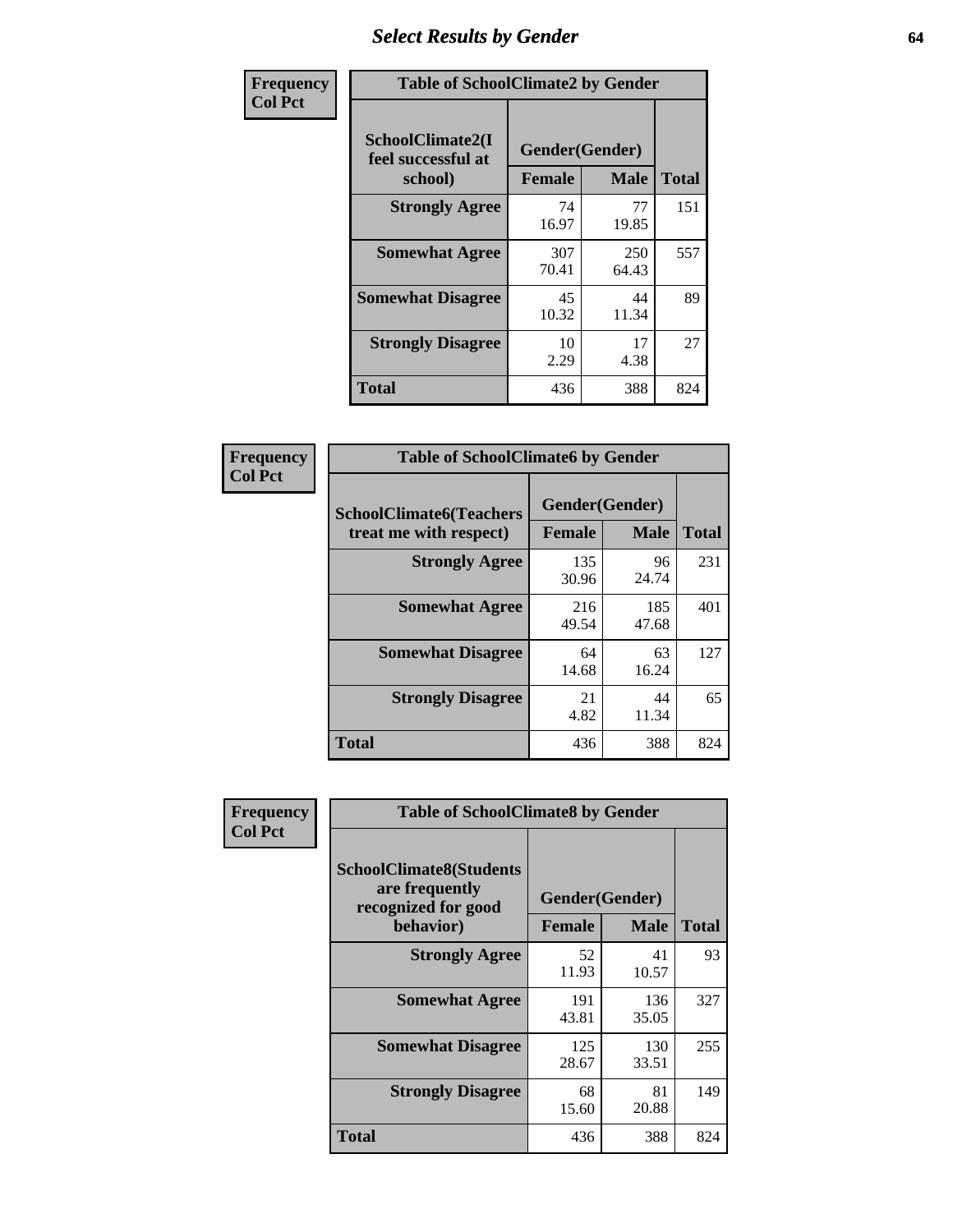# *Select Results by Gender* **65**

| Frequency      | <b>Table of Gender by Dropout</b> |                                                                        |                |              |
|----------------|-----------------------------------|------------------------------------------------------------------------|----------------|--------------|
| <b>Row Pct</b> |                                   | Dropout(I<br>have<br>thought<br>about<br>dropping<br>out of<br>school) |                |              |
|                | Gender(Gender)                    | Yes                                                                    | N <sub>0</sub> | <b>Total</b> |
|                | <b>Female</b>                     | 119<br>27.29                                                           | 317<br>72.71   | 436          |
|                | <b>Male</b>                       | 123<br>31.70                                                           | 265<br>68.30   | 388          |
|                | <b>Total</b>                      | 242                                                                    | 582            | 824          |

| <b>Frequency</b> |                | <b>Table of Gender by Dropoutreason</b>                             |              |                          |                                |              |              |
|------------------|----------------|---------------------------------------------------------------------|--------------|--------------------------|--------------------------------|--------------|--------------|
| <b>Row Pct</b>   |                | Dropoutreason (If I dropped out the<br>reason would most likely be) |              |                          |                                |              |              |
|                  | Gender(Gender) | Won't<br><b>Drop</b><br>out                                         | <b>Bored</b> | Family<br><b>Reasons</b> | <b>Being</b><br><b>Bullied</b> | <b>Other</b> | <b>Total</b> |
|                  | Female         | 264<br>60.55                                                        | 52<br>11.93  | 36<br>8.26               | 4<br>0.92                      | 80<br>18.35  | 436          |
|                  | <b>Male</b>    | 203<br>52.32                                                        | 73<br>18.81  | 26<br>6.70               | 3<br>0.77                      | 83<br>21.39  | 388          |
|                  | <b>Total</b>   | 467                                                                 | 125          | 62                       |                                | 163          | 824          |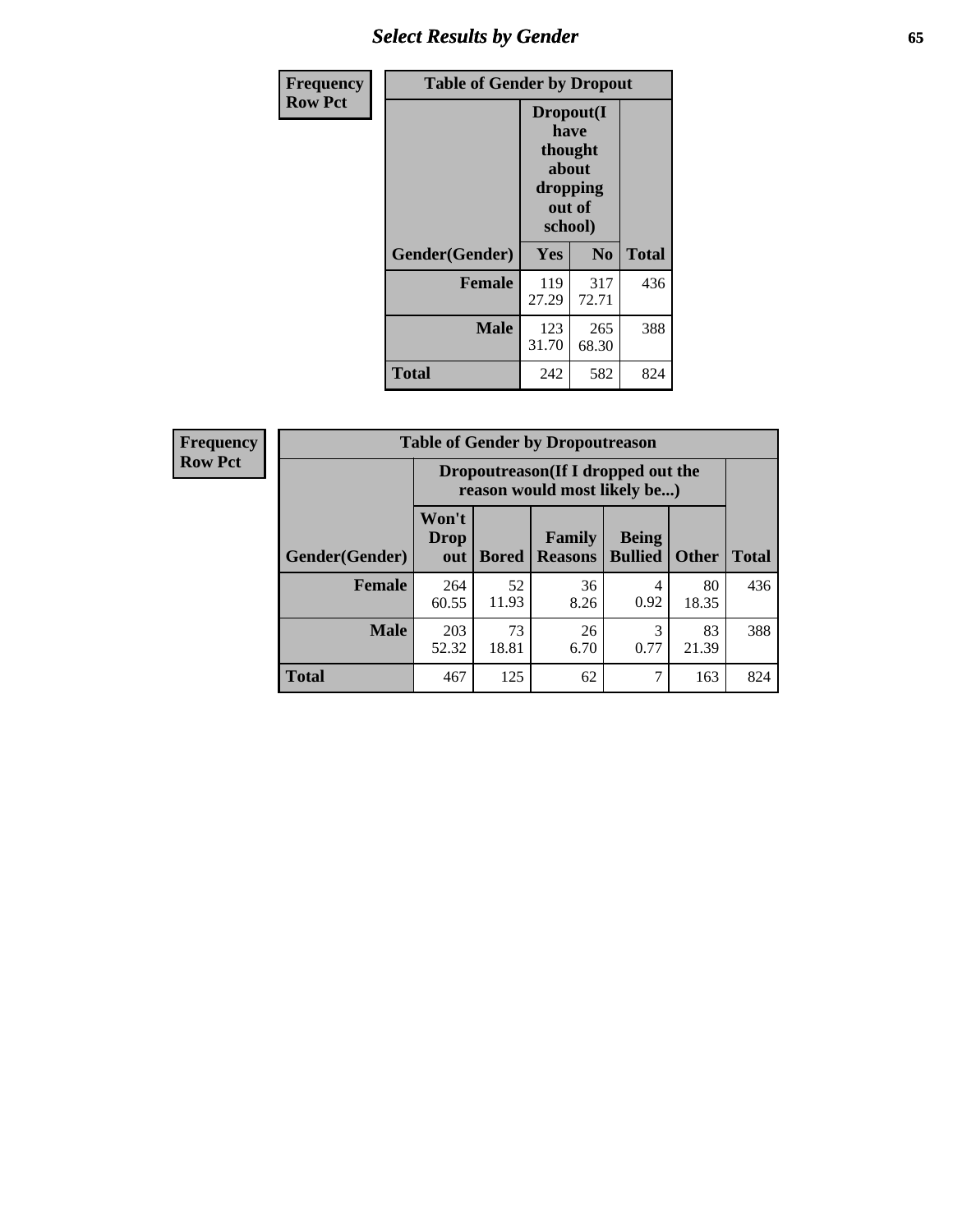*School Safety* **66**

| Frequency      | <b>Table of Gender by Bullied2</b> |                 |                |              |
|----------------|------------------------------------|-----------------|----------------|--------------|
| <b>Row Pct</b> |                                    | <b>Bullied2</b> |                |              |
|                | Gender(Gender)                     | Yes             | N <sub>0</sub> | <b>Total</b> |
|                | <b>Female</b>                      | 55<br>12.61     | 381<br>87.39   | 436          |
|                | <b>Male</b>                        | 26<br>6.70      | 362<br>93.30   | 388          |
|                | <b>Total</b>                       | 81              | 743            | 824          |

| Frequency      | <b>Table of Gender by Bulliedothers2</b> |                       |                |              |
|----------------|------------------------------------------|-----------------------|----------------|--------------|
| <b>Row Pct</b> |                                          | <b>Bulliedothers2</b> |                |              |
|                | Gender(Gender)                           | <b>Yes</b>            | N <sub>0</sub> | <b>Total</b> |
|                | <b>Female</b>                            | 49<br>11.24           | 387<br>88.76   | 436          |
|                | <b>Male</b>                              | 50<br>12.89           | 338<br>87.11   | 388          |
|                | <b>Total</b>                             | 99                    | 725            | 824          |

| <b>Frequency</b> | <b>Table of Gender by Weaponschool2</b> |                      |                |              |
|------------------|-----------------------------------------|----------------------|----------------|--------------|
| <b>Row Pct</b>   |                                         | <b>Weaponschool2</b> |                |              |
|                  | Gender(Gender)                          | Yes                  | N <sub>0</sub> | <b>Total</b> |
|                  | <b>Female</b>                           | q<br>2.06            | 427<br>97.94   | 436          |
|                  | <b>Male</b>                             | 32<br>8.25           | 356<br>91.75   | 388          |
|                  | <b>Total</b>                            | 41                   | 783            | 824          |

| Frequency      | <b>Table of Gender by Absentunsafe2</b> |               |                |              |
|----------------|-----------------------------------------|---------------|----------------|--------------|
| <b>Row Pct</b> |                                         | Absentunsafe2 |                |              |
|                | Gender(Gender)                          | Yes           | N <sub>0</sub> | <b>Total</b> |
|                | <b>Female</b>                           | 15<br>3.44    | 421<br>96.56   | 436          |
|                | <b>Male</b>                             | q<br>2.32     | 379<br>97.68   | 388          |
|                | <b>Total</b>                            | 24            | 800            | 824          |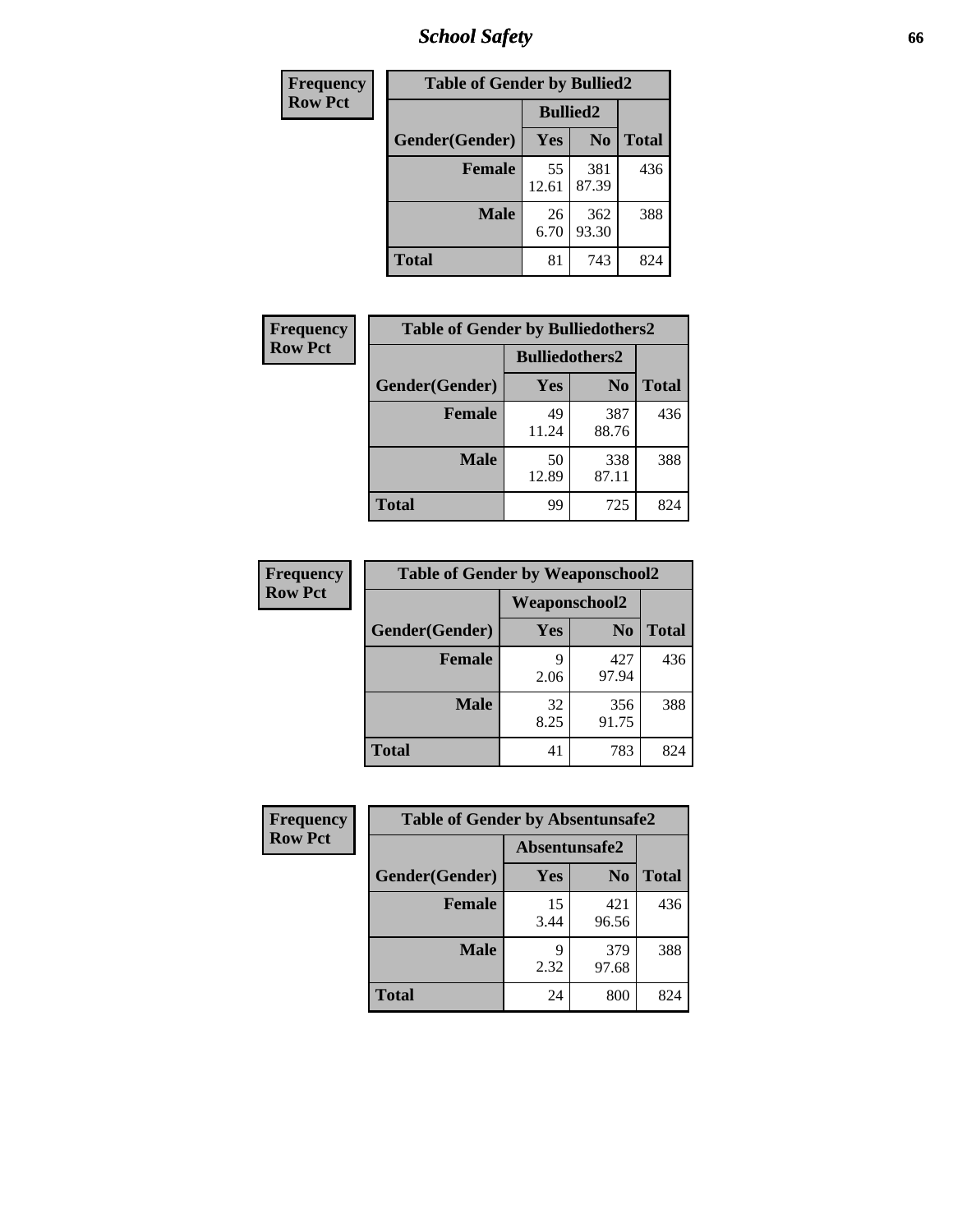*School Safety* **67**

| Frequency      | <b>Table of Gender by Gangself</b> |                                                                                                |              |              |
|----------------|------------------------------------|------------------------------------------------------------------------------------------------|--------------|--------------|
| <b>Row Pct</b> |                                    | Gangself(I<br>have<br>participated<br>in illegal gang<br>activities in<br>the past 30<br>days) |              |              |
|                | Gender(Gender)                     | Yes                                                                                            | $\bf No$     | <b>Total</b> |
|                | <b>Female</b>                      | 15<br>3.44                                                                                     | 421<br>96.56 | 436          |
|                | <b>Male</b>                        | 34<br>8.76                                                                                     | 354<br>91.24 | 388          |
|                | <b>Total</b>                       | 49                                                                                             | 775          | 824          |

| Frequency      |                | <b>Table of Gender by Gangpeers</b>                                                                                         |                |              |
|----------------|----------------|-----------------------------------------------------------------------------------------------------------------------------|----------------|--------------|
| <b>Row Pct</b> |                | <b>Gangpeers</b> (I<br>have friends<br>who have<br>participated<br>in illegal gang<br>activities in<br>the past 30<br>days) |                |              |
|                | Gender(Gender) | Yes                                                                                                                         | N <sub>0</sub> | <b>Total</b> |
|                | <b>Female</b>  | 100<br>22.94                                                                                                                | 336<br>77.06   | 436          |
|                | <b>Male</b>    | 84<br>21.65                                                                                                                 | 304<br>78.35   | 388          |
|                | Total          | 184                                                                                                                         | 640            | 824          |

| Frequency      | <b>Table of Gender by Pickedon2</b> |              |                |              |
|----------------|-------------------------------------|--------------|----------------|--------------|
| <b>Row Pct</b> |                                     | Pickedon2    |                |              |
|                | Gender(Gender)                      | Yes          | N <sub>0</sub> | <b>Total</b> |
|                | <b>Female</b>                       | 128<br>29.36 | 308<br>70.64   | 436          |
|                | <b>Male</b>                         | 80<br>20.62  | 308<br>79.38   | 388          |
|                | <b>Total</b>                        | 208          | 616            | 824          |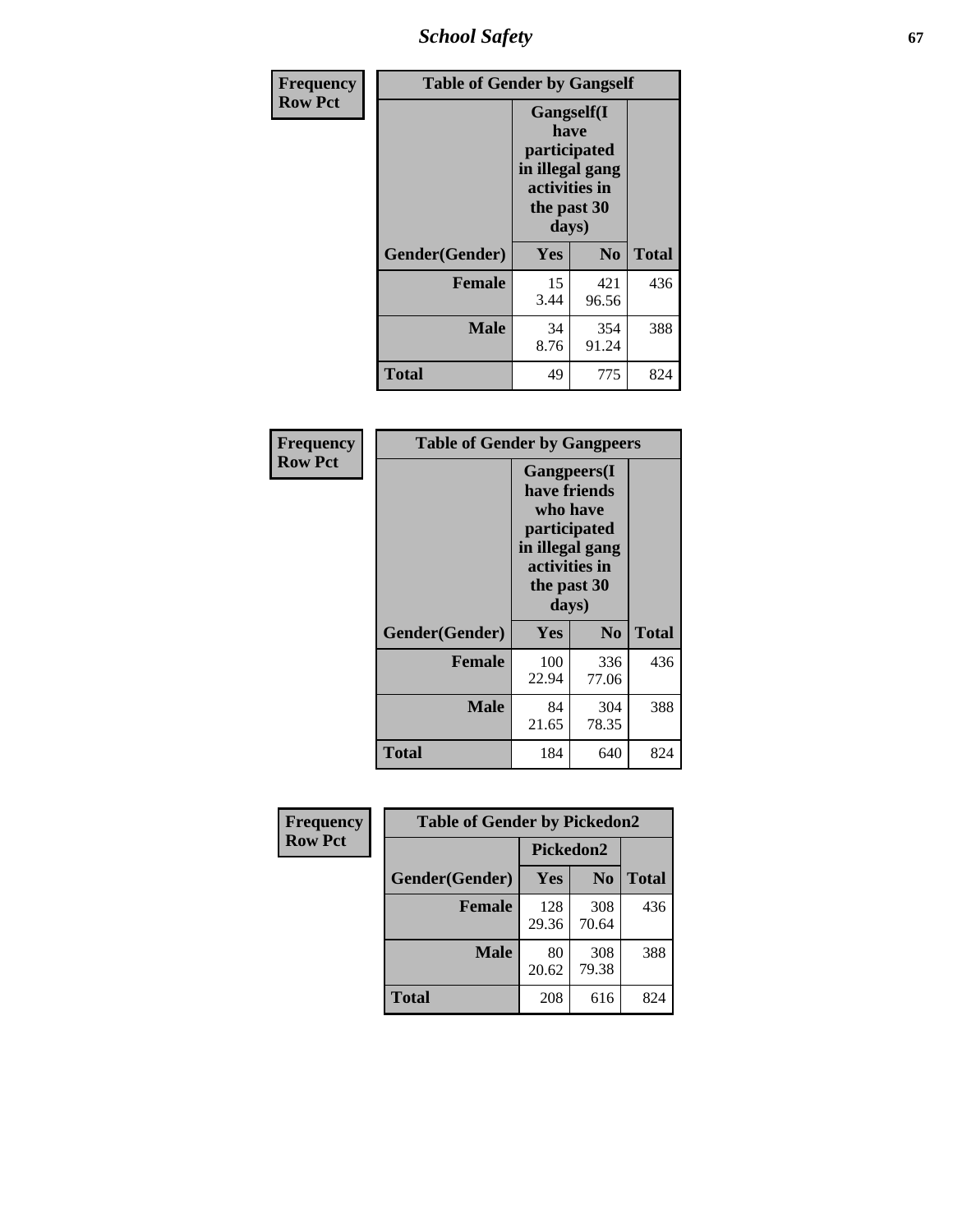*School Safety* **68**

| Frequency      | <b>Table of Gender by Safeschool2</b> |              |                |              |
|----------------|---------------------------------------|--------------|----------------|--------------|
| <b>Row Pct</b> | Safeschool2                           |              |                |              |
|                | Gender(Gender)                        | Yes          | N <sub>0</sub> | <b>Total</b> |
|                | <b>Female</b>                         | 329<br>75.46 | 107<br>24.54   | 436          |
|                | <b>Male</b>                           | 269<br>69.33 | 119<br>30.67   | 388          |
|                | <b>Total</b>                          | 598          | 226            | 824          |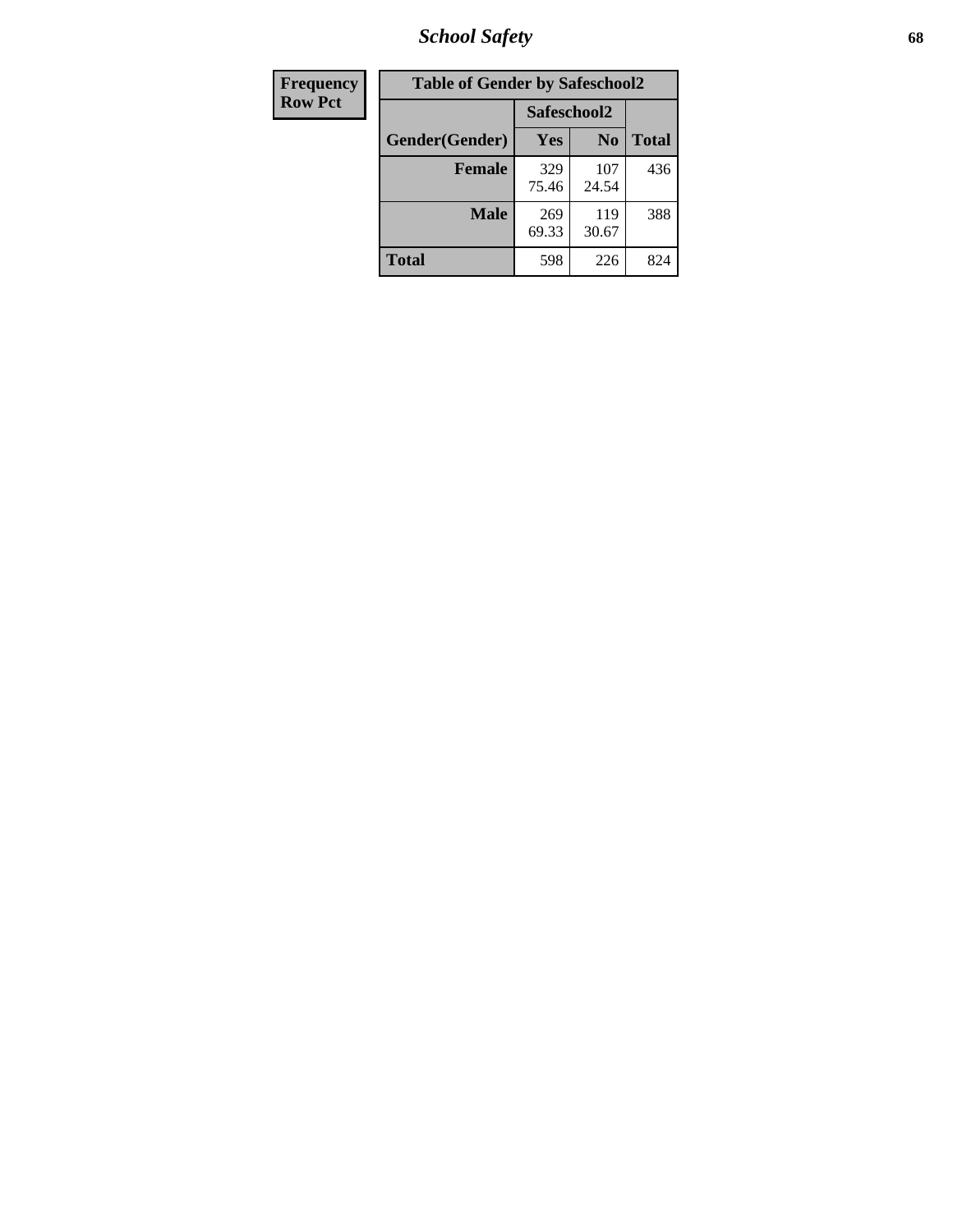# *Incidence of Drug Use* 69

| <b>Frequency</b> | <b>Table of Gender by AlcoholAlt</b> |                                          |                |              |  |
|------------------|--------------------------------------|------------------------------------------|----------------|--------------|--|
| <b>Row Pct</b>   |                                      | AlcoholAlt(Alcohol<br>use, past 30 days) |                |              |  |
|                  | Gender(Gender)                       | <b>Yes</b>                               | N <sub>0</sub> | <b>Total</b> |  |
|                  | <b>Female</b>                        | 140<br>32.11                             | 296<br>67.89   | 436          |  |
|                  | <b>Male</b>                          | 154<br>39.69                             | 234<br>60.31   | 388          |  |
|                  | <b>Total</b>                         | 294                                      | 530            | 824          |  |

| Frequency      | <b>Table of Gender by TobaccoAny</b> |                                                 |                |              |
|----------------|--------------------------------------|-------------------------------------------------|----------------|--------------|
| <b>Row Pct</b> |                                      | <b>TobaccoAny(Tobacco</b><br>use, past 30 days) |                |              |
|                | Gender(Gender)                       | Yes                                             | N <sub>0</sub> | <b>Total</b> |
|                | <b>Female</b>                        | 95<br>21.79                                     | 341<br>78.21   | 436          |
|                | Male                                 | 143<br>36.86                                    | 245<br>63.14   | 388          |
|                | <b>Total</b>                         | 238                                             | 586            | 824          |

| <b>Frequency</b> |                | <b>Table of Gender by MarijuanaAlt</b> |                                              |              |
|------------------|----------------|----------------------------------------|----------------------------------------------|--------------|
| <b>Row Pct</b>   |                |                                        | MarijuanaAlt(Marijuana<br>use, past 30 days) |              |
|                  | Gender(Gender) | <b>Yes</b>                             | N <sub>0</sub>                               | <b>Total</b> |
|                  | <b>Female</b>  | 50<br>11.47                            | 386<br>88.53                                 | 436          |
|                  | <b>Male</b>    | 66<br>17.01                            | 322<br>82.99                                 | 388          |
|                  | <b>Total</b>   | 116                                    | 708                                          | 824          |

| <b>Frequency</b> | <b>Table of Gender by OtherDrugAny</b> |                         |                            |              |  |
|------------------|----------------------------------------|-------------------------|----------------------------|--------------|--|
| <b>Row Pct</b>   |                                        | drug use, past 30 days) | <b>OtherDrugAny</b> (Other |              |  |
|                  | Gender(Gender)                         | <b>Yes</b>              | N <sub>0</sub>             | <b>Total</b> |  |
|                  | <b>Female</b>                          | 48<br>11.01             | 388<br>88.99               | 436          |  |
|                  | <b>Male</b>                            | 54<br>13.92             | 334<br>86.08               | 388          |  |
|                  | <b>Total</b>                           | 102                     | 722                        | 824          |  |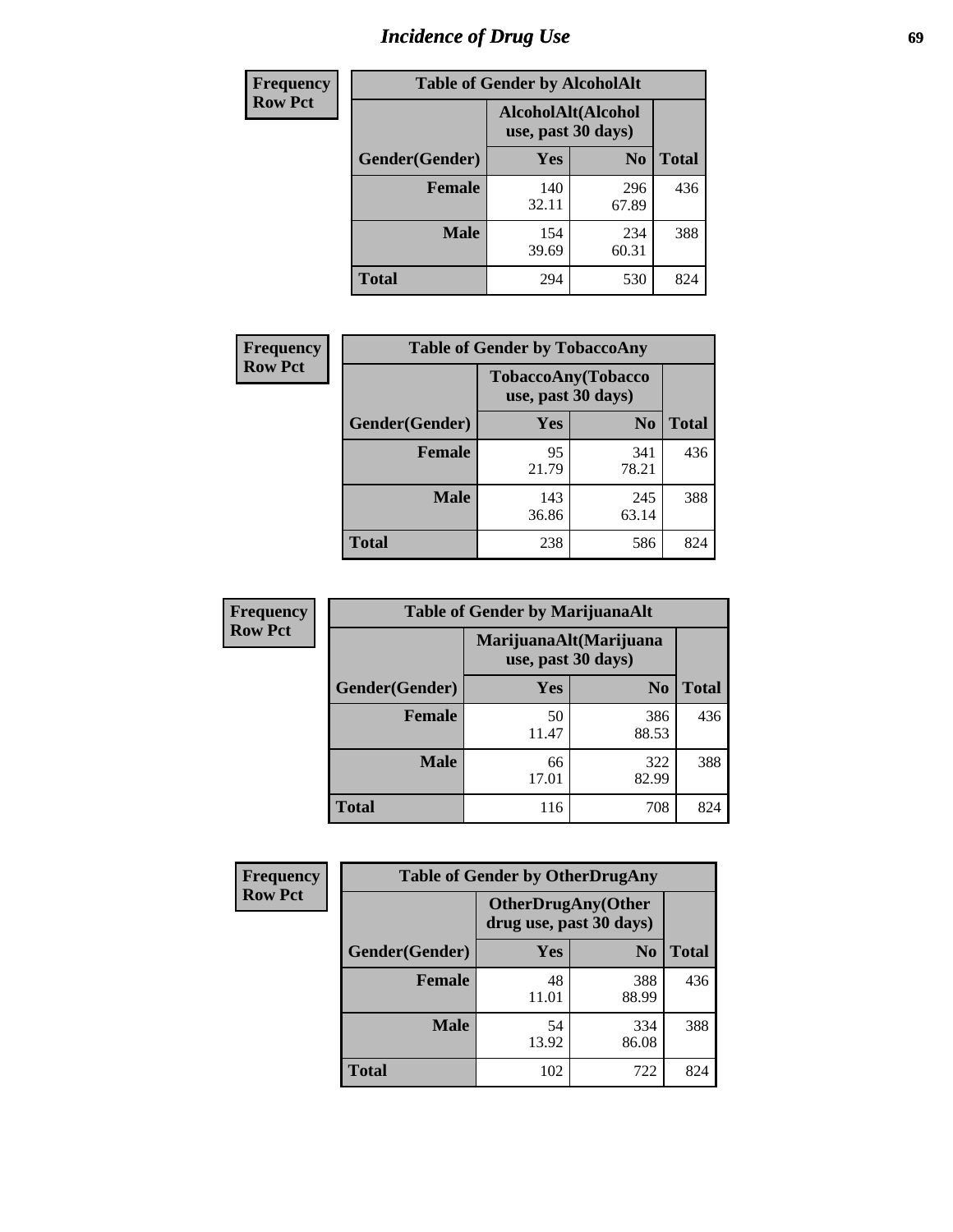### *Average Age at Onset of Use* **70** *Results for "Average Age at Onset of Use" questions exclude students who said they did not use that substance*

#### **Gender=Female**

| <i><b>Variable</b></i>          | <b>Label</b>                                                       | <b>Mean</b> |
|---------------------------------|--------------------------------------------------------------------|-------------|
| Alcoholinit2                    | I started using alcohol when I was                                 | 13.99       |
| Cigarettesinit2                 | I started smoking tobacco when I was                               | 13.91       |
| Smokelessinit2                  | I started chewing tobacco when I was                               | 13.29       |
| Marijuanainit2                  | I started using marijuana when I was                               | 14.48       |
| Cocaineinit2                    | I started using cocaine when I was                                 | 13.12       |
| Inhalantsinit2                  | I started using inhalants when I was                               | 13.96       |
| Steroidsinit2                   | I started using steroids when I was                                | 12.40       |
| Ecstasyinit2                    | I started using ecstasy when I was                                 | 14.93       |
| Methinit2                       | I started using methamphetamines when I was                        | 13.60       |
| Hallucinogensinit2              | I started using hallucinogens when I was                           | 14.64       |
| Prescription in it <sub>2</sub> | I started using prescription drugs not prescribed to me when I was | 13.92       |

#### **Gender=Male**

| <b>Variable</b>                 | Label                                                              | <b>Mean</b> |
|---------------------------------|--------------------------------------------------------------------|-------------|
| Alcoholinit2                    | I started using alcohol when I was                                 | 13.61       |
| Cigarettesinit2                 | I started smoking tobacco when I was                               | 13.49       |
| Smokelessinit2                  | I started chewing tobacco when I was                               | 13.48       |
| Marijuanainit2                  | I started using marijuana when I was                               | 13.80       |
| Cocaineinit2                    | I started using cocaine when I was                                 | 13.31       |
| Inhalantsinit2                  | I started using inhalants when I was                               | 12.17       |
| Steroidsinit2                   | I started using steroids when I was                                | 11.09       |
| Ecstasyinit2                    | I started using ecstasy when I was                                 | 13.53       |
| Methinit2                       | I started using methamphetamines when I was                        | 11.47       |
| Hallucinogensinit2              | I started using hallucinogens when I was                           | 12.73       |
| Prescription in it <sub>2</sub> | I started using prescription drugs not prescribed to me when I was | 13.61       |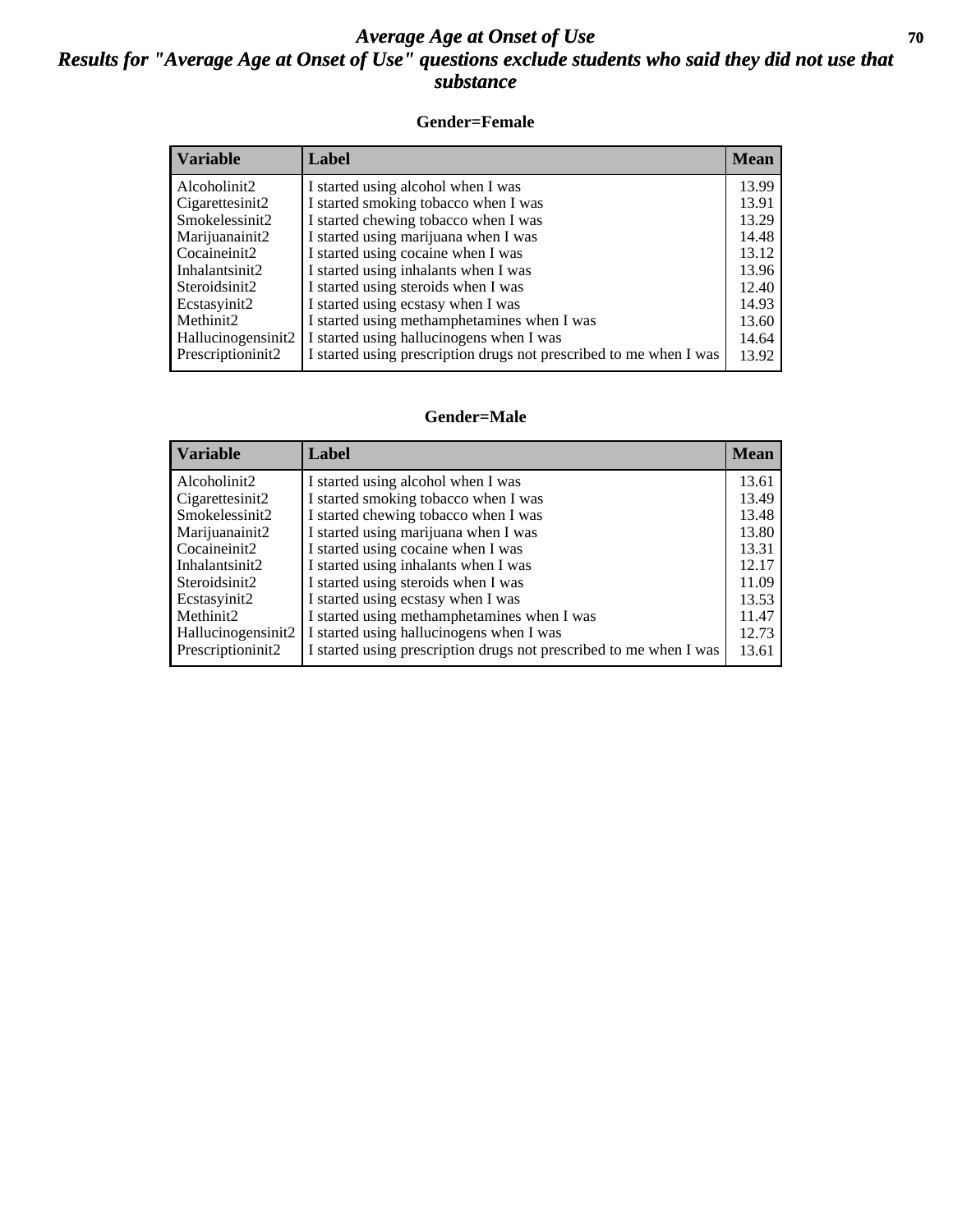# *I Think These Drugs are Harmful* **71**

| Frequency      | <b>Table of Gender by Alcoholharmdich</b> |                              |                   |              |
|----------------|-------------------------------------------|------------------------------|-------------------|--------------|
| <b>Row Pct</b> |                                           | think alcohol is<br>harmful) | Alcoholharmdich(I |              |
|                | <b>Gender</b> (Gender)                    | <b>Yes</b>                   | N <sub>0</sub>    | <b>Total</b> |
|                | <b>Female</b>                             | 355<br>81.42                 | 81<br>18.58       | 436          |
|                | <b>Male</b>                               | 282<br>72.68                 | 106<br>27.32      | 388          |
|                | <b>Total</b>                              | 637                          | 187               | 824          |

| Frequency      | <b>Table of Gender by Tobaccoharmdich</b> |                  |                               |              |
|----------------|-------------------------------------------|------------------|-------------------------------|--------------|
| <b>Row Pct</b> |                                           | think tobacco is | Tobaccoharmdich(I<br>harmful) |              |
|                | Gender(Gender)                            | Yes              | N <sub>0</sub>                | <b>Total</b> |
|                | <b>Female</b>                             | 410<br>94.04     | 26<br>5.96                    | 436          |
|                | <b>Male</b>                               | 366<br>94.33     | 22<br>5.67                    | 388          |
|                | <b>Total</b>                              | 776              | 48                            | 824          |

| Frequency      | <b>Table of Gender by Marijuanaharmdich</b> |                                |                     |              |  |
|----------------|---------------------------------------------|--------------------------------|---------------------|--------------|--|
| <b>Row Pct</b> |                                             | think marijuana is<br>harmful) | Marijuanaharmdich(I |              |  |
|                | Gender(Gender)                              | <b>Yes</b>                     | N <sub>0</sub>      | <b>Total</b> |  |
|                | <b>Female</b>                               | 374<br>85.78                   | 62<br>14.22         | 436          |  |
|                | <b>Male</b>                                 | 284<br>73.20                   | 104<br>26.80        | 388          |  |
|                | <b>Total</b>                                | 658                            | 166                 | 824          |  |

| Frequency      | <b>Table of Gender by Otherdrugharmdich</b> |                                                          |                |              |  |
|----------------|---------------------------------------------|----------------------------------------------------------|----------------|--------------|--|
| <b>Row Pct</b> |                                             | Otherdrugharmdich(I<br>think other drugs are<br>harmful) |                |              |  |
|                | Gender(Gender)                              | <b>Yes</b>                                               | N <sub>0</sub> | <b>Total</b> |  |
|                | <b>Female</b>                               | 421<br>96.56                                             | 15<br>3.44     | 436          |  |
|                | <b>Male</b>                                 | 371<br>95.62                                             | 17<br>4.38     | 388          |  |
|                | <b>Total</b>                                | 792                                                      | 32             | 824          |  |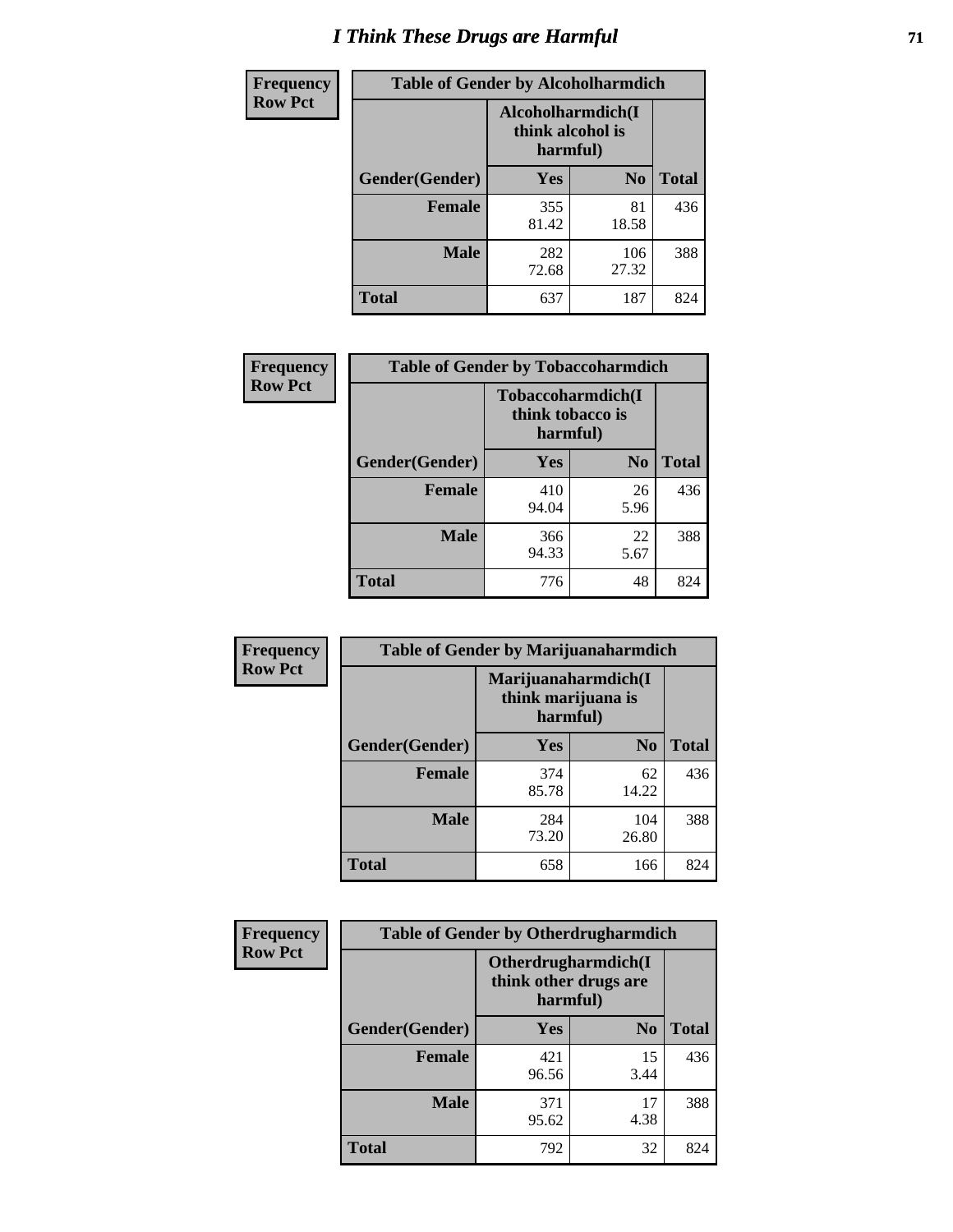| <b>Frequency</b> | <b>Table of Gender by Alcohollocation1</b> |                                                               |              |              |
|------------------|--------------------------------------------|---------------------------------------------------------------|--------------|--------------|
| <b>Row Pct</b>   |                                            | <b>Alcohollocation1(Places</b><br><b>Friends Use Alcohol)</b> |              |              |
|                  | Gender(Gender)                             |                                                               | Do Not Use   | <b>Total</b> |
|                  | <b>Female</b>                              | 312<br>71.56                                                  | 124<br>28.44 | 436          |
|                  | <b>Male</b>                                | 291<br>75.00                                                  | 97<br>25.00  | 388          |
|                  | <b>Total</b>                               | 603                                                           | 221          | 824          |

| <b>Frequency</b> | <b>Table of Gender by Alcohollocation2</b> |                                |                             |              |
|------------------|--------------------------------------------|--------------------------------|-----------------------------|--------------|
| <b>Row Pct</b>   |                                            | <b>Alcohollocation2(Places</b> | <b>Friends Use Alcohol)</b> |              |
|                  | Gender(Gender)                             |                                | Home                        | <b>Total</b> |
|                  | <b>Female</b>                              | 237<br>54.36                   | 199<br>45.64                | 436          |
|                  | <b>Male</b>                                | 178<br>45.88                   | 210<br>54.12                | 388          |
|                  | <b>Total</b>                               | 415                            | 409                         | 824          |

| Frequency      | <b>Table of Gender by Alcohollocation3</b> |                                                               |               |              |
|----------------|--------------------------------------------|---------------------------------------------------------------|---------------|--------------|
| <b>Row Pct</b> |                                            | <b>Alcohollocation3(Places</b><br><b>Friends Use Alcohol)</b> |               |              |
|                | Gender(Gender)                             |                                                               | <b>School</b> | <b>Total</b> |
|                | <b>Female</b>                              | 405<br>92.89                                                  | 31<br>7.11    | 436          |
|                | <b>Male</b>                                | 339<br>87.37                                                  | 49<br>12.63   | 388          |
|                | <b>Total</b>                               | 744                                                           | 80            | 824          |

| Frequency      | <b>Table of Gender by Alcohollocation4</b> |                                                               |             |              |
|----------------|--------------------------------------------|---------------------------------------------------------------|-------------|--------------|
| <b>Row Pct</b> |                                            | <b>Alcohollocation4(Places</b><br><b>Friends Use Alcohol)</b> |             |              |
|                | Gender(Gender)                             |                                                               | Car         | <b>Total</b> |
|                | Female                                     | 341<br>78.21                                                  | 95<br>21.79 | 436          |
|                | <b>Male</b>                                | 309<br>79.64                                                  | 79<br>20.36 | 388          |
|                | <b>Total</b>                               | 650                                                           | 174         | 824          |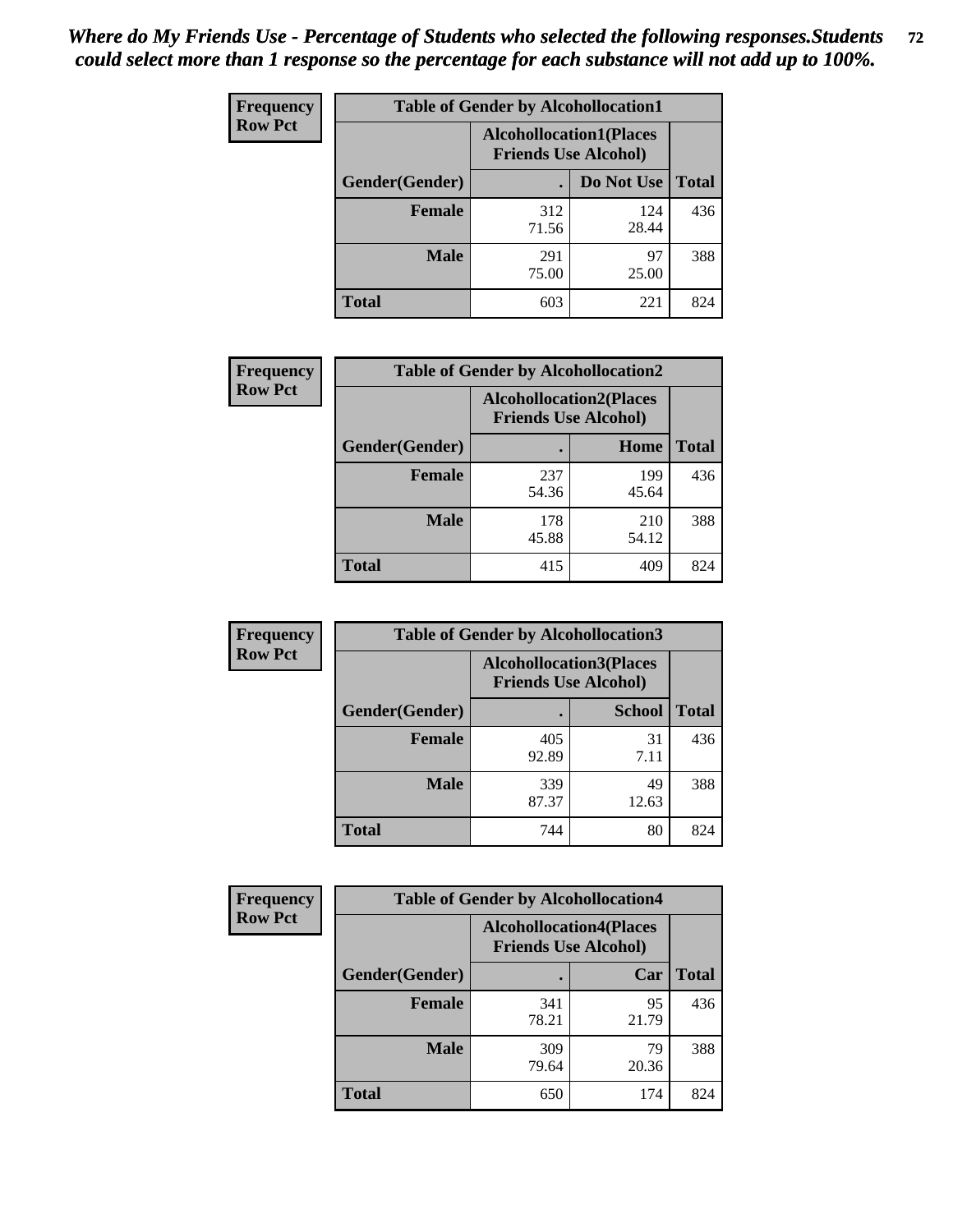| <b>Frequency</b> | <b>Table of Gender by Alcohollocation5</b> |                                                                |                                 |              |
|------------------|--------------------------------------------|----------------------------------------------------------------|---------------------------------|--------------|
| <b>Row Pct</b>   |                                            | <b>Alcohollocation5</b> (Places<br><b>Friends Use Alcohol)</b> |                                 |              |
|                  | Gender(Gender)                             | $\bullet$                                                      | <b>Friend's</b><br><b>House</b> | <b>Total</b> |
|                  | <b>Female</b>                              | 156<br>35.78                                                   | 280<br>64.22                    | 436          |
|                  | <b>Male</b>                                | 159<br>40.98                                                   | 229<br>59.02                    | 388          |
|                  | <b>Total</b>                               | 315                                                            | 509                             | 824          |

| Frequency      | <b>Table of Gender by Alcohollocation6</b> |                                                               |              |              |
|----------------|--------------------------------------------|---------------------------------------------------------------|--------------|--------------|
| <b>Row Pct</b> |                                            | <b>Alcohollocation6(Places</b><br><b>Friends Use Alcohol)</b> |              |              |
|                | Gender(Gender)                             |                                                               | <b>Other</b> | <b>Total</b> |
|                | <b>Female</b>                              | 275<br>63.07                                                  | 161<br>36.93 | 436          |
|                | <b>Male</b>                                | 236<br>60.82                                                  | 152<br>39.18 | 388          |
|                | <b>Total</b>                               | 511                                                           | 313          | 824          |

| Frequency      | <b>Table of Gender by Tobaccolocation1</b> |                                                               |              |              |  |
|----------------|--------------------------------------------|---------------------------------------------------------------|--------------|--------------|--|
| <b>Row Pct</b> |                                            | <b>Tobaccolocation1(Places</b><br><b>Friends Use Tobacco)</b> |              |              |  |
|                | Gender(Gender)                             |                                                               | Do Not Use   | <b>Total</b> |  |
|                | <b>Female</b>                              | 237<br>54.36                                                  | 199<br>45.64 | 436          |  |
|                | <b>Male</b>                                | 273<br>70.36                                                  | 115<br>29.64 | 388          |  |
|                | <b>Total</b>                               | 510                                                           | 314          | 824          |  |

| <b>Frequency</b> | <b>Table of Gender by Tobaccolocation2</b> |                                                               |              |              |
|------------------|--------------------------------------------|---------------------------------------------------------------|--------------|--------------|
| <b>Row Pct</b>   |                                            | <b>Tobaccolocation2(Places</b><br><b>Friends Use Tobacco)</b> |              |              |
|                  | Gender(Gender)                             |                                                               | Home         | <b>Total</b> |
|                  | Female                                     | 264<br>60.55                                                  | 172<br>39.45 | 436          |
|                  | <b>Male</b>                                | 173<br>44.59                                                  | 215<br>55.41 | 388          |
|                  | <b>Total</b>                               | 437                                                           | 387          | 824          |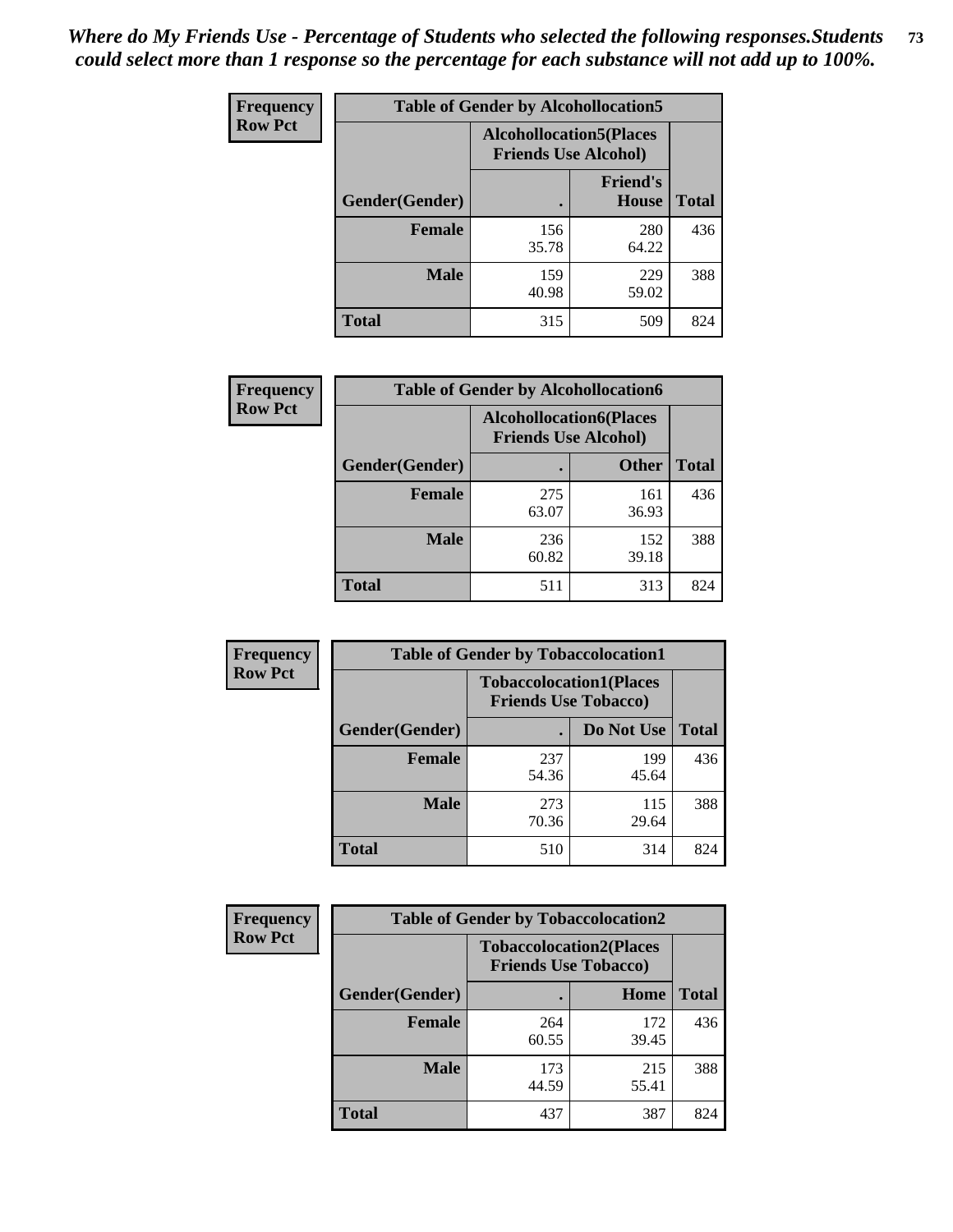| <b>Frequency</b> | <b>Table of Gender by Tobaccolocation3</b> |                                                               |               |              |
|------------------|--------------------------------------------|---------------------------------------------------------------|---------------|--------------|
| <b>Row Pct</b>   |                                            | <b>Tobaccolocation3(Places</b><br><b>Friends Use Tobacco)</b> |               |              |
|                  | Gender(Gender)                             |                                                               | <b>School</b> | <b>Total</b> |
|                  | <b>Female</b>                              | 344<br>78.90                                                  | 92<br>21.10   | 436          |
|                  | <b>Male</b>                                | 228<br>58.76                                                  | 160<br>41.24  | 388          |
|                  | <b>Total</b>                               | 572                                                           | 252           | 824          |

| <b>Frequency</b> |                | <b>Table of Gender by Tobaccolocation4</b>                    |              |              |
|------------------|----------------|---------------------------------------------------------------|--------------|--------------|
| <b>Row Pct</b>   |                | <b>Tobaccolocation4(Places</b><br><b>Friends Use Tobacco)</b> |              |              |
|                  | Gender(Gender) |                                                               | Car          | <b>Total</b> |
|                  | <b>Female</b>  | 264<br>60.55                                                  | 172<br>39.45 | 436          |
|                  | <b>Male</b>    | 205<br>52.84                                                  | 183<br>47.16 | 388          |
|                  | <b>Total</b>   | 469                                                           | 355          | 824          |

| <b>Frequency</b> | <b>Table of Gender by Tobaccolocation5</b> |                                                               |                          |              |
|------------------|--------------------------------------------|---------------------------------------------------------------|--------------------------|--------------|
| <b>Row Pct</b>   |                                            | <b>Tobaccolocation5(Places</b><br><b>Friends Use Tobacco)</b> |                          |              |
|                  | Gender(Gender)                             |                                                               | <b>Friend's</b><br>House | <b>Total</b> |
|                  | <b>Female</b>                              | 240<br>55.05                                                  | 196<br>44.95             | 436          |
|                  | <b>Male</b>                                | 193<br>49.74                                                  | 195<br>50.26             | 388          |
|                  | <b>Total</b>                               | 433                                                           | 391                      | 824          |

| <b>Frequency</b> | <b>Table of Gender by Tobaccolocation6</b> |                                                               |              |              |
|------------------|--------------------------------------------|---------------------------------------------------------------|--------------|--------------|
| <b>Row Pct</b>   |                                            | <b>Tobaccolocation6(Places</b><br><b>Friends Use Tobacco)</b> |              |              |
|                  | Gender(Gender)                             |                                                               | <b>Other</b> | <b>Total</b> |
|                  | Female                                     | 285<br>65.37                                                  | 151<br>34.63 | 436          |
|                  | <b>Male</b>                                | 198<br>51.03                                                  | 190<br>48.97 | 388          |
|                  | <b>Total</b>                               | 483                                                           | 341          | 824          |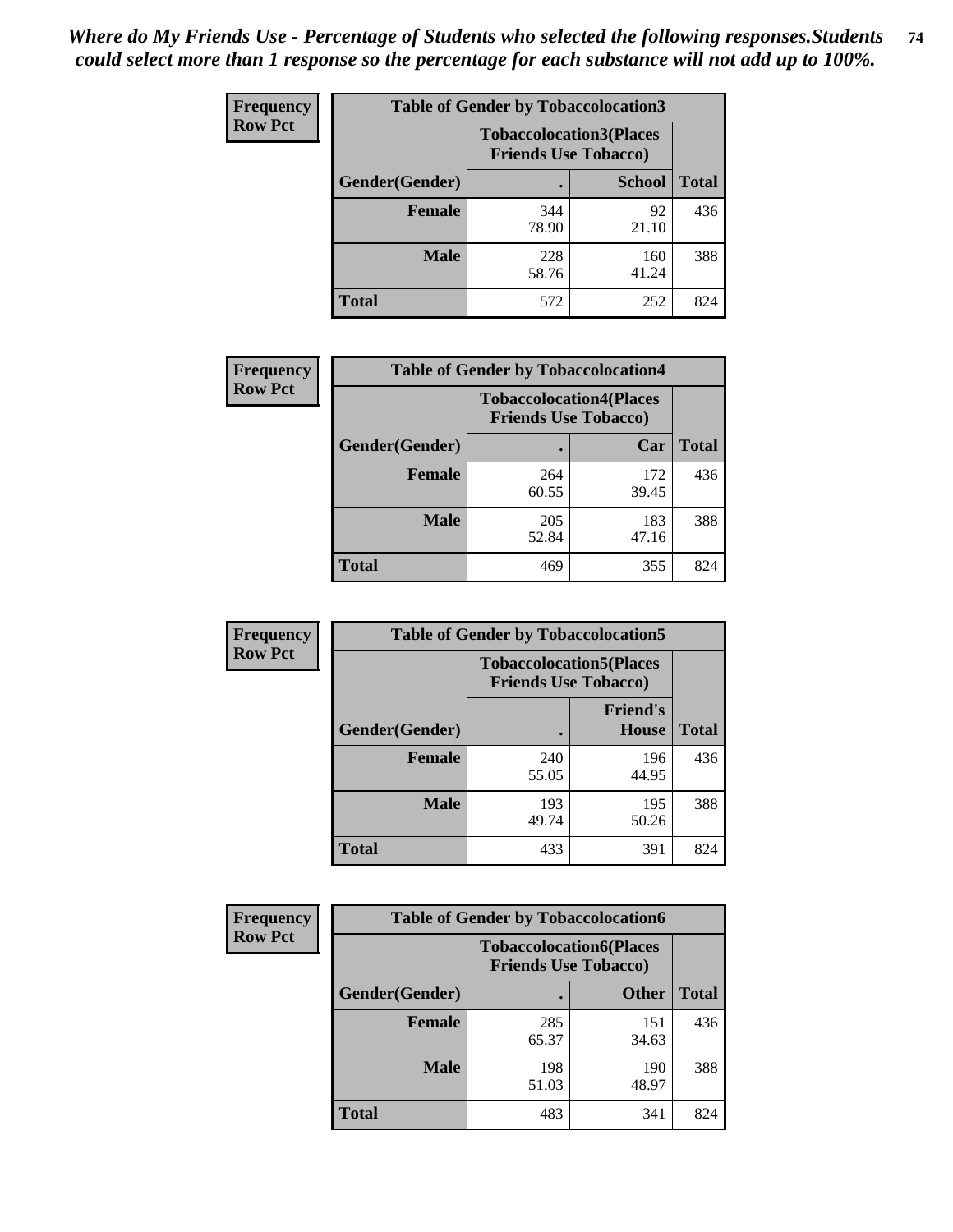| <b>Frequency</b> | <b>Table of Gender by Marijuanalocation1</b> |                                                                    |              |              |  |
|------------------|----------------------------------------------|--------------------------------------------------------------------|--------------|--------------|--|
| <b>Row Pct</b>   |                                              | <b>Marijuanalocation1(Places</b><br><b>Friends Use Marijuana</b> ) |              |              |  |
|                  | <b>Gender</b> (Gender)                       |                                                                    | Do Not Use   | <b>Total</b> |  |
|                  | <b>Female</b>                                | 185<br>42.43                                                       | 251<br>57.57 | 436          |  |
|                  | <b>Male</b>                                  | 193<br>49.74                                                       | 195<br>50.26 | 388          |  |
|                  | <b>Total</b>                                 | 378                                                                | 446          | 824          |  |

| <b>Frequency</b> | <b>Table of Gender by Marijuanalocation2</b> |                                                                    |              |              |  |
|------------------|----------------------------------------------|--------------------------------------------------------------------|--------------|--------------|--|
| <b>Row Pct</b>   |                                              | <b>Marijuanalocation2(Places</b><br><b>Friends Use Marijuana</b> ) |              |              |  |
|                  | Gender(Gender)                               |                                                                    | Home         | <b>Total</b> |  |
|                  | <b>Female</b>                                | 309<br>70.87                                                       | 127<br>29.13 | 436          |  |
|                  | <b>Male</b>                                  | 248<br>63.92                                                       | 140<br>36.08 | 388          |  |
|                  | <b>Total</b>                                 | 557                                                                | 267          | 824          |  |

| Frequency      | <b>Table of Gender by Marijuanalocation3</b> |                                                                     |               |              |  |
|----------------|----------------------------------------------|---------------------------------------------------------------------|---------------|--------------|--|
| <b>Row Pct</b> |                                              | <b>Marijuanalocation3(Places)</b><br><b>Friends Use Marijuana</b> ) |               |              |  |
|                | Gender(Gender)                               |                                                                     | <b>School</b> | <b>Total</b> |  |
|                | <b>Female</b>                                | 406<br>93.12                                                        | 30<br>6.88    | 436          |  |
|                | <b>Male</b>                                  | 335<br>86.34                                                        | 53<br>13.66   | 388          |  |
|                | <b>Total</b>                                 | 741                                                                 | 83            | 824          |  |

| Frequency      | <b>Table of Gender by Marijuanalocation4</b> |              |                                                                    |              |  |
|----------------|----------------------------------------------|--------------|--------------------------------------------------------------------|--------------|--|
| <b>Row Pct</b> |                                              |              | <b>Marijuanalocation4(Places</b><br><b>Friends Use Marijuana</b> ) |              |  |
|                | <b>Gender</b> (Gender)                       |              | Car                                                                | <b>Total</b> |  |
|                | <b>Female</b>                                | 329<br>75.46 | 107<br>24.54                                                       | 436          |  |
|                | <b>Male</b>                                  | 279<br>71.91 | 109<br>28.09                                                       | 388          |  |
|                | <b>Total</b>                                 | 608          | 216                                                                | 824          |  |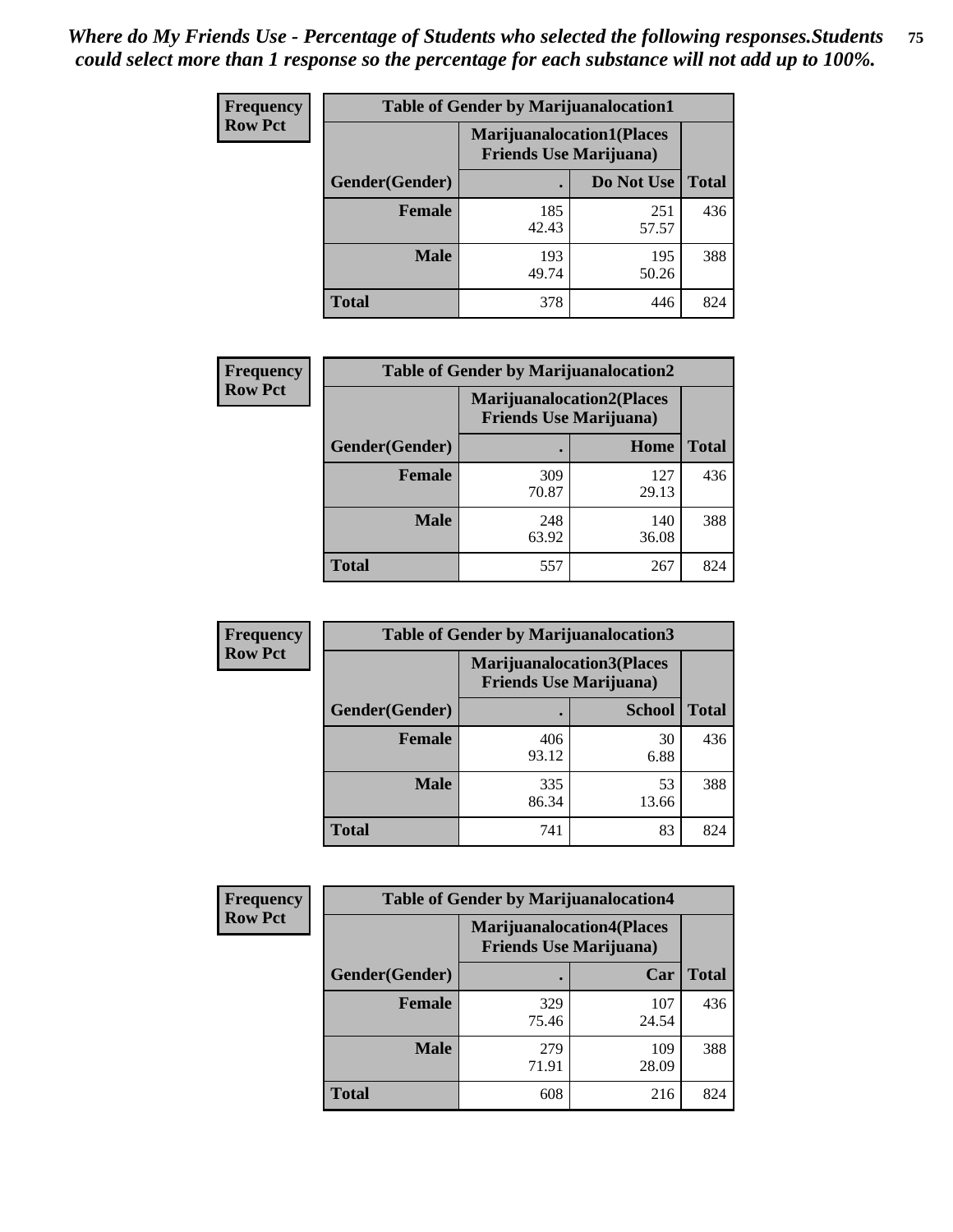| <b>Frequency</b> | <b>Table of Gender by Marijuanalocation5</b> |                                                                    |                                 |              |
|------------------|----------------------------------------------|--------------------------------------------------------------------|---------------------------------|--------------|
| <b>Row Pct</b>   |                                              | <b>Marijuanalocation5(Places</b><br><b>Friends Use Marijuana</b> ) |                                 |              |
|                  | Gender(Gender)                               |                                                                    | <b>Friend's</b><br><b>House</b> | <b>Total</b> |
|                  | <b>Female</b>                                | 265<br>60.78                                                       | 171<br>39.22                    | 436          |
|                  | <b>Male</b>                                  | 241<br>62.11                                                       | 147<br>37.89                    | 388          |
|                  | <b>Total</b>                                 | 506                                                                | 318                             | 824          |

| <b>Frequency</b> | <b>Table of Gender by Marijuanalocation6</b> |                                                                    |              |              |
|------------------|----------------------------------------------|--------------------------------------------------------------------|--------------|--------------|
| <b>Row Pct</b>   |                                              | <b>Marijuanalocation6(Places</b><br><b>Friends Use Marijuana</b> ) |              |              |
|                  | Gender(Gender)                               |                                                                    | <b>Other</b> | <b>Total</b> |
|                  | <b>Female</b>                                | 330<br>75.69                                                       | 106<br>24.31 | 436          |
|                  | Male                                         | 259<br>66.75                                                       | 129<br>33.25 | 388          |
|                  | <b>Total</b>                                 | 589                                                                | 235          | 824          |

| <b>Frequency</b> | <b>Table of Gender by Otherdruglocation1</b> |              |                                                                                |              |
|------------------|----------------------------------------------|--------------|--------------------------------------------------------------------------------|--------------|
| <b>Row Pct</b>   |                                              |              | <b>Otherdruglocation1(Places</b><br><b>Friends Use Other Illegal</b><br>Drugs) |              |
|                  | Gender(Gender)                               |              | Do Not Use                                                                     | <b>Total</b> |
|                  | Female                                       | 120<br>27.52 | 316<br>72.48                                                                   | 436          |
|                  | <b>Male</b>                                  | 111<br>28.61 | 277<br>71.39                                                                   | 388          |
|                  | <b>Total</b>                                 | 231          | 593                                                                            | 824          |

| <b>Frequency</b> | <b>Table of Gender by Otherdruglocation2</b> |                                            |                                   |              |
|------------------|----------------------------------------------|--------------------------------------------|-----------------------------------|--------------|
| <b>Row Pct</b>   |                                              | <b>Friends Use Other Illegal</b><br>Drugs) | <b>Otherdruglocation2(Places)</b> |              |
|                  | Gender(Gender)                               |                                            | Home                              | <b>Total</b> |
|                  | Female                                       | 352<br>80.73                               | 84<br>19.27                       | 436          |
|                  | <b>Male</b>                                  | 307<br>79.12                               | 81<br>20.88                       | 388          |
|                  | <b>Total</b>                                 | 659                                        | 165                               | 824          |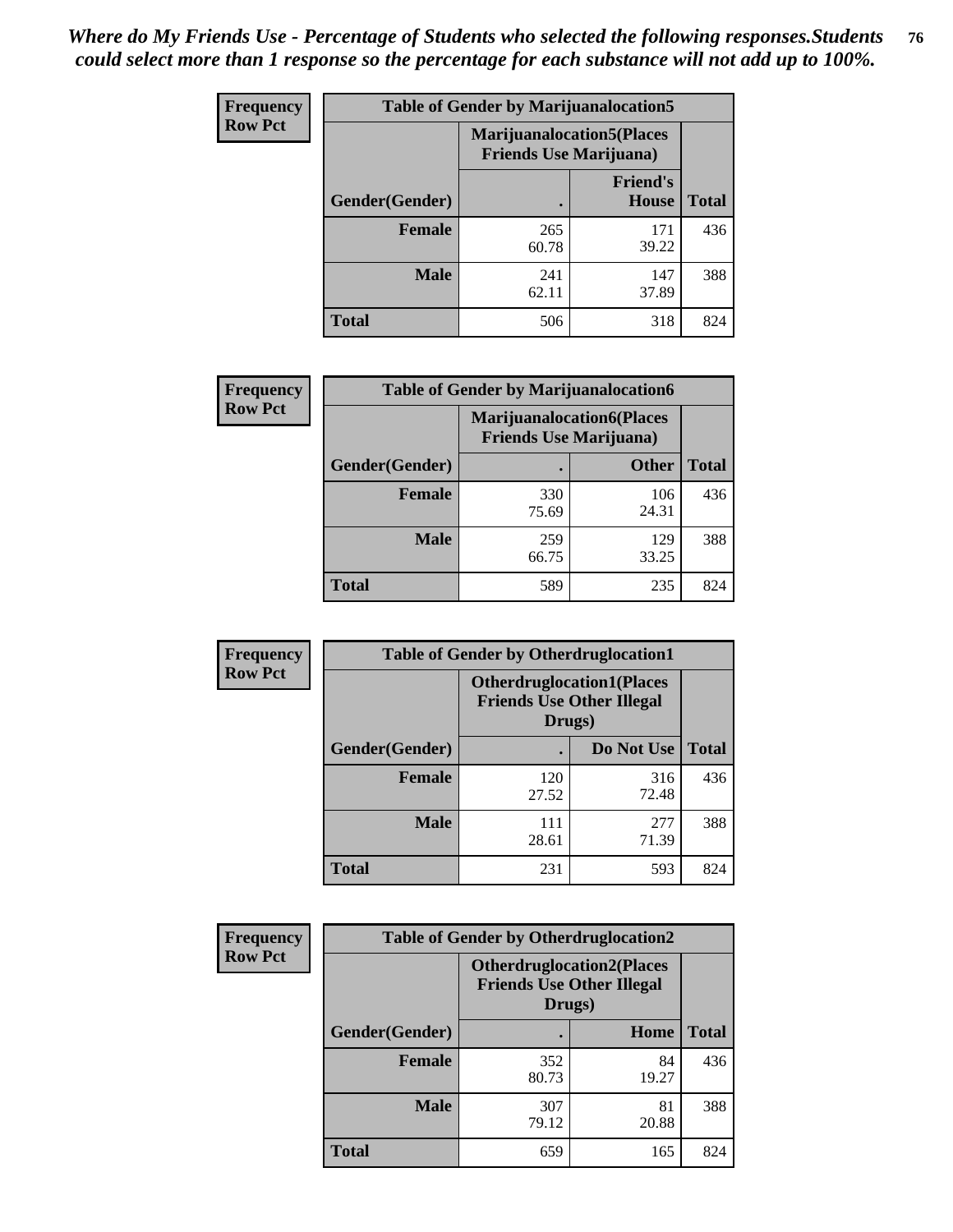| Frequency      | <b>Table of Gender by Otherdruglocation3</b> |                                                                                |               |              |
|----------------|----------------------------------------------|--------------------------------------------------------------------------------|---------------|--------------|
| <b>Row Pct</b> |                                              | <b>Otherdruglocation3(Places</b><br><b>Friends Use Other Illegal</b><br>Drugs) |               |              |
|                | Gender(Gender)                               |                                                                                | <b>School</b> | <b>Total</b> |
|                | <b>Female</b>                                | 409<br>93.81                                                                   | 27<br>6.19    | 436          |
|                | <b>Male</b>                                  | 333<br>85.82                                                                   | 55<br>14.18   | 388          |
|                | <b>Total</b>                                 | 742                                                                            | 82            | 824          |

| Frequency      | <b>Table of Gender by Otherdruglocation4</b> |                                            |                                  |              |
|----------------|----------------------------------------------|--------------------------------------------|----------------------------------|--------------|
| <b>Row Pct</b> |                                              | <b>Friends Use Other Illegal</b><br>Drugs) | <b>Otherdruglocation4(Places</b> |              |
|                | Gender(Gender)                               |                                            | Car                              | <b>Total</b> |
|                | <b>Female</b>                                | 365<br>83.72                               | 71<br>16.28                      | 436          |
|                | <b>Male</b>                                  | 324<br>83.51                               | 64<br>16.49                      | 388          |
|                | <b>Total</b>                                 | 689                                        | 135                              | 824          |

| Frequency      | <b>Table of Gender by Otherdruglocation5</b> |                                            |                                  |              |
|----------------|----------------------------------------------|--------------------------------------------|----------------------------------|--------------|
| <b>Row Pct</b> |                                              | <b>Friends Use Other Illegal</b><br>Drugs) | <b>Otherdruglocation5(Places</b> |              |
|                | Gender(Gender)                               |                                            | <b>Friend's</b><br><b>House</b>  | <b>Total</b> |
|                | <b>Female</b>                                | 333<br>76.38                               | 103<br>23.62                     | 436          |
|                | <b>Male</b>                                  | 307<br>79.12                               | 81<br>20.88                      | 388          |
|                | <b>Total</b>                                 | 640                                        | 184                              | 824          |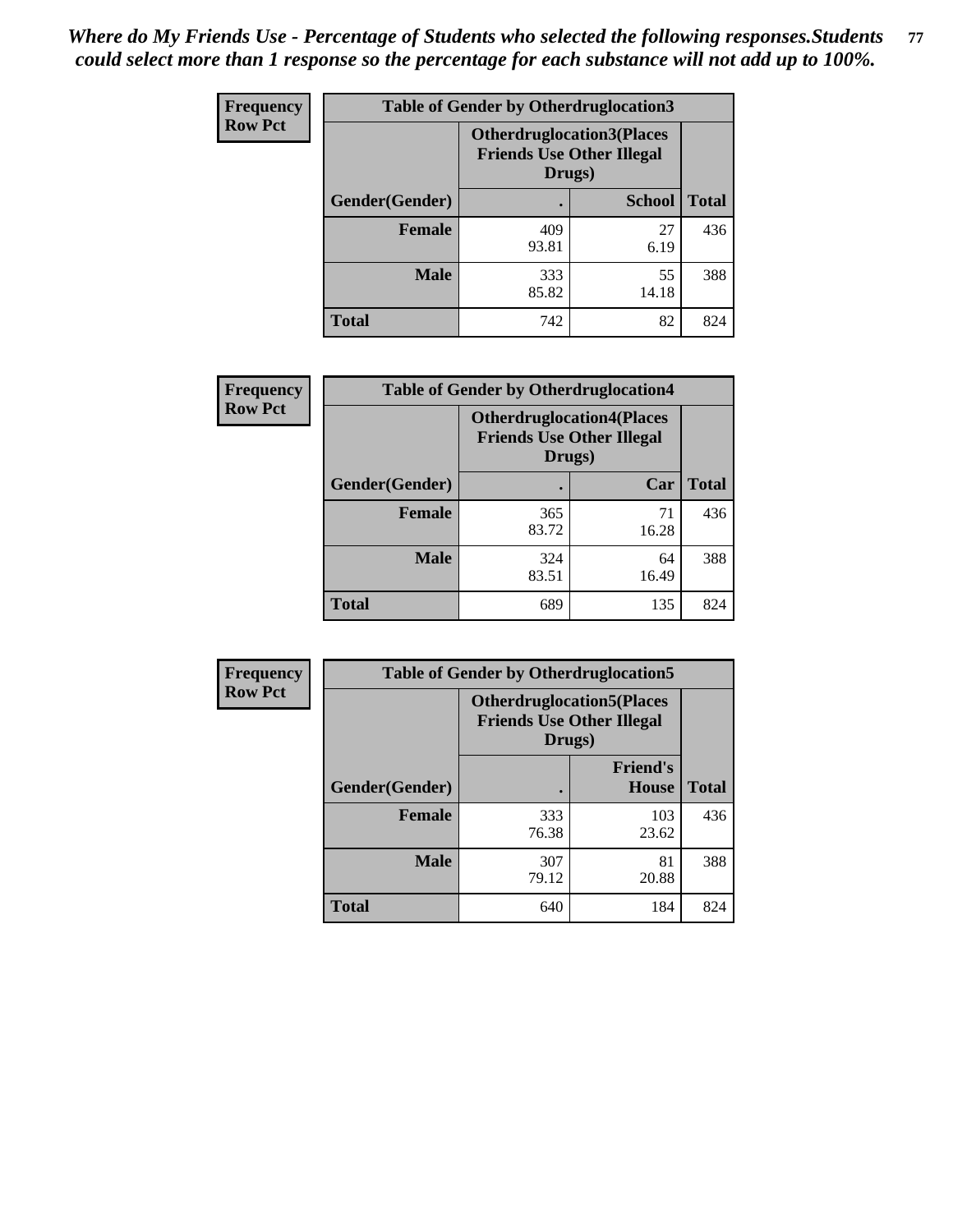| Frequency      | <b>Table of Gender by Otherdruglocation6</b> |                                            |                                  |              |
|----------------|----------------------------------------------|--------------------------------------------|----------------------------------|--------------|
| <b>Row Pct</b> |                                              | <b>Friends Use Other Illegal</b><br>Drugs) | <b>Otherdruglocation6(Places</b> |              |
|                | Gender(Gender)                               |                                            | <b>Other</b>                     | <b>Total</b> |
|                | <b>Female</b>                                | 358<br>82.11                               | 78<br>17.89                      | 436          |
|                | <b>Male</b>                                  | 299<br>77.06                               | 89<br>22.94                      | 388          |
|                | <b>Total</b>                                 | 657                                        | 167                              | 824          |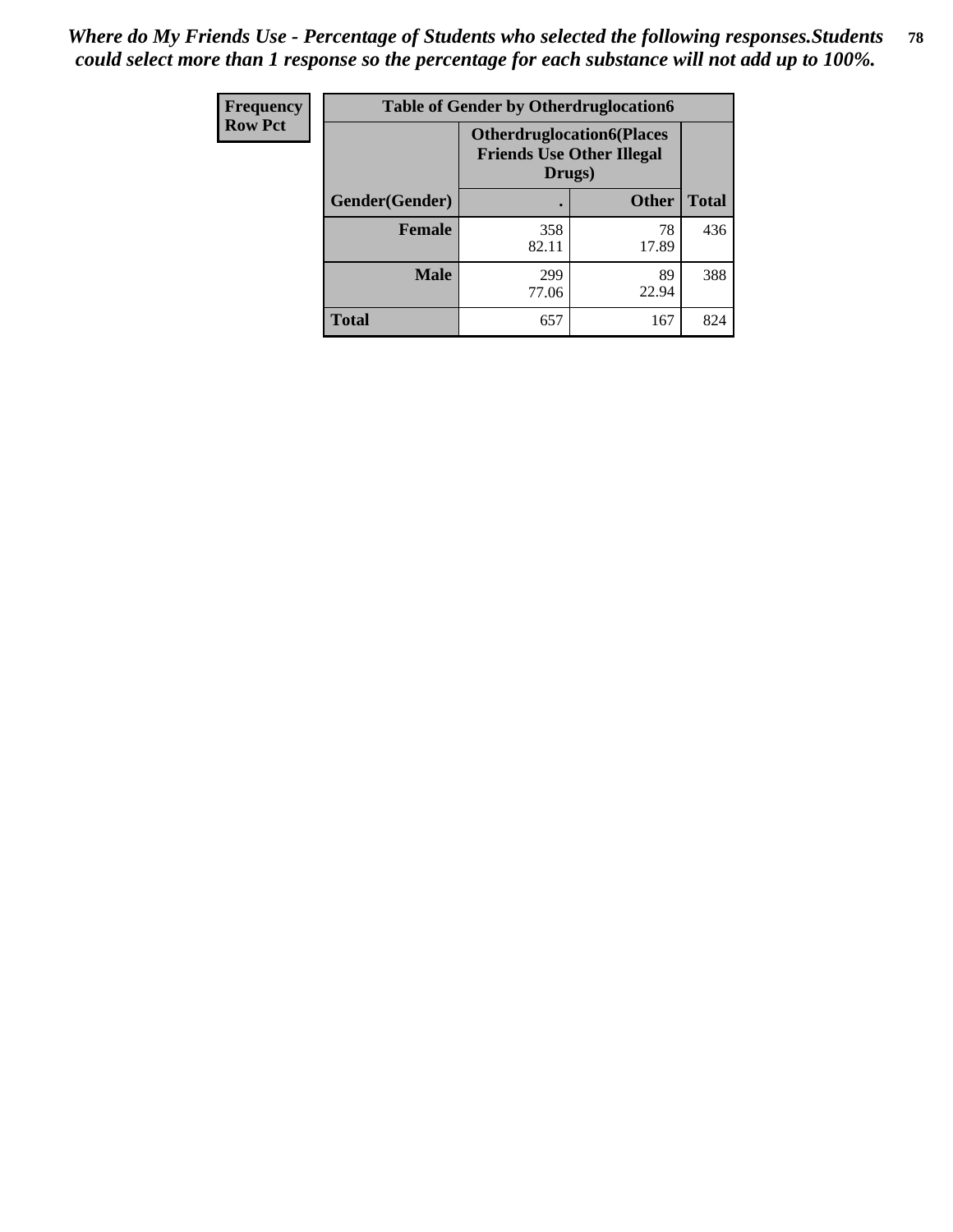| <b>Frequency</b> | <b>Table of Gender by Alcoholtime1</b> |                                                          |                      |              |
|------------------|----------------------------------------|----------------------------------------------------------|----------------------|--------------|
| <b>Row Pct</b>   |                                        | <b>Alcoholtime1(Times</b><br><b>Friends Use Alcohol)</b> |                      |              |
|                  | Gender(Gender)                         | $\bullet$                                                | Do Not<br><b>Use</b> | <b>Total</b> |
|                  | <b>Female</b>                          | 331<br>75.92                                             | 105<br>24.08         | 436          |
|                  | <b>Male</b>                            | 300<br>77.32                                             | 88<br>22.68          | 388          |
|                  | <b>Total</b>                           | 631                                                      | 193                  | 824          |

| Frequency      | <b>Table of Gender by Alcoholtime2</b> |                                                          |                            |              |
|----------------|----------------------------------------|----------------------------------------------------------|----------------------------|--------------|
| <b>Row Pct</b> |                                        | <b>Alcoholtime2(Times</b><br><b>Friends Use Alcohol)</b> |                            |              |
|                | Gender(Gender)                         |                                                          | <b>On Way</b><br>to School | <b>Total</b> |
|                | <b>Female</b>                          | 409<br>93.81                                             | 27<br>6.19                 | 436          |
|                | <b>Male</b>                            | 343<br>88.40                                             | 45<br>11.60                | 388          |
|                | <b>Total</b>                           | 752                                                      | 72                         | 824          |

| <b>Frequency</b> | <b>Table of Gender by Alcoholtime3</b> |                                                          |                                |              |
|------------------|----------------------------------------|----------------------------------------------------------|--------------------------------|--------------|
| <b>Row Pct</b>   |                                        | <b>Alcoholtime3(Times</b><br><b>Friends Use Alcohol)</b> |                                |              |
|                  | Gender(Gender)                         |                                                          | <b>During</b><br><b>School</b> | <b>Total</b> |
|                  | Female                                 | 419<br>96.10                                             | 17<br>3.90                     | 436          |
|                  | <b>Male</b>                            | 341<br>87.89                                             | 47<br>12.11                    | 388          |
|                  | <b>Total</b>                           | 760                                                      | 64                             | 824          |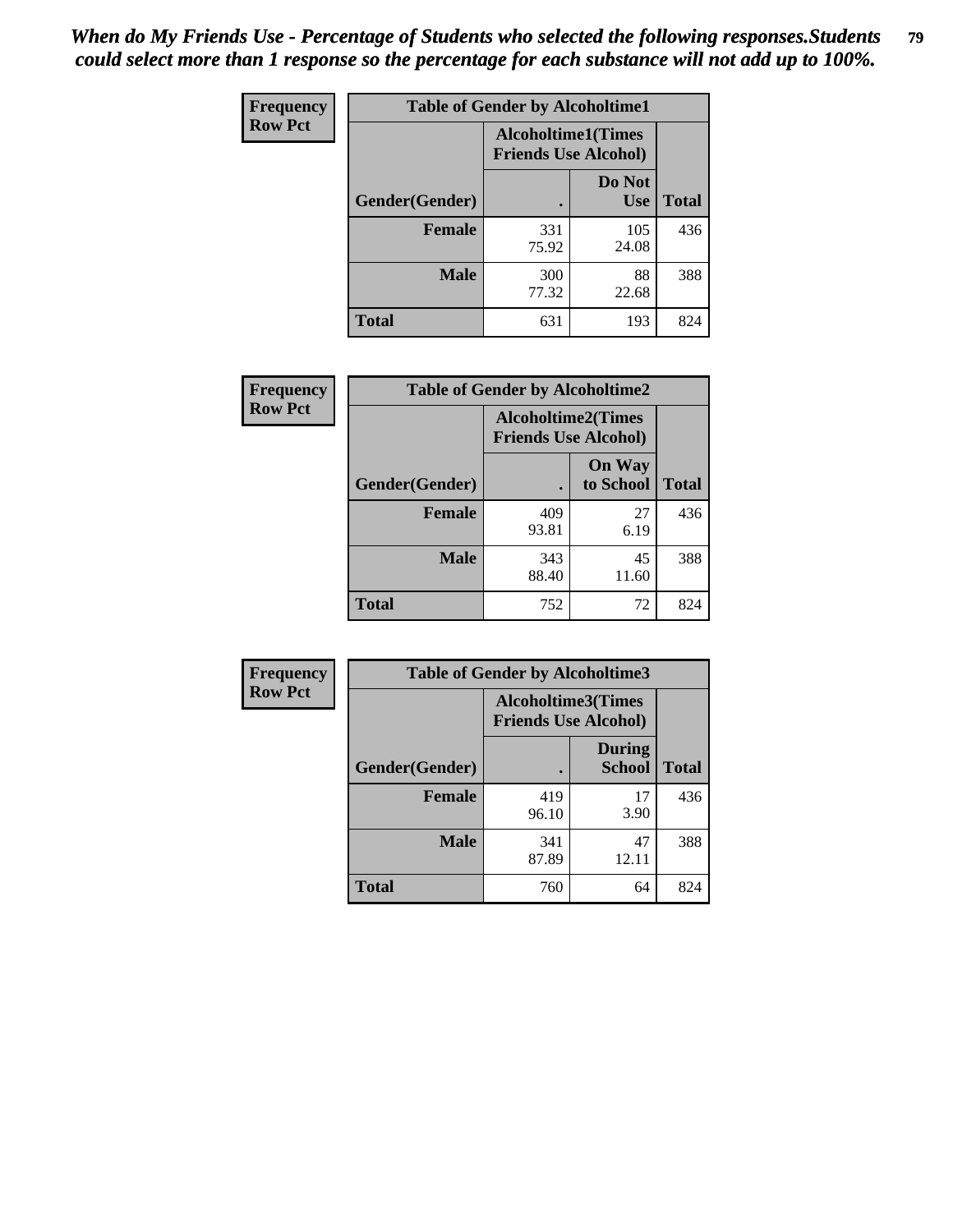*When do My Friends Use - Percentage of Students who selected the following responses.Students could select more than 1 response so the percentage for each substance will not add up to 100%.* **80**

| <b>Frequency</b> | <b>Table of Gender by Alcoholtime4</b> |                                                          |                                                |              |
|------------------|----------------------------------------|----------------------------------------------------------|------------------------------------------------|--------------|
| <b>Row Pct</b>   |                                        | <b>Alcoholtime4(Times</b><br><b>Friends Use Alcohol)</b> |                                                |              |
|                  | Gender(Gender)                         |                                                          | <b>On Way</b><br>Home<br>From<br><b>School</b> | <b>Total</b> |
|                  | <b>Female</b>                          | 396<br>90.83                                             | 40<br>9.17                                     | 436          |
|                  | <b>Male</b>                            | 339<br>87.37                                             | 49<br>12.63                                    | 388          |
|                  | <b>Total</b>                           | 735                                                      | 89                                             | 824          |

| <b>Frequency</b> | <b>Table of Gender by Alcoholtime5</b> |                                                           |              |              |  |
|------------------|----------------------------------------|-----------------------------------------------------------|--------------|--------------|--|
| <b>Row Pct</b>   |                                        | <b>Alcoholtime5</b> (Times<br><b>Friends Use Alcohol)</b> |              |              |  |
|                  | Gender(Gender)                         |                                                           | Weeknights   | <b>Total</b> |  |
|                  | <b>Female</b>                          | 330<br>75.69                                              | 106<br>24.31 | 436          |  |
|                  | <b>Male</b>                            | 268<br>69.07                                              | 120<br>30.93 | 388          |  |
|                  | <b>Total</b>                           | 598                                                       | 226          | 824          |  |

| <b>Frequency</b> | <b>Table of Gender by Alcoholtime6</b> |             |                                                          |              |  |
|------------------|----------------------------------------|-------------|----------------------------------------------------------|--------------|--|
| <b>Row Pct</b>   |                                        |             | <b>Alcoholtime6(Times</b><br><b>Friends Use Alcohol)</b> |              |  |
|                  | Gender(Gender)                         |             | Weekends                                                 | <b>Total</b> |  |
|                  | Female                                 | 92<br>21.10 | 344<br>78.90                                             | 436          |  |
|                  | <b>Male</b>                            | 87<br>22.42 | 301<br>77.58                                             | 388          |  |
|                  | <b>Total</b>                           | 179         | 645                                                      | 824          |  |

| Frequency      | <b>Table of Gender by Tobaccotime1</b> |                                                          |                      |              |
|----------------|----------------------------------------|----------------------------------------------------------|----------------------|--------------|
| <b>Row Pct</b> |                                        | <b>Tobaccotime1(Times</b><br><b>Friends Use Tobacco)</b> |                      |              |
|                | Gender(Gender)                         |                                                          | Do Not<br><b>Use</b> | <b>Total</b> |
|                | <b>Female</b>                          | 244<br>55.96                                             | 192<br>44.04         | 436          |
|                | <b>Male</b>                            | 282<br>72.68                                             | 106<br>27.32         | 388          |
|                | <b>Total</b>                           | 526                                                      | 298                  | 824          |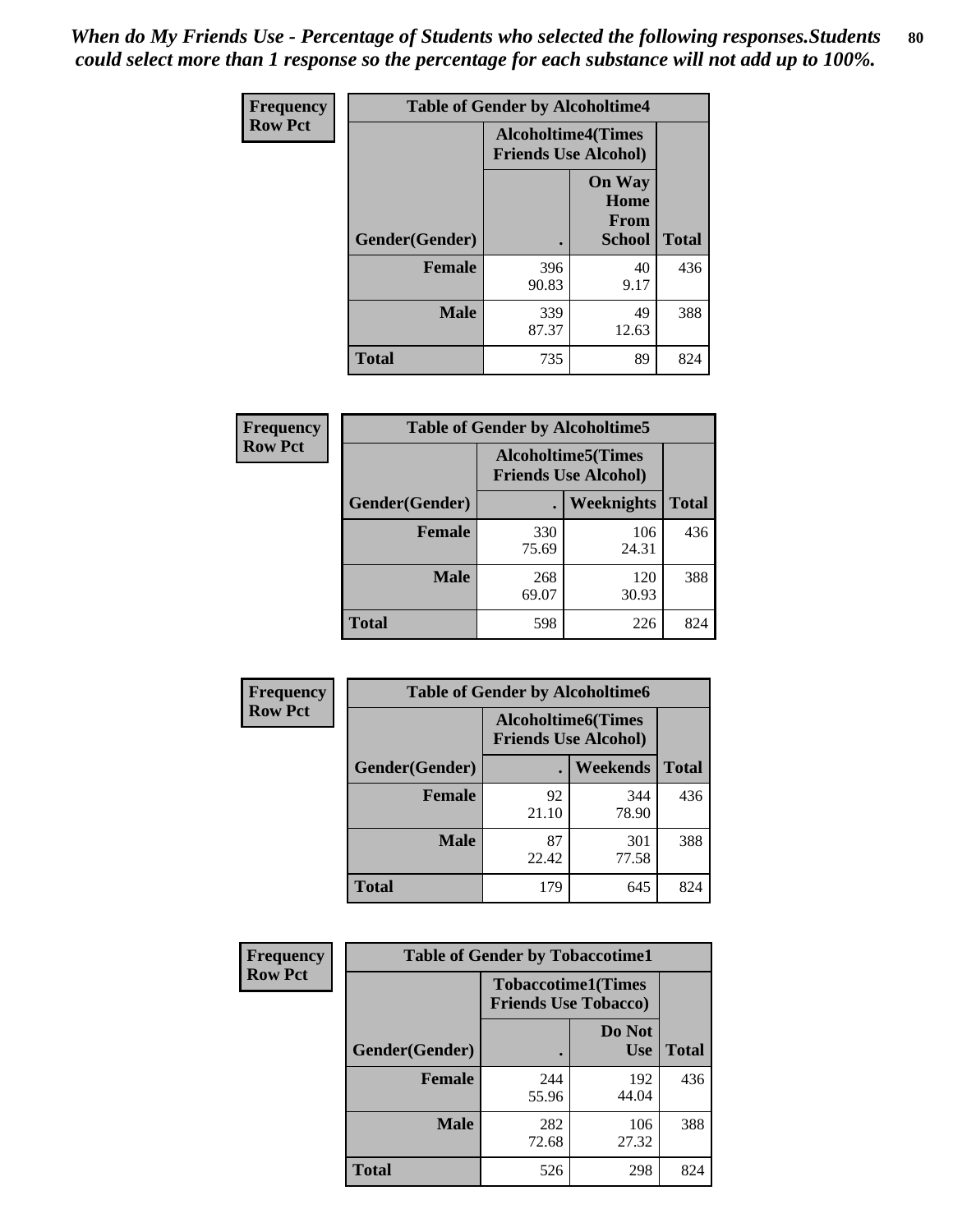*When do My Friends Use - Percentage of Students who selected the following responses.Students could select more than 1 response so the percentage for each substance will not add up to 100%.* **81**

| Frequency      | <b>Table of Gender by Tobaccotime2</b> |                                                          |                            |              |
|----------------|----------------------------------------|----------------------------------------------------------|----------------------------|--------------|
| <b>Row Pct</b> |                                        | <b>Tobaccotime2(Times</b><br><b>Friends Use Tobacco)</b> |                            |              |
|                | Gender(Gender)                         | $\bullet$                                                | <b>On Way</b><br>to School | <b>Total</b> |
|                | <b>Female</b>                          | 282<br>64.68                                             | 154<br>35.32               | 436          |
|                | <b>Male</b>                            | 200<br>51.55                                             | 188<br>48.45               | 388          |
|                | <b>Total</b>                           | 482                                                      | 342                        | 824          |

| Frequency      | <b>Table of Gender by Tobaccotime3</b> |                             |                                |              |
|----------------|----------------------------------------|-----------------------------|--------------------------------|--------------|
| <b>Row Pct</b> |                                        | <b>Friends Use Tobacco)</b> | <b>Tobaccotime3(Times</b>      |              |
|                | Gender(Gender)                         |                             | <b>During</b><br><b>School</b> | <b>Total</b> |
|                | <b>Female</b>                          | 355<br>81.42                | 81<br>18.58                    | 436          |
|                | <b>Male</b>                            | 232<br>59.79                | 156<br>40.21                   | 388          |
|                | <b>Total</b>                           | 587                         | 237                            | 824          |

| Frequency      | <b>Table of Gender by Tobaccotime4</b> |                                                          |                                         |              |
|----------------|----------------------------------------|----------------------------------------------------------|-----------------------------------------|--------------|
| <b>Row Pct</b> |                                        | <b>Tobaccotime4(Times</b><br><b>Friends Use Tobacco)</b> |                                         |              |
|                | Gender(Gender)                         |                                                          | <b>On Way</b><br>Home<br>From<br>School | <b>Total</b> |
|                | <b>Female</b>                          | 396<br>90.83                                             | 40<br>9.17                              | 436          |
|                | <b>Male</b>                            | 339<br>87.37                                             | 49<br>12.63                             | 388          |
|                | <b>Total</b>                           | 735                                                      | 89                                      | 824          |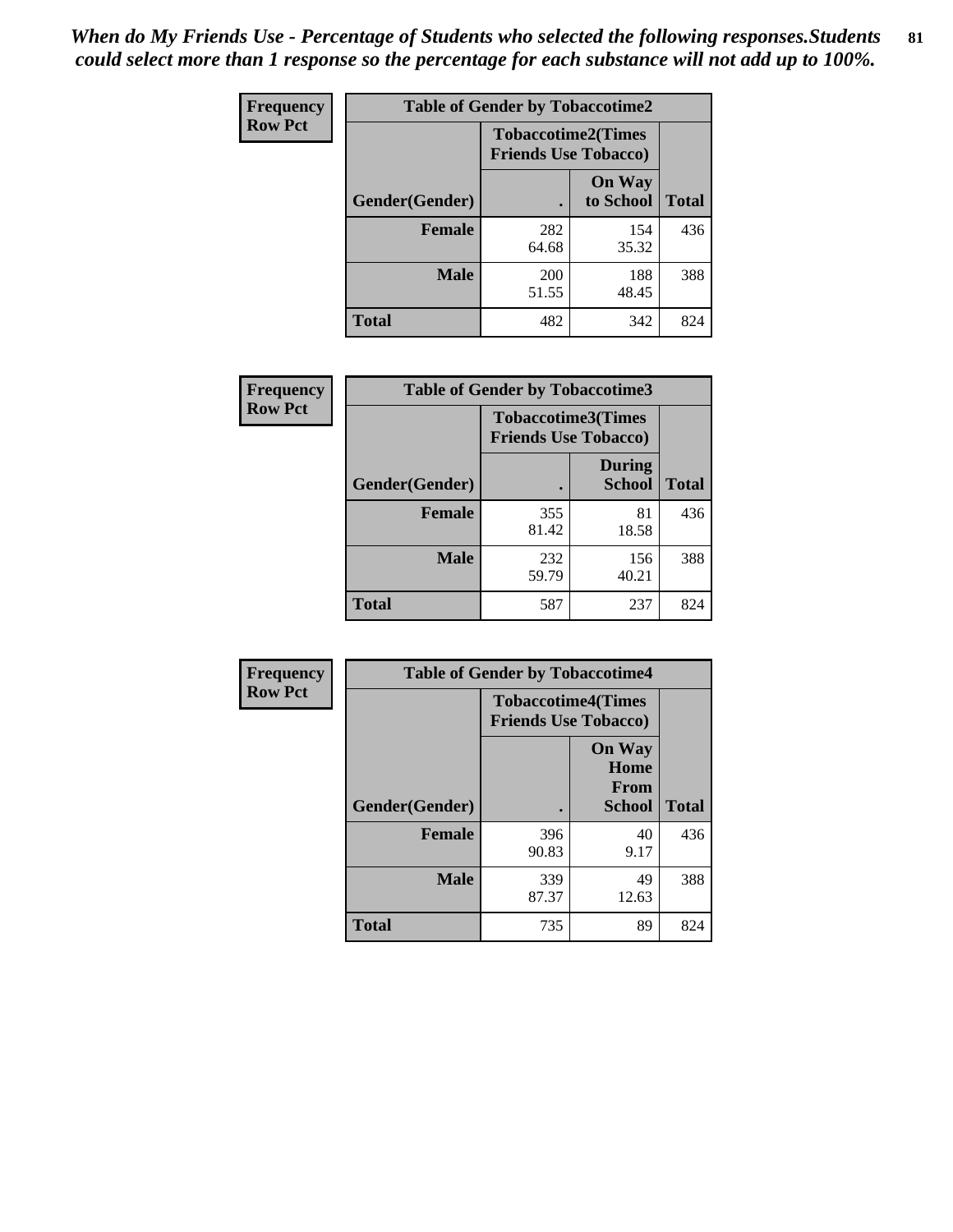| <b>Frequency</b> | <b>Table of Gender by Tobaccotime5</b> |                                                          |                   |              |  |
|------------------|----------------------------------------|----------------------------------------------------------|-------------------|--------------|--|
| <b>Row Pct</b>   |                                        | <b>Tobaccotime5(Times</b><br><b>Friends Use Tobacco)</b> |                   |              |  |
|                  | Gender(Gender)                         |                                                          | <b>Weeknights</b> | <b>Total</b> |  |
|                  | <b>Female</b>                          | 241<br>55.28                                             | 195<br>44.72      | 436          |  |
|                  | <b>Male</b>                            | 162<br>41.75                                             | 226<br>58.25      | 388          |  |
|                  | Total                                  | 403                                                      | 421               | 824          |  |

| <b>Frequency</b> | <b>Table of Gender by Tobaccotime6</b> |                             |                           |              |  |
|------------------|----------------------------------------|-----------------------------|---------------------------|--------------|--|
| <b>Row Pct</b>   |                                        | <b>Friends Use Tobacco)</b> | <b>Tobaccotime6(Times</b> |              |  |
|                  | Gender(Gender)                         |                             | Weekends                  | <b>Total</b> |  |
|                  | Female                                 | 207<br>47.48                | 229<br>52.52              | 436          |  |
|                  | <b>Male</b>                            | 128<br>32.99                | 260<br>67.01              | 388          |  |
|                  | <b>Total</b>                           | 335                         | 489                       | 824          |  |

| Frequency      | <b>Table of Gender by Marijuanatime1</b>                      |              |              |              |
|----------------|---------------------------------------------------------------|--------------|--------------|--------------|
| <b>Row Pct</b> | <b>Marijuanatime1(Times</b><br><b>Friends Use Marijuana</b> ) |              |              |              |
|                | Gender(Gender)                                                |              | Do Not Use   | <b>Total</b> |
|                | <b>Female</b>                                                 | 182<br>41.74 | 254<br>58.26 | 436          |
|                | <b>Male</b>                                                   | 192<br>49.48 | 196<br>50.52 | 388          |
|                | <b>Total</b>                                                  | 374          | 450          | 824          |

| <b>Frequency</b> | <b>Table of Gender by Marijuanatime2</b> |                                                               |                            |              |
|------------------|------------------------------------------|---------------------------------------------------------------|----------------------------|--------------|
| <b>Row Pct</b>   |                                          | <b>Marijuanatime2(Times</b><br><b>Friends Use Marijuana</b> ) |                            |              |
|                  | Gender(Gender)                           |                                                               | On Way to<br><b>School</b> | <b>Total</b> |
|                  | Female                                   | 389<br>89.22                                                  | 47<br>10.78                | 436          |
|                  | <b>Male</b>                              | 322<br>82.99                                                  | 66<br>17.01                | 388          |
|                  | <b>Total</b>                             | 711                                                           | 113                        | 824          |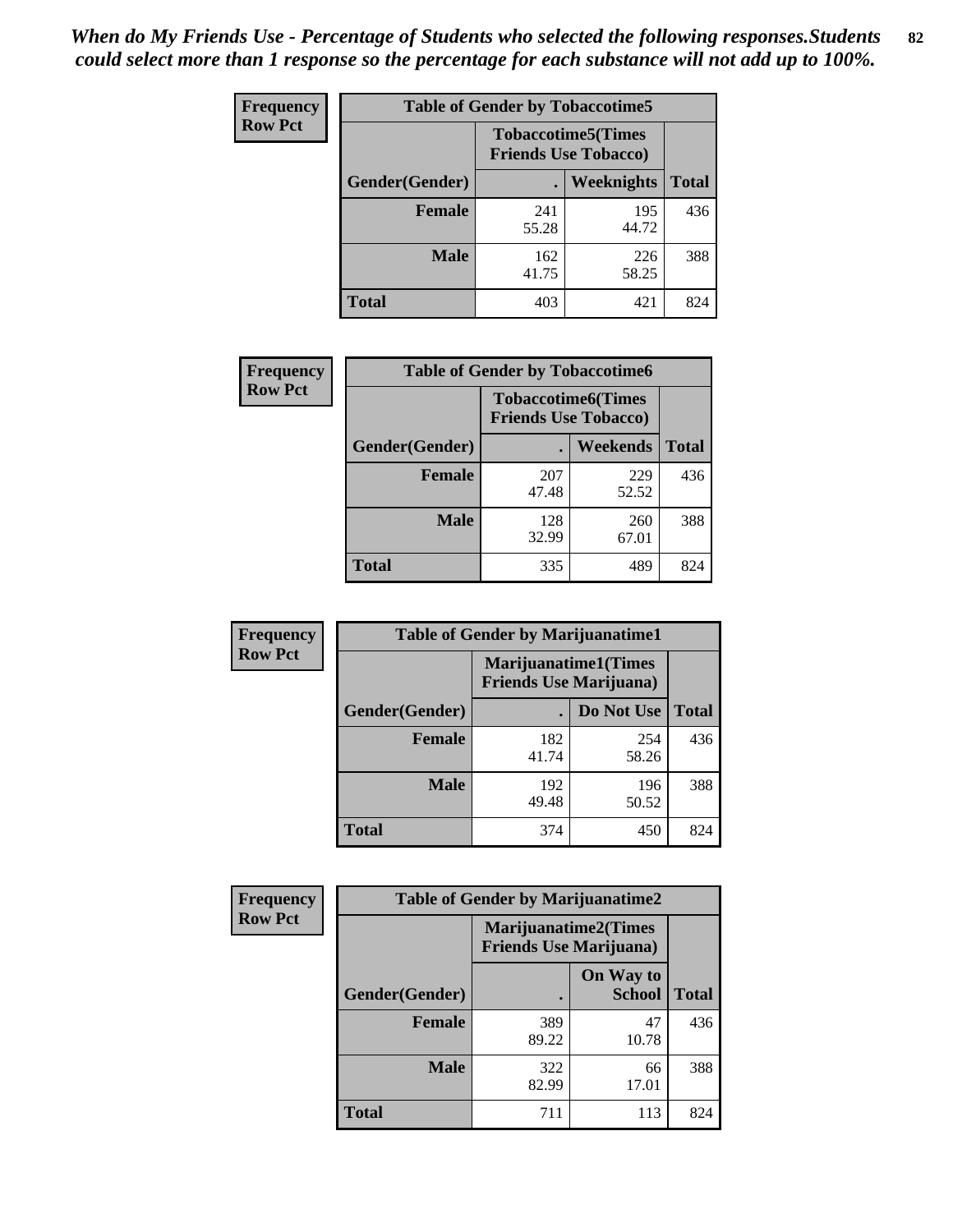*When do My Friends Use - Percentage of Students who selected the following responses.Students could select more than 1 response so the percentage for each substance will not add up to 100%.* **83**

| <b>Frequency</b> | Table of Gender by Marijuanatime3 |                                                        |                                |              |
|------------------|-----------------------------------|--------------------------------------------------------|--------------------------------|--------------|
| <b>Row Pct</b>   |                                   | Marijuanatime3(Times<br><b>Friends Use Marijuana</b> ) |                                |              |
|                  | Gender(Gender)                    |                                                        | <b>During</b><br><b>School</b> | <b>Total</b> |
|                  | <b>Female</b>                     | 411<br>94.27                                           | 25<br>5.73                     | 436          |
|                  | <b>Male</b>                       | 345<br>88.92                                           | 43<br>11.08                    | 388          |
|                  | <b>Total</b>                      | 756                                                    | 68                             | 824          |

| Frequency      | <b>Table of Gender by Marijuanatime4</b> |                                |                                                       |              |
|----------------|------------------------------------------|--------------------------------|-------------------------------------------------------|--------------|
| <b>Row Pct</b> |                                          | <b>Friends Use Marijuana</b> ) | <b>Marijuanatime4</b> (Times                          |              |
|                | Gender(Gender)                           |                                | <b>On Way</b><br>Home<br><b>From</b><br><b>School</b> | <b>Total</b> |
|                | <b>Female</b>                            | 381<br>87.39                   | 55<br>12.61                                           | 436          |
|                | <b>Male</b>                              | 314<br>80.93                   | 74<br>19.07                                           | 388          |
|                | <b>Total</b>                             | 695                            | 129                                                   | 824          |

| <b>Frequency</b> | <b>Table of Gender by Marijuanatime5</b> |                                                                |              |              |  |  |
|------------------|------------------------------------------|----------------------------------------------------------------|--------------|--------------|--|--|
| <b>Row Pct</b>   |                                          | <b>Marijuanatime5</b> (Times<br><b>Friends Use Marijuana</b> ) |              |              |  |  |
|                  | Gender(Gender)                           | ٠                                                              | Weeknights   | <b>Total</b> |  |  |
|                  | <b>Female</b>                            | 326<br>74.77                                                   | 110<br>25.23 | 436          |  |  |
|                  | <b>Male</b>                              | 268<br>69.07                                                   | 120<br>30.93 | 388          |  |  |
|                  | <b>Total</b>                             | 594                                                            | 230          | 824          |  |  |

| <b>Frequency</b> | <b>Table of Gender by Marijuanatime6</b> |                                                               |                 |              |  |
|------------------|------------------------------------------|---------------------------------------------------------------|-----------------|--------------|--|
| <b>Row Pct</b>   |                                          | <b>Marijuanatime6(Times</b><br><b>Friends Use Marijuana</b> ) |                 |              |  |
|                  | Gender(Gender)                           |                                                               | <b>Weekends</b> | <b>Total</b> |  |
|                  | <b>Female</b>                            | 242<br>55.50                                                  | 194<br>44.50    | 436          |  |
|                  | <b>Male</b>                              | 198<br>51.03                                                  | 190<br>48.97    | 388          |  |
|                  | <b>Total</b>                             | 440                                                           | 384             | 824          |  |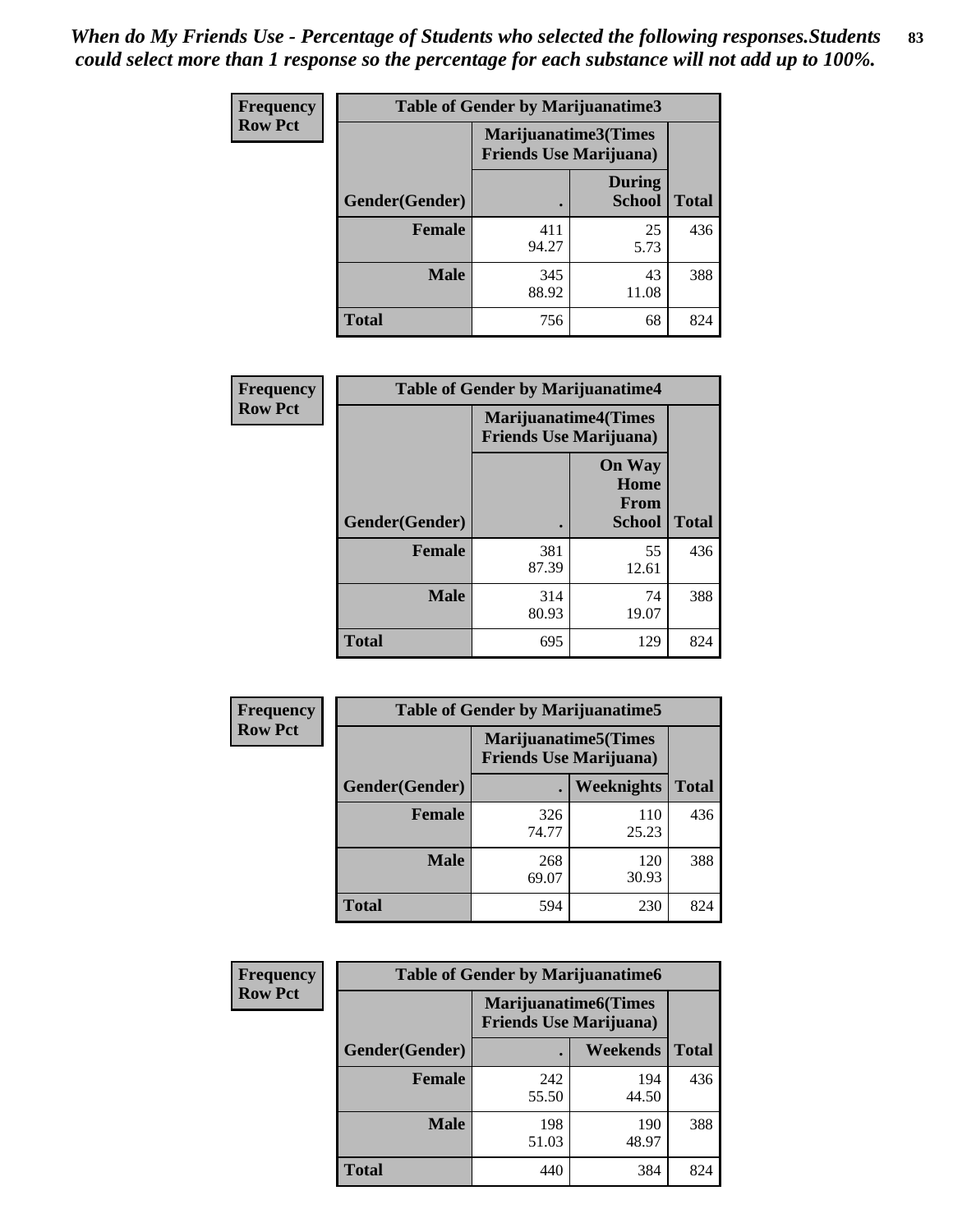*When do My Friends Use - Percentage of Students who selected the following responses.Students could select more than 1 response so the percentage for each substance will not add up to 100%.* **84**

| <b>Frequency</b> | <b>Table of Gender by Otherdrugtime1</b> |                                                                                    |              |              |  |
|------------------|------------------------------------------|------------------------------------------------------------------------------------|--------------|--------------|--|
| <b>Row Pct</b>   |                                          | <b>Otherdrugtime1</b> (Times<br><b>Friends Use Other</b><br><b>Illegal Drugs</b> ) |              |              |  |
|                  | <b>Gender</b> (Gender)                   |                                                                                    | Do Not Use   | <b>Total</b> |  |
|                  | <b>Female</b>                            | 116<br>26.61                                                                       | 320<br>73.39 | 436          |  |
|                  | <b>Male</b>                              | 106<br>27.32                                                                       | 282<br>72.68 | 388          |  |
|                  | <b>Total</b>                             | 222                                                                                | 602          | 824          |  |

| <b>Frequency</b> | <b>Table of Gender by Otherdrugtime2</b> |                                                                                   |                            |              |  |  |
|------------------|------------------------------------------|-----------------------------------------------------------------------------------|----------------------------|--------------|--|--|
| <b>Row Pct</b>   |                                          | <b>Otherdrugtime2(Times</b><br><b>Friends Use Other</b><br><b>Illegal Drugs</b> ) |                            |              |  |  |
|                  | <b>Gender</b> (Gender)                   |                                                                                   | On Way to<br><b>School</b> | <b>Total</b> |  |  |
|                  | <b>Female</b>                            | 408<br>93.58                                                                      | 28<br>6.42                 | 436          |  |  |
|                  | <b>Male</b>                              | 344<br>88.66                                                                      | 44<br>11.34                | 388          |  |  |
|                  | <b>Total</b>                             | 752                                                                               | 72                         | 824          |  |  |

| Frequency      |                | <b>Table of Gender by Otherdrugtime3</b>                                          |                                |              |  |
|----------------|----------------|-----------------------------------------------------------------------------------|--------------------------------|--------------|--|
| <b>Row Pct</b> |                | <b>Otherdrugtime3(Times</b><br><b>Friends Use Other</b><br><b>Illegal Drugs</b> ) |                                |              |  |
|                | Gender(Gender) |                                                                                   | <b>During</b><br><b>School</b> | <b>Total</b> |  |
|                | <b>Female</b>  | 413<br>94.72                                                                      | 23<br>5.28                     | 436          |  |
|                | <b>Male</b>    | 350<br>90.21                                                                      | 38<br>9.79                     | 388          |  |
|                | <b>Total</b>   | 763                                                                               | 61                             | 824          |  |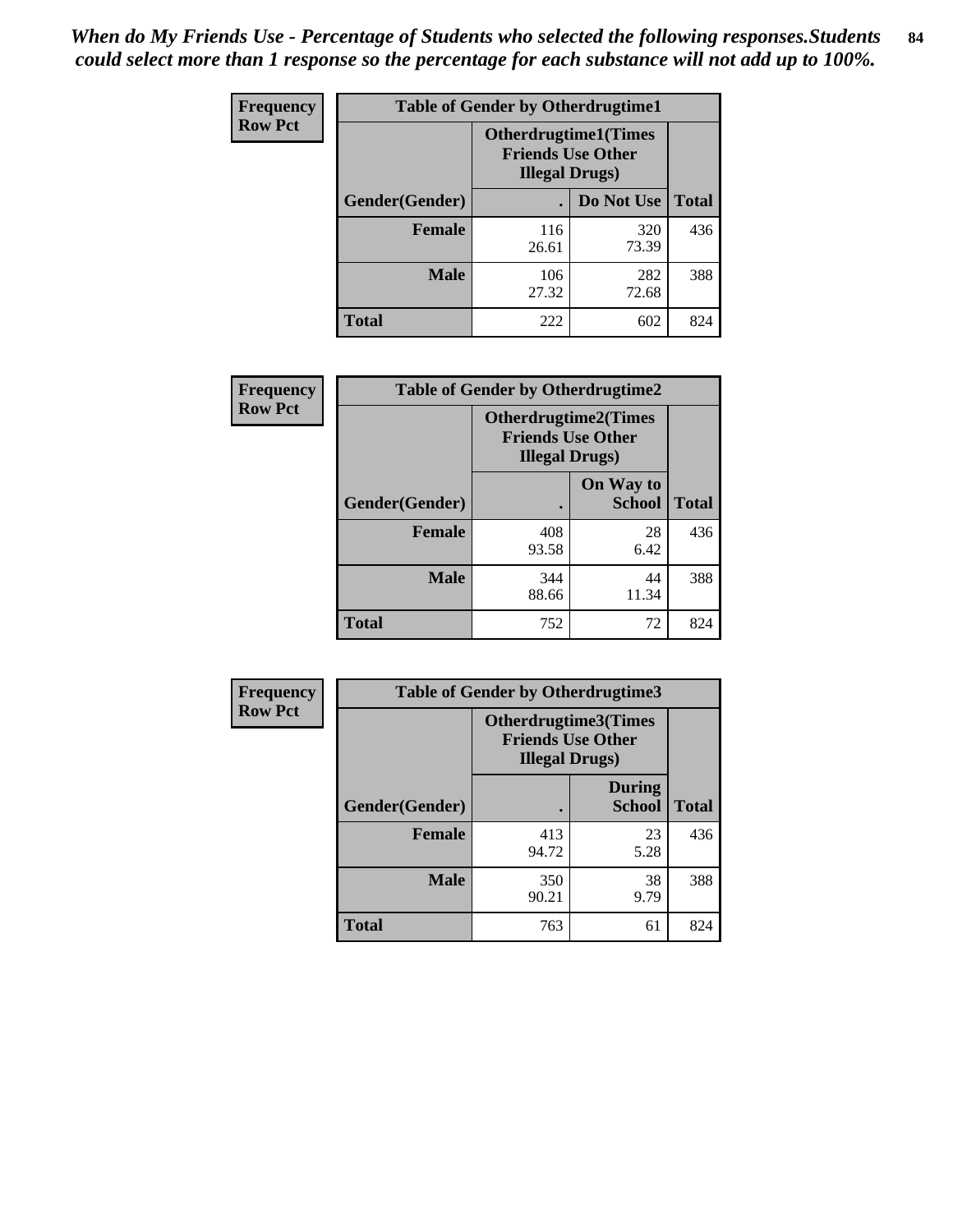*When do My Friends Use - Percentage of Students who selected the following responses.Students could select more than 1 response so the percentage for each substance will not add up to 100%.* **85**

| <b>Frequency</b> | <b>Table of Gender by Otherdrugtime4</b> |                                                                                   |                                                       |              |  |  |
|------------------|------------------------------------------|-----------------------------------------------------------------------------------|-------------------------------------------------------|--------------|--|--|
| <b>Row Pct</b>   |                                          | <b>Otherdrugtime4(Times</b><br><b>Friends Use Other</b><br><b>Illegal Drugs</b> ) |                                                       |              |  |  |
|                  | <b>Gender</b> (Gender)                   |                                                                                   | <b>On Way</b><br>Home<br><b>From</b><br><b>School</b> | <b>Total</b> |  |  |
|                  | <b>Female</b>                            | 405<br>92.89                                                                      | 31<br>7.11                                            | 436          |  |  |
|                  | <b>Male</b>                              | 350<br>90.21                                                                      | 38<br>9.79                                            | 388          |  |  |
|                  | <b>Total</b>                             | 755                                                                               | 69                                                    | 824          |  |  |

| Frequency      | <b>Table of Gender by Otherdrugtime5</b> |                                                                                    |             |              |  |
|----------------|------------------------------------------|------------------------------------------------------------------------------------|-------------|--------------|--|
| <b>Row Pct</b> |                                          | <b>Otherdrugtime5</b> (Times<br><b>Friends Use Other</b><br><b>Illegal Drugs</b> ) |             |              |  |
|                | Gender(Gender)                           |                                                                                    | Weeknights  | <b>Total</b> |  |
|                | <b>Female</b>                            | 375<br>86.01                                                                       | 61<br>13.99 | 436          |  |
|                | <b>Male</b>                              | 325<br>83.76                                                                       | 63<br>16.24 | 388          |  |
|                | <b>Total</b>                             | 700                                                                                | 124         | 824          |  |

| <b>Frequency</b> | <b>Table of Gender by Otherdrugtime6</b> |                                                                                   |              |              |  |
|------------------|------------------------------------------|-----------------------------------------------------------------------------------|--------------|--------------|--|
| <b>Row Pct</b>   |                                          | <b>Otherdrugtime6(Times</b><br><b>Friends Use Other</b><br><b>Illegal Drugs</b> ) |              |              |  |
|                  | Gender(Gender)                           |                                                                                   | Weekends     | <b>Total</b> |  |
|                  | <b>Female</b>                            | 310<br>71.10                                                                      | 126<br>28.90 | 436          |  |
|                  | Male                                     | 285<br>73.45                                                                      | 103<br>26.55 | 388          |  |
|                  | <b>Total</b>                             | 595                                                                               | 229          | 824          |  |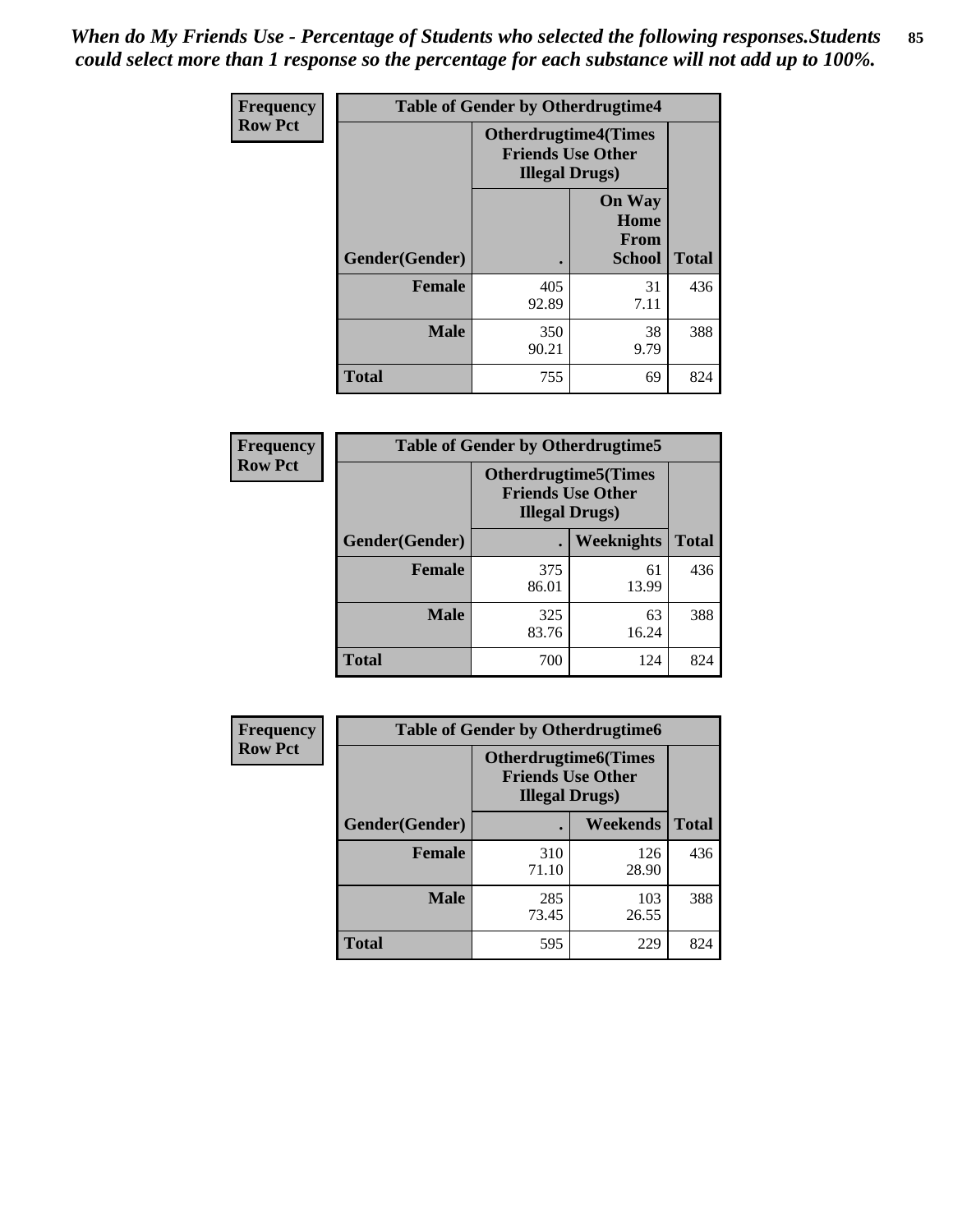# *Other Questions* **86**

| <b>Frequency</b> | <b>Table of Gender by Educationalcohol</b> |                                                                                                                                       |                |              |  |
|------------------|--------------------------------------------|---------------------------------------------------------------------------------------------------------------------------------------|----------------|--------------|--|
| <b>Row Pct</b>   |                                            | <b>Educationalcohol</b> (I<br>have been taught<br>about alcohol,<br>tobacco,<br>and other drugs<br>within the last year<br>at school) |                |              |  |
|                  | Gender(Gender)                             | <b>Yes</b>                                                                                                                            | N <sub>0</sub> | <b>Total</b> |  |
|                  | <b>Female</b>                              | 299<br>68.58                                                                                                                          | 137<br>31.42   | 436          |  |
|                  | <b>Male</b>                                | 271<br>69.85                                                                                                                          | 117<br>30.15   | 388          |  |
|                  | <b>Total</b>                               | 570                                                                                                                                   | 254            | 824          |  |

| Frequency      | <b>Table of Gender by Rodedrinking</b> |                                                                                                                     |                |              |  |
|----------------|----------------------------------------|---------------------------------------------------------------------------------------------------------------------|----------------|--------------|--|
| <b>Row Pct</b> |                                        | Rodedrinking(In<br>the past 30 days I<br>have ridden in a<br>car with a driver<br>who had been<br>drinking alcohol) |                |              |  |
|                | Gender(Gender)                         | Yes                                                                                                                 | N <sub>0</sub> | <b>Total</b> |  |
|                | <b>Female</b>                          | 99<br>22.71                                                                                                         | 337<br>77.29   | 436          |  |
|                | <b>Male</b>                            | 87<br>22.42                                                                                                         | 301<br>77.58   | 388          |  |
|                | <b>Total</b>                           | 186                                                                                                                 | 638            | 824          |  |

| Frequency      | <b>Table of Gender by Drugsschool</b> |                                                                                                                                     |                |              |  |
|----------------|---------------------------------------|-------------------------------------------------------------------------------------------------------------------------------------|----------------|--------------|--|
| <b>Row Pct</b> |                                       | <b>Drugsschool</b> (During<br>the past 12 months,<br>I have been offered,<br>sold,<br>or given illegal drugs<br>on school property) |                |              |  |
|                | Gender(Gender)                        | Yes                                                                                                                                 | N <sub>0</sub> | <b>Total</b> |  |
|                | <b>Female</b>                         | 69<br>15.83                                                                                                                         | 367<br>84.17   | 436          |  |
|                | <b>Male</b>                           | 106<br>27.32                                                                                                                        | 282<br>72.68   | 388          |  |
|                | <b>Total</b>                          | 175                                                                                                                                 | 649            | 824          |  |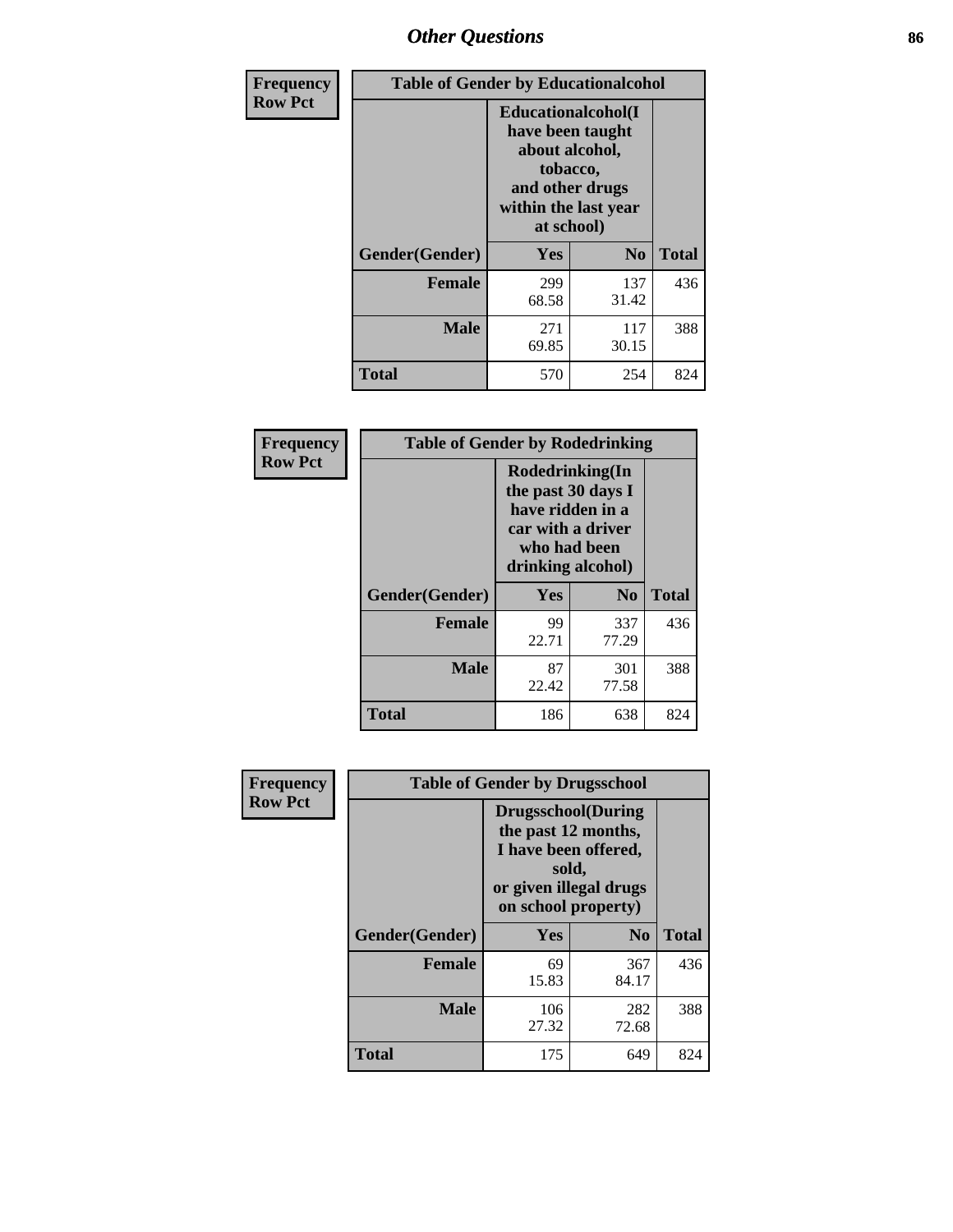## *Other Questions* **87**

**Frequency Row Pct**

| <b>Table of Gender by Bingedrinking</b> |                            |                                                                                                         |                   |                   |                        |                               |                   |              |
|-----------------------------------------|----------------------------|---------------------------------------------------------------------------------------------------------|-------------------|-------------------|------------------------|-------------------------------|-------------------|--------------|
|                                         |                            | Bingedrinking(I have drunk five or more<br>drinks of alcohol at one sitting during the<br>last 30 days) |                   |                   |                        |                               |                   |              |
| <b>Gender</b> (Gender)                  | $\mathbf 0$<br><b>Days</b> | 1 or<br>2<br>days                                                                                       | 3 to<br>5<br>days | 6 to<br>9<br>days | 10<br>to<br>19<br>days | <b>20</b><br>to<br>29<br>days | All<br>30<br>days | <b>Total</b> |
| <b>Female</b>                           | 348<br>79.82               | 21<br>4.82                                                                                              | 22<br>5.05        | 18<br>4.13        | 14<br>3.21             | 7<br>1.61                     | 6<br>1.38         | 436          |
| <b>Male</b>                             | 276<br>71.13               | 29<br>7.47                                                                                              | 25<br>6.44        | 20<br>5.15        | 17<br>4.38             | 11<br>2.84                    | 10<br>2.58        | 388          |
| <b>Total</b>                            | 624                        | 50                                                                                                      | 47                | 38                | 31                     | 18                            | 16                | 824          |

| Frequency      | <b>Table of Gender by Educationaids</b> |                                                                                                 |                |              |
|----------------|-----------------------------------------|-------------------------------------------------------------------------------------------------|----------------|--------------|
| <b>Row Pct</b> |                                         | <b>Educationaids</b> (I<br>have been taught<br>about HIV/AIDS<br>at school in the<br>past year) |                |              |
|                | Gender(Gender)                          | Yes                                                                                             | N <sub>0</sub> | <b>Total</b> |
|                | <b>Female</b>                           | 301<br>69.04                                                                                    | 135<br>30.96   | 436          |
|                | <b>Male</b>                             | 260<br>67.01                                                                                    | 128<br>32.99   | 388          |
|                | <b>Total</b>                            | 561                                                                                             | 263            | 824          |

| <b>Frequency</b> | <b>Table of Gender by Suicideconsider</b> |                 |                |              |
|------------------|-------------------------------------------|-----------------|----------------|--------------|
| <b>Row Pct</b>   |                                           | Suicideconsider |                |              |
|                  | Gender(Gender)                            | Yes             | N <sub>0</sub> | <b>Total</b> |
|                  | <b>Female</b>                             | 53<br>12.16     | 383<br>87.84   | 436          |
|                  | <b>Male</b>                               | 37<br>9.54      | 351<br>90.46   | 388          |
|                  | Total                                     | 90              | 734            | 824          |